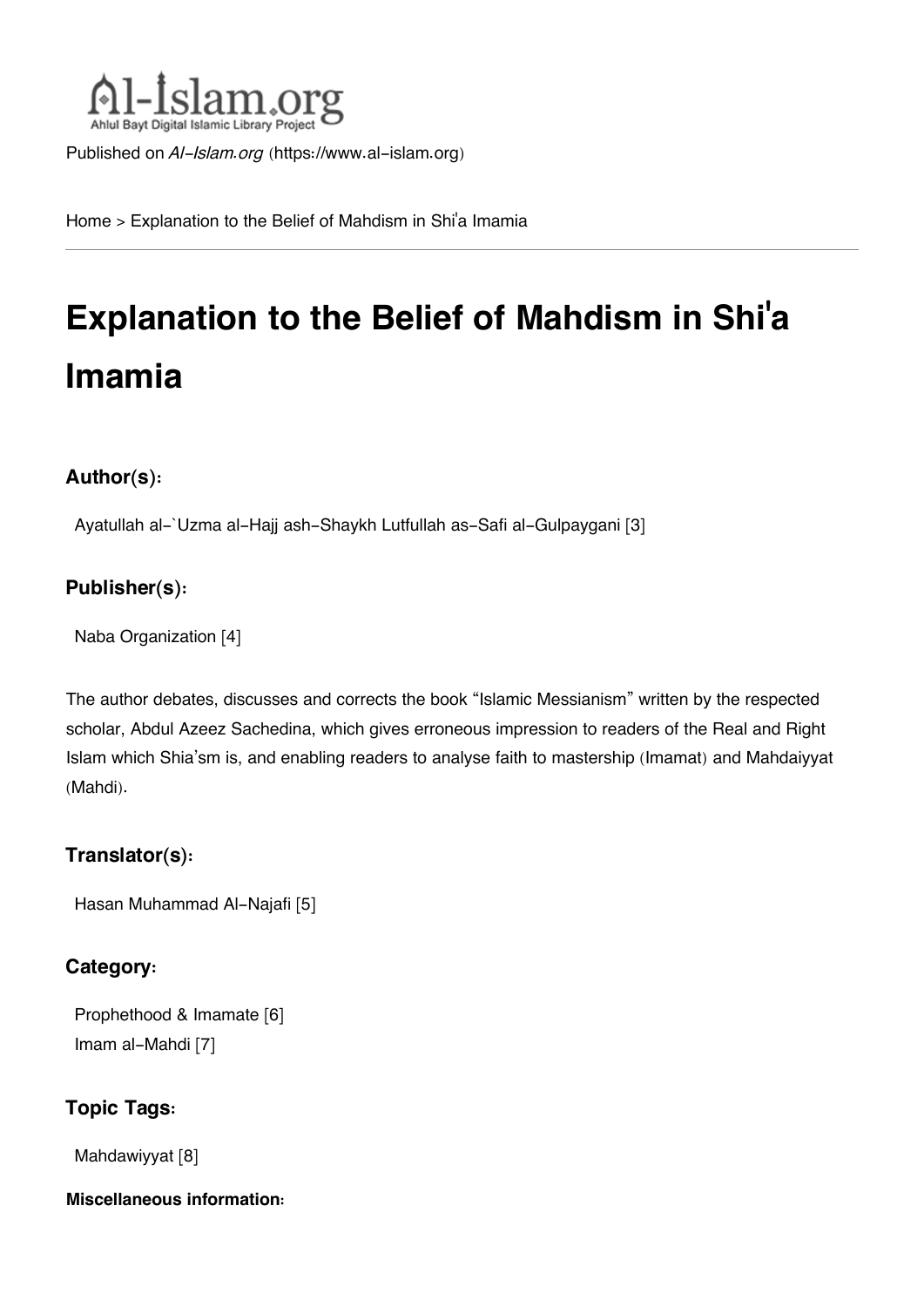Explanations to Belief of Mahdism in Shia Imamia Author: Ayatollah Lutfollah Saafi Golpayegani Translator: Dr. Hasan Najafi Edited by: K. Najafi / No. of Copies: 2000 First Edition: 1993 / second edition: 2002 ISBN: 964- 6643- 71- X Publisher: Naba Publication P.O.Box: 13185 – 567 Addrees: No 7, 2nd Floor, Kargar Avenue, No.6, Homa Allay, Tehran- Iran Tel: 009821 – 6421107, 8 Fax: 6944615 34 / 26 E- mail: naba@sabznet.com

## **Introduction**

These are my comments I sent to the reverend scholar Dr. Abdul Aziz Sachedina for his perusal. My intention was to solicit his clarification whatever he might deem necessary in case of my being erroneous in understanding any of the themes on the contents of his book. I even rather went too far to request him to translate himself his comments into English. He favored me with answer:

"I have read your comments about my book. I see it befitting, it is what you have explained and commented in a way of your own view of the universe, should be published either along with the book or into a separate edition. As for its translation into English is concerned I consider it a labor of unbearable endeavor. Hence, I may be excused and my apology be accepted. In the cases at the close of my lecture when your letter and comments reached, we debated there on and indeed benefited from. I pray to Allah, the Merciful, the Just, and the Knower of the intentions hidden in the bosoms to prowling the shadow of your existence and presence on our heads that is a paternal one to me. Please don't forget me in your prayers."

I have given the above extract from his letter in order to appreciate the greatness of character and the eximious quality of endurance that is in his bosom; and the generosity of Dr. Sachedina. Secondly, once again I have drawn out of it, the striking-sincerity of his strong faith in Islamic principles and in the guardianship of Infallible Imams, (the Members of the Prophet's House,) particularly that of Hazrat Mahdi (as) (The twelfth of them).

Thirdly I have to remind that his thesis on the bases of explaining the causes of events due to historical factors as occurrence without taking into consideration of divine view of universe to make familiar that category of people who adopted the above method for analysis, enabling them to analyze faith to mastership (Imamate) and Mahdaviat (Mahdism) with the same Idea, limited cognition which they have had from that Religions and Islamic principles.

Of course we reject the root of this assumption and it's clear from the explanation that this method of study could neither be generalized to all events and occurrence nor answerable.

The misunderstanding which is comprehend from this hook is that (respected author) has not given importance to such a very basic point cleanly, And this may lead the readers of little information to conclude that the Real and Right Islam which Shia'sm is what this analysis says.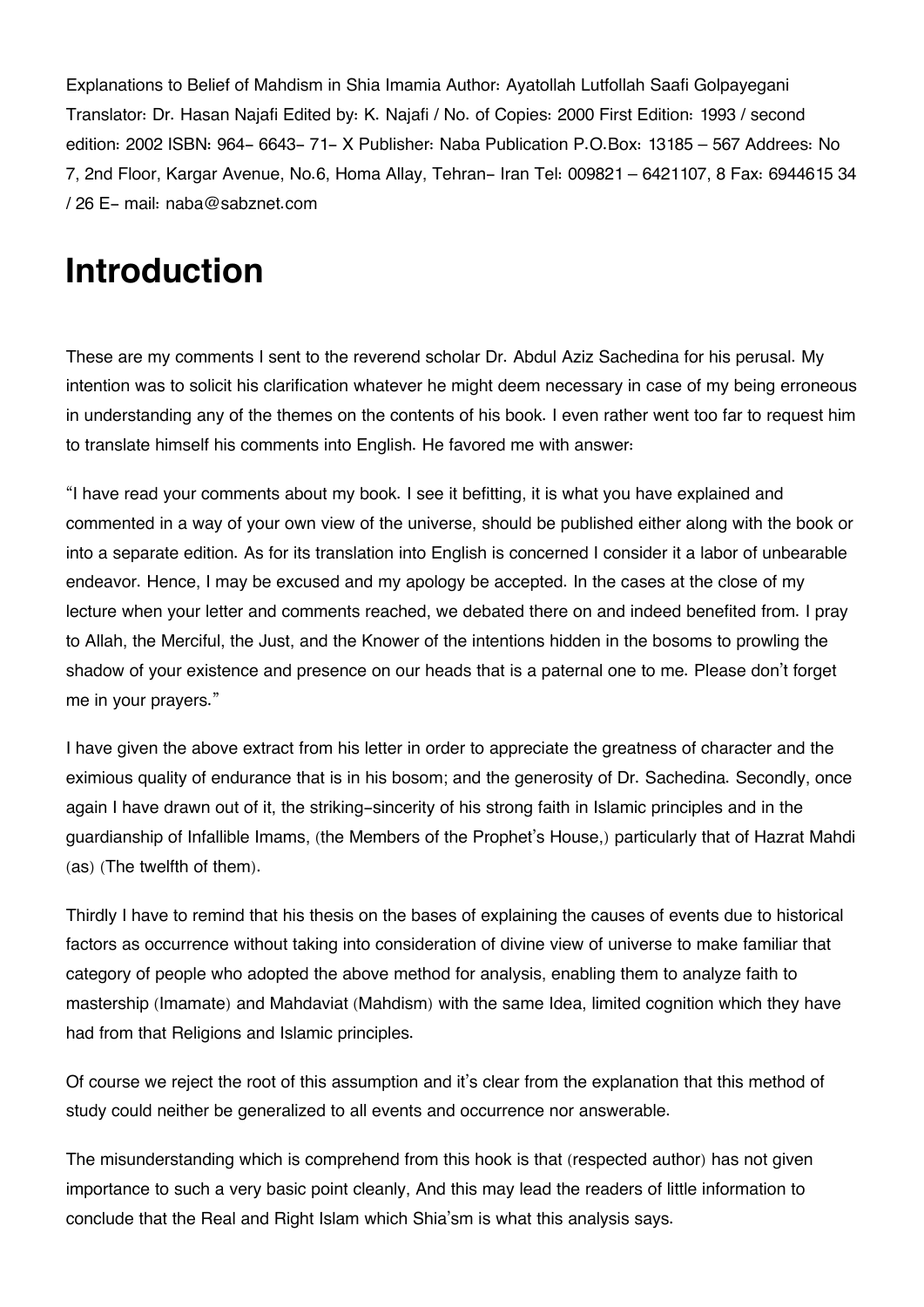Such misunderstanding will be removed by this explanation as well as makes it clear that this type of analysis is not reliable; (because) subjects such as birth of Faith to God, the unseen world, prophethood, the mastership (Imamate) and Mahdaviat (Mahdism) cannot be analyzed by this method.

To look into the causes of events whether historical ones or common ones is a different thing and to impose the analysis into the facts and the cause of the events and to trim a cause to run away from facing the real cause and the reason of the facts is quite a different thing.

So it became clear that in such explanation or index according to Dr. Sachadina we do not have any main dispute.

By the power of Allah and His strength we both are in the line of Islam, following the book and progeny (of Holy Prophet), brother of each other.

We have only tried to clear that this type of writing and introducing Shia does not create misunderstanding for some people The comments shows the weakness, unreliability and unreality of such cognition about Shia the real principles of Islam which comes out form such analysis.

We announce our readiness to answer to any type of question around our comments and explanation and welcome to receive any kind of question and objections.

May peace be upon those who follow the guidance.

**Lutfullah-Safi Qum, Iran**

\*\*\*\*

### **Thanks to God who bestowed to us the power of thinking and that of distinguishing the right from wrong.**

Salutations to the pure soul of the last of the Messengers, Mohammed Bin Abdullah who, through his radiant mission removed the veil of ignorance and darkness from the human eye, and guided his followers to the right path and showed them how to live in the best manner. Blessed be his progeny, the members of his house, Caliphs, and his successors, the twelve Imams, particularly the twelfth one - Imam of the present age, Mahdi, the awaited one, the Redeemer of the Universe, he who will bring the long awaited justice.

This book debates and discusses the contents of the book "Islamic Messiah-ism" written by the respected scholar, Abdul Aziz Sachedina. Although the contents of this book have an immediate bearing on the contents of the previously named book, yet, it stands with an independent entity of its own due to the magnitude of the discussion framed within historical, Islamic and scientific bounds, which is in itself a fascinating factor. Indeed, this book at the same time, helps to complete where that one lurks short, and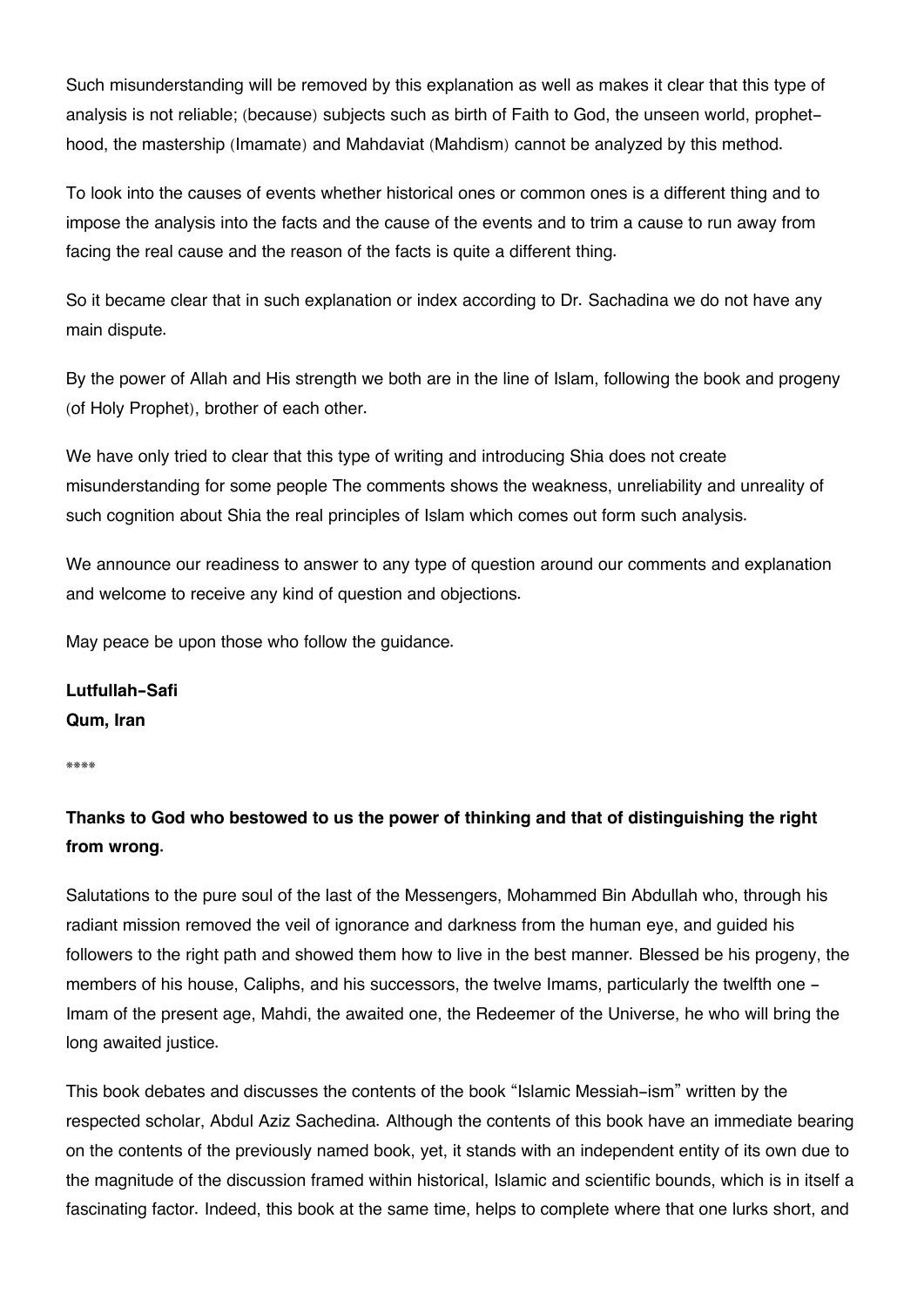corrects the image, if obfuscated in the other book.

Matters are so discussed that the reader could grasp the sense without referring to the other book. Whoever walks in the corridors of the edifice of this book will become acquainted with the building of the other one without paying a visit there. Those who adhere to their subject because of their belief, and those who look into this subject because of their curiosity, and those to whom desire of investigation has approximated to this subject would in any case, feel interested in their excursion and their fatigue would be compensated as they relax in its premises.

Indeed, it is my wish from the Almighty to guard the pen either mine or that of others from deviation. May He determine the end, no other than to focus the light upon truth when we comment on other's writings or express our views about their composition? Not at all is it the desire nor is it ever in design to disparage one's literary efforts or conceal them or belittle a wit or dig into other's research in order to point out their mistakes or personal errors. No. Never. May God ward off such malevolence? "There is no success to me except from Allah whom I depend upon and whom I resign to."

### **Foreword**

The form of research varies and the outlook differs in investigations about the religious matters and those of the faith of those who believe in God and the unseen world.

The acceptance of this truth, or in other words, such a view of the universe that the world is created by God, in it is a subject that entails research. With regards to Islam we hold belief in God's existence and His being omnipotent, All Knowing, Almighty, All Wise and that He sent the Messengers for the guidance of the people.

Obviously in such a way of investigation we connect the Mission of Muhammad to God Himself. Now the validity of this connection is to be explored.

On, the issue of Imamate and Mahdism; we faithfully and unanimously make inquiry into the relation of these two (Imamate and Mahdism) with the reality so that to understand as to whether these two subjects are based on an Islamic Pedestal or only attributed to Islam.

The forms of research differ even in that of belief in God. In order to reach the truth and the correct view of the universe, one seeks to launch an inquiry.

This occasions him to conquest the view of the universe held by those who know God and those who ignore God. Now, such an inquirer or investigator deals with both sides of the coin, negatively and positively, because he has not yet formed a belief. He is still in a search. So, this is a way of research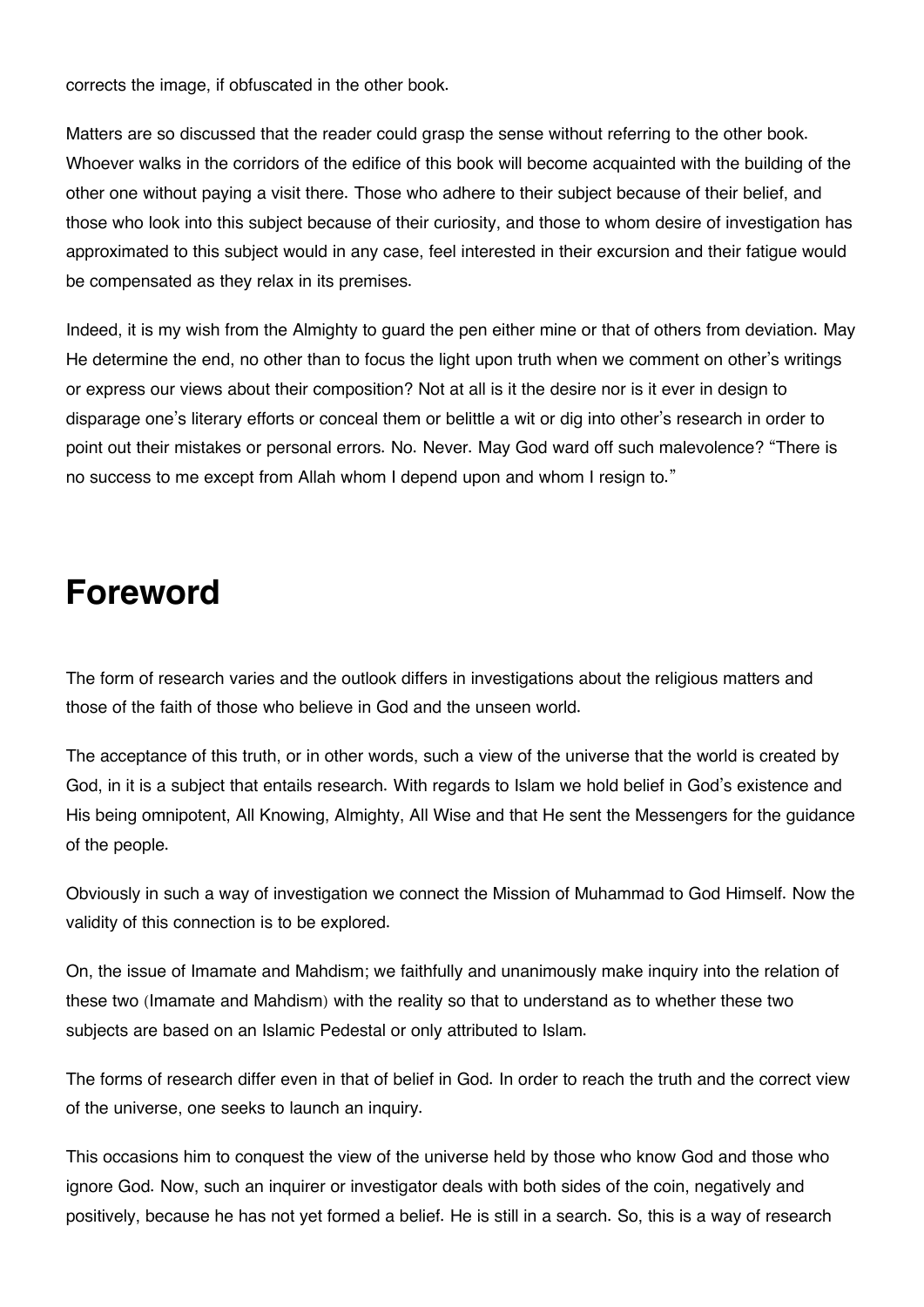and study. Another way of research about the events and beliefs is, in a historical term, the material view of the universe. Although, he himself might not be materialist, but wants to know the materialistic causes.

This and such a type of study is valid only in the ambit of the material view of the world and could provide causes and effects within the limits of its range, but does not stand authentic to establish the fact or deny it because from the aspect of the Divine view of the universe it is not a standard. Besides, it would not go beyond a concatenation of feeble guess. It would only crawl like a centipede but could not run with the impetus of the gallop of a horse.

Here we are not in the situation of making a comparison between these two aspects of viewing the universe and to prove the Divine view of the universe. Nor can we say that the material view of the universe or historical one, whatever it may be called, if it is to be considered to be the absolute one towards negating God and the unseen world, then they are mistaken because the material view of the universe is short to constitute a consummate scope of all truth and cannot pose itself as a reality to be believed. One may reject the divine view of the universe; but his path terminates at ignorance - absence of knowledge and not the knowledge of absence.

In such a disquisition of the material view despite the severance of the connection between this visible world with the absent one, the invisible causes that give birth to an incident or a belief or a thought, because of the bottom of their question. As such, they are after a material and historical cause for the birth of a thought, a system, a school, a movement and so forth. So, this outlook in the causes that lead a belief or an opinion to appear in a circle of unbelievers is nothing but a series of presumptions which carry, even to themselves only a value not more than the worth of a guess.

It is not a viewpoint believable of its own entity in the subject matter. It is not consummate neither compendious nor far stretching one, even to those who are wandering in the wilderness of conquest and have not yet reached the oasis of any particular view of the universe. It is, indeed, void for those who hold an Islamic and Divine view of the universe.

When such a fundamental difference exists between the two methods of study and disquisition one should avoid the conjugation of these two in discussions and arguments. There are many that are quite inadvertent to this fact, and therefore, become victims of the error that is the consequence of the coition between these two different ways of disquisition. Therefore they fell prey to mistakes when they study the Divine view of the universe, without a belief in it they will classify it as a second or third grade issue.

They make their research in the issue of messengers and apostles and, the belief in its essentiality; in the same fashion, that is, from the historical aspect. They bring forth other issues, those of economical and material ones; and conjugate them although there exist no relation with the invisible world. A Divine view of the universe or the belief in God is, in fact, a cardinal issue. But they treat it on the same basis dwelling on the causes, which are ended by the element of time or succumb to it.

So, such they proceed and such they pay no heed to these points, and, accordingly by fall in the abyss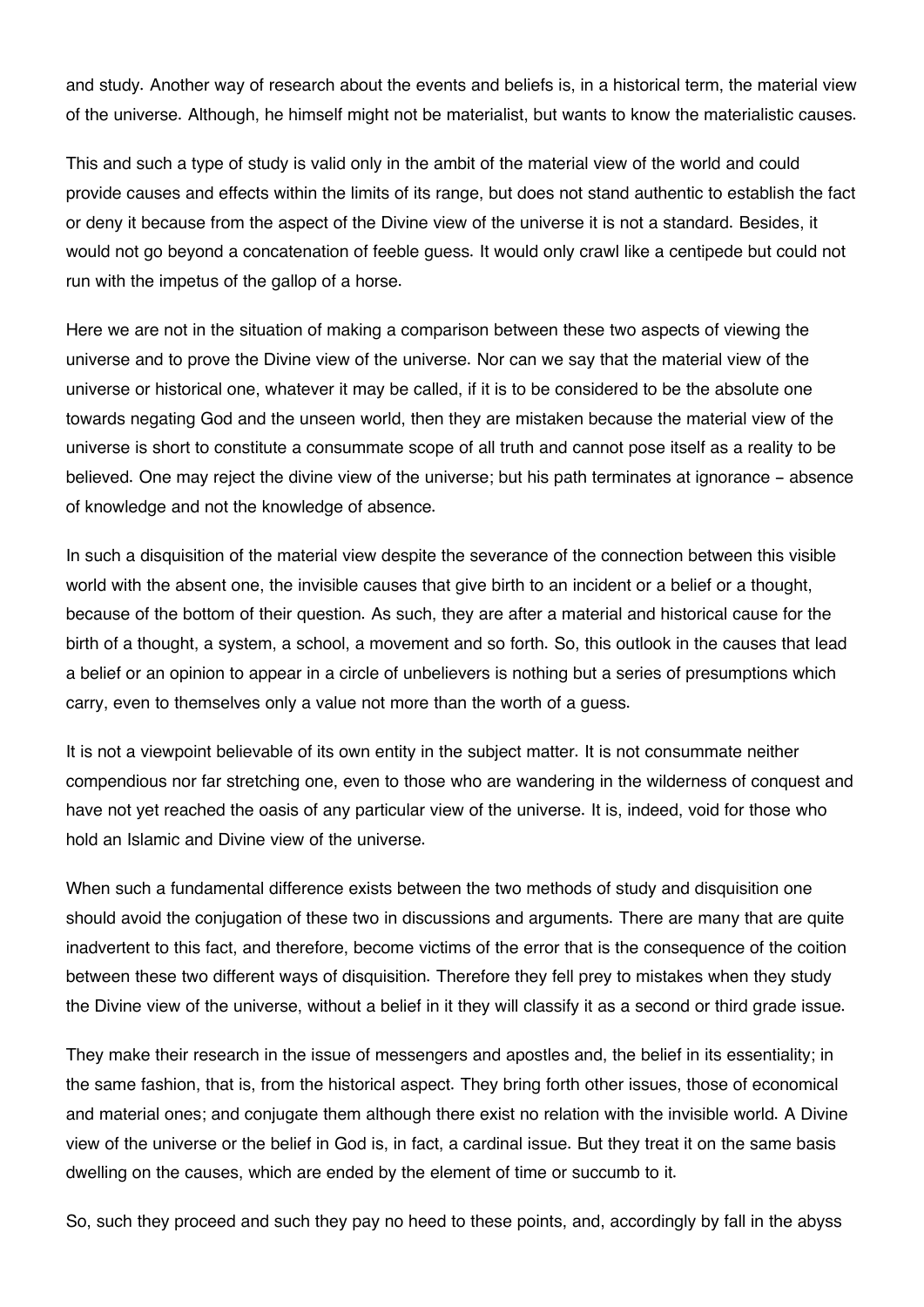of error which to them appears as a valley of principles, where their imagination which had given link between the historical events takes the shape of facts. Thus they float distant from the shore of the Divine view of the universe because not being in its current they cannot enter into its flow. Great issues such as the prophet hood and Imamate to them are a true history of the events that once occurred.

So, here we can conclude that the respected scholar, Mr. Abdul Aziz Sachedina, has endeavored greatly and toiled much but only to attain the outlook of the second category; what he saw from Shia and Mahdism has been written in this book; The knowledge about him that I have, tells me that he is an ardent Shia and a Staunch believer in "Wilayat" and "Imamate of Mahdi (as)."

That a series of historical effects caused the events, and that Imamate and Mahdism among them which precede the belief in the prophet hood, to presume such and attribute this to the writer it will be unfair. It is not so. He has chosen this method of analysis from the historical aspect because of his own assumption to make the Shia religion and Mahdism comprehensive for those who regard the growth of the schools in line with the material view of the universe and on such a foundation rest their analysis.

He has done this because of his knowledge of them to whom realities are only a historical series of events, interlinked and interwoven, chained in the continuity of time only to become the cause for the effect of the other. In other words, whatever the history it is a fact and a reality; and, which therefore, cannot be denied.

He has adopted such method of analysis although in principle wrong and erroneous to present the gist so that the thought might not be looked improbable and not excite wonder, astonishment nor tempt them the vilification. By such an analysis we infer that the writer has made an attempt to elevate the Shi'ism and the school of Mahdism in their understanding as a consummate, complete, and advanced one with participation in revolutions and changes which cannot be ignored.

Yet, this should be said as we pointed out earlier that this way of study and investigation neither attains truth nor does it reflect the facts. The outlook of the universal Divine view is at difference with it. The Divine view is not mentioned, neither openly nor indirectly, in the book. Reflecting these points and the method of raising the issues and the difference between the outlooks towards these issues are not known to many.

There is every likelihood of a mistake. To divert the attention of such ignorant to the gist of the issue and to divert their sight to the original point and to acquaint them with the Imamate and Mahdism, we will present our readers a few explanations about the issues raised in that book.

We hope our readers will at least acquire some advantages and benefits that he may use latter on. What we have explained, is the need; there is no need to depend upon the matters about which we have explained.

Each chapter that occurs to us we shall explain by the help of God.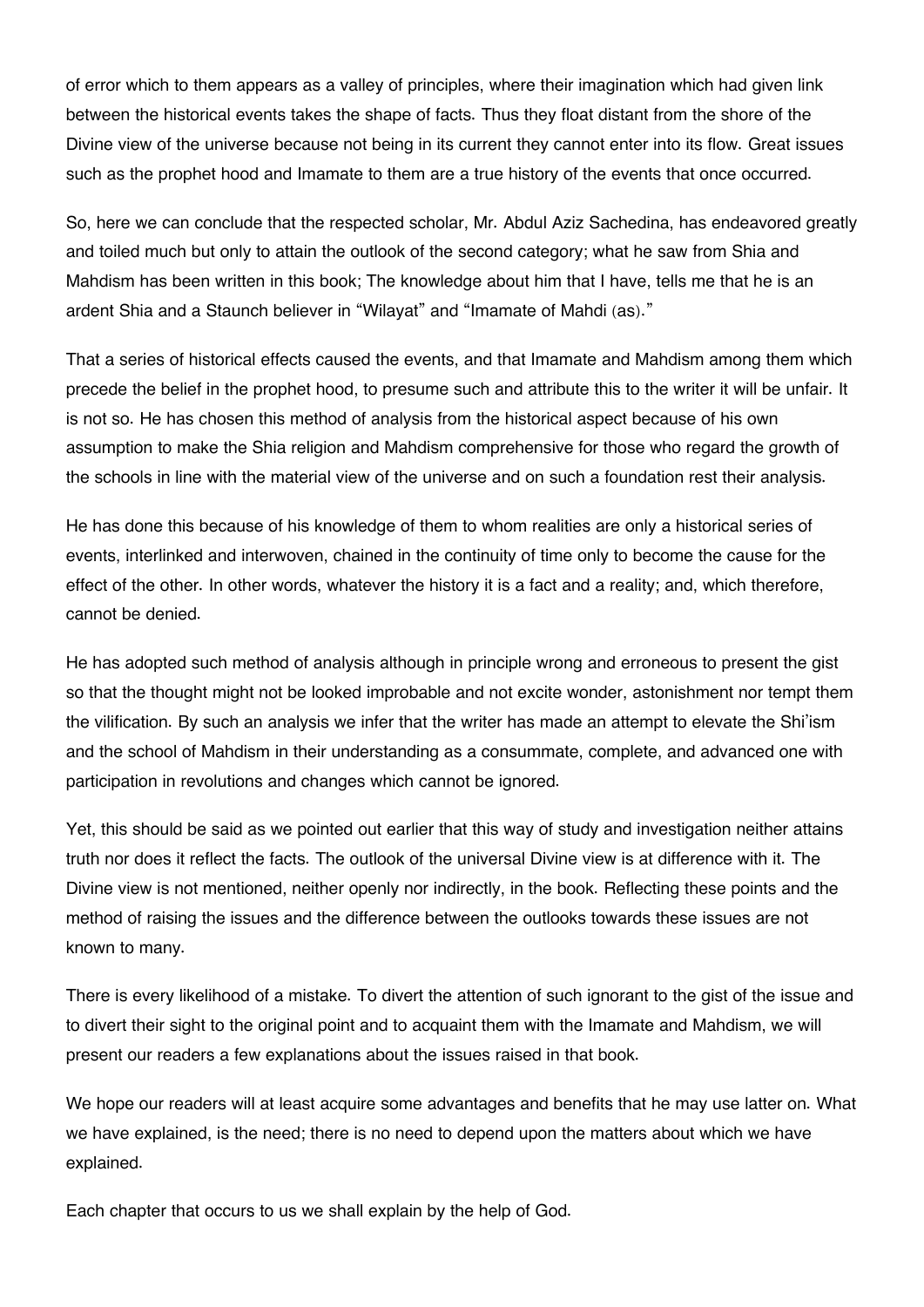# **1. The Prophet, A paragon of perfection and high above an ordinary man, The Prophet is above an ordinary man**

He possesses qualities, which are not common among the ordinary people. This thought and belief which reason attests to. The belief in his being a chosen one in itself evidences his mission as his mission is the evidence of his being a chosen one. As we know one who is vested with the office of prophet hood should have distinct distinction from among others through either those of moral, knowledge, conduct and behavior - each at its zenith.

If he too stands at the same level in the same class with the same grade quite equal with others, then what superiority goes to him or what prominence and preference does he have over others? In such a case why should others obey him and why should he give orders? God does not impose not one upon others if he is not better than them. Of course, the Prophet is not a super human nor is he a being other than human. But, indeed, he is a man superior to other men, a distinguished one, a perfect one and a man in its complete sense.

This factor remained open to all throughout his life - private and public. His generous behavior, exalted moral, a charitable character and the human virtue had already set him at a station higher than that in which lurked everyone else. He was not yet a prophet. We are not going here to compare his moral with that of others.

The writer too Mr. Abdul Aziz, whom we shall refer to hereafter as the writer, holds the same opinion. The terms used by him such as 'paragon of the desired perfection', 'chosen one by Divine', 'a real leader'; reflect the same sense. This statement: 'The consummate perfection which the Prophet left behind gives reason to this thought that he should be above a common man', brought forward this conjecture after his becoming a prophet and before his death. Appointment to the office of prophet hood is subject to better decency and wider ability. All it shows was that the Prophet was not a common man.

# **2. One Universal Government Islamic Justice, and the Imamate of Mahdi**

That this Divine design in forming a new nation throughout the world should be worldwide and as such, a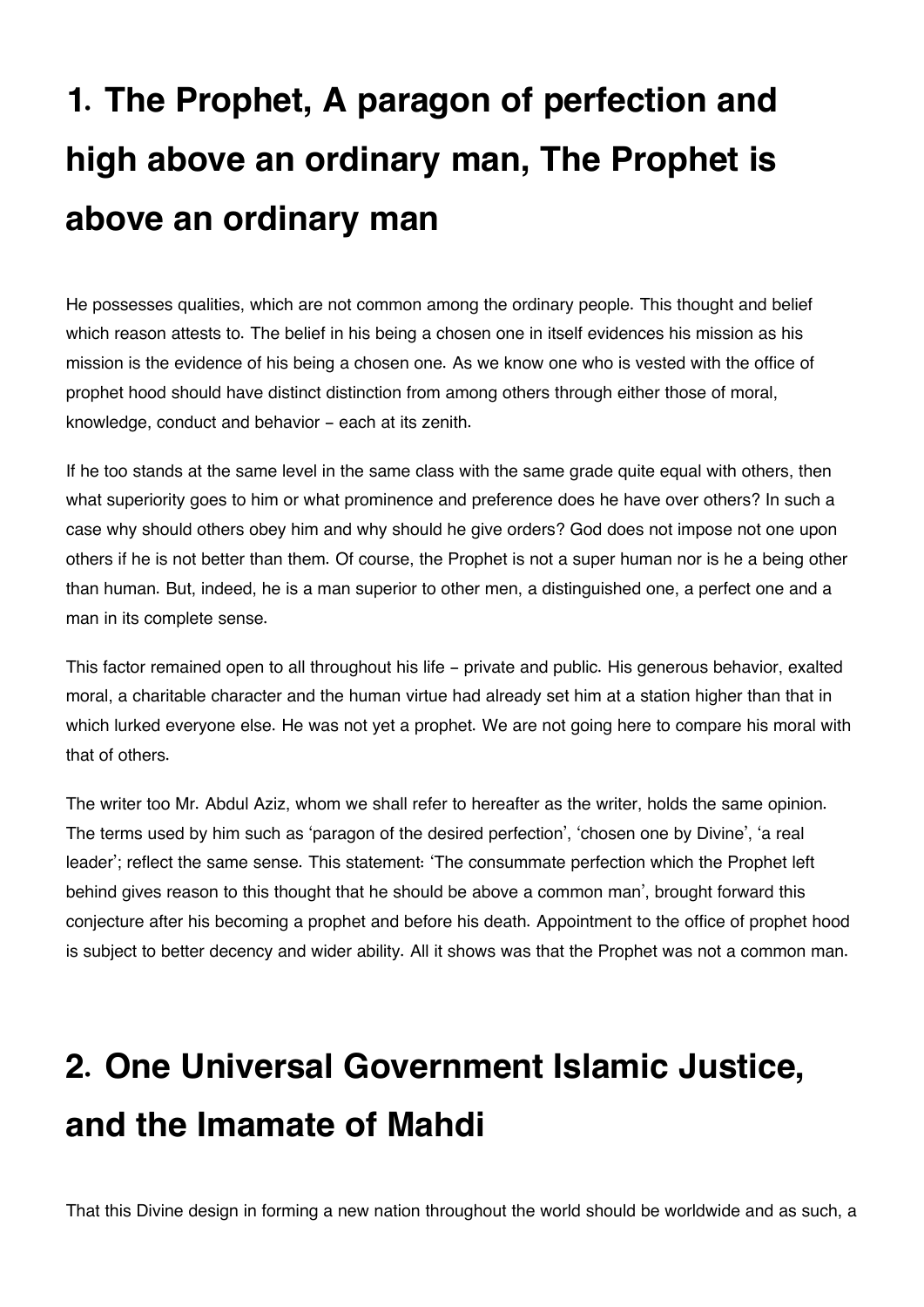total justice under the oneness of God should stretch from end to end, was a salient factor in the invitation to Islam. Besides; the Quranic Verses too have given expression to this end in its several chapters. Muslims also have often and always looked forward in anticipating the realization of the goals in line with the promise committed by God and His Prophet.

Furthermore, there are hundreds of predictions foretold by the prophet that Islam will be the absolute and universal religion and that a total justice will rule providing security over the earth; and this will be accomplished by Mahdi (as) whose appearance is awaited as it is promised. He is from the Prophet's progeny, son of Ali and Fatimah, bearing a patronymic same as that of the Prophet.

One day Mahdi will appear; this belief has been introduced, that is, the specifications too are told. This is a belief that runs in the veins of Islam and is divulged in its preliminary texts. Besides, the traditions that are constant - and in their constancy runs no doubt - support the belief. The Prophet has given the tidings and it is he who has kept his nation in waiting for the day of the appearance of Mahdi. This belief, as other ones, is a principal and cardinal one envigoured by its originality and enlivened by its purity. The belief in the Prophet resigns to the belief in Mahdi.

Extract from the traditions has not constituted this belief. Prognostications that Islam will become worldwide and that the truth will obliterate the wrong, do exist and do provide an umbrella, but this belief stands by its own, supported by the text. Symptoms are foretold and the qualities specified which are to be taken for granted when they occur as the indication of Mahdi's appearance.

These predictions might have had been efficacious in the growth of this belief but the conditions and circumstances that came into being immediately after the death of the Prophet have not part in this belief, because this belief had already been divulged to the people far in advance. The origin of this belief is the prophet hood and not the time. Likewise, attachment of the faithful ones with the Prophet stands apart from the count to be regarded as one of the causes for Mahdism.

Such a conjecture, if there be or to form one, is doomed to be rejected and refuted because it is bleak and barren; not an evidence nor a proof, nor a document, nor a logic is there to irrigate it so as to keep it alive. Therefore, if this be said, which, indeed, has been, that a group of Muslims were not happy in the rule of the caliphs whom had ruled after the Prophet's death, some of the people among them were led to a belief which persuaded them to wait, anticipating the rise of one from the Prophet's progeny, to take up the guidance of the people; is only an absurdity neither coherent nor congruous with reality.

Resurrection of man in Islam according to the Quran does not indicate to the appearance of a redeemer in the person of Mahdi at the end of time. Therefore, those who were ardently faithful to the personality of the prophet, gratified themselves to look forward to what they had hoped to witness in their own lifetime. The dispatch and constancy with which they held the view became a belief with them to anticipate the appearance of a man from the Prophet's progeny, guided by God for the redemption of the people. Although such is their argument and thus their reasoning but it is not true.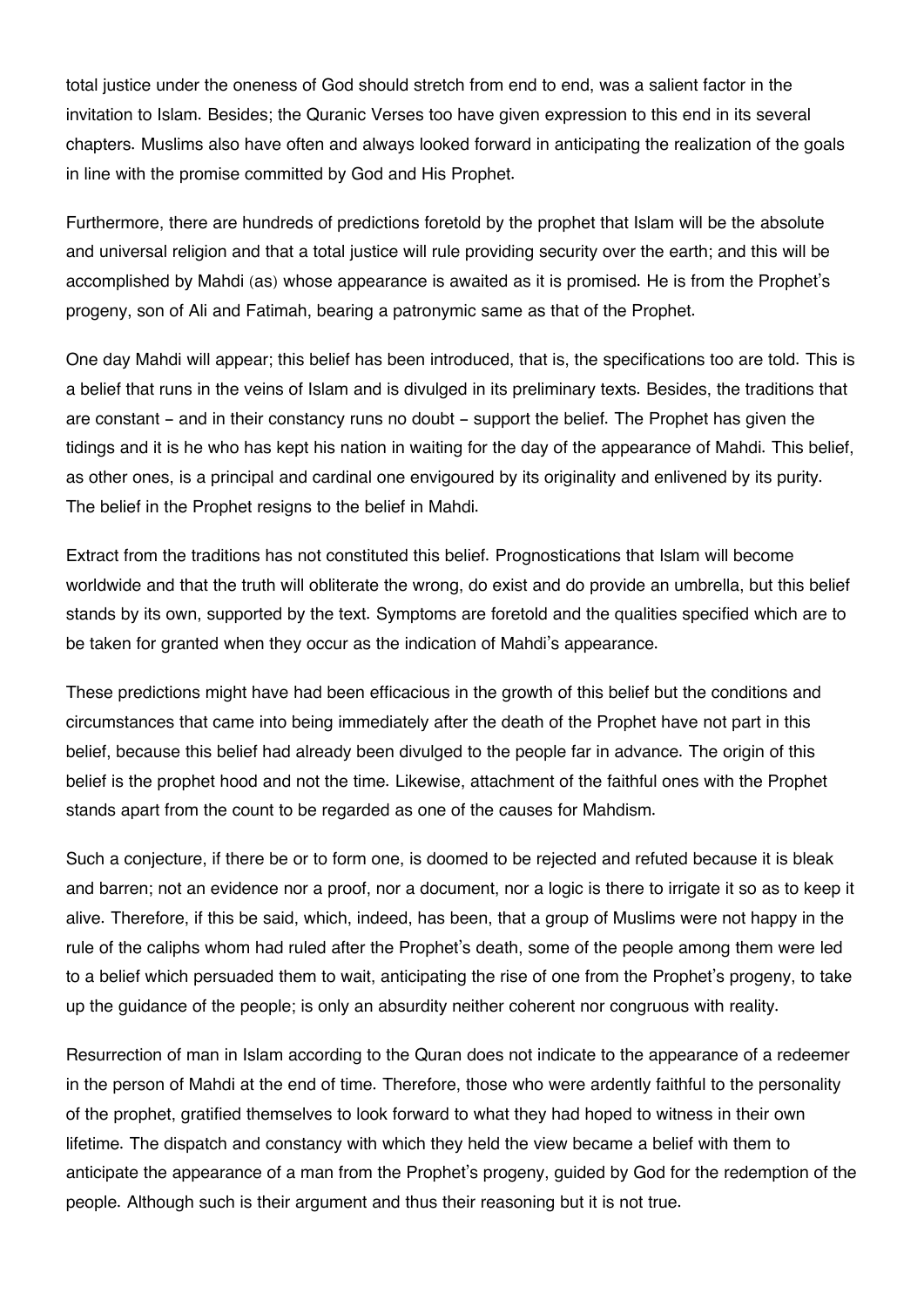The appearance of Mahdi, the Redeemer, had been prognosticated long ago and the predictions in this regard abound to the extent that no other prediction in Islam, whatever its object, does not equal in number. It is certitude. Here what astonishes is this: The writer appears to have explored the subject thoroughly, and he says that the traditions, which predict the appearance of Mahdi exceed to more than a thousand. Further, the writer has quoted from the books written by others and he has taken sufficient store from the books of "Hadith" and interpretation.

After having had set out on such a journey, long and tedious, endangering himself of every possible hazard, and having had wandered far and wide he comes back only to tell that he has seen nothing. To believe him reasons rejects.

His toil has gone futile and his fatigue without compensation is his misfortune. This is a pity. Great Sunni scholars have written books on this subject. Twelve centuries have since passed and the books written then have withstood the ransacking by the scholars and researchers of Islamic sciences. From them they have narrated its material, and quoted its essence in their own books availing nothing but to tell that the advent of Mahdi was never been foretold. In the glare of light they have failed to see the object.

They attributed the fact to the personal attachment of a few with the Prophet. Even this argument that the advent of Mahdi is not mentioned in the Quran is lame because the Prophet had on many occasions informed the nation that such a day exists in the womb of time and there is not miscarriage of it.

His companions heard him; and form mouth to mouth circulating of the forecast. But, doubt still swells in the cradle of hesitation! Such is the obduracy and so the stubbornness.

This is a mistake, though not deliberate. Likewise, there are several other mistakes in the book, all because the writer has ignored authorities and references which form a foundation of the belief among all Muslims in the advent of the redeemer, Mahdi. His means of reasoning and way of argument has steered him to blunders. The issue of Mahdism has so disturbed him that he has disturbed all by his wrong discussion, in which instead of explaining has confounded the confusion. The religion of Islam and the belief in Shiaism confronts him either to check or challenge him. He has gained nothing in his exploration but has lost the track to return back.

Consequence? Reason alarms us. Such a way of analysis and conclusion in the subject matter of Imamate if to be tolerated, will lead us to doubt other matters, such as the prophet hood of the prophets. And a step further, the issue of belief in God itself will be put to question. From the start it is a slaught on belief because of its wrong approach.

For instance, the prophet hood of Moses could be put to question. It could be argued that the Israelis were oppressed by the pharaoh, Moses thought to rescue them. In fact, it was the atrocities of the pharaoh who incited Moses to campaign under the title of prophet hood. In other words, it was nationalism that caused Israelis to accept Moses' invitation. Or, it could be said that, the Prophet too campaigned under the title of prophet hood because of the heartening condition of the poor people of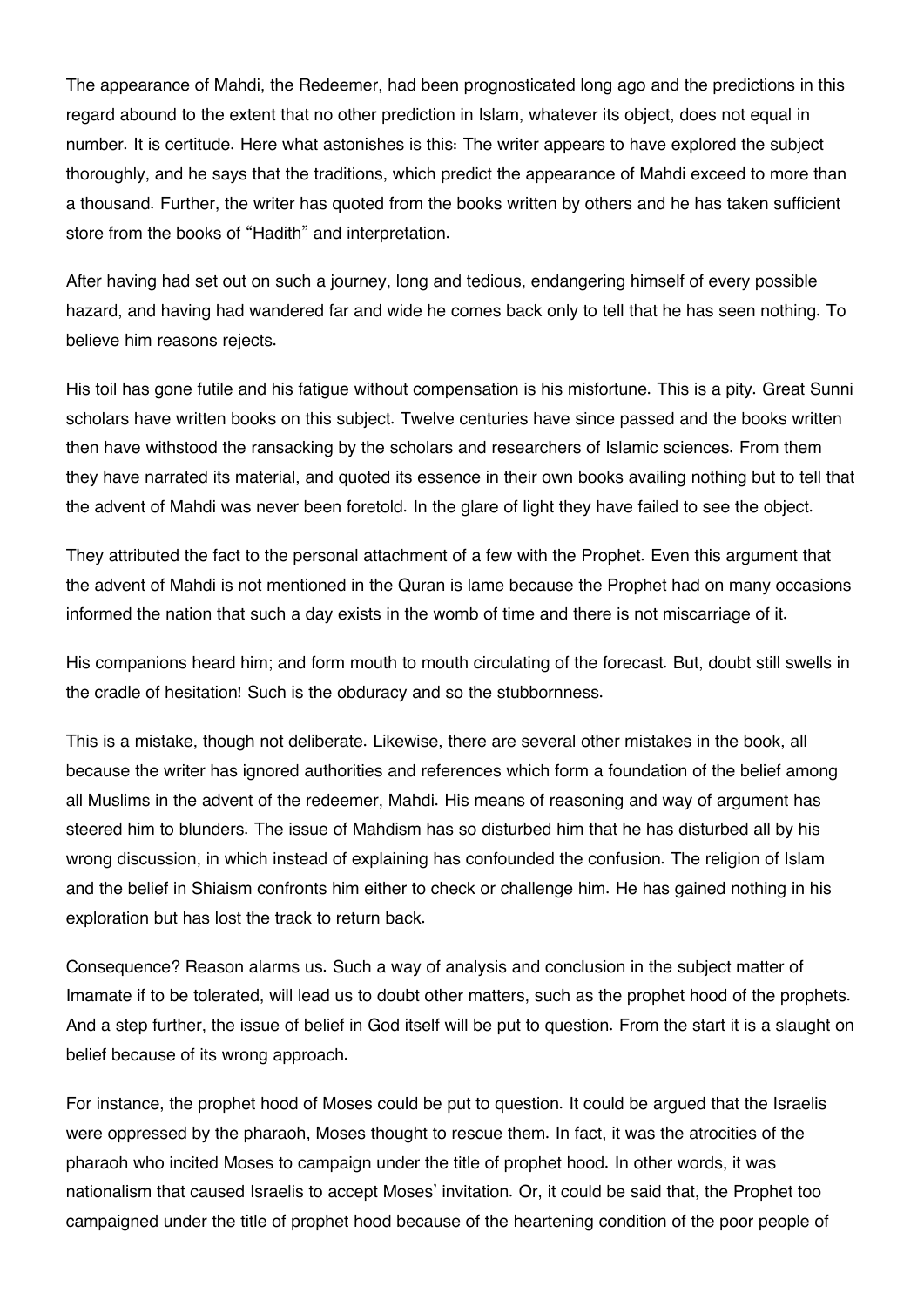Mecca and the atrocities of moneylenders and the wicked deeds of the populace.

These and such analysis and justifications are close to fiction rather than to reality, as they do not have the remotest bearing on the actuality of causes and effects of things.

In spite of all this it should not be forgotten, as the writer has pointed out, that the atrocities of the people who held the affairs in their hands did not go without influence on the hearts. It made the public more staunch in their belief in Mahdi and his Imamate and more enthusiastic in anticipation of a redeemer because of the need for relief that they deserved. The grounds, historical and social, have always aided in advancing the call of the prophets, as was the case with our Prophet. This conclusion is in agreement with the divine universal view. To link the prophet hood, and Imamate to circumstances and the divine outlook of the universe is not reasonable. The outlook of one who believes in God shall refute it. It is feeble, flaccid, and fake.

# **3. Shia'sm and the meaning of Imam, the Redeemer**

We will present explanations of some magnitude in order to obviate mistakes since there are several. The taking shape and the Foundation of Shia'sm in the epoch of prophet-hood:

**A.** Historical events and constant traditions indicate that during the prophethood itself, the Shia faith started taking shape and gaining ground by its Salient feature that is the belief in Imamate fixed by the text. In the early years of his prophet hood when the Prophet commenced the call, a foundation was laid and officially announced to the people with much stress on the need for their adherence to it. This is quite obvious in the much known tradition of Thaqalain (two heavy things).

The Prophet did not suffice on that. He wanted to write it down in his will which he said was important and that they would never go astray if they adhered to it. He demanded a pen and paper for this purpose. As he was sick in his deathbed no one obeyed his order. Those who were present around him opposed him openly and said, "The man is uttering nonsense." They stopped him from writing down his will by not giving him a pen and paper.

Those who accepted the Prophet's invitation and stuck to this faith was and is a Shia. It is the contents of the Prophet's call and the essence of his Mission. As for the leadership of the nation, on every occasion and in every opportunity this issue has been made known to the people by the Prophet (S).

Imamate is a comer stone in the proclamations of the Prophet (S). The importance of it comes to light by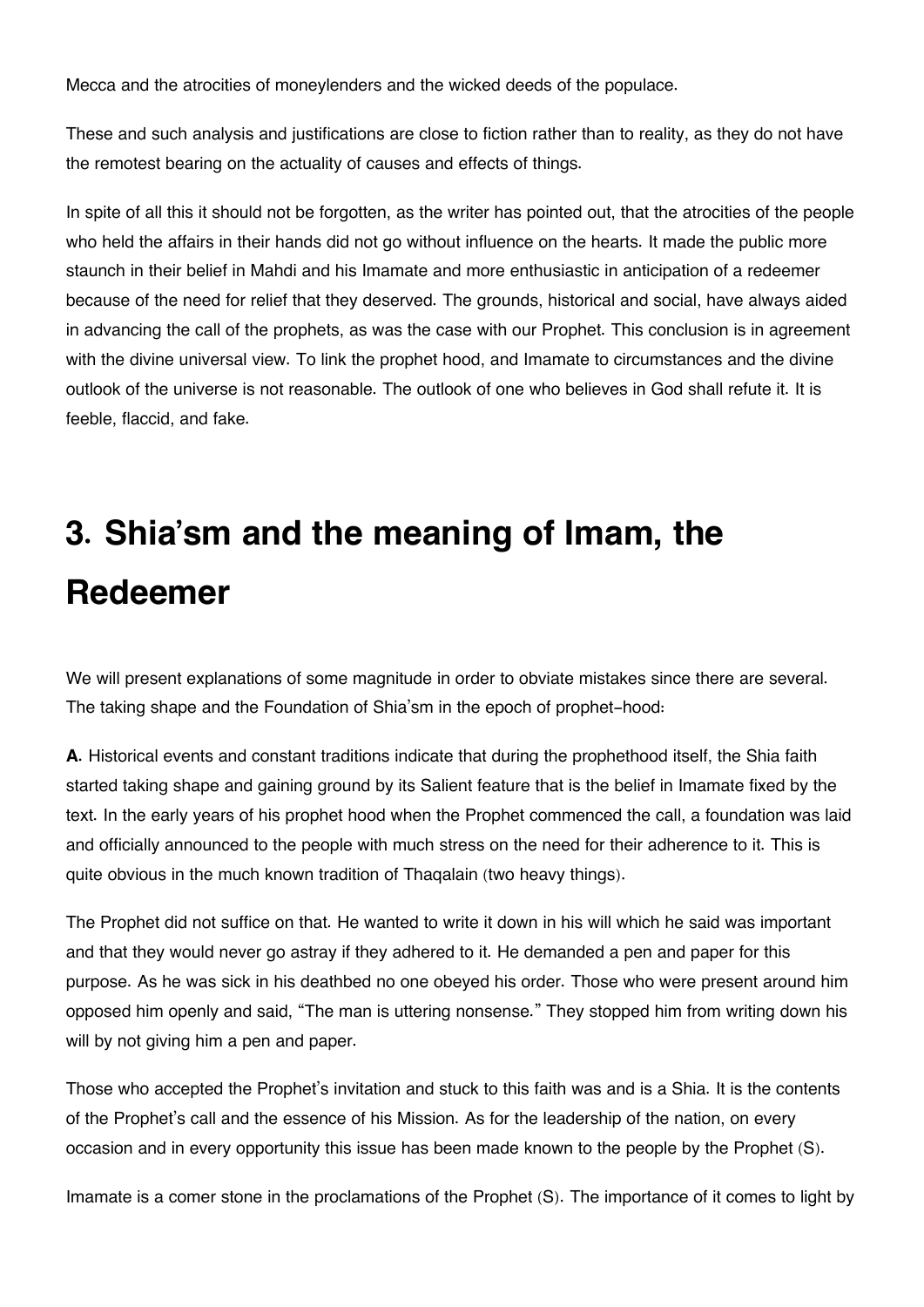this saying of the Prophet (S), which he narrated on various occasions. "He who dies without knowing the Imam of his time dies a death of ignorance." What we infer from this tradition is that to ignore the Imam or not to recognize him is tantamount to death, a death prior to Islam.

The station of Imam is such. The Prophet (S) has specified the qualities of the Imam as to who and how he should be, also as from which class and which clan he should be. Their number too which is twelve was told by the Prophet (S). He in his lifetime had disclosed their names individually.

Every Imam is a perfect man of his time. His conduct, moral, and knowledge is superior to all. He is the example in every aspect to be followed. The Quranic verses as well support this. Imamate is a Divine office like that of Prophet Hood.

As God chooses His prophet, He chooses His successor too because the office is the same; the prophet introduced a mission and the Imam was and is the guardian of that mission. One propagates while the other preserves.

The writer says that in the early years of Islam there was no sign of either Shi'ism or Sunnism. If he means by this that the Shia thought had no root in Islam in its early years; he is mistaken. He says openly quite contrary to the fact. The leadership of Ali (as) or his succession to the Prophet (S) was the most original thought expressed by the Prophet (S) himself. It is as old as Islam itself. In addition to the Prophet's sayings, there are several incidents and occasions of no less importance which occurred and which pointed to the issue of Imamate, that is the leadership after the Prophet.

During that time a division had not yet occurred. Opposition to the Shia thought and Imamate took years to develop and identify itself by the name of Sunni. The individuals who channeled things to flow in quite the opposite direction, which caused the division, were quite resigned to the original Islam because that was the age of the Prophet, which to them was the age of ambush. The Islam of that age, that is, the time of their ambush, remained in its originality that later begot the name of Shi'ism because they had invented 'Sunnism' - a contrary school.

The life of the Prophet (S) rather shielded them. The death of the Prophet (S) exposed them. There they were feeble. Later they were cunning. What the Prophet had set up they upset. The upset one took the name of Sunni. The original setup preserved its entity in Shia.

Zero hour was the death of the Prophet (S). The meeting place was Saqifa. They gathered; laid bare their intentions. The clamor died down and a successor to the demised Prophet was suggested, nominated, and appointed – all in no time. Why was Ali not there? Ali (as) was occupied in the funeral of the Prophet (S). Actually the gathering at Saqifa drew a line between Islam dividing it into two.

Now, their allegation. The Holy Quran has not located a center nor accommodated the scholars with a choice in interpretation of the issues and of fashioning the affairs into a discipline. This is not correct. The Quran says in the chapter 'Women':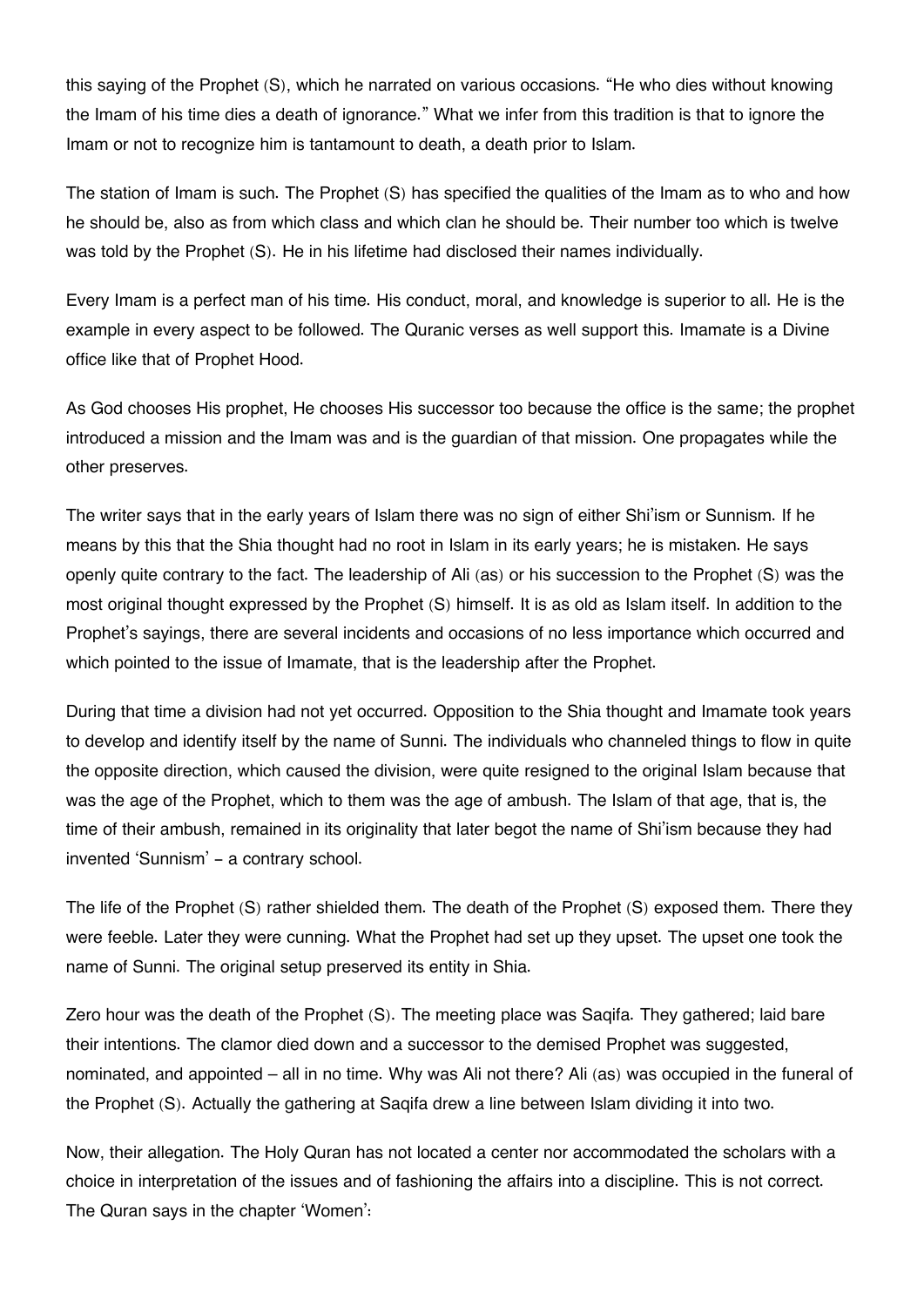### *"If they had referred it to the Messenger and to those in authority among them, those of them whose task it was investigate would have known the mailer." (4:85)*

Of course, its interpretation requires a separate chapter. But at a cursory view we come to know that the term, 'those in authority' purports to the Imams, immune of sins.

The Prophet had often said that the Quran was with them, and they with the Quran are inseparable from earth other. In this respect readers may refer to the traditions 'Taqalain', 'Safeena', and 'Imam' and several other ones.

In another tradition the Prophet says: "In every generation to come out of my nation, there are just people alongside the members of my House, who cleanse the religion from deviation of the arrogant and wrong of the wrong doers."

### <span id="page-11-0"></span>**[History of Leadership and Caliphate](#page-11-0)**

This issue has always been much in attention. The prophet hood was still in its start and the Revelations had started coming down, this issue too made its appearance as a matter of no less magnitude. There is a story of a man who approached the Prophet and told him that he would embrace his faith on one condition and that was that he becomes leader after the Prophet (S). The Prophet (S) rejected the man.

In the meantime, it is true that in the current of some great events of historical significance the religions view of Shi'ism sometimes used to palpitate and sometimes the Islamic rays have had so glared through the prism that its reflection has astonished the viewers and captured their attention.

It is a historical fact that governments came to power, which were quite incompetent and not fit for the leadership. Although bad they were imposed on the people because they facilitated the ground which became easily accessible for the leadership. Leadership thus obtained their rule over the people. People were helpless. They could do nothing beyond disdaining and cursing them. The governments in spite of the power could not rule over the dominion of hearts.

In the lifetime of the Prophet (S) nobody dared to show his true identity.

As there was no opposition openly, the underground movements took root. What they could not accept was the leadership of Ali (as), announced many times and again by the Prophet. Secret plots were concocted. The Prophet himself was to be assassinated.

After the death of the Prophet (S) what was underground became open. The Prophet was no more to be feared; but his house and its members were there. The opposition had a plan, and they proceeded with it. Now the front was the very house of the Prophet (S). Whoever was a member, friend or sympathizer to the Holy Prophet's household was to be crushed, so that their opposition should gain ground. Thus the division became wider and the opposition reached every house, if that house was a friend of the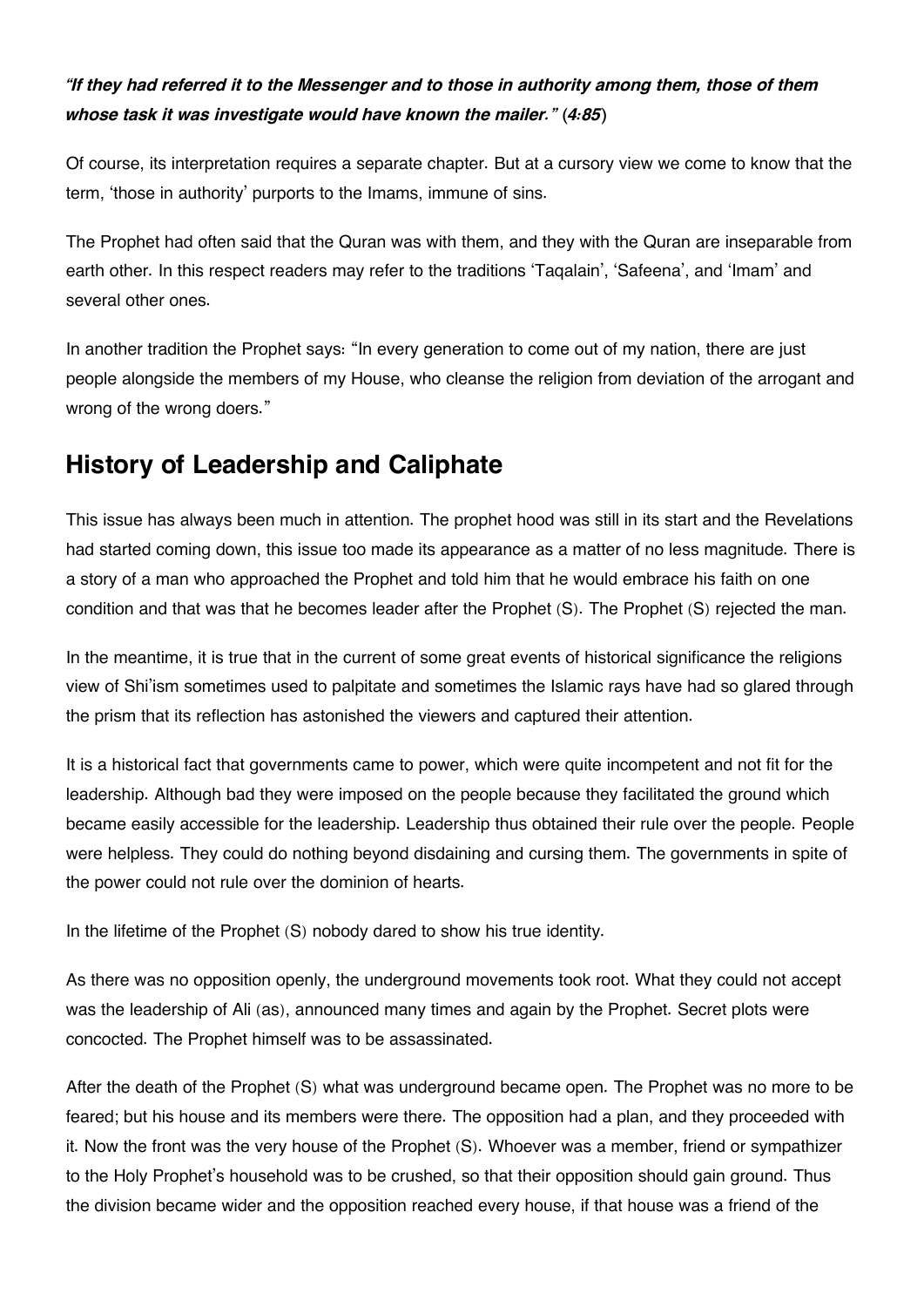Prophet's house. Those who were supporters of the Prophet's household were called Shia. In other words, those who adhered to the Prophet's household or remained in his camp became Shia. Wherever a Shia be, he had to confront this opposition.

The only daughter of the Prophet (S), Zahra (as), was not excluded. They came to her house and tortured her and showed the people that they could go to that extreme and beyond. Thereafter the events took their course. Some of the followers of the Prophet went astray and a split was now the rule. This deviation from the original course became a school and whoever adhered to it became a Sunni. And a Sunni was to oppose a Shia who remained in the line of the Prophet (S) which was under the protection of his household.

Although such was the case, however face to face confrontation was very prudent but avoided in the time of Abu Bakr and also in the regime of Omar. What did the people do? The legality or the legitimacy of the government mattered to some, which others remained indifferent. Some people rather enjoyed the opportunity as they affiliated themselves to the ruling junta. There were also three who considered the issue as finished and settled. But a few among them, like Omar, never considered themselves safe and secure, because the legitimacy of their rule was under question by some.

As long as doubt existed the danger too existed that the people might return to the original track. Therefore Omar adopted very calculated policies in which to keep Ali (as) at a distance from power. So, Omar wrote a plan, which introduced the proposal of a six men committee. Othman carried out the plan. As a result Ali once again stayed away from power. In the meantime, this occasioned for the people to recall the words of the Prophet (S) about Ali (as) when he had introduced him as the one who would succeed him.

An outpour of memory excited the passions in such an effective way that they, the people, showed and expressed their disappointment as they saw the deviation from the track of the Prophet (S) was getting wider.

The hatred and abhorrence towards Othman was in such an abundance that Muslims could not restrain their anger and anguish. The huge fire, which had erupted, was fueled by the irregularities and injustice of Othman himself. The original Islam was in need of the rightful successor of the Prophet. As there was no other than Ali, huge crowds of Muslims gathered around to support him. After twenty-five years of straying off the right path, people were once again shown the correct path. Ali (as) and a holy war under his command was considered by Muslims a great honor.

Allegiance to him was pledged and his succession to the Prophet's place was celebrated. Shi'ism considers nothing wrong with this, but quite the contrary, this was done in compliance with logic and reason.

This is a fact that the faith of the Shia was never forgotten. The hearts of the people have always hung to the Prophet's household. They were victims and deprived of their rights. People gave their support as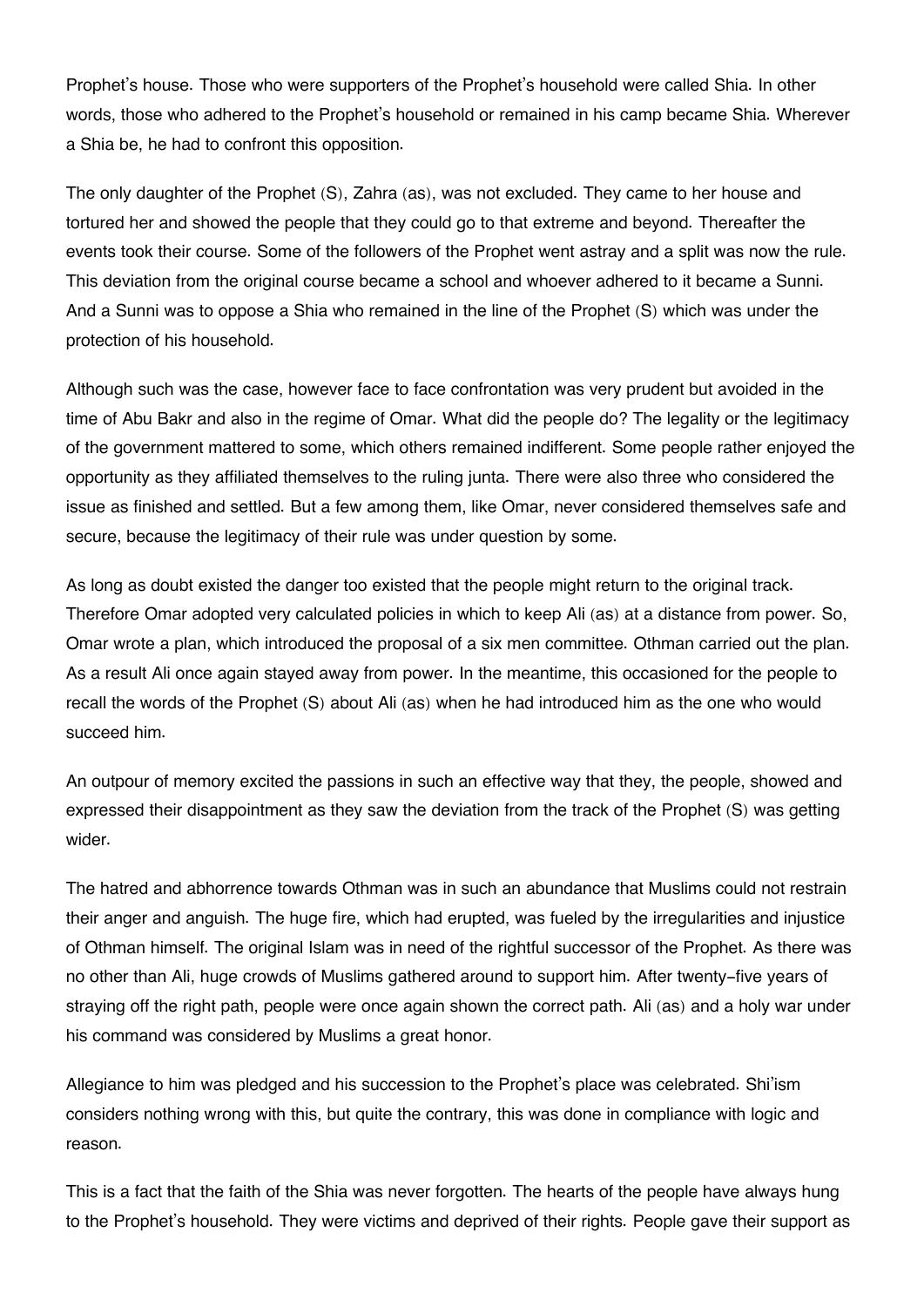the occasion arose and the opportunity invited. Poets have narrated this faith. Farazdog is a good example of one of these poets whose famous laudation addresses Husham telling him as to who Imam Zainul Abideen was. Musa Bin Naseer was the governor of Africa.

He had a slave by the name of Tariq. Tariq conquered Spain. Even though they held offices in the government of Bani Ummayah, they were Shia. Because of his being a Shia, Tariq's properties were confiscated and he himself was dismissed, regardless of his services. The Shia belief had penetrated even into Mawiya's family. Mawiya's grandson, Yazid, was a Shia. He openly accused his father and grandfather and announced his allegiance to Ali and other members of the Prophet's House. Likewise was the situation in the Bani Abbas dynasty.

It is the Truth and the originality that the Shia faith has survived throughout ages in spite of the ups and downs that has disturbed it and posed as a threat to its holder. From the political aspect, any Shia was restricted from holding any office in the government. The tyrant and cruel rulers of the Bani Abbas dynasty like Mansoor, Haroon and Ma'mun had knowledge of Shi'ism, however contrary to their knowledge they crushed the Shia thought in order to obtain and keep their power.

Going down the line of the Bani Abbas dynasty we see another ruler, Muntasar, who held the Shia thought. Again, another by the name of Naser; he too was Shia. At Samarra (Iraq), the place of disappearance of Mahdi (as), the twelfth Imam, had been entrusted to and was repaired by Nasir. There are narration from Shia sources, which say that Nasir was Shia and regarded himself as a deputy of the twelfth Imam, Mahdi (as). The Shia faith is Islam.

Neither greed corrupted nor ambition has polluted it. They did not desert the Prophet. When he was no more, the tradition of Thaqalain goaded them to the Prophet's household - the Imams, twelve in succession. Nothing was added there to; nothing was reduced there from. It was the same in the Prophet's lifetime and remained the same throughout the fourteen centuries. What had history to do with it? They attribute it to history. What we do understand is that the Shia faith has been the cause for uprisings, movements either open or underground ones, revolts, and revolutions.

The Shia faith has always stood against tyrants. It is quite contrary to what some think and say. Of course, there who think such are men of no knowledge or little information. They do not know; and those who know conceal; but history knows and tells and does not conceal. There were Shia governments. In Egypt, Dyalama, North Africa, Iran, and Iraq. The upraising of the Safavids was an event caused by Shi'ism. All these dominions were under Shia rule. There were the events that the Shia faith caused; and not the other way around.

### <span id="page-13-0"></span>**[Sunnism and its sectarian term against Shia'sm after the lifetime](#page-13-0)**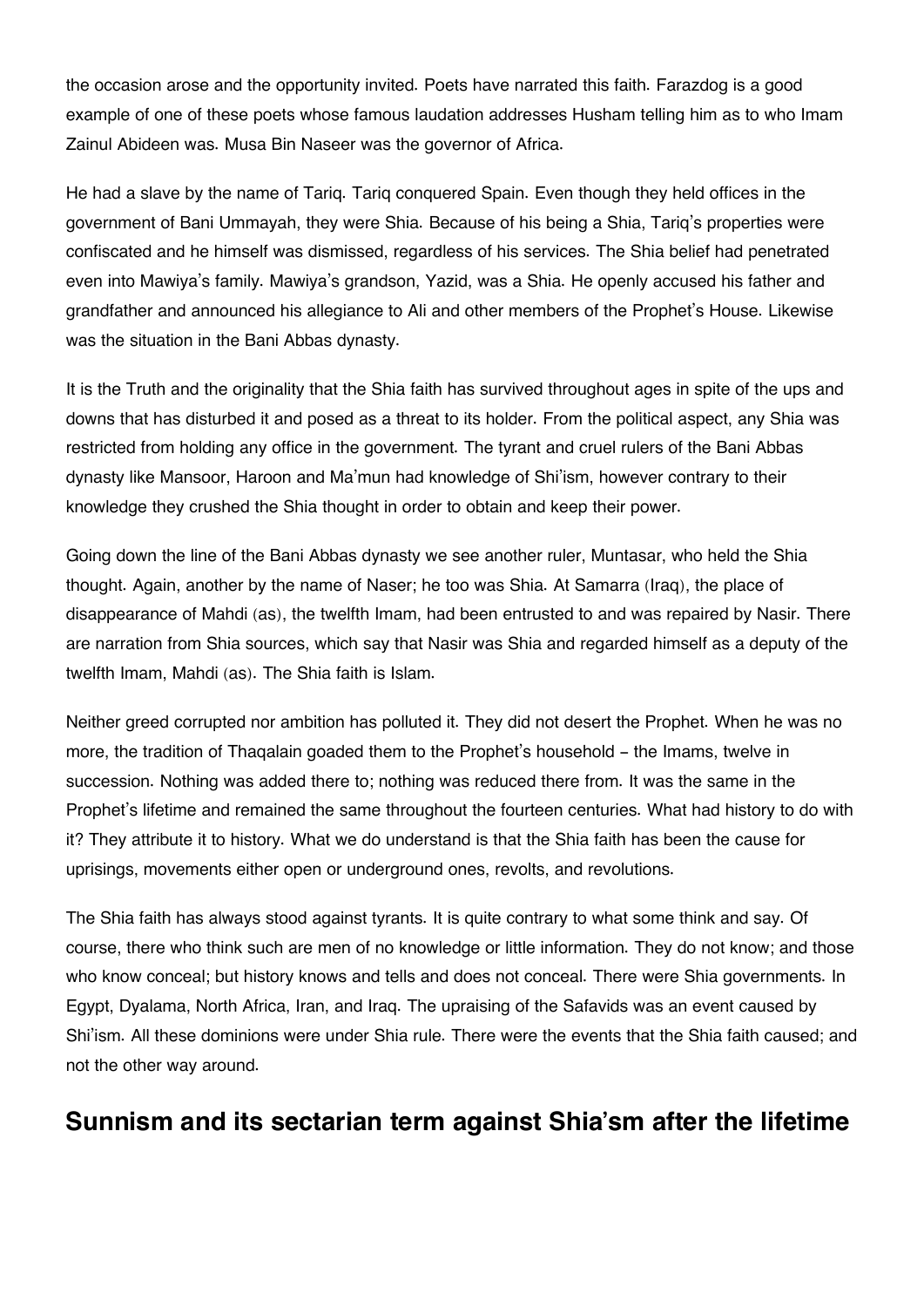### **[of the Prophet](#page-13-0)**

The analysis of the writer in his book in this chapter is such as to indicate that Shi'ism as well as Sunnism were political forms and that they gradually took the status of a religions support which was necessary to their political ends. Failure of Shi'ism in political avenues, the writer attributes to the lack of a corresponding ideology. In this respect, that is, the ideology we would like to correct the writer because he has made himself free to tell what is not a reality. The Shia was opposed to accepting the successor to the Prophet who had been wrongly appointed. This is itself a political dimension.

This very policy and the reason for this policy resulted in the division; this division, in fact, stretches to the difference of belief in leadership. To make it short, a new belief came into existence against the belief of a divinely fixed or established Imamate. As a result, the real followers of Islam or the adherents to real Islam were cornered into taking the guise of a group or a party or a sect under the name of Shia to oppose the politics by listing and leaning to a particular quarter. But why is this fact deliberately overlooked?

The policy, the Shia as a political group introduced after that undesired division for the administration of society was itself a real Islamic ideology. It is untrue to say that Shia lacked an ideology. They had one; this was a religion, a faith, a belief before it took a political tint. It was so rich that it provided shade to politics.

Politicians were against this belief. So, their effort was to create a group so as to face the belief of Shia. They gave to that adversary group a religion form. What was the most valuable treasure to them, was the caliphate, which they had already snatched from its rightful owner and had diverted it in their own direction. In order to keep it they spent money, dissipated their tactics in creating terror among the people and purchasing the silence of those whose voice was a threat to them.

To hold the administration of society in their hands as long as possible; this was the fundamental of their politics. It is quite simple that a group by the name of Sunni would have never been invented had the Shia not opposed the point where they had departed from. The only element of opposition with Shi'ism is the politics.

On the other hand, it was that they who did not have an ideology. Had they one, they would have announced it or introduced it. In that confused hour of time they only captured the moment without announcing what their ideology was.

They could have at least prevented an armed conflict between the religions rivalry groups for the safety of Islam. There was no interest of any ideology at their hearts except to capture the opportunity. Later on which ideology did they follow? The writer is mistaken. The people had already long ago accepted Ali (as) as the successor to the Prophet (S) at Ghadir, however this decision had not been respected by the rivalry group (Sunnism). The ideology they had was, yes, that of terror and fear which stood as the base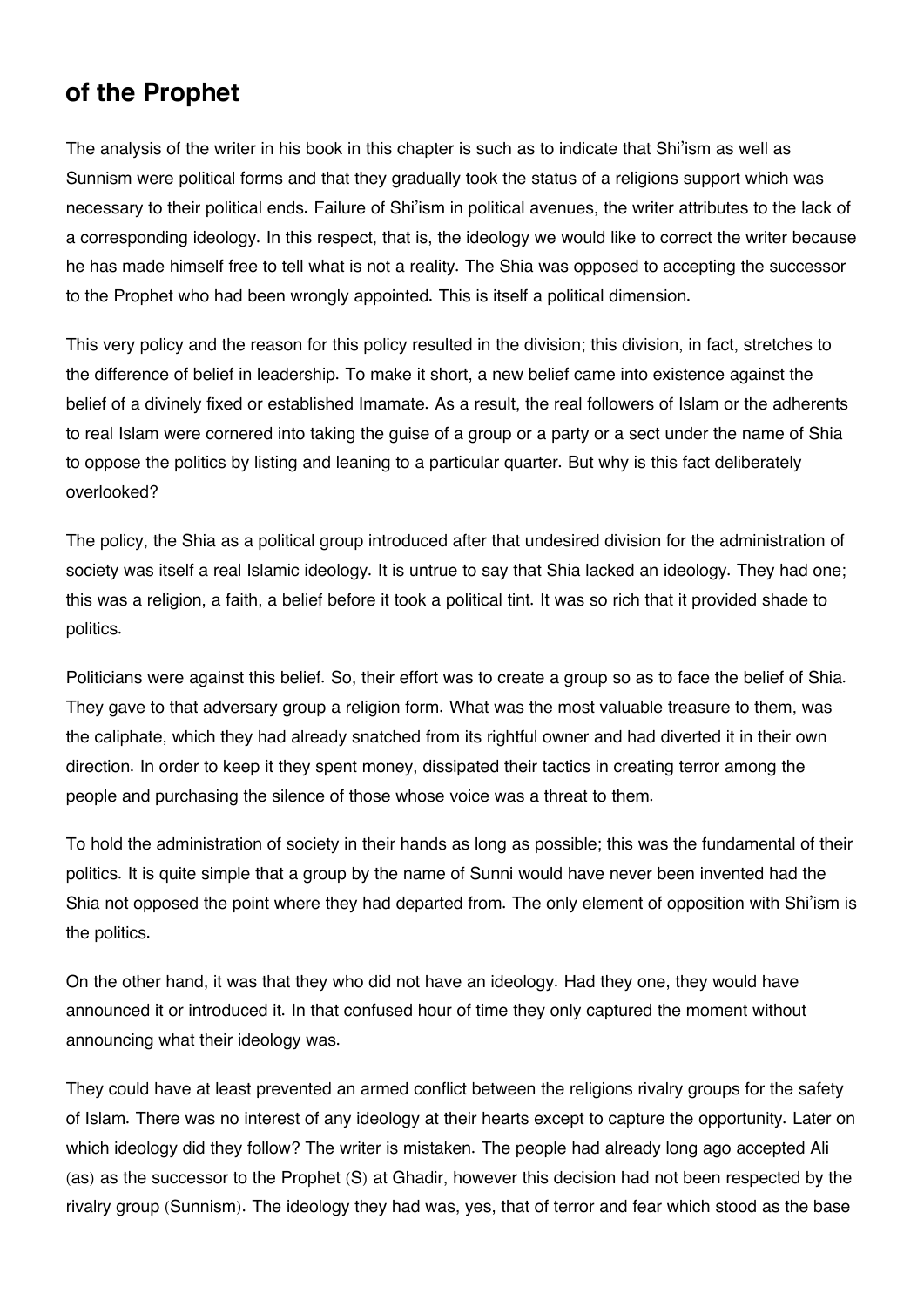of their government. Why has the writer forgotten the sword of Omar? Abu Bakr was nominated at Saqifa.

Later, Omar started sauntering, loitering and roaming about in the streets with a naked sword in hand calling the people to yield to the authority of Abu Bakr or choose to taste the blade. People were dumb founded. Such a force and violence was their ideology. He continued his rampage through the streets until he approached the house of Zahra, the only daughter of the Prophet (S), demanding Ali's surrender to Abu Bakr's authority. Ali (as) retrained from doing that. He was tortured and dishonored at his door; and taken away by force to the mosque in order to acknowledge Abu Bakr's caliphate.

At the end of his life on the verge of death he wrote a will. Abu Bakr was rarely in his senses, he wrote the names of Othman and Omar leaving it a guess as to which are of the two was to succeed him. When he came to his senses he was asked as to whom he actually meant. In reply he confirmed both. He died. Omar succeeded him. No one pointed out that "the man is uttering nonsense" or "The pain has overtaken him." A man who has lost his senses cannot make a will.

But when Prophet (S) wanted to write down his will they did not allow him by refraining to give him pen and paper. In the progress of all these events we do not see any fixed ideology. Omar came to power without any rival and any opposition. Omar too appointed a committee of six men. Till here there seems to be no ideology or any respect to the public opinion. Only after Othman had been killed did the people rush to Ali's house and yield to his authority and acknowledge him as caliph. This they did with their own will, as there was no force, no compulsion and no violence. From the view point of Shia Ali (as) had been the caliph since the moment the Prophet had died.

Regardless to what they have written in their books the fact is that the people were compelled to accept whom the caliph had appointed in advance. Therefore, the Sunni people had no ideology in their government. Even to this day of ours one of their scholars says that Islam has no specific method in appointing a ruler.

### <span id="page-15-0"></span>**[The Factor of Religious difference by dividing Islam \(Muslims\)](#page-15-0) [into two sects Shia and Sunni](#page-15-0)**

Love to govern and to attain pomp and ostentation is the prime factor. They pondered and saw nothing would avail them nor would they avail a thing if they left things go as they were in the preaching and the teachings of the Prophet. In his lifetime they should plough so as to harvest after his death: Ambition held them together and the secrecy of intentions brought a confederation between them. They contrived a plan. What the Prophet says or orders or permits or prohibits should not constitute a binding upon them nor should it have a bearing on what they wished. Such a line suited the trend and fitted to the taste.

So a thought, void of the Prophet's teachings should be pushed ahead side by side along the Prophet's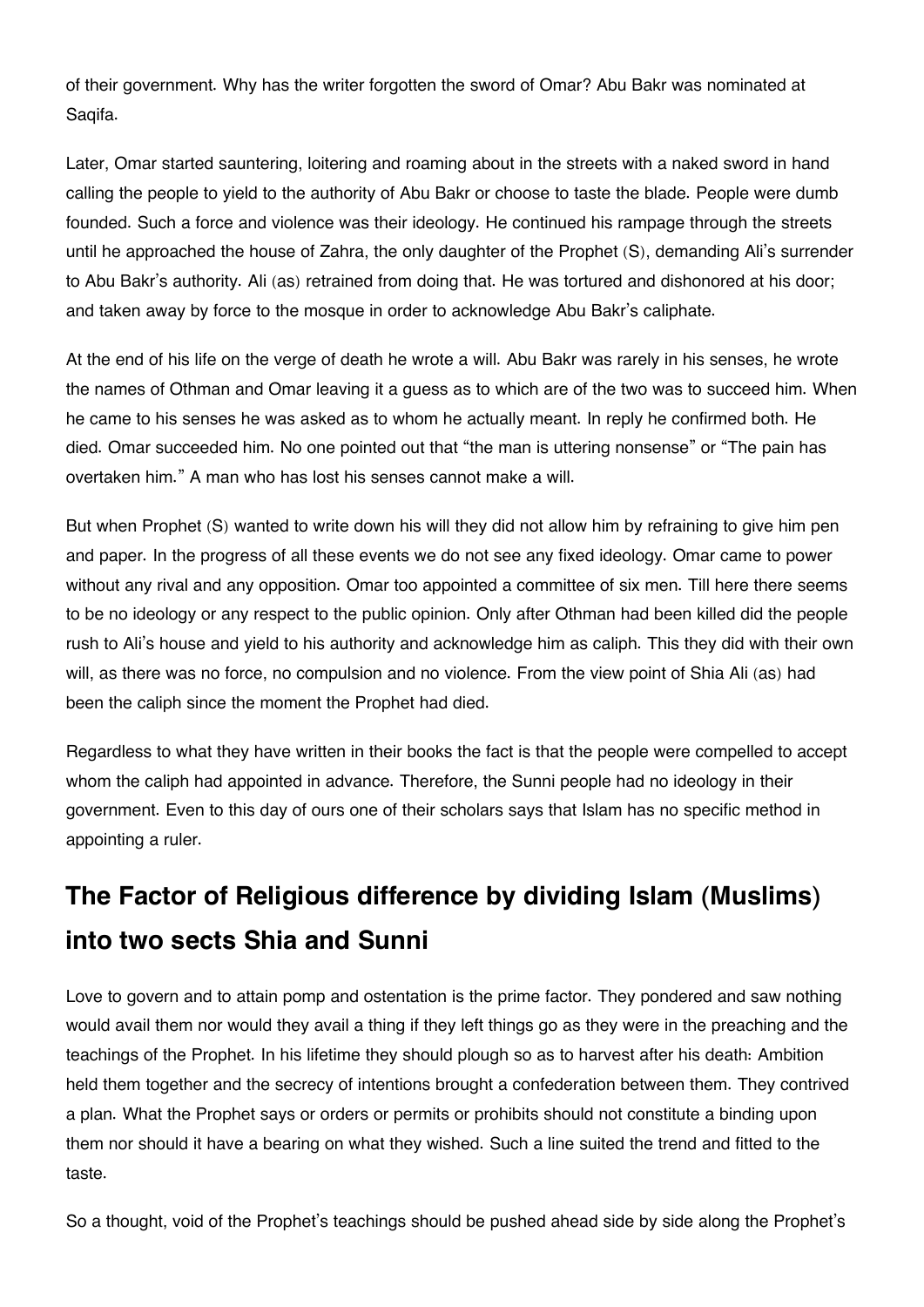line, a banner, a slogan, a title that could deceive much and do nothing was a necessity to push the thought ahead. "The book of God is enough for us", this they chose and adopted as their mission. The name of God and the name of His book served as a tool. They turned it in whatever direction the need was. The screw was tightened and loosened.

Whatever direction it turned, the banner stood a justification for it. In other words, so to say, it actually served as a fortification for them where they were quite safe.

They obeyed and disobeyed the Prophet; they accepted and rejected the Prophet; they believed and disbelieved in the Prophet; they were the Prophet's friends and also his enemies. Such was the banner and such was the use they drew out of it.

It was through this means that they invalidated the sayings of the Prophet. Thus they were preparing for the great event which was yet to come. They put it to test when the Prophet (S) in his last days demanded a pen and paper to write down his will. They said; "Pain has overtaken him. The Book of God is enough for us." According to some narration they said; "The man is uttering nonsense." So, by this slogan they stood up against the Prophet. We need not go into long discussion. It is quite obvious that their lust for power was the prime factor of the division in Islam. It is true, it was the Prophet (S) who gave the name of Shia to the followers of Ali (as).

But this did not create nor did it cause a division. The presence of close friends of Ali (as) like Salman, Abuzar and Migdad had no part in creating a sect by the name of Shia. When the Prophet called the followers of Ali (as) by the name of Shia he meant it for all. His desire was that all should be Shia. All should follow Ali (as). It is not even forcibly convincing that the Prophet himself should divide his own nation. If we reflect back we see the division actually took place and came into being the moment the Prophet died.

Who was to govern? Who was to succeed? This was the issue. This issue was a long awaited one; and long anticipated; and some had toiled hard for it. Although the Prophet (S) had introduced Ali (as) as his successor, yet they were still hopeful to steal it. At the cost of division among Muslims they attained their goal.

If at all we ignore this division and find a justification for it, we cannot overlook a factor, which did play a part. Some of the Muslims held a view which justified their disobedience to the Prophet or to discard his orders. They did not regard the sayings or the instructions of the Prophet (S) as Divine revelations. As such, according to them, there was no binding. The Book of God they sufficed on and they saw no need for the Prophet's (S) words.

They regarded themselves in the same level of that of the Prophet (S) in conceiving the Quranic text. So why should they remain in the very same line prescribed by the Prophet (S)? Whatever they thought necessary with reports to their personal interest or that of a group stood in preference to the Prophet's words. With such a view, the instructions of the Prophet (S) became to them amendable in accordance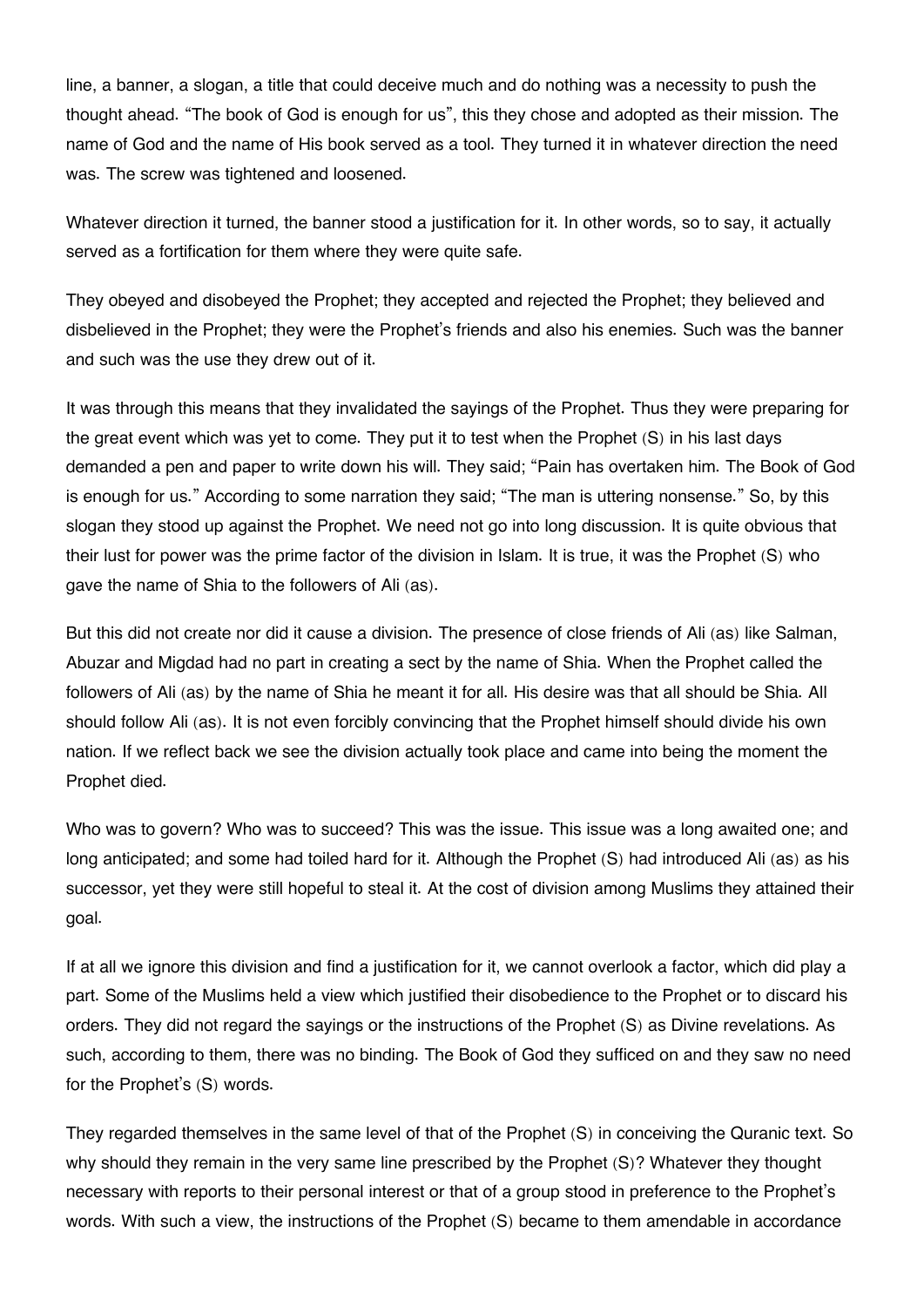with the time, place, circumstance or the condition.

In the administration of Society the word of the Prophet to them was not final nor did it constitute an obligation upon them to its obedience. The lawful and the unlawful to them were not a divine legislation. Likewise, the issue of the caliphate too was in the same category. Although the Prophet had appointed his successor, they felt they were not obliged to accept his choice because they wrongfully thought it had no validity of a divine revelation.

Therefore, to oppose him was lawful. Such was their reason and such was their belief; and such they have even proved. They changed the whole cause immediately after the Prophet's death by appointing their own man as the caliph.

They had said that for the administration of a society it was not prudent to have one as the caliph even though he should be the Prophet's candidate or appointed by him. They can go against his choice... On the other hand, in several matters they insisted that the Prophet's instructions should be carried out strictly. But, with regards to the caliphate they did quite the opposite. This shows that personal interests mattered to them much.

There is another instance where they openly disobeyed the Prophet (S). The Prophet (S) had appointed Asama as the commander in chief, however they refaced to accept him as their chief. They gave themselves the right to either obey the Prophet or to disobey him. They did both. They obeyed him and also disobeyed him. When the Prophet's orders were contrary to their interests, they did not obey him.

Now we ask; who was the opposing group? Followers of Ali. They believed in the Prophet's words. What the Prophet said was a divine word to them. In this respect their point was this verse of the Quran:

#### *"And he does not utter upon lust; but it is a Revelation that he is vested with."(53: 3-4)*

This argument sounds reasonable. So they regarded the Prophet's (S) word a binding upon them because of its being a Divine Revelation. This Quranic verse too is put forward in support of their thought:

#### *"What is brought to you by the Prophet, take it, and what he prohibits you refrain from it."(59:7)*

Therefore, the orders of the Prophet, to them, were to be obeyed and followed. They believed that every instruction of the Prophet (S) was and is valid and cannot be ignored. This group of believers was also called 'people of the text'. They also believed that the interpretation was beyond their understanding. To them the caliphate of Ali (as) and his guardianship over the Muslims was a thing desired by God.

They depended upon this Quranic Verse in support to their belief:

### *"O Messenger, announce that which has been revealed to you from your Lord, and if you do not, then you have not conveyed His message. And Allah will protect you from the people. Indeed,*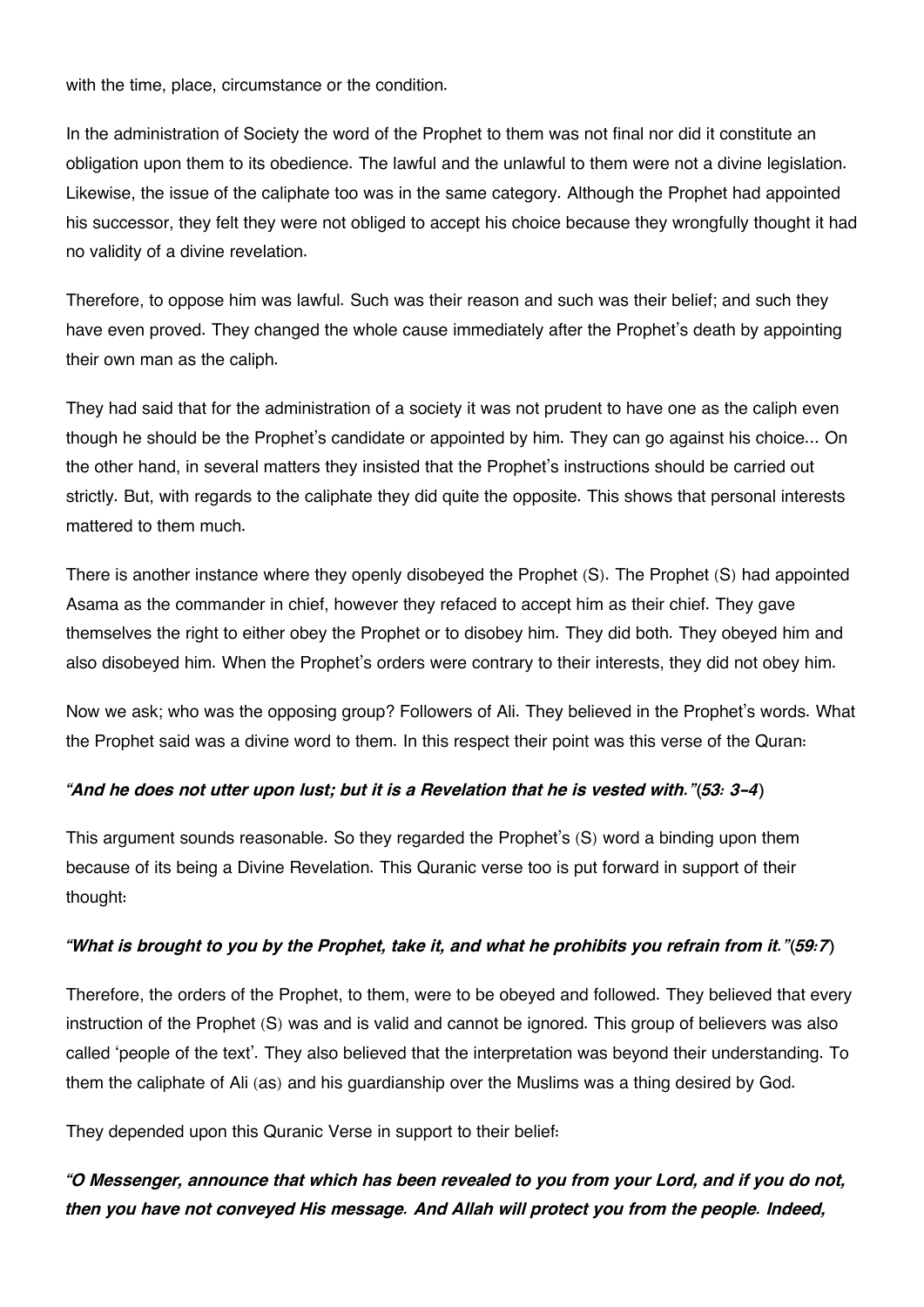#### *Allah does not guide the disbelieving people." (5:67)*

Such is a brief sketch of the start of the division. It can be well noticed that the name of 'Ahl Sunnat' (people of tradition) to those ones who actually did not adhere to it is not fair. The more deserving ones to this name are those who saw incumbent upon them to stick to the Quran and the tradition of the Prophet (S). They are Shia. Some clamored "The Book of God is enough to us"; and some maintained that in addition to the Book of God the Prophet's instructions too are necessary. For the sake of one we cannot forego the other. In the absence of either, one falls short of the other.

Anyway, these two thoughts are fundamental ones. The belief of the Shia rests on the second one. "The Book of God is enough" is a thought that rejects the dimension of what the Prophet said and did. And this thought resulted in the division of Muslims. Well, in exploring this thought "The Book of God is enough" we come across disagreement among some of this very school. There are some that openly campaigned against the Prophet's word and his text so far as Ali was concerned.

Some insisted that in politics or in the political field there was no necessity to follow the Prophet. Some on some occasions resorted to the Prophet's tradition because they well knew that the thought "The Book of God is enough" was bleak and barren that it could not hold long. Little by little it dawned that the thought "The Book of God is enough" was void of a sense. It was only an approval to invalidate the divine legislation.

In the beginning this slogan worked well to their advantage. In deceiving the people who generally were illiterate and not well informed, this thought went a great deal of length. It was under this pretext that they prevented the Prophet (S) from writing down his will. And, they stood against those who used to say that the Prophet's decree was essential for the office of caliphate by saying that only a Quranic text could determine such an issue. So, the events of Ghadeer as well as that of Yum Al-Daar were both overlooked.

As time went on, experience told them that the affairs could not be ruled or administered without the backing of the Prophet's traditions; they resorted to interpretation. This paved the way for them to deduce from the Divine Decrees and the Prophet's words as the demand suggested or as the need stood. They justified; they interpreted; and they expounded God's laws; and had it been possible they would have even questioned the very text of the Holy Quran.

### <span id="page-18-0"></span>**[Not a correct analysis](#page-18-0)**

The religious matters are viewed from both a material and political dimension. For instance, they say that the Shia did not see things to their advantage, therefore they refused to yield to the caliphate and choose a different way.

The prime error that entails several other subsequent errors is that they do not consider Shi'ism a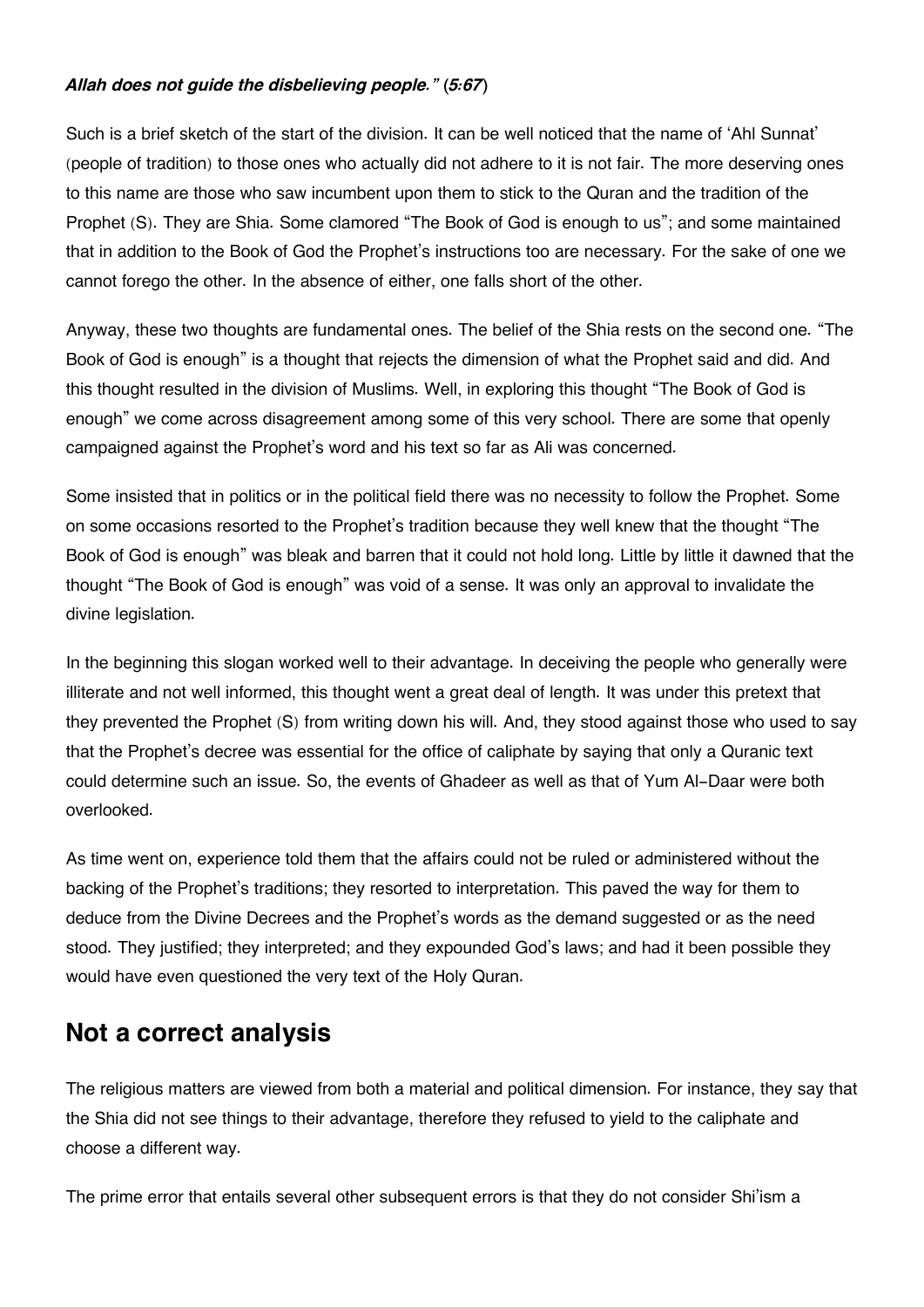religious reality or an entity of a belief. They regard it as a political phenomenon. The writer says that it gathered support as people joined the movement even though at times it was given different names. The name of Ahlul Bait (The Prophet's household) gave them a push. As time advanced they too advanced. But this theory is wrong. The existence of the Shia belief has no relation to any historical episode.

The writer considers historical events as a proof for the birth of the Shia thought. Likewise the Sunni. The writer struggles his way through such blunders till he reaches the occultation (the disappearance) of the twelfth Imam, Mahdi. Amidst the conditions and circumstances he sees the gleam of reason. The mist rises and he sees the light!

There has always been this fact - that people will mingle in political events or take no part in the governmental posts, or oppose openly, or flouting a proposal, or scouting an idea. But, in no way could this have a link with a religion, as a religion cannot be founded or established or propagated on such a ground.

According to some narration, the disappearance of Mahdi happened in order that some could avoid the obligation of yielding to his authority. However, such a thing has happened, has taken place, has occurred. It is a fact. It is a reality. It is a tyrannical conjecture or a wounding lies, that the Shia had no other way but to switch their belief in such an event after the death of the eleventh Imam, Hasan Askari.

One, who is a stranger to religions, is totally ignorant to the realities of the invisible or unseen world, who has seen only matter or any other tangible thing; he wants to see, justify and even interpret the religious matters, no matter of its magnitude, and then decide or pass judgment. Everything he thinks is the effect of a cause or a policy in a political class. Similar is the argument of Marxists too. Such should be, because of no acquaintance, no awareness.

From the ancient times they have questioned, because they want to see the matter and they have rejected, because they know not of anything or something beyond. Ulterior dimensions are sealed to their sight. It would be accepted if he shouts that he has seen; but, no, the cry of a blind has always been that he has discovered.

Of course, such type of analysis we see runs in all religions, true or otherwise. Such analysis is only workable in religions, which are not true because there is no other way. The viewpoint of the Sunni is vague. According to them there was no text nor was there a religious basis. The appointment of Abu Bakr to the caliphate was the consequence of the turmoil and confusion among Muslims that followed the death of the Prophet (S).

A gathering took place at Saqifa and to avoid a conflict or a civil disorder or any other danger it was important that Abu Bakr be appointed. Abu Bakr too in his turn with the same intention appointed Omar. Omar created a six men committee to decide after his death. These events were influenced by outside causes and which were gestate with historical aspects too. But political ends supervised and exercised guidance upon them.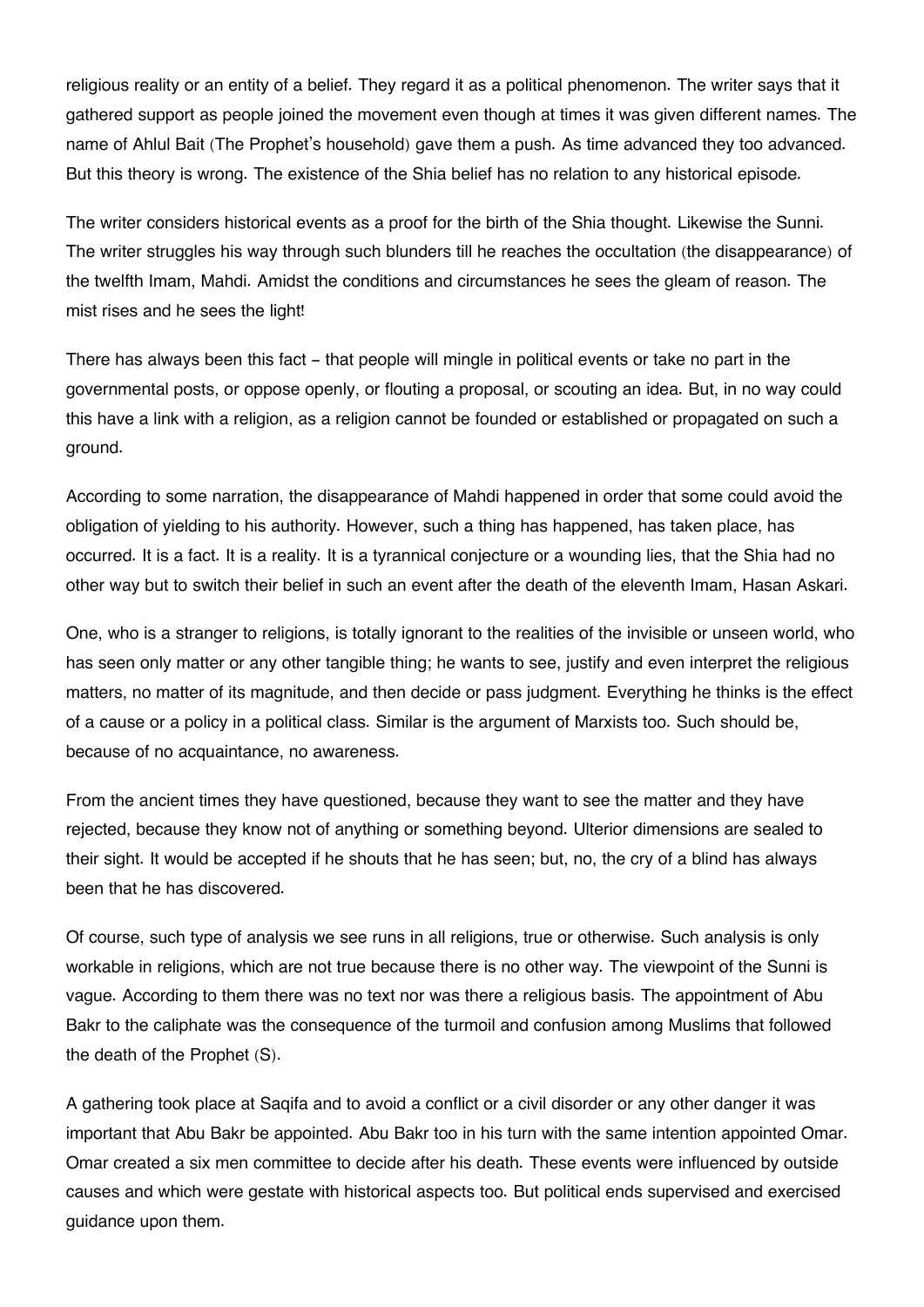In the light of these analysis's it is acceptable that the governments that came into being after the Prophet (S) were absolutely due to the causes and effects which were never religious. But with regards to the Shia belief, these interpretations are not true nor are they acceptable because they believed in Imamate as they believed in the prophet hood. Their belief was in that which was a reality and their religion was a fact. They did not go beyond that.

## <span id="page-20-0"></span>**[To support the Leadership of Ahlul Bait \(Members of the](#page-20-0) [Prophet's house\) A religious Fundamental](#page-20-0)**

In this chapter the writer has composed comments which history and traditions reject. Documentary evidences and historical events repudiate his conclusions.

For instance, says he: "The support to the leadership of Alavees was at first not on the basis of any planning..." The fact is opposite. The religious basis pushed the people to the support of the Alavees. Those who opposed the events took place at Saqifa and consequently rejected the authority of Abu Bakr, did so on a religion ground. Else, there was no other motive. The Prophet's (S) words, his recommendations in this respect stood obligatory to them for their obedience.

People embraced the Shia faith only on a religion basis. The motive was religion. The instigation was the obedience to the Prophet (S). One has to refer to the books "Reality of Shi'ism and its principles" (Asl Al-Shia Wa Asooloha), "The History of Shi'ism" (Tareekh Al-Shia) and "Shi'ism in History" (Al-Shia Fil Tareekh).

To become convinced of the facts. The speeches of Ali Bin Abi Talib compiled in Nahjul Balaghah (the tone of eloquence) throw light on this fact that the position of Ahlul Bait (Members of the Prophet's House) was that of leadership morally and materially. The angle of government is subordinate to it.

The writer in this chapter gives this opinion that it was exaggeration that gave shape to Imamate and brought forward the belief in the guardianship of Ali Bin Abi Talib. Why in this respect and in this particular regard has he not studied or searched or collected the sayings of the Prophet (S). Had he too heard as others had heard directly from the mouth of the Prophet (S) would have never told what is false and would have respected the truth? Since history has recorded every word uttered by the Prophet (S) he could have made himself acquainted with the Prophet's trend or tendency. But the writer appears to be prejudice; not willing to take his look beyond the angle he has chosen.

Since l0 A.D writers have collected the sayings and the conversations and the speeches of the prophet (S); all point to the way Shi'ism and all indicate what an established fact Shi'ism is. To turn a blind eye to all these and to say that till the tenth and twelfth century there was no sign of the Shia belief, is not only injustice but a shear lie. The blood that was shed prior to this period of those who were Shia by Ziad and his like is also neglected and ignored.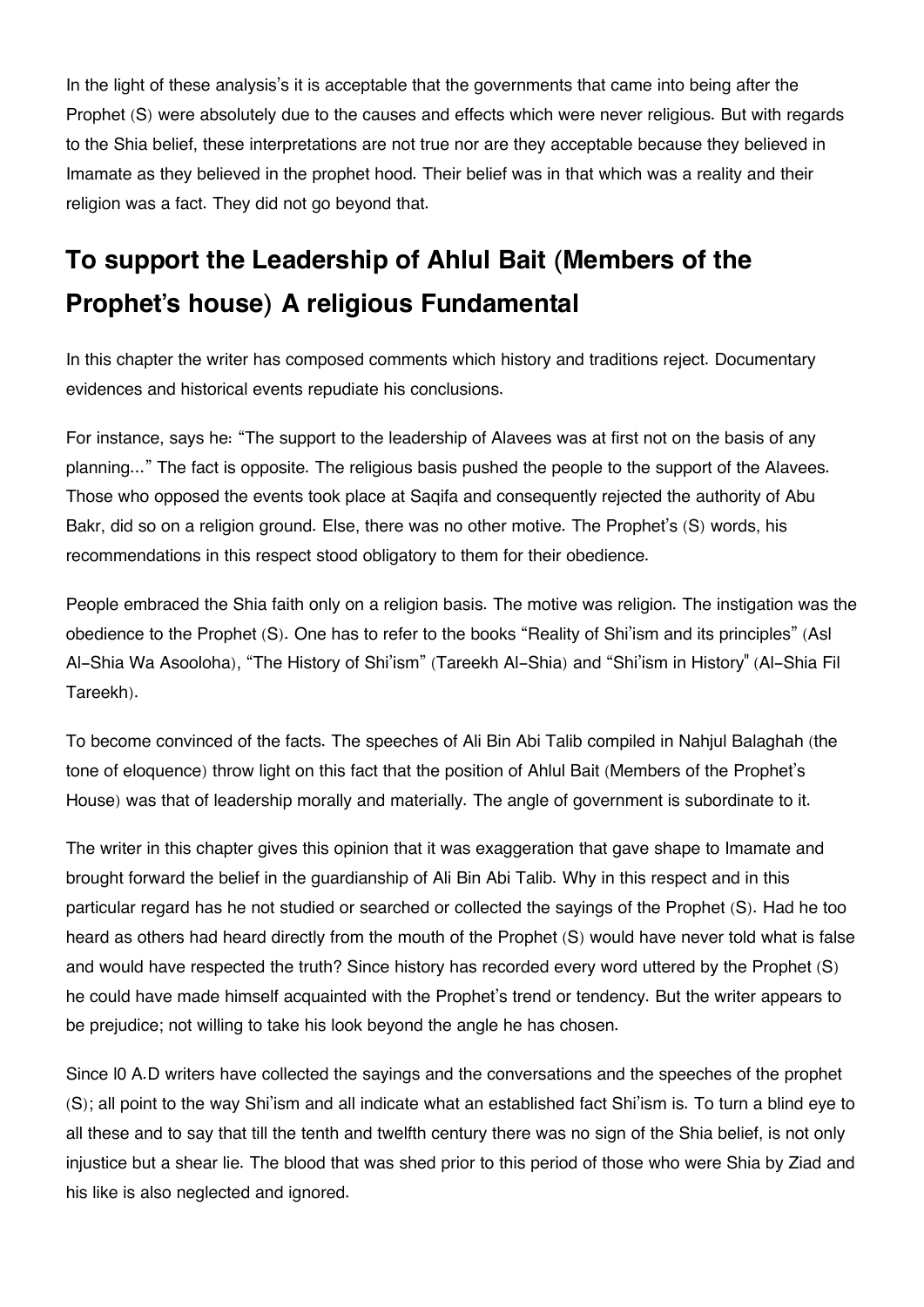Why were they martyred? They adhered to this belief. Such a type of research into the history of Shia the writer has made and with such an outlook he has emerged that one cannot but doubt his honesty and fear his intention which is full of venom.

Since the beginning, the Shia have acknowledged, the Imamate. "Oulil Amr" (Master of command) he attributed to the twelve Imams individually. It is an irrefragable fact that ever since the beginning the Shia has had a religious fundamental. Denial of this fact is to deny the existence of historical personalities. To reject is to admit.

Sometimes the writer says that Shi'ism from the very beginning was a party, which stood opposing the Sunnism. How wrong he is! The very Islam in its pristine purity and in its virgin originality is the Shi'ism -Committed to the sayings of the Prophet (S) and adhered to the text. On the other hand, Sunnism came into being in the periods subsequent to Islam and subject to the circumstances that were forced into existence immediately after the Prophet's death.

The text was not important to them. It was a party created to oppose a prescribed program of Islam. It was a party only to impede the progress of Islam. In order to not hurt the feelings of our Sunni brothers we will not go further. It was a deliberate creation to stop the current of a religion; up not be stopped, to divert its flow; or if not, to deviate the people and to confuse the thing for them.

Finally we should pronounce that party which balanced the text of the Prophet's words and that of the Quran in the scale of interests, fostered its own conclusions against the authority of the Prophet, and preferred its own interpretation to justify its ends. This was a particular class grouped together with a deliberation; as the time elapsed, their scholars who were courtiers worked out an ideology to it. Theirs is an invention and Shia's is the religion.

### <span id="page-21-0"></span>**[Many Mistakes](#page-21-0)**

The writer has made so many mistakes that to point them out one by one is indeed a great task. For instance, one is this. He says that the radical Shias, as he has them termed, who believed in the armed uprising, were too lavish in attributing extraordinary tributes to Imam. To give him information we would like to comment here:

Those who had insisted on an armed uprising were the Shias of the Zaidi sect. They thought that the Imam should carry a sword and he should carry the armed upraisal. Unlike the Shia, that is common Shia, they had some particular specification and tributes for the Imam, which was special to themselves.

The revolution that took place against Bani Umaiyah cannot be attribute to any group among the groups of Shia. The atrocities committed by them and the cruelties, which they showed against the people of the Prophet's House (Ahlul Bait) constitute the real reason, the cardinal cause and the fundamental factor of their downfall. A general turmoil and a common turmoil had already emerged everywhere and had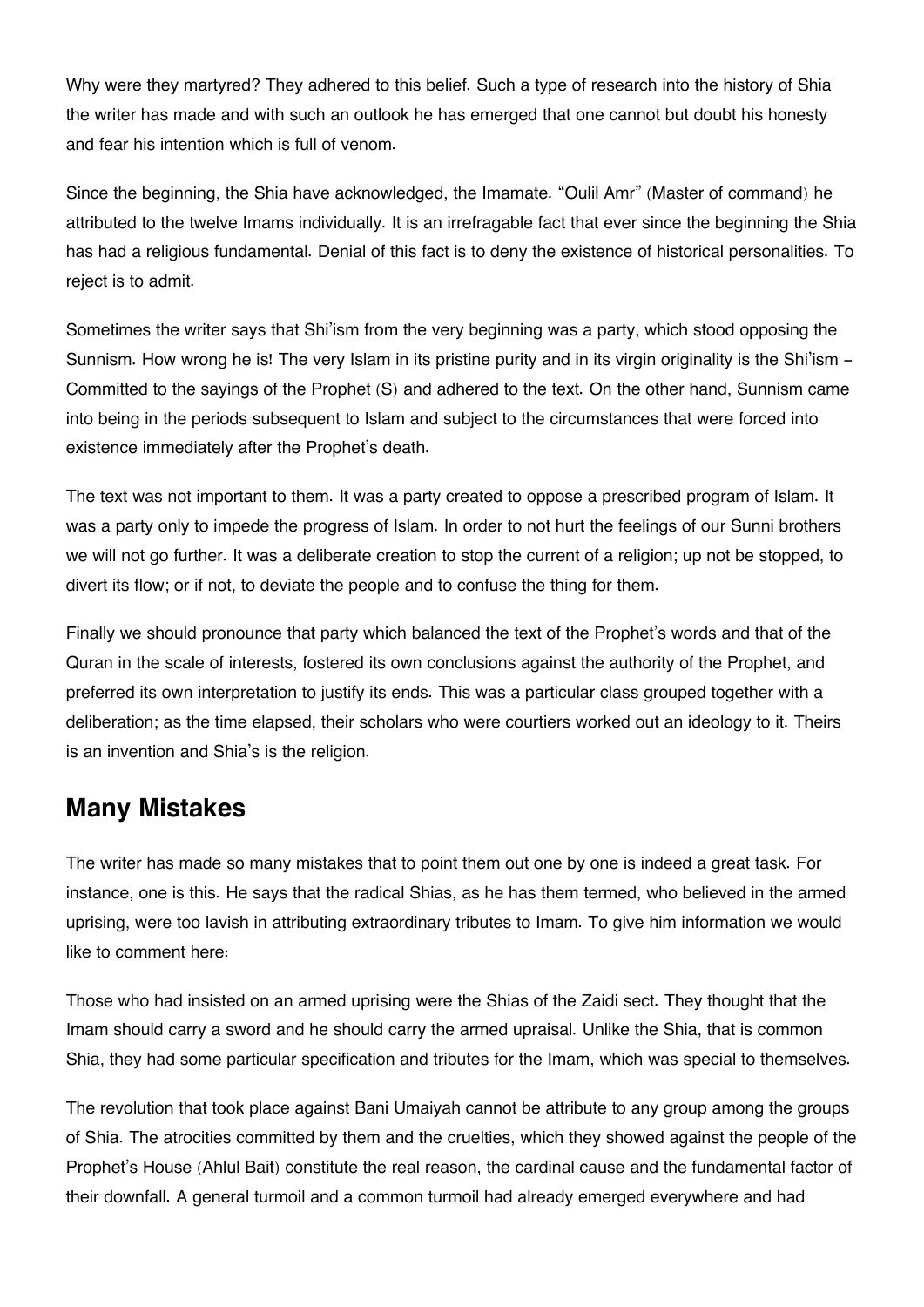established a ground of uncertainty.

The situation was that of excitement either to deliver a revolution or to lead people to revolt. As is usually the case every opponent tried to gain benefit of the situation. Of course, the most zealous of all was the Zaidaia faction. Besides, there was also another faction by the name of Bani Abbas who considered themselves heir to Ali Bin Abi Talib because of the link to Abu Hashim Abdulla Bin Mohhamad Hanefi.

In these groups and factions there was, indeed, one who had the right to the leadership and to whom the leadership had been offered however he rejected the offer. He was Jafar Al-Sadiq, the sixth Imam. This policy which he adopted and practiced was what the Prophet (S) had fixed for him, was to the greater interest of Islam. The Islamic justice, the Islamic teaching were promoted by not accepting the political leadership. He re-opened the school for lessons long forgotten and corrected those, which were wrong.

The flurry settled down and the turmoil ended as the government of Bani Abbas came into being. They came as one should have come. The ground itself paved the way for an armed revolt; they did not pave the way for the armed upraisal. All counted the armed revolt effective but the Zaidi faction thought that the armed revolt was effective but exercised by the Imam. He who does so is the Imam, no matter whether he comes out a victor or vanquished.

### <span id="page-22-0"></span>**[Imam Ja'far Al-Sadiq and Religion](#page-22-0)**

The prime factor for the disappointment of the Shia was the lack of a uniform or coherent ideology; and this continued to be so till the time of the great Imam of the Shias, Ja'far Al-Sadiq. This is what the writer says.

We do not know what he actually means. If he means, positively, that the uniform ideology of Shia as it was, the friends and the supporters of Ahlul Bait (The Prophet's Household) had not known it or were not aware of it or had not recognized it correctly but they were made acquainted with it by the Imam Al-Sadiq. And that he, Imam Al-Sadiq, subsequently due to the awareness, which he had brought about amongst them, could establish that great school of knowledge, which educated the people with the true Islam to follow Ali and his offspring, the AHLUL BAIT, was its reality and entity.

In his time, Al-Sadiq's, the knowledge was spread and made within the reach of all those to whom mattered the facts. Many misconceptions. Wrong conclusions, and mistaken ideas about Islam that were propagated earlier were revised for the people reputed, rescinded, repudiated and retained only realities. This was a great achievement.

Now, if the writer means, negatively, that Imam Ja'far Al-Sadiq was the inventor of the ideology; it is not true.

Who was he to invent one? The ideology of Shia is what Islam is. From the very beginning, from the days of the Prophet (S) it was at a uniformity. The Prophet's words his sayings and his addresses had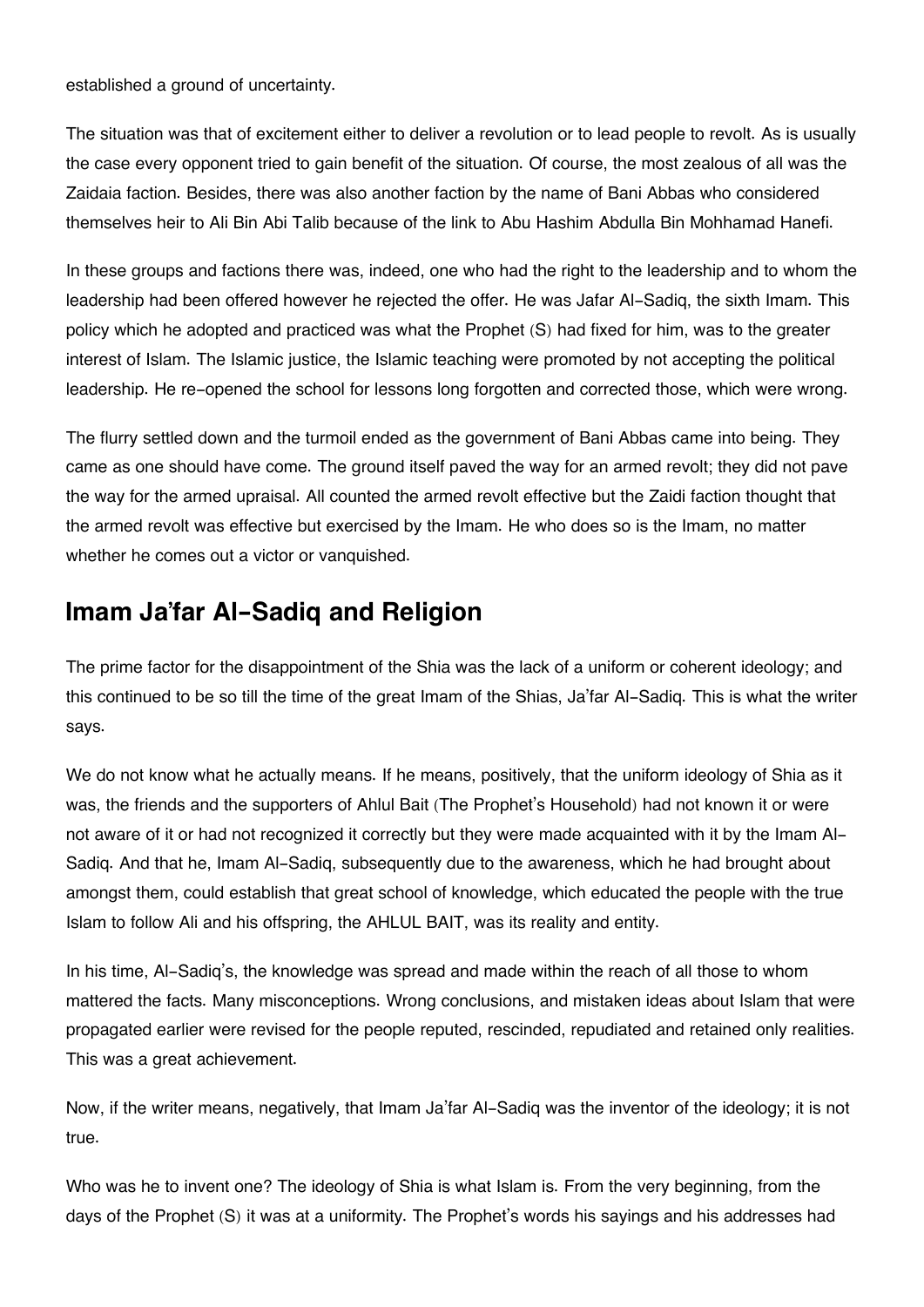already made it clear. The passage of time had no bearing on them. It was in itself complete and consummate. The Shia ideology was the element that made the propagation perfect. The events which occurred, in themselves carry the element of truth, goes a long way to establish the truth of this ideology and manifests the mistaken aspect of the opponents and adversaries.

The behavior and the conduct of Bani Ummayah, who led the government in their hands, itself gave the awakening to the people. They as successors to the Prophet (S), adopted wicked ways and deeds which made the people hate them because their actions were not coherent with the seat of the Prophet they had occupied. The more they hated them the more they pondered the position of Ahlul Bait (The Prophet's House members).

There was not the remotest resemblance with the teachings of Islam. Soon it became obvious that the leadership must go to its rightful owners, those of the Ahlul Bait. The very difference in the mode of life of the Members of the Prophet's household and that of the caliphs of Bani Ummayah was quite open to the observation of the people, it brought the Shia ideology closer to their hearts.

## **4. The Shia and the meaning of Mahdism**

As he earlier proceeded, here too he proceeds on the same basis of the materialistic aspect. The historical causes, social trend and the political ground to him is the reason for the belief of the Shia in Mahdism. Political defeats and victories, in his view, have a part in the buildup of this belief. It is quite easy to deny what is not seemed or to doubt what is not found in a material search. In religious studies, a belief is a fundamental. First to avoid the belief and then to search is to first become blind and then to set out on sightseeing.

In such a way even the prophet hood and even the presence of God can be discussed in order to deny or can be put to question so as to obviate its credibility. To believe wrong could be the consequence of social causes or of the illiteracy. The real belief is above these things because it is in the root of human nature. There were many who claimed to be Mahdi. Their claim did not gain ground because they were after a political end. These interpretations, deviations and analyses do not touch the root but show the prejudice.

God, revelation, and prophet hood is a fact; there is a motive in man to accept this fact. Since it is so, on the other hand, persons have lied and have claimed to be God or a prophet.

Between those two can there be a parallel?

The matter of Mahdism was told by the Prophet (S). His associates and companions heard it. It is a fact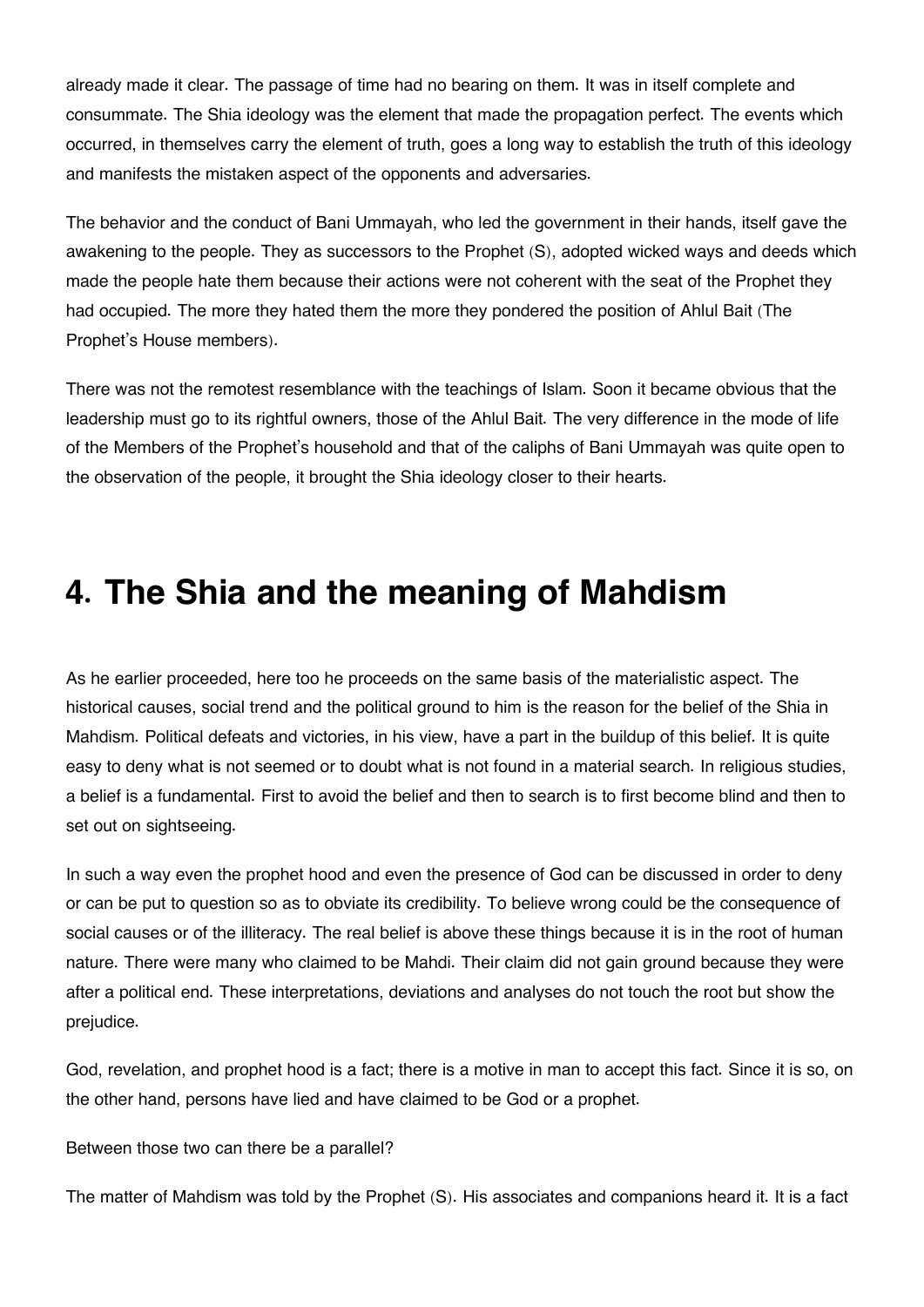foretold by the Prophet (S). Here it attains authenticity. It has been utilized for personal gains towards a political end. But it is not true that this issue was the product of events which later took the shape of belief and immuned its object with a sin, that is, 'Ma'soom'. Events, happenings or incidents sometimes guide a man towards truth.

<span id="page-24-0"></span>For example, Abraham the prophet, that great believer in the oneness of God, educated the people to believe in one god in a very odd and at the same time very efficacious way[1](#page-25-0). As the night fell and the stars glittered, he said it is god. When it disappeared he was disappointed and said,

#### *"I do not like that which vanishes."(6:76)*

He made it clear that the star is not god. Then in the next stage the moon ruled the sky with its serene and silent light. Abraham said;

#### *"This is god." (6:77)*

The moon too disappeared. Abraham again became disappointed and said that he could not love what does not stay. Then in the day when the sun shone brightly, Abraham said;

#### *"This is god." (6:78)*

But in the evening the sun too disappeared. Here Abraham shouted;

#### *"The sun is not god. I worship the God who never disappears."*

Yes, incidents can lead to facts. But the truth of a belief is never the effect of a cause and nor is it a second grade fact.

If we persist in our denial under some pretext or the other, the philosophy of true religions and their schools shall confront us. As time lapsed people became more ardent towards Ali and his offspring, and the Shia ideology penetrated deeper and deeper into the hearts; this we can say as a fact. But that the very ideology, the very religion, the Shi'ism, the occultation of Mahdi, all was a consequence of events or a product of age or a built up structure, is wrong to say and not correct.

It purports to say that evidence matters not. The Prophet (S) had more than once told about the twelve Imams. He had foretold their names individually. He had also prognosticated (predicted) the conditions that would prevail in that time of each one of the twelve Imams. He foretold all these details when at the time only three of the future Imams existed.

All heard this and recorded it. Along the passage of time the Imams too ended at twelve as the Prophet had foretold. As such there remains no margin of doubt nor room to surmise. No one can say that it was made-up. Anyone with some information of history and a scant knowledge of traditions and a fundamental knowledge of Islam will not believe what the writer has argued. For example, the Prophet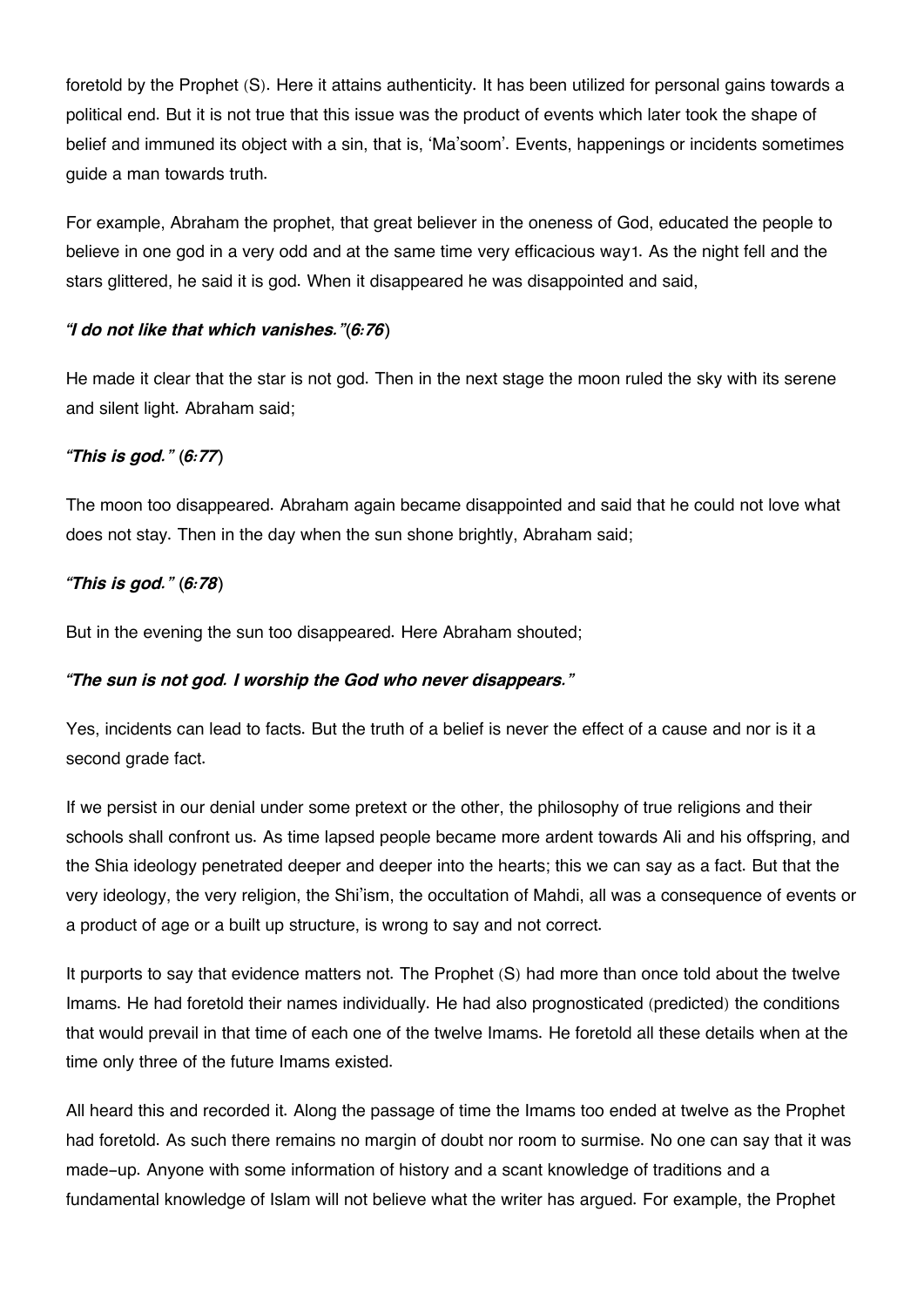(S) had predicted that Ammar would be martyred. In fact, Ammar was killed by Mawiyah. There are several such examples.

Then, what is correct to do? To lay aside such method of analysis and to search the tributes and particulars of Mahdi in traditions and the narration that have descended to us so as to find out whom these qualities correspond and specifications apply to. Destinations are pawned in the right roads. A journey is in the mortgage of a path. If the path is wrong the journey shall ever wander.

<span id="page-25-0"></span>[1.](#page-24-0) For the whole story, refer to Quran, 6:74- 83.

# **5. Mahdi, a term and a sense, and the false claimers**

The word 'Mahdi' means one who is guided. Anyone guided by God is Mahdi. The word is common and general in its sense. According to the sense that this word reflects, all the apostles, messengers, and prophets of God were - the guided ones. If we term the Prophet (S) himself and Ali Bin Abi Talib and every other Imam as 'Mahdi' we have not committed a mistake. Of course, all of them were guided ones; so they were Mahdis.' Even this word (Mahdi) can be applied to those who were taught in the schools of the Prophet or the Imams.

For instance, the companions of Imam Husayn or of any other Imam or the particular ones among the Shia or any other Shia who attained the guidance or were guided to the path if called 'Mahdi' it is not an exaggeration. But, all know that it is confined and limited to one. When the Prophet (S) disclosed the tidings he did not mean it in a general sense. His words specify a particular one as he says to his daughter, Zahra (as); "Mahdi is from your sons; give the tidings." "Al-Mahdi is from my sons." "Al Mahdi is from the sons of Fatimah."

So, this is a title or a distinction for one particular person, extra ordinarily dear to the prophet (S) who has kept the members of his house and the Muslim in waiting for him.

The word 'Mahdi' embraces a range of sense that could be extracted from guidance. To show the way, to take to destination, or any other thing to which guidance could be applied; is among the meanings. This word also applies to other than human. The Quranic verse says:

*"Our Lord who bestowed to everything its creation then guided." (20:50)*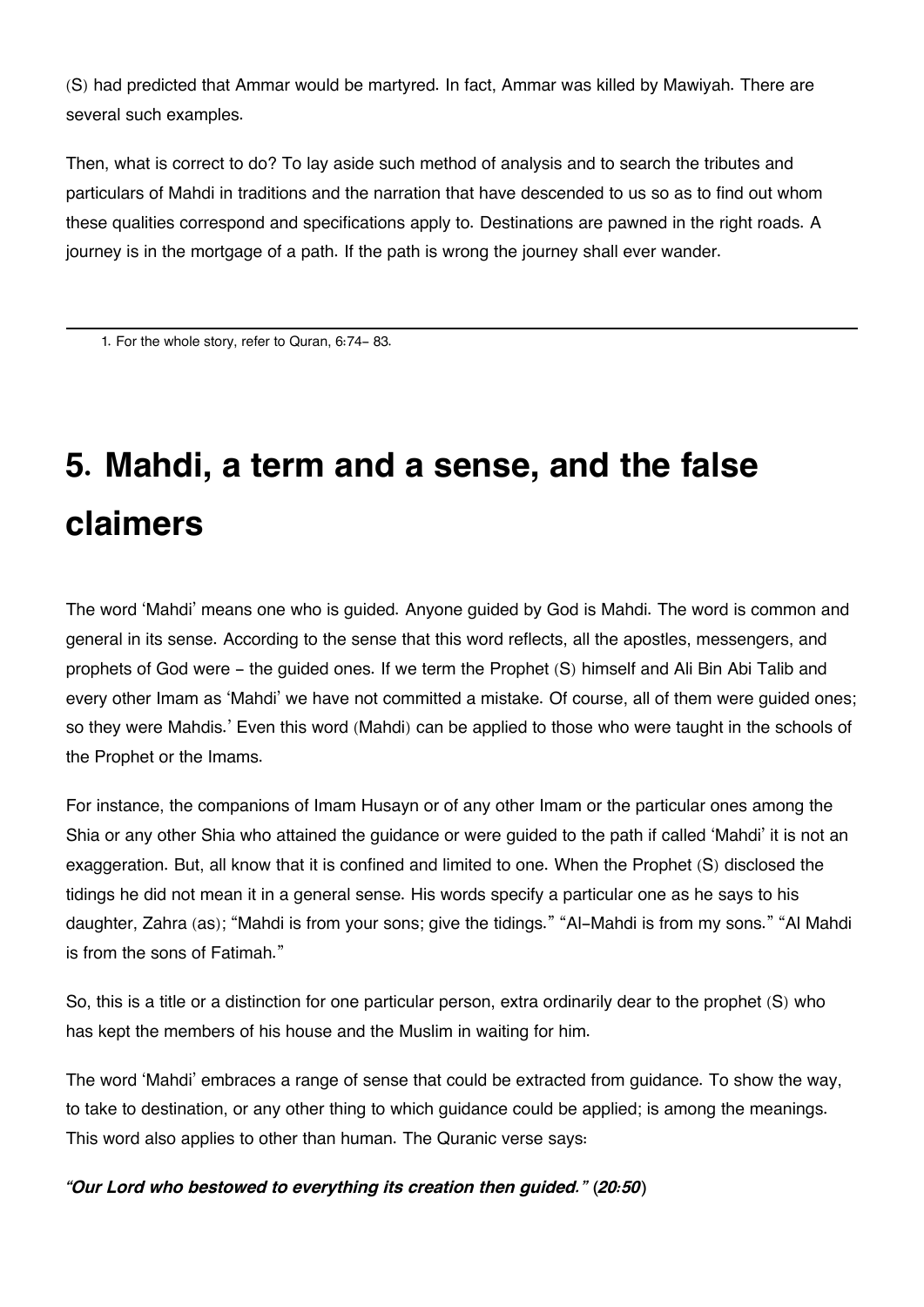In the research of this word it appears that it has been applied only to those whom God has guided and whose guidance over-flows in him. He has consumed the guidance to the extent that he can show the path to others. The guidance has so overtaken him that he becomes a prism reflecting it from every angle. His conduct, his character, his behavior, his word, and his life as a whole become a beacon for others to be followed. In such a sense this word is generally applied to the apostles of God and the Imams.

As per the traditions that abound in this respect, Mahdi is the very same one whom the Prophet (S) has identified as having every good quality. He is the Redeemer from God and to do justice to all is his task, other synonyms too are his titles.

In case, Mukhtar or any other bestowed this title on Mohammed Hanafia is only to seek blessing out of it, and not in a trust that he was Mahdi.

There were reasons for the uprising of Mukhtar. Important of them was that Maitham Tammar in prison had informed him that he would escape from the prison of Ibn Ziad and that he would take the revenge of Imam Husayn's blood and that Ibn Ziad would be killed by him. The uprising that developed was on the ground and the pretext of revenge for the bloodshed of Imam Husayn.

This pretext brought together all those who were ashamed of their participation against Imam Husayn and, therefore, they wanted to amend their mistake or purge the stain from their record. They thought it obligatory on them to join the movement against Bani Ummayah. For this very reason Bani Ummayah could not crush the movement. Mas'ab on behalf of his brother Abdullah, who regarded himself a caliph, fought with Mukhtar and defeated him.

Abdullah Ibn Zubair after the martyrdom of Imam Husayn took the issue of Imam Husayn's blood as a pretext. The martyrdom of Imam Husayn was the greatest weak point of Bani Ummayah. This shows how distant they were from Islam.

Indeed, this fact cannot be denied that the title of Mahdi was misused. Under this brand personal interests have had been transacted. The writer has elaborated what we too admit, that is that the occultation of Mahdi and his reappearance again stood for some to take an undue advantage. Some claimed that Mohammed Hanafia would take reappearance. For the first time a trade was established with the capital of this belief. But the belief remains in its original entity.

It is an evergreen, which never loses its leaves, but is forever green. The prophet (S) first talked about it. Ali Bin Abi Talib has also spoken on it. Mawiyah too, according to the book "Malahem Wa Fitan" is reported to have discussed this issue with Abdullah Ibn Abbas. He on his part regarded Mahdi to be from Bani Ummayah.

In any case, it is not new that there have been persons who claimed themselves to be Mahdi and even a prophet. There have also been some that have claimed to be god! In our age we have seen the same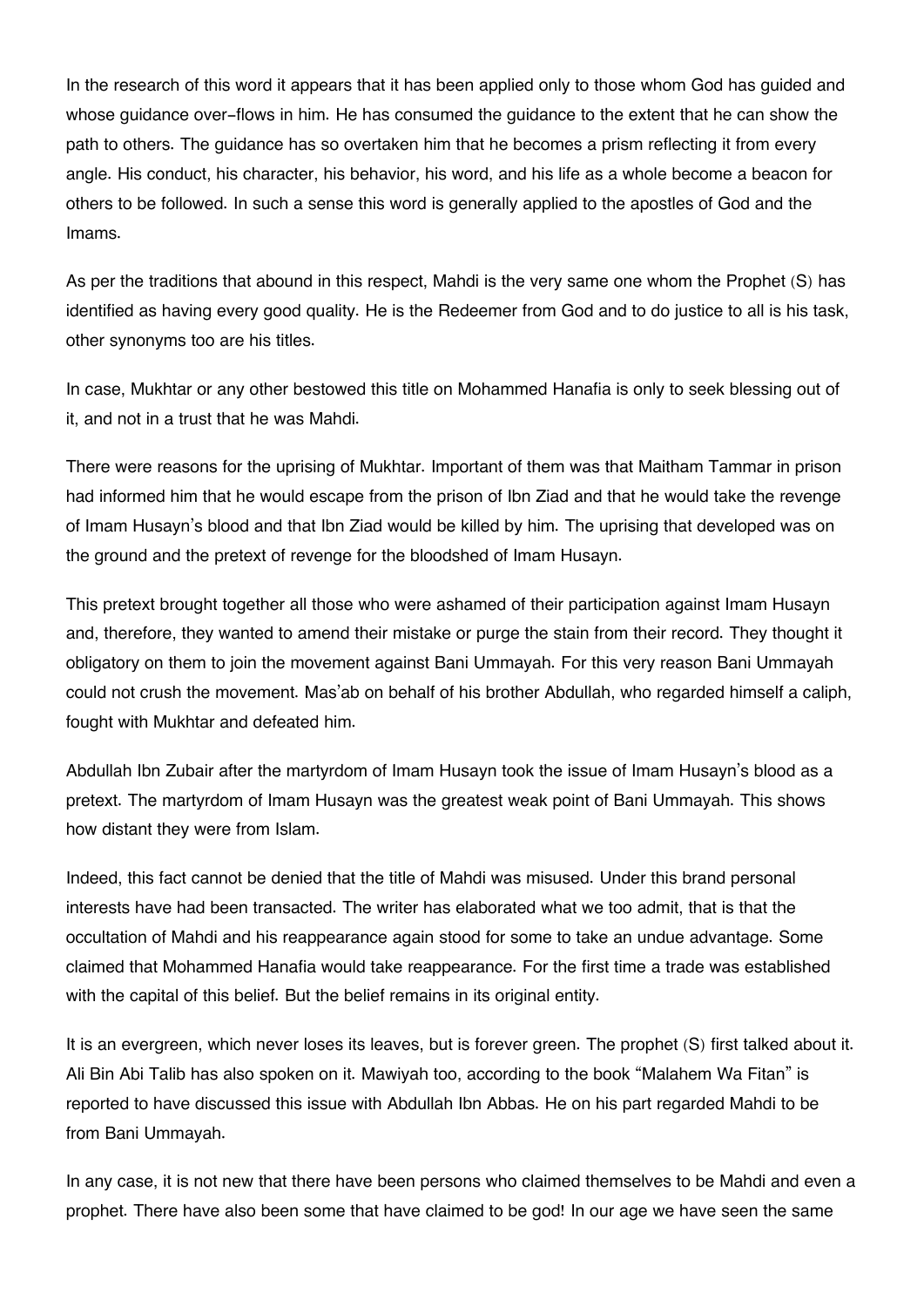from different movements, human rights, justice, democracy, social equality and so forth.

These are the ladders for some to climb to their political ends. In the past the belief of Mahdi too has served a ladder for many who have aspired a political elevation or a social altitude, to attain a station higher than others. Anyway, these claims did not fool the people because they were fully aware that the qualities Mahdi has these claimers have not.

Generally the term of Mahdi remained open. Although Shia and non-Shia know the family root of Mahdi, There are some who still believe those claiming to be Mahdi even though Imam Mahdi's background is well known. Likewise, such allegations with regards to Mohammed Hanafia do not establish that Mahdism is a recent product. This belief is coeval with Islam. This belief held such a strong hold on the people that they became too enthusiastic, too zealous, and too staunch towards it.

They were ready to welcome and embrace him who could rescue them from tyranny and deliver justice. Therefore, the claims although met the acceptance of the people. In some cases, this claim furnished an avenue for various revolts and scattered uprisings.

### **6. Belief of the Mahdism of Imams**

The writer's claim is groundless as he says that all the Imams since the victory of Abbasids were regarded as Mahdi and that their death was not taken for granted and that their return was held in a constant expectation and a fervent anticipation. Yes, there was one incident in which the seventh Imam, Musa Ibn Ja'far, died in prison where he was being held by the orders of Haroon Al-Rasheed. Some refused to acknowledge him dead. They consoled themselves by fancying Mahdism in him, which naturally entailed a waiting for his reappearance.

In their grief they imagined that he would soon reappear. It is likely that some mischievous elements might have injected such a pang into their minds. There were very few who went wrong; and the wrong itself was so evident that it could not deceive many more. The Shia believed in the demise of the Imam, from Ali to the eleventh one Hasan Askari. Why not take evidence from history.

Later those few who had believed in Imam Musa Ibn Ja'far's reappearance realized their mistake and acknowledged his death. In the case of the sixth Imam Ja'far Al-Sadiq, he himself time and again declared that he was not Mahdi the awaited one. The qualities of Mahdi he had repeatedly disclosed.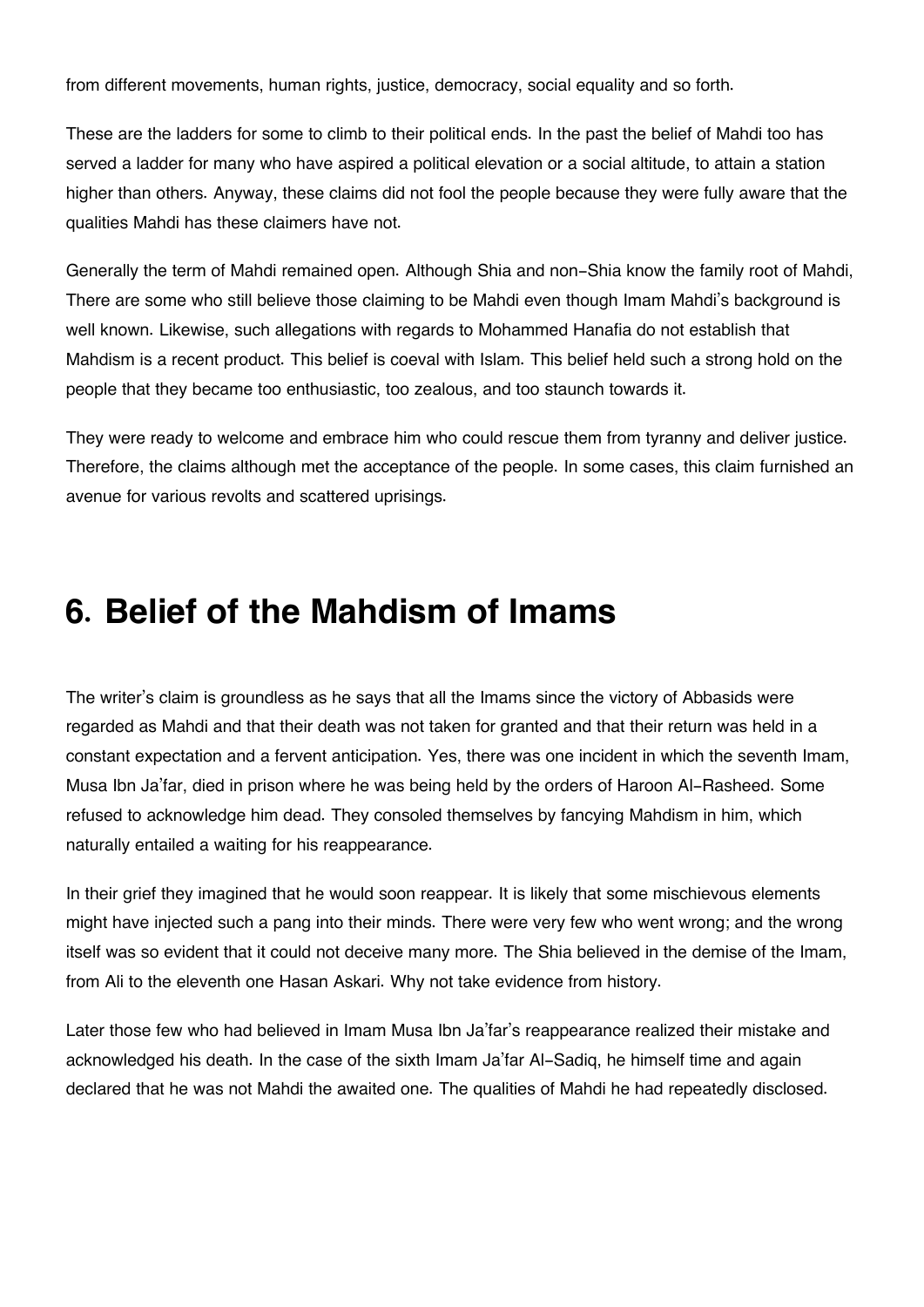# **7. The Sons of Imam Husayn; the Reason for their coming to front**

The sons of Imam Husayn came to be noticed not because of Imam Husayn's campaign against tyranny but due to their own ability and capacity. In knowledge, in practice, in endurance and attitude they stood perfect, each in his time and age. No other one than they were more befitted to the leadership. The nine sons, one after the other, from Zainul Abideen to the twelfth one Mahdi became Imams due to their own deservation.

Of course the sacrifice done by Imam Husayn and his martyrdom at Karbala enhanced the popularity of his sons. God too as a reward to his martyrdom settled the Imam-hood in his progeny. As the Quranic Verse says:

### *"Indeed, God purged Adam and Noah and the progeny of Abraham and the house of Imran over the worlds;" (3:33)*

It can be deduced that the same might have been the Divine intention with regards the turn of Imam Husayn;

*"God knows as how and where to house His Mission."*

# **8. The title of Mahdi is applied on all the Imams**

As we said earlier this title in its general sense is also applied on all the Imams; on Imam Husayn and so forth. The traditions also indicate that all the Imams are Mahdi: However there was only one whose particular qualities and condition pointed to, and that was the twelfth Imam.

# **9. The Shia Doctrine and Ideology**

The writer says that the conflicts, which confronted Bani Ummayah, provided the opportunity for the Imams to prescribe a doctrine and arrange an ideology framing, its rules and regulations. He says that under the supervision of Imam Baqir and Imam Ja'far Al-Sadiq an ideology for a sect of Imamiah was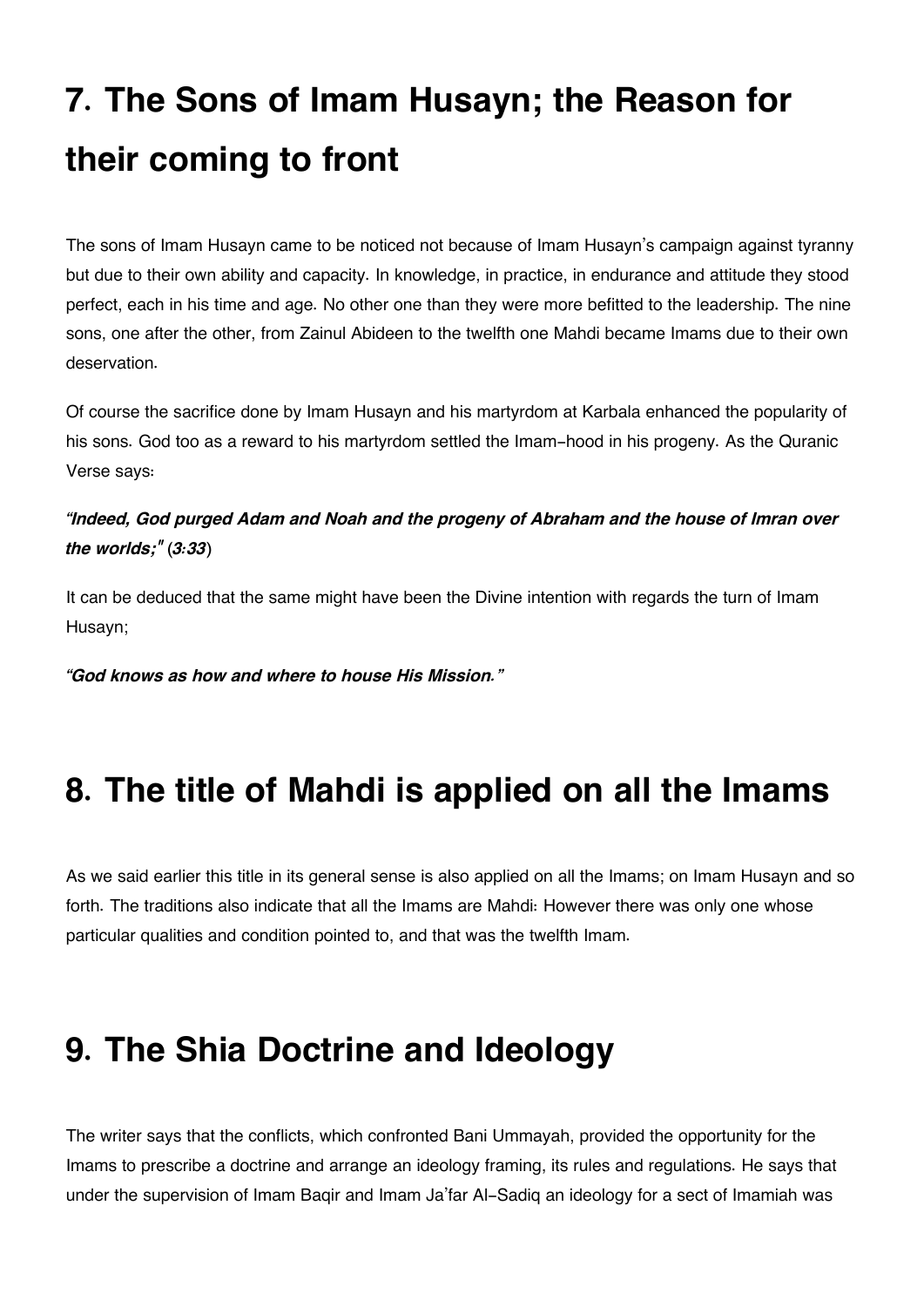arranged.

If the writer means to say that the ideology of Imamate or Shi'ism was invented by the sixth Imam, he was mistaken or he is deliberately telling what is not true. Shi'ism is in the womb of Islam; and, hence, delivered only by the Prophet (S). The sayings and the Lectures of Imam Ali in Nahjul Balaghah point to this fact.

Imam Baqir and Imam Sadiq only explained its aspects and dilated its corners and expounded its angles to the people. In other words they brought to attention what had been neglected and re-established what had been ignored. Indeed, the sense of Shi'ism became complete in their times. Deviations were steered to the fight direction and the extreme ideas were nullified by their teachings. This ideology proved to be a right one and made it clear that it was the same in which Islam proposes or points to. They also made it known to the people that only an Imam was competent enough to give interpretations, fix the limits or expound the boundaries.

People too acknowledged that their knowledge was a Divine deposit with them; and the vast hidden meanings of the Quranic literature was made known only to them. People also experienced that no scholar among them equaled or stood parallel to them. But, the writer has acknowledged the unique and the elevated position of Imam Zainul Abideen.

This means that the similar position of the other Imams could easily be proved. In support of this we can refer to the book "Al-Ba'eth Al-Hadith" written by Ahmad Shaker in which he says that the most authentic and creditable narration are those narrated by Imam Zainul Abideen, Imam Mohammad Baqir, and Imam Ja'far Al-Sadiq.

With regards to the fact that the Imams were the speaking Quran the writer says that this belief was invented during the time of Imam Baqir. He should know that it was not an invention. It was told by Imam Zainul Abideen, Imam Hasan, Imam Husayn, Imam Ali and finally the Prophet himself. The Imams were introduced as equal to the Quran, parallel with the Quran. If the Quran is a book, they are its utterance. What they say and what they practice is within the frame of the Quran. Their deeds correspond to the Quran and do not contradict it. In other words they are as sacred as the Quran. Why should we doubt it?

### **10. Support to the Imams**

Either the writer has not understood the events or evil intentions are his. When a mischief is made deliberately it is with a preplanned design. He says that Imam Baqir and Imam Sadiq at various intervals were invited by the people to revolt against the governments of the time. Both the Imams in their respective periods did not accept the invitation.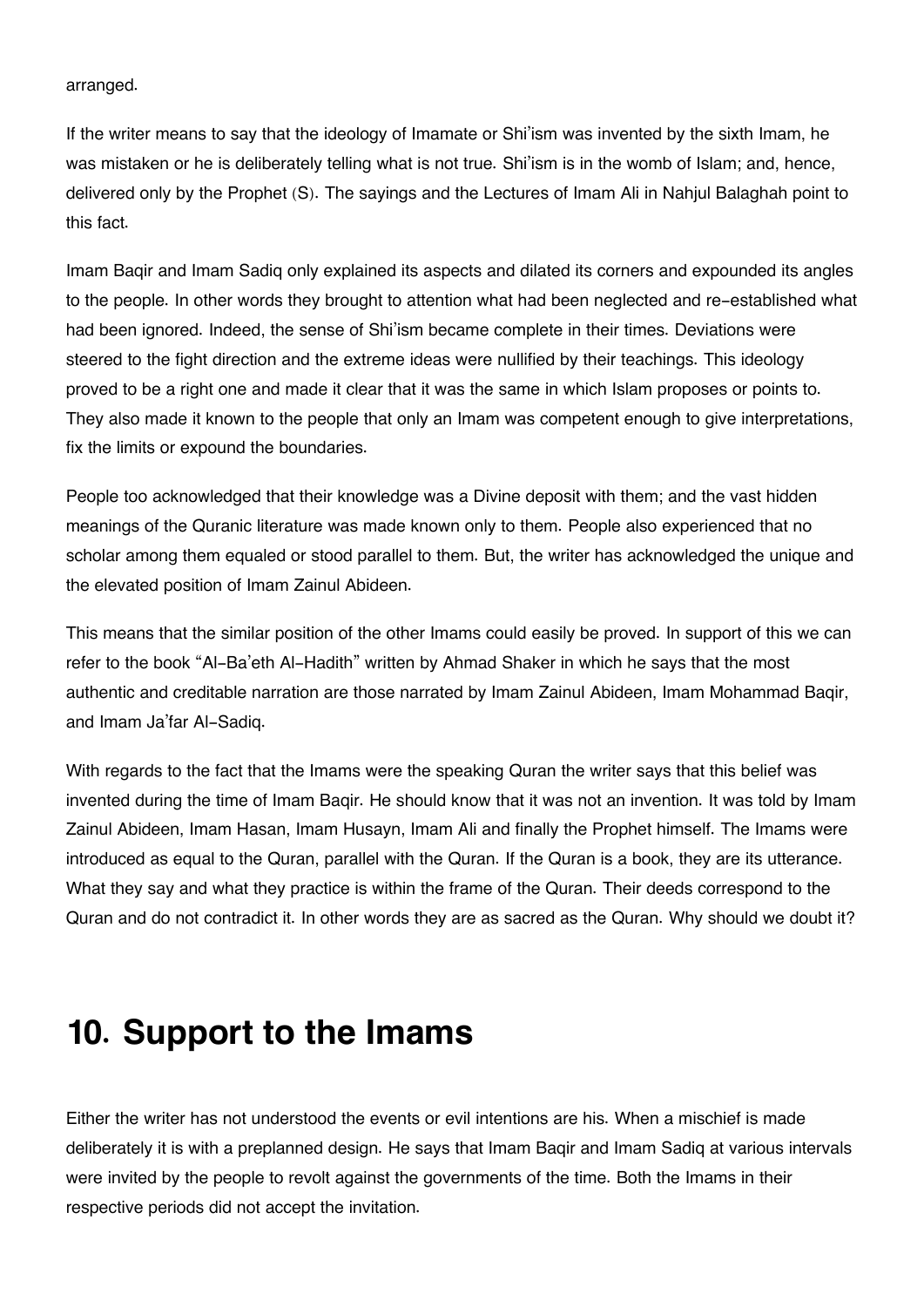They, the Imams - each in his time, knew that the support of the people could not be relied upon because their support did not go beyond the terrestrial government. The Imams knew that the people desired the regime to change hands from the Abbasids to the Alavies.

It was not possible to establish a rule or government of the Imamate. For example the uprising of Abu Muslim and his like to take the affairs in their own hands and to establish the government of the Imam; such a thing never entered the remotest of possibilities. In order to correct his misunderstanding we should furnish him with some explanation.

Not only did Imam Baqir and lmam Sadiq refrain from undertaking the establishment of another government but all of the Imams did. Why? They knew that the support that was being offered was no more than a transaction. Bani Ummayah and then Bani Abbas had both established an example, which attracted and tempted all to taste its sweetness.

Under the pretext of the caliphate they had turned it into an empire and ruled as dictators not in accordance with the Prophet's (S) teachings and the Quran but in line with their own lust, desires, and sinful ways. The exaggerated show of dignity that had taken shape, indeed, was a good temptation for others. But the Imams could not go that way.

They were to help establish the government of God under the strict rules of the Quran and within the boundaries of the Prophet's tradition. So, if any Imam accepted the support, he was to give favor in return to those who gave their support.

Therefore, they refused the offer because of the unworkability of the bargain. People were not ready for the rule of Imamate because they would receive that justice had to give. For this reason Imam Ali also rejected the support offered by Abu Sufyan. The support was in anticipation of worldly gains, which contradicted the Divine justice, which was in them (the Imams). When one misses the opportunity or rejects a support he should assume something lies within and beyond one's understanding of knowledge.

The Imams have had the obligation vested to them by the Divine and prescribed by the Prophet. Each had his duty assigned according to the conditions and circumstances surrounding him at the time. As it was a Divine design so they prognosticated the advent of Mahdi whose responsibility is to establish the government of God.

# **11. Knowledge of the Imams about the unseen**

Sometimes even among Shia people misunderstanding the Imams have emerged. Their ignorance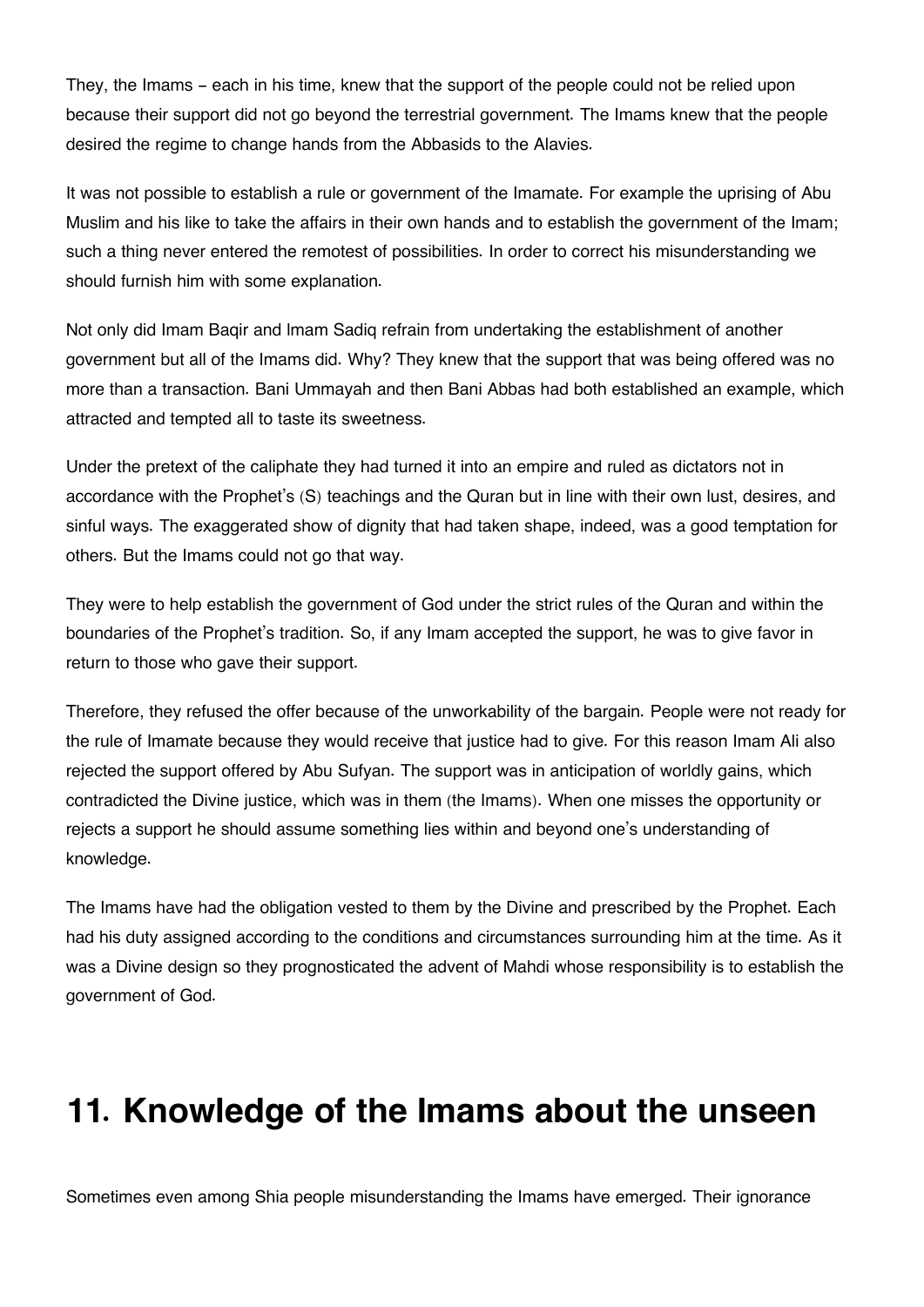acquits them of their mischief but cannot prevent its effects that remain. They knew nothing about the status of an Imam. Since they knew nothing, to have them comment on the status of the Imams would be an absurdity. Therefore the Sixth Imam, Ja'far Sadiq, distanced himself from such people. Mohammad Bin Abi Zainab known as Abul Khattab is one of them.

He has written what mostly disturbed Imam Sadiq. When one quotes such people, or their writings, as the writer has, it would have been wiser for him to check things out more thoroughly. The Imam of his time has cursed such narrators and they lose their authenticity.

When they are void of any credibility then the problem that points to them for solution holds no water. The knowledge of the unseen is Divine. The Prophet (S) and the Imams were Divine figures holding the Divine office. Knowledge of God is this quality.

Knowledge to the quality, of the quality, as ancient as the entity of God is to be immediate or direct without the need of a media, to be infinite and stintless, and to be the absolute is a subject which cannot be dealt here; but the Prophet (S), Ali Bin Abi Talib and his sons the Imams wore all gifted with such knowledge which others were not acquainted with. A rotating chain of the sayings of the Prophet (S) support this.

# **12. Various phases of the Deeds of the Imams**

The activities of all Imams are one and the same. According to their circumstances and the demand of that particular time they acted accordingly. So we cannot frame them in the terms presently known to us such as 'radicals', 'liberals', 'extremists', 'moderates' and so on. Each one adopted a strict policy to avoid any division among the Shias. Likewise, the Prophet (S) and Ali Bin Abi Talib.

Of course, we notice the actions of some as being conservative while the other's as extremist. Their school of thought was the same although it might have posed as being different as per the circumstances of the time. They were strict followers of the instructions of the Quran such as;

*"Take to forgiveness and enjoin good and turn aside from the ignorant" (7:199) "The good is not at equity with evil. Do what is good."*

And,

*"Whosoever offends you, you too offend him in the same which he has offended you." "Pity should not overtake you in the religion of God."*

In general the situation and the environmental condition in the era of the Imams caused them to act for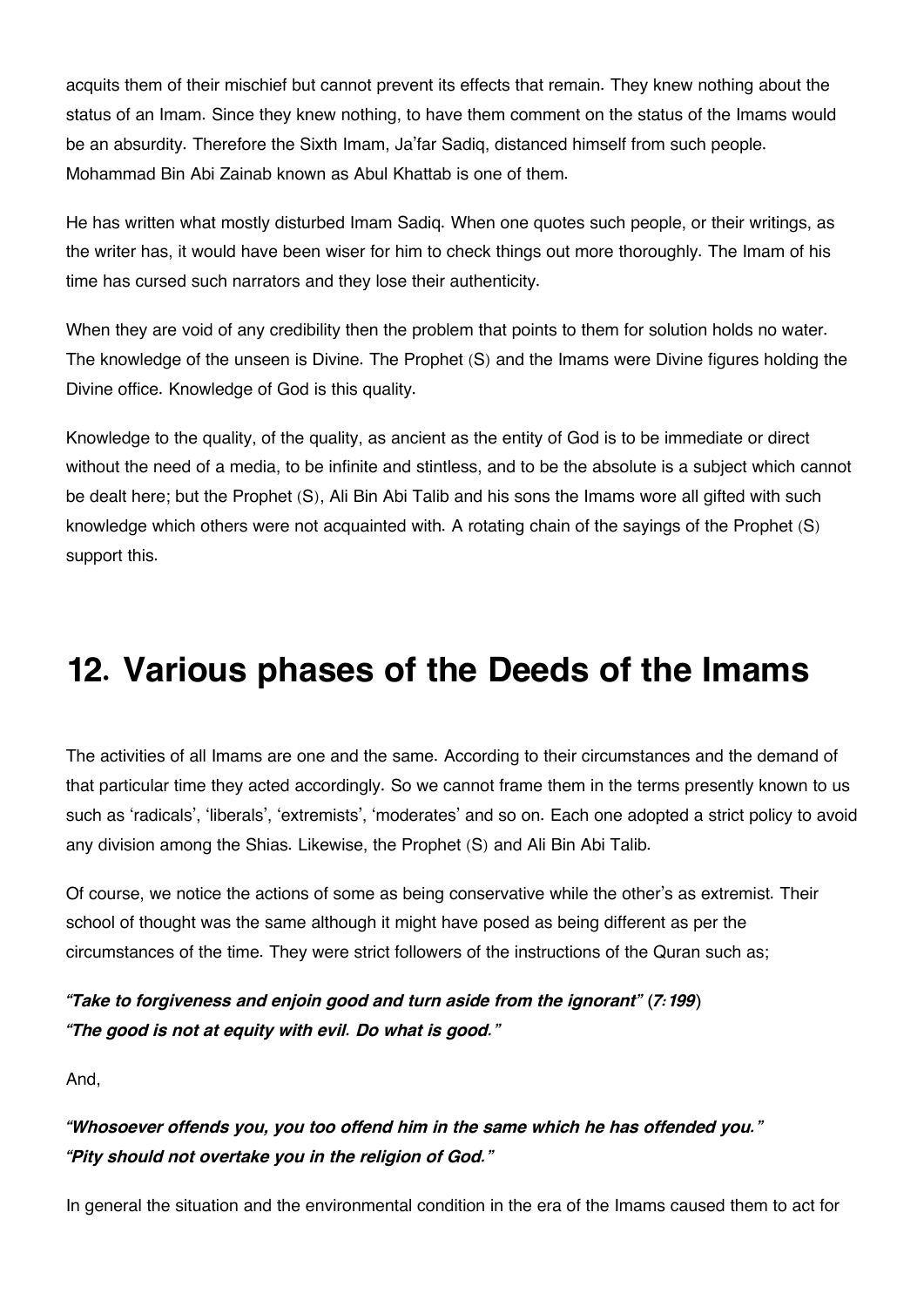the safeguard and protection of Islam. The Shia did adhere to the original line of Islam, which the Imams knew and defined for all. As they were better qualified to know the position and to rescue the religion from taking a different turn, they did not move an inch in their advices and admonishment; and that few were called Shia. Imam Sadiq did nothing new except that he explained and taught the religious boundaries obligations, duties etc. which was, of course, for all but only Shia acted thereon and adhered thereto.

## **13. Division of the Dominion of Leadership**

The writer again here too speaks wrongly. He says that in the days of Imam Sadiq the leadership split into two - that of terrestrial and the other of spiritual. Each one separated from the other. Shias have never thought nor did they ever consider that the Imams should not possess a worldly leadership and that they are fit only for a spiritual leadership. They did and do consider that they hold both offices, that is, the leadership of worldly affairs and the spiritual leadership.

Both positions are combined in their authority. Shias, therefore, regard those who seized power out of the hands of the Imams as tyrants. They could not revolt without the Imam's permission. They took to propagate the facts. They confronted the tyrants. They acted prudently and with caution so as not to provide the slightest pretext that could result in a general massacre of Shias. Shia conduct has always been such as to make the rulers of their time sympathetic towards them.

It was unacceptable that the leadership be divided into sectors. It can be said that before the martyrdom of Imam Husayn both dimensions were combined in the leadership. For example, Omar Bin Khattab and Osman Bin Affan were regarded as such. But when the martyrdom of Imam Husayn occurred the Muslims themselves regarded the leadership as forming two separate angles, which was a result of that unique Holy war. They gave the most important one, that of religion and its issues to the Imams because they never considered the caliphs as their real spiritual leaders.

They respected the caliphs as a symbol towards maintaining the unity and preserving the existing state. The advantage of the influence which the blood of Imam Husayn exercised on the preservation of Islam cannot be computed neither by the Shia nor by the Sunni.

In some cases if this be said, it will sound reasonable, that the readers were satisfied that the Imam would not create a danger of uprising against them. For example, to some extent we see such a conviction in Mansoor with regards to Imam Ja'far Sadiq. But, still he was not convinced because he adopted provisionary measures such as to keep a vigilant watch on the Imam and to have spies watch over him.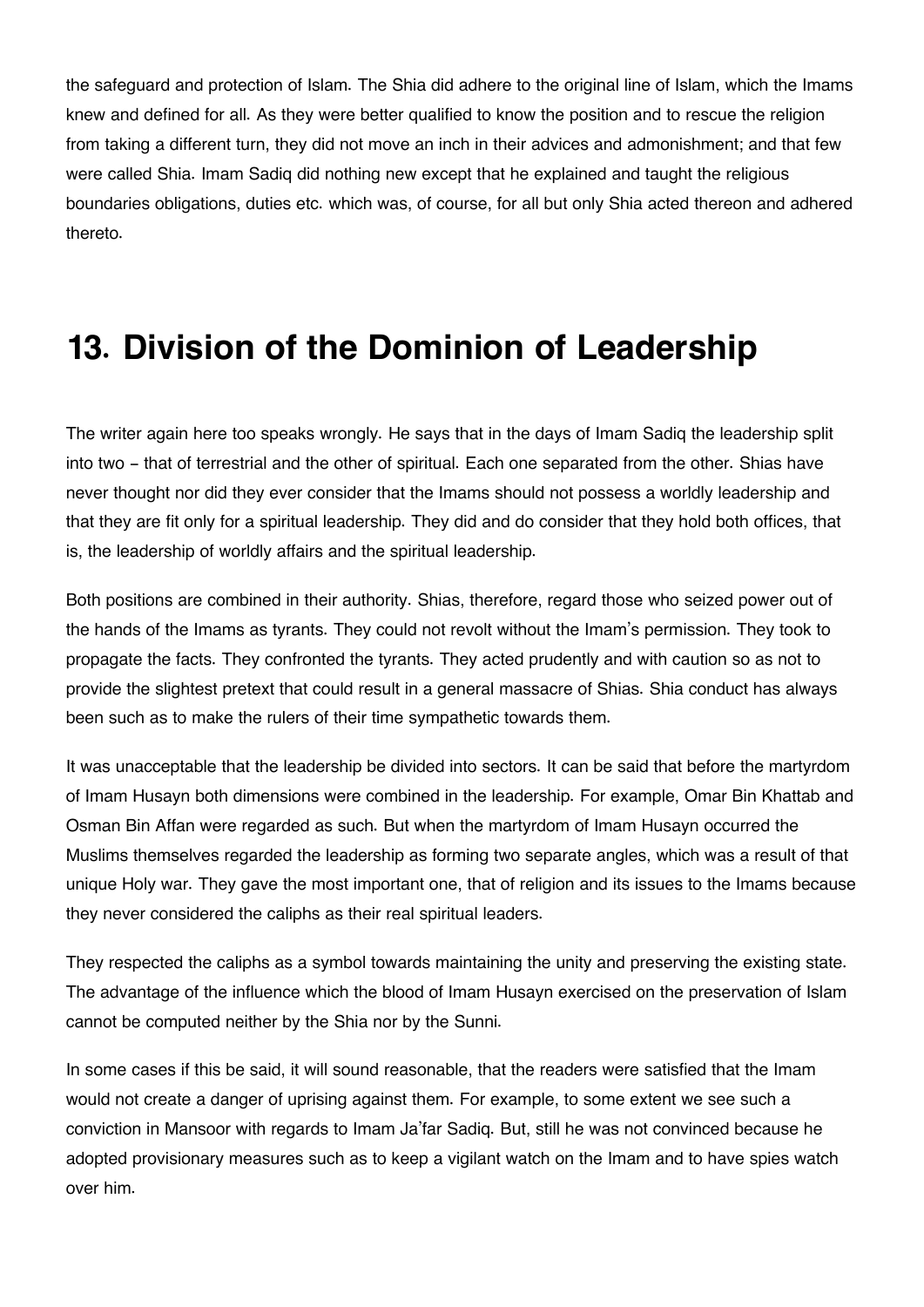Finally in order to relieve himself of this suspense of danger he poisoned him Imam Sadiq and ended his life. Likewise did Haroon to Imam Musa Bin Ja'far. He imprisoned him for years and finally got rid of him by terminating his life. This clearly indicates that the Shia regarded both the dimensions of leadership, of worldly and spiritual, in the person of the Imam.

The Imams were individuals who worked and toiled to the benefit and profit of all Muslims. A dead earth is brought to life by rains and the naked trees of autumn are clad by spring in a new dress of a uniform and universal green. It is befitting similitude to provide a resemblance for our easy comprehension of the task and toil of the Imams for Islam and common good to all.

Therefore, such a project could not have progressed without inspirations from the Divine or a secret plan designed and given to them by the Prophet (S). Why should it not be a divine decree communicated to them? We cannot find any other possibility. The best argument is to question the very performance itself.

Ali Bin Abi Talib sat home for twenty five years, Imam Hasan adopted the policy of peace, Imam Husayn did not take rest till he and his sons, nephews and friend's blood was not shed, Imam Zainul Abideen adopted a language of supplication in his gospel "Sahifa Sajjadia" Imam Mohammed Baqir and Imam Ja'far Sadiq broke the beds of the fountain of knowledge which inundated all the dry lands - even the deserts, and the other Imams, each acted uniquely, independently and differently. Why? What for?

Why was there uniformity in their policies or methods? They acted only on instructions beyond common vision and far from a general comprehension. Whatever their ways and whatever their methods their variety preserved the unity.

What else could one do if he were to have a treasure amidst robbers and thieves? Gangsters, spies, enemies, hypocrites, fake and feign friends, were like snakes crawling under grass: and one had to make a movement! How hard an ordeal for one not to be robbed, cheated and deceived, not be fooled and not to be bitten by the venomous snakes and cobras hidden under his paces - sometimes hissing in a friendly tone and sometimes hissing in hatred.

Danger and terror waited always at the steps of the door. To call for help was to declare helplessness and encourage the enemy; and to fight was to be exposed to certain and annihilate the very signs for future generations. Still, in spite of those hardships, and regardless of those setbacks, they kept Shi'ism safe and secured so that the sweet smell of the original Islam could fill the air. When a putrid stench disturbs the senses there should be an ever-fresh flower in the shape of an everlasting lili or an eternal rose to refresh the mind and redress the nerves.

This flower shall ever remain reminding that a Mahdi is to come and what is taken will be returned.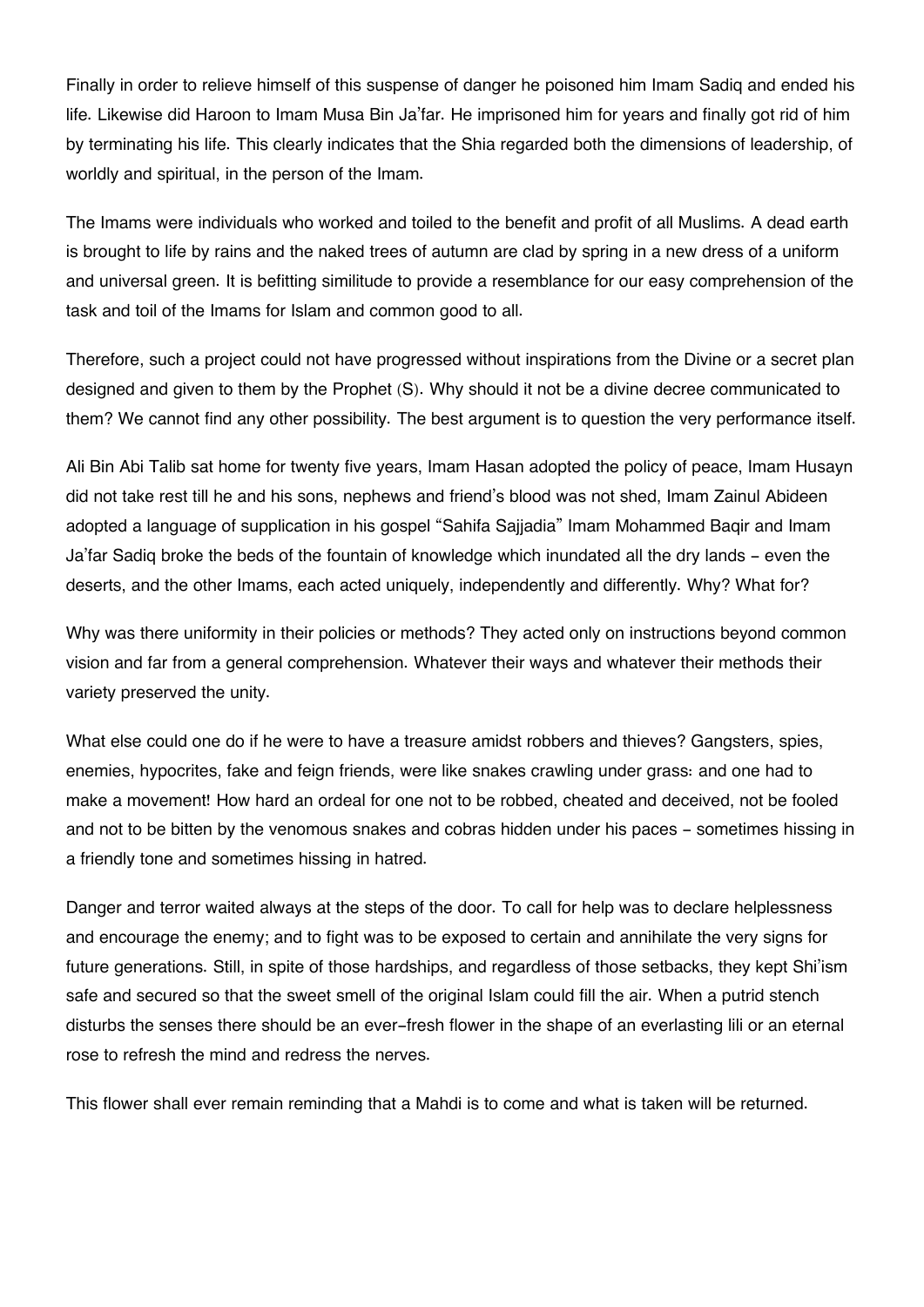# **14. The Practical Ideology of Shia'sm**

The Shia ideology was always smooth and practicable. Imamate being the base, and the fundamental of this base being that in a Muslim Society, leadership should be in the hands of one who should succeed the Prophet. The Prophet's successor, should be from every angle and aspect a perfect man - better than and superior to others in knowledge, ability, capacity, reason and cognizance, awareness, nearness with the Prophet.

These qualities in all their dimensions are not to be found in any other than Ali (as). It is a fact. Ali (as) was the best qualified one for the job. Besides, the Prophet himself had already installed him as his successor and on many occasions had introduced him as his successor. And beyond this he also introduced his successors' successors the twelve Imams.

This is not to interpret that it was a bodily or physical inheritance of one another. But it was the inheritance of qualities too. What God had distinguished in the Prophet (S) was inherited by his Ahlul Bait the twelve Imams. The Quran says:

"Indeed, God chose Adam and Nuh and the descendants of Ibrahim and the descendants of Imran above the nations". (3:33)

Therefore, obedience to the Imams is obligatory, and equal to obedience to the Prophet. The Imams would be regarded as guardians, leaders and obeyed.

This program was proclaimed. The path was shown. The guidance was thus framed. All in line with God's will. It was not a desire, nor an ambition, nor an imagination. But a robbery does not justify that the robbed one had no possession over the belonging. In political dimension it was deviated and put into different turn. But the real guidance is not an impracticable one. The guidance remains there.

What the apostles have pronounced or proclaimed is that they have told the truth, shown the way and indicated the end, which is resurrection. Whether the people accept or reject this does not mean that it is not workable. The program is made open. If there are people too misfortunate to adopt and accept it, does not justify in alleging that it is unworkable. If one charts a plan and wants to implement it but the conditions do not favor, then it can be justified in saying that it was a fiction and not workable.

But, here a religious program, a spiritual plan, a celestial timetable is made by one who says;

#### *"Indeed, We guided him to the way, be he grateful or be he ungrateful."(Quran, 76:3)*

The workability of such a program does not depend upon one's taste or pleasure. One rejects it under an excuse of fiction. The plan is made public; the program is made known to all. This is in the first place important. The belief in Imamate like the other pillars of religion, oneness of God, the prophet hood of all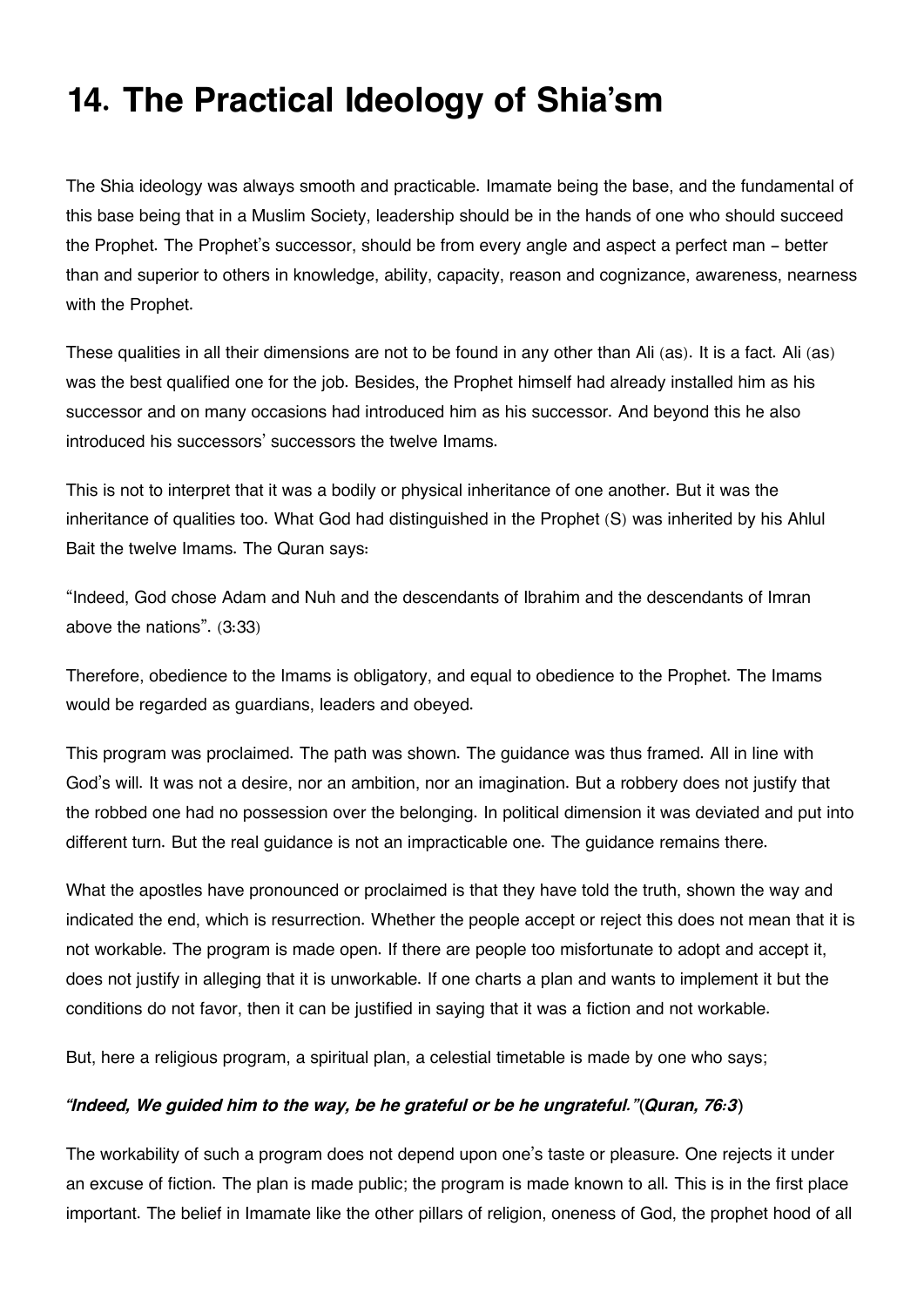the apostles sent by God, Judgment Day, is an independent entity which stands firm as other religious fundamentals do.

To have faith in it or in them or not is not the condition of its proclamation. If people accept it, it is for their own good. If they reject it, it is in their own misfortune. But the program is there - neither rescinded nor nullified.

Likewise same logic governs the proceeds of the Imams. Their policies were not fiction. Whatever Ali Bin Abi Talib did was quite in line with the circumstances of his time. He remained aloof for twenty five years. Yes, the necessity was so. Imam Hasan and so Imam Husayn and so his sons the other Imams, were not leaders of some fictitious ideology.

They were quite aware of the conditions and knew very well what they had to do and what they were doing. Their every deed stands a fact and their every practice are paragons of their far sightedness. Therefore, they attained the good and achieved the aim.

Imam Husayn was aware of the consequences if he were to reject Yazid's authority. Yet, he did not yield. He endured the ordeal and surrendered to the sword but remained stubborn in opposing the tyranny. It was up to him to depend on the Prophet's seat. So he did. The choice of the way was to his prudence. If it was a fictitious ideology then why did he give up his life? One does not undergo such an ordeal for himself and sufferings for his family and friends for a thing, which he knew to be untrue.

Only the truth attracts the men of truth. Only truth is worth the sacrifice. In ancient days nations too alleged that it was false what the prophets of those days had declared. These allegations are not new. They shall continue as long as man is ignorant.

Imam Husayn did not restrict Yazid and his followers from occupying the Prophet's seat. But he dismissed, discarded and dethroned him from the hearts of the people. This was the reason that Mawiyah at length failed in uprooting Islam. The Prophet Mohammed (S) proclaimed Islam but Husayn made it permanent. Every Imam had his own way towards protecting Islam. No one among them toiled for an imaginary thing. It is far from reason to suffer for a thing which has no existence as it is quite a reason to suffer for a thing, which has an existence and the existence has no guard.

The Shia ideology is false! Then the ideology of Islam too is the same. People gathered round the Imamate because of the atrocities and crimes the rulers committed. The more their cruelty the more the people banked their belief in Imamate.

There were those among the people who later understood what they had earlier misunderstood. Those who remained indifferent in the days of the caliphs immediately after the Prophet's death thought that the change of Imamate would not change the path of Islam. But gradually they realized that by the change of Imamate everything had changed completely. The very Islam was obliterated; a mist was covering it making its vision vague and infuscated, about to vanish.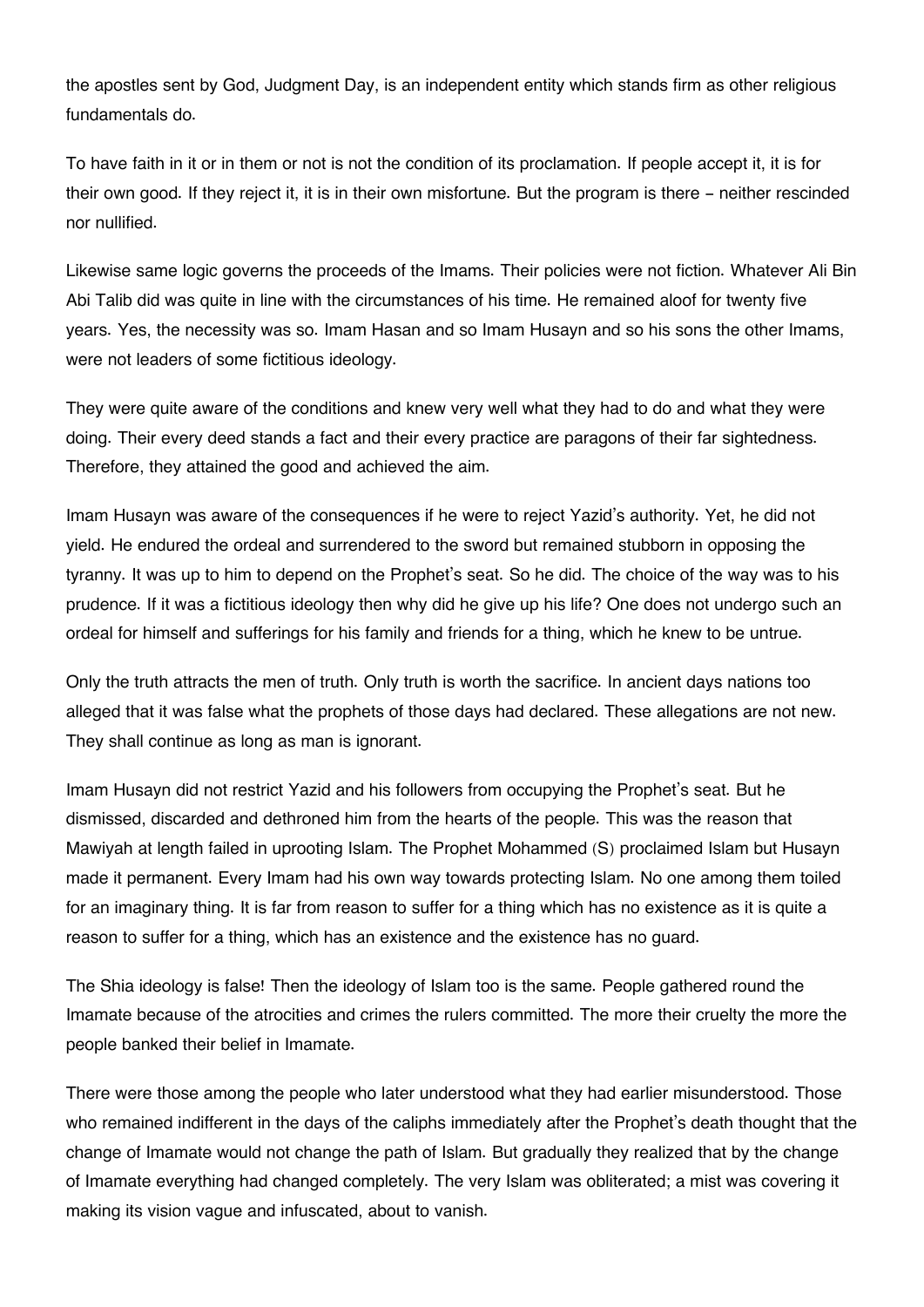The seal of the Prophet (S) had turned into a throne, over it everything undesirable was allowed and everything unlawful was legitimate. To occupy the seat under the title of caliph was the sanction to do what lust dictated and what greed dictated. The traditions and the customs of the bygone days of Kasra, Khaisaz, and their courts of oppressions were returning into practice. To re-adjust the things, to setup this upset, to bring back what had gone, to put right the course, and to correct the wrong, was not possible by any means other than to put the course on its original track and to follow the line of Imamate.

Another thing, the sinful actions of life led by the tyrant rulers helped the people to believe more in Imamate and become Shia because they, on the other hand, saw the piety, simplicity, honesty, truth, openness, frankness, of the Imams. The life of an Imam stood for them a page in which to compare the caliph. His gambling, debauchery, tricks, lies, and etc. pushed the people to think and ponder a little and enabled them to revise their understanding, this revisal was their Shi'ism.

Imam Sadiq spread the Shia teachings and the original Islamic knowledge. It is not an imaginary ideology. These are the facts, how long will the writer ignore them and fantasize them otherwise?

## **15. The salubrity and Islamic tendency in the behavior of Shia towards Sunni**

As far as religious footings are concerned there cannot be any similarity between a Shia and a Sunni. The religious understanding cannot be a platform common to both.

"Argue them with that which is good"; is the beacon that the Shia follow in their behavior with Sunnis. Taqia that is to show a face favorable or to behave in correspondence with theirs or to act in a way not to wound the feelings, these dimensions and it's like is in itself a religious and Quranic one, stands a ground for confronting a Sunni. It is a religious duty to behave well.

The Shia should take care to behave pleasantly towards a Sunni and have such a mutual understanding that could teach him the real fundamentals of Islam and could attract him to the real entity of Islam. He may find guidance as he transacts with a Shia. The minimum that could be expected from a Sunni is that he distances himself from tyrant rulers and their junta.

If one takes a look he can clearly see inside. Speaking without seeing is always contrary to the facts. To revolt is not prudent; to do what is in the interest of Islam; to hold the interest of Islam high, is and has had been the motive of a Shia Imamiah. To revolt is not the absolute necessity; such is the Shia conception. We have examples and we follow them. Ali Bin Abi Talib preferred to remain silent rather than to fight without support. Had he fought the very name of Islam would have vanished.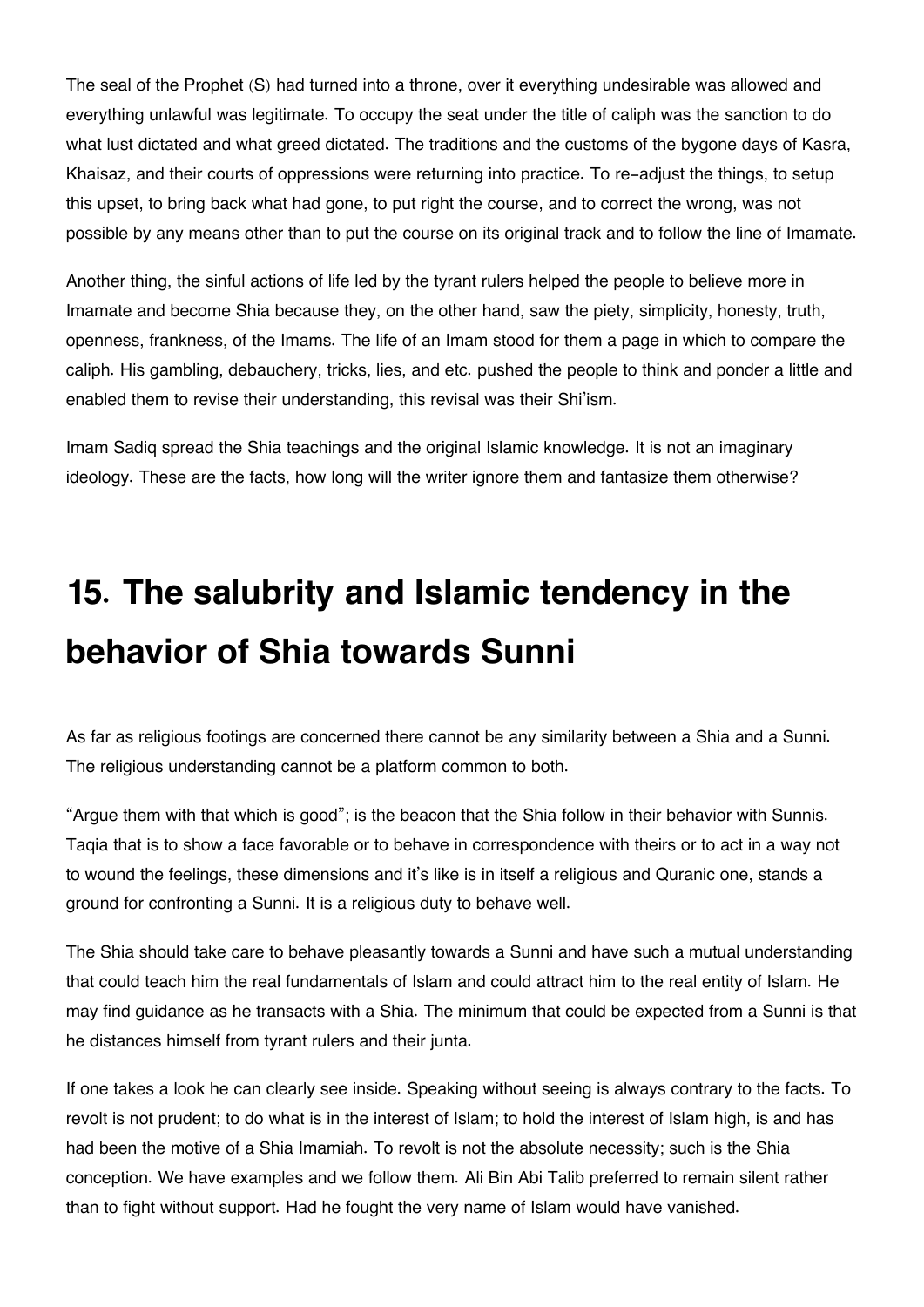Of course, he argued and debated; but his endeavors availed nothing. No one heeded what was right. They had surrendered to the authority of Abu Bakr and then Omar and then Othman. Likewise, Imam Hasan made peace with Mawiyah. What they did was not to their own benefit but to the advantage of Islam. However hard they paced and however difficult the toleration, they endured with fortitude. The school of Ahlul Bait was protected with many great sacrifices.

The episode of Karbala is something exceptional. Its type is of its own neither preceded nor can it ever be repeated. It is such a paragon that a Muslim or non-Muslim, anyone, however disappointed, distressed, depressed, disgruntled and deprived would become hopeful and would find a way out. Although that uprising was crushed and seemingly repeated but at length it turned victorious and eradicated the very dynasty of Bani Ummayah and preserved Islam in its originality.

After this upraising of Imam Husayn (as) no other episode took place that should have had been the cause for Shia distress or disappointment. Shia governed the dominion of faith, knowledge, and belief in Ahlul Bait. To confront tyranny in any age is the only power of Shi'ism among Muslims, even alone Shia is the dread of a tyrant no matter whether a ruler or a caliph or a king.

# **16. Extraordinary Qualities of Imams and the Knowledge of Secret**

The writer is again uneasy here. He said, that the Imams felt happy when their followers attributed them with super natural and extraordinary qualities and that they did not protest nor did they try to stop them. The arcanum knowledge or the concealed knowledge is another thing that has discomforted the writer. In order to comfort him here we shall try to be kind to him, only reminding him that he might have either forgotten or might not have studied enough to obtain the knowledge in which to speak and write.

There is a general law in which it is said that where there is no wrong there is no protest. Yes, the Imams have even cursed them who happened to attribute them with divine qualities or any other exaggerated particularities. They, the Imams, were never happy of such ignorance. They corrected the mistake. What contradicts Islam has no link with Shi'ism. The treasures of knowledge in every aspect was deposited with them by God, that is, knowledge to them was God's gift.

But, if they claimed any divinity on the strength of the huge funds of knowledge, the writer's discomfort is justifiable. They have always stressed on the need of worship to God and not one among the Shia has ever fancied in his remotest imagination that they are equal to God; they are created ones not the creator; they need to be fed - hence, needy; they depend on God - hence, not on themselves; they are men like us - hence, no similitude with God; such is the belief of a Shia. God has vested them with the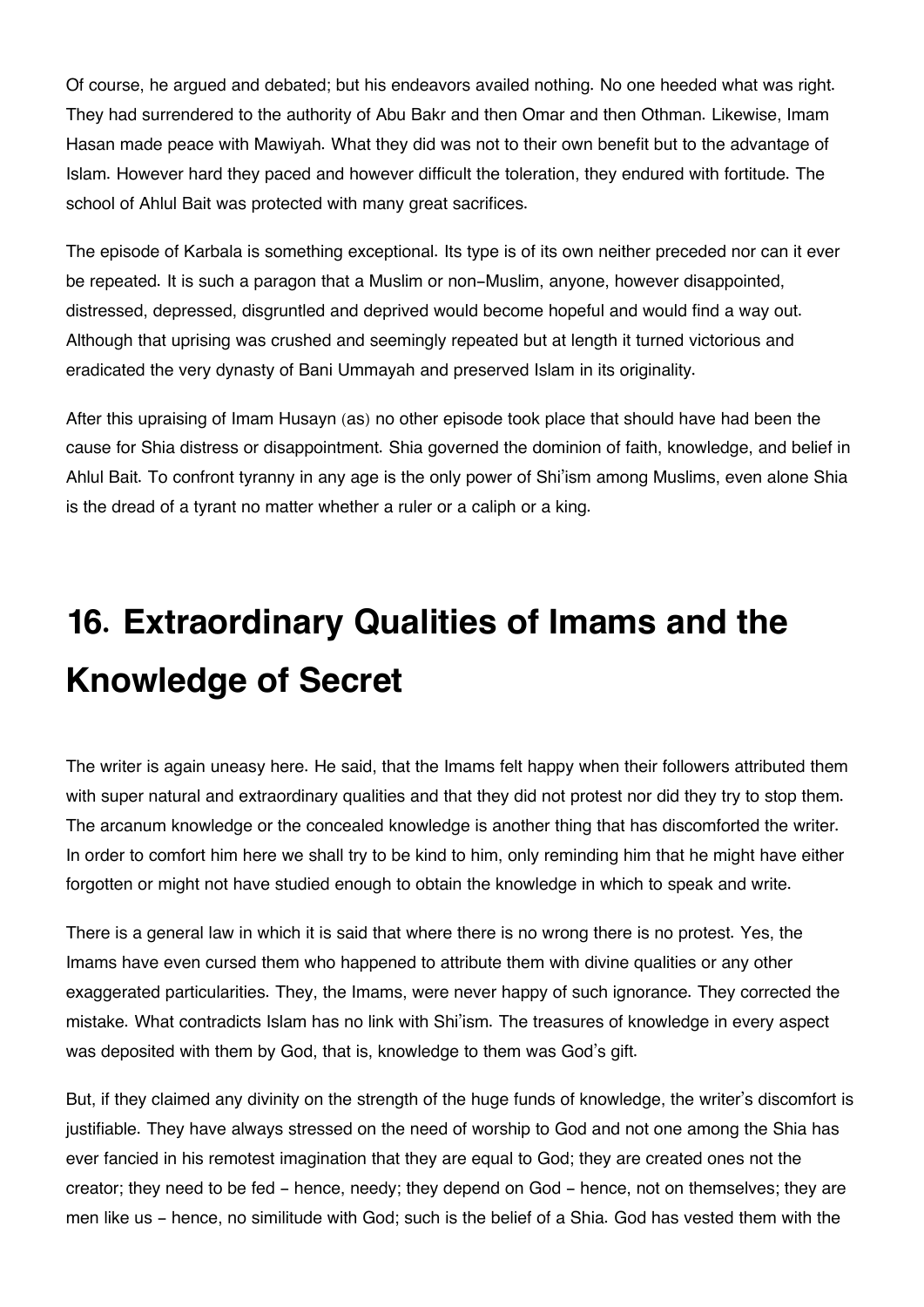knowledge not common to all. So, they were superior to all in knowledge. This is a fact. Where is it wrong?

Does the writer mean to say that they should have protested to God for having given them (the Imams) the gift of knowledge? Ibn Khaldoon believes that the knowledge of the unseen was with Imam Sadiq. In Nahjul Balagha too we see evidences that knowledge of the invisible world was with the Imams.

## **17. Division of religious principle - Shia and the religion of Etezaal**

The writer says that the founders of Imamate have split the faith of Shia into five fundamentals; unity of God, Justice, prophet hood, Imamate, and resurrection. How long can he persist in his prejudice or demonstrate his ignorance? What we know is that all his studies have gone with winds. In each nook he enters and comes out telling things which were never there. He sees what is not and what he sees is not.

He wanders in the wilderness and avoids the rich shadows of huge trees and the cool of fountains. He is a vagabond in the desert hit by the sinister heat of the sun, fatigued, wearied, tired, and stricken by thirst and hunger.

To guide such a traveler to rest and ease is not easy. 'Founders of Imamate'; what does he mean? 'Founders of Islam'; if we were to say would it not sound strange and senseless? If he is in search of founders we point to God and the Prophet (S). The fundamentals, five in number, mentioned by him are the real and basic owes. Every Muslim should have faith in them. They are in line with reason. Among these fundamentals the Justice of God and Imamate are ignored by the Sunni sect.

They do not believe in that. Among the Sunni sect there is a sect or a group by the name of Ash'ari who strictly refuse these two pillars. To make it plain and simple we should say that whatever the Shia believes in whether it be the Justice of God or it be the Imamate, it is directly taken from the Quran and immediately based on the Quran and at once spoken by the Imams. We cannot understand as to why a link is given or a relation is established with the Motazela sect.

This sect of Motazela or its faith Etezaal goes congruous with Shi'ism only to the extent and length of what they have grasped and held in their grip of the very Shia faith. As such "Al-Jabr Wal Tashbeeh Amawian Wal Adl Wal Tauheed Alawian", that is, the similitude of Bani Ummayah and the justice and Oneness of God of the Alawies, forms a ground common to them.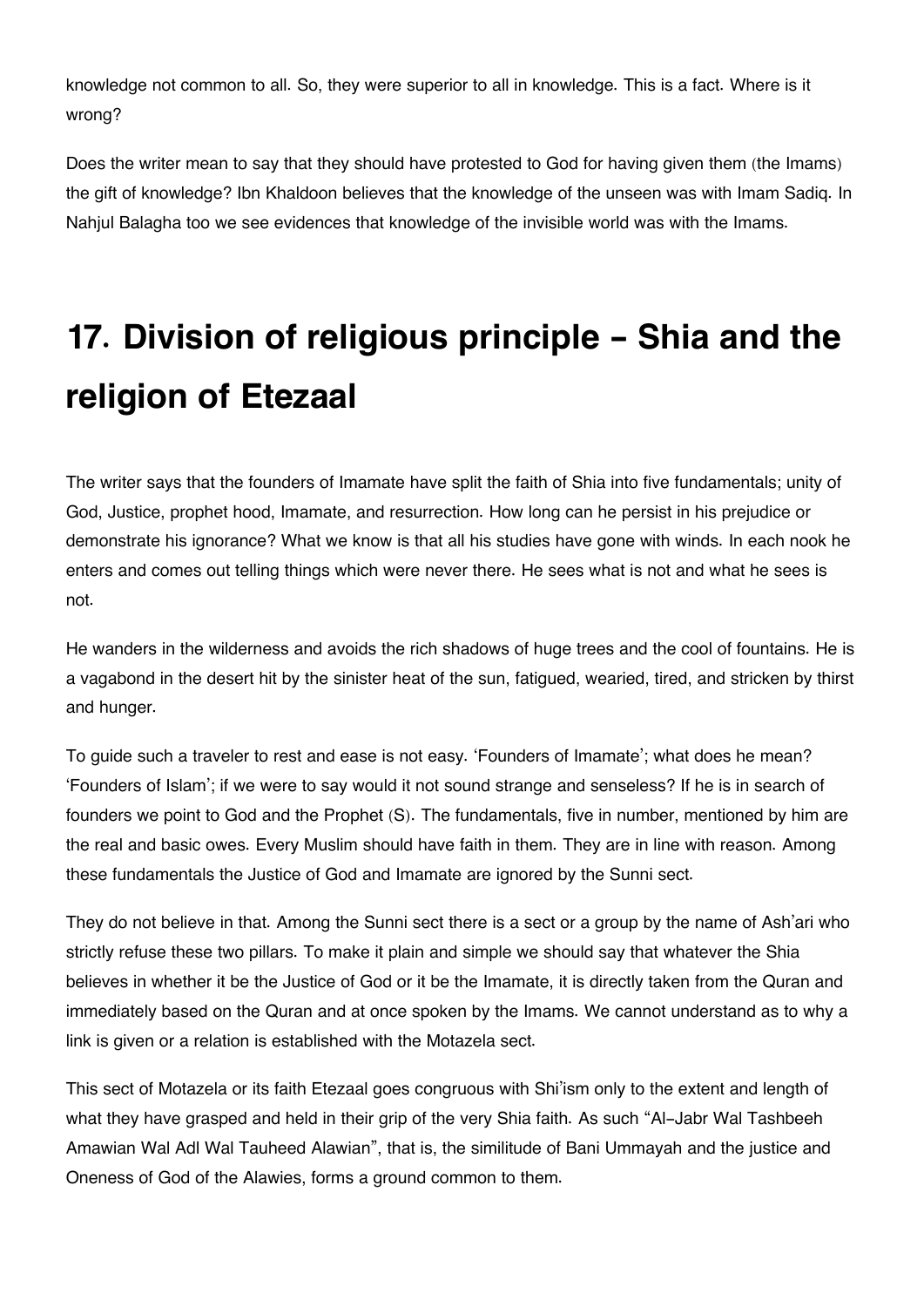Here those writers who have not studied widely thus not gaining enough information about Shiaism and the past of Shiaism have confused themselves with the terms Motazela and Ash'aria. Although they have made research in this respect and in spite of their research they still do not know the religion of Sayyid Mortaza, the most renowned scholar of the Shia sect, whom they suspect of being a Motazel because of his disagreement with Ash'ari belief.

### **18. Doctrine of Imamate and super exaggeration**

As the writer takes rest he enjoys the relief which is in his conclusion that the fundamental of Imamate and its doctrine is at congruity with the birth of Shiaism of Imamiah then its growth into a belief full of exaggeration, and from a belief to a roll of a redeemer taking a form and shape of a leader and that leader is the Imam, qualified in divinity or divinity giving him quality. What a perfect plan it is and how nicely designed and delicately determined!

This cannot be but the result of efforts abortive and vain, which Shi'ism had undergone to find the Alawi caliphate and which deservedly crushed and brought a political defeat for them. But their defeat in the political arena took their Shiaism to higher and writer plains of expansion in spite of the hindrances that impeded their way from the Sunni side. Such is his rumination.

Firstly, he should know that the fundamental of Imamate is among the original fundamentals of Islam. It is a spring of faith and a fountain wherefrom flows the faith. The Quranic verses and the repeated conversations of the Prophet further establish this faith. The passage of time has no part in it. The victories neither added there on nor did the defeats reduced there from. It is solid; it is pure; it is real; it is original.

Secondly, the belief in Imamate has no relation with exaggeration. It is an evil design to administer a relation with exaggeration. The qualities of an Imam are described by the specifications given by the Prophet (S). The constant traditions are there in this respect. What the Prophet (S) says is authentic and the authority incontrovertible and irrefragable. The tributes of the Imams are fixed, are told, indicated, shown and proved. The Imam is a creature of God like others, He is dependent upon God like others.

#### *"He does not possess for his self any gain nor any loss unless it should be from God." (Quran, 10:49)*

The Imam is not a prophet. In other words, no religion is revealed to him nor is any Divine Decree communicated to him nor does descend upon him any Revelation. Unlike an apostle or a prophet he is not in contact with the Angel who constantly used to descend with God's commandments. Since the Imam succeeds the prophet he is the guardian of the religion brought down by the Prophet (S).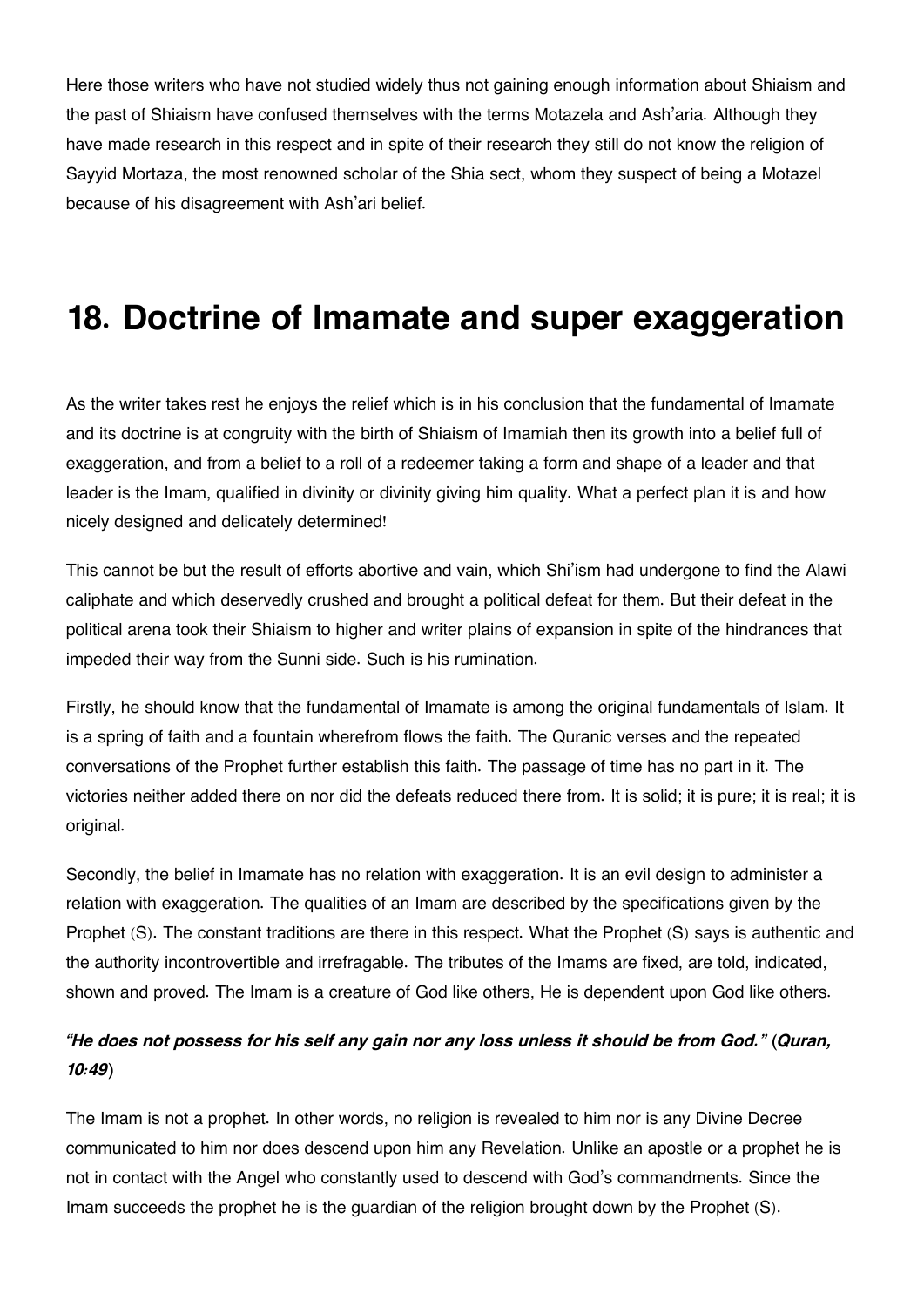The divine communication through angels or revelations terminates at the prophet upon who descends a mission or a religion to be delivered to people. Therefore, there remains no necessity for this communication with the Imam because of his care taking office for that religion or mission introduced by his predecessor the prophet.

It is quite likely that the pens of animosity misinterpreted the office of the Imam and his status while it is quite a plain and simple thing within the frame of reason. It is obligatory and incumbent upon one to recognize the Imam of his time and acknowledge his authority. By the Imam we mean him who is installed by a Divine Decree through the Prophet. Such an Imam has absolute worldly and religious authorities.

He represents the qualities of those possessed by the Prophet (S), except the prophet hood. He is immune of sin. He is the rightful successor of the Prophet and a legitimate occupant of his seat.

The writer has obfuscated the things, which are plain and easy. Mahdism and the absence of the present time Imam too is made complicated, as he seems to have been confused. Mahdism is a thing foretold by the Prophet Sunni scholars have acknowledged this thing. There exists an Imam in our time whether present or absent, visible or invisible. The traditions have established it. So why the argument? Why so much confusion? To believe the Prophet but not to believe his words is a deplorable act.

We cannot believe in some and reject others. Partly we believe in the Prophet's sayings and partly we deny them. What kind of Muslims are we? Religion is wholesome. Belief too should be wholesome, total, full, consummate and complete.

The writer exaggerates. If he himself is a believer he should not tell such things. Belief is an exaggeration not to a believer but to him who sees only matter and investigates matter alone. A believer no matter in what faith he believes, Christianity, Judaism, Islam, he has taken for granted what is invisible to him, remote to him, not tangible to him. A divine and a divinity; is it an exaggeration? For a materialist the very religion itself is an exaggeration.

What to a believer is a tangible fact, although out of vision, although invisible, although remote to touch; to a materialist is an exaggeration. Well, the miracles of Moses, Abraham, Jesus and the other apostles or Imams are only exaggeration to one who has no belief in the other world which for the present is unseen to us. If we deny the Prophet as a partner in divinity; yet, it is contrary to faith and tantamount to pagan hood.

But when we do not trespass the boundaries and believe within the frame fixed by God and His Prophet (S) where the falsehood is? An Imam is not a prophet or a prophet God. Stations are known; positions are prescribed; status stated; ambit is put there to avoid the ambition; so how can deception creep in?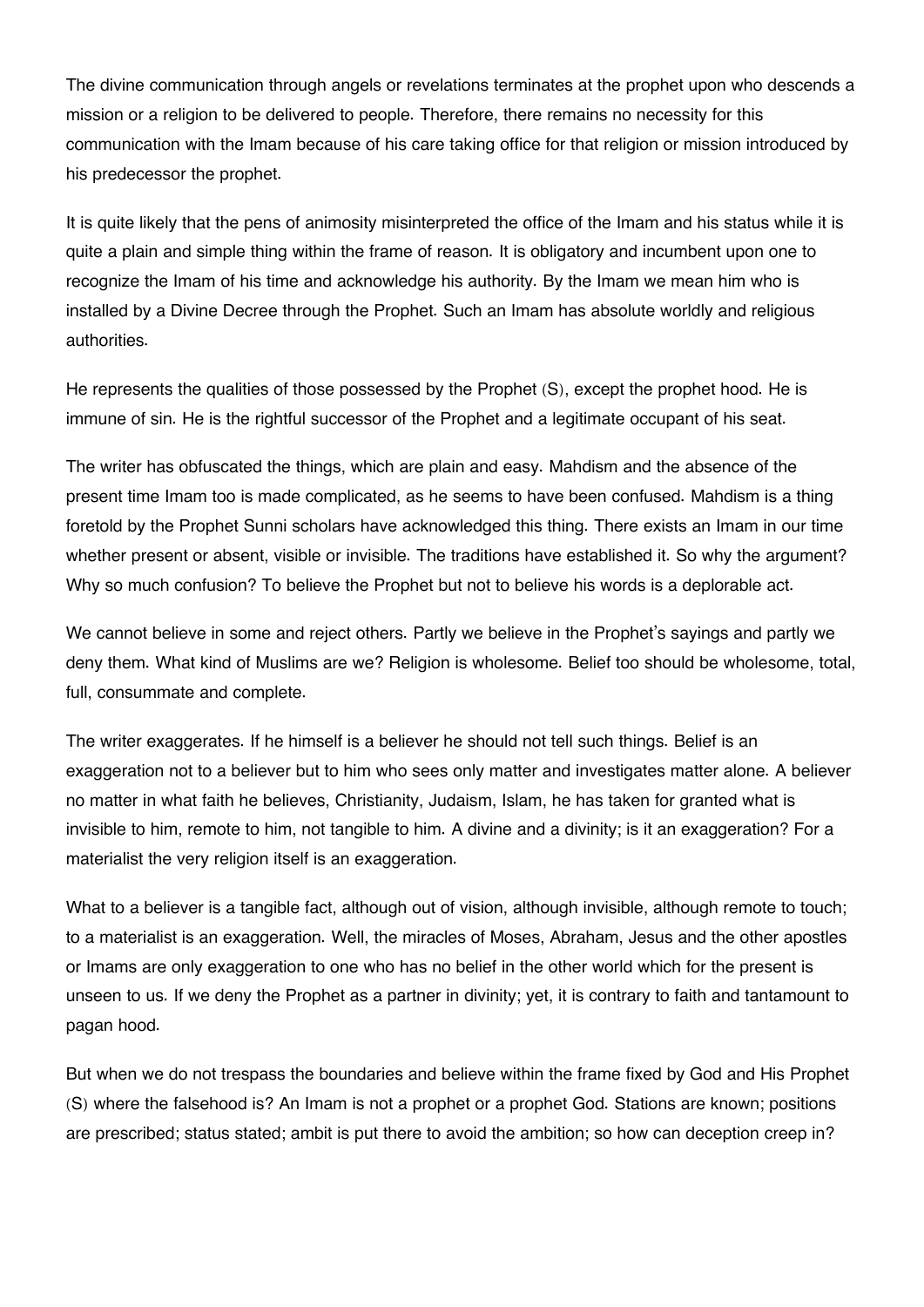### **19. Discrepancy in the date of birth of Mahdi**

The difference in the date of birth of the twelfth Imam is of very little variance comparing to that of the other Imams. Some narration says the date of Mahdi's birth is at parity with the number of letters in the word Noor that is light according to the 'Abjad' calculations. The more acceptable statement is that of Mr. Fazl Bin Shazan, coeval with Imam Hasan Askari, who indicates 255.

The 12th Imam birth was surrounded by conditions not usual or normal. His absence was more than his appearance. His father, Imam Askari allowed only a few chosen associates of his own to see his son and become blest by his appearance. His short absence commenced as soon as he became Imam. In his absence he appointed deputies who were his agents. This was immediately after the death of his father Imam Hasan Askari.

# **20. The Issue of absence or occultation is a reality and not a theory or a fancy**

The writer has this to say. The atrocities of Bani Abbas towards the progeny of Ali and the sons of Imam Ja'far Sadiq had created unrest and confusion as well as the problem of succession to Imam Hasan Askari (260, 874 AD). At Samarra there rendered elements and factors, which as a result brought on the theory of the Imam's occultation.

However it was not a theory but a reality, a fact, a truth. It was written in books before Imam Hasan Askari had become Imam that the twelfth Imam would take shelter in absenting himself and that he would take refuge in his own disappearance and that for his safety he would resort to his own occultation under God's command. Some took advantage of the opportunity that Ja'far claimed that he was the awaited one. People did not believe him because of his reputation. This claim further strengthened the belief of the Shia in the Imamate of Mahdi. Their trust nullified the false claims.

What we can understand from the writers tone, is that in a sense from the time of Imam Sadiq and onward the term Imamate did not carry any political meaning, that is, Imamate was bleak of political platform and barren of political performance. The Imams and their followers remained safe to a certain extent.

The writer should know that the Imams possessed the combined offices, that of political leadership and that of the religious one. Both the Imams and the Shias knew that the Imams held both offices. In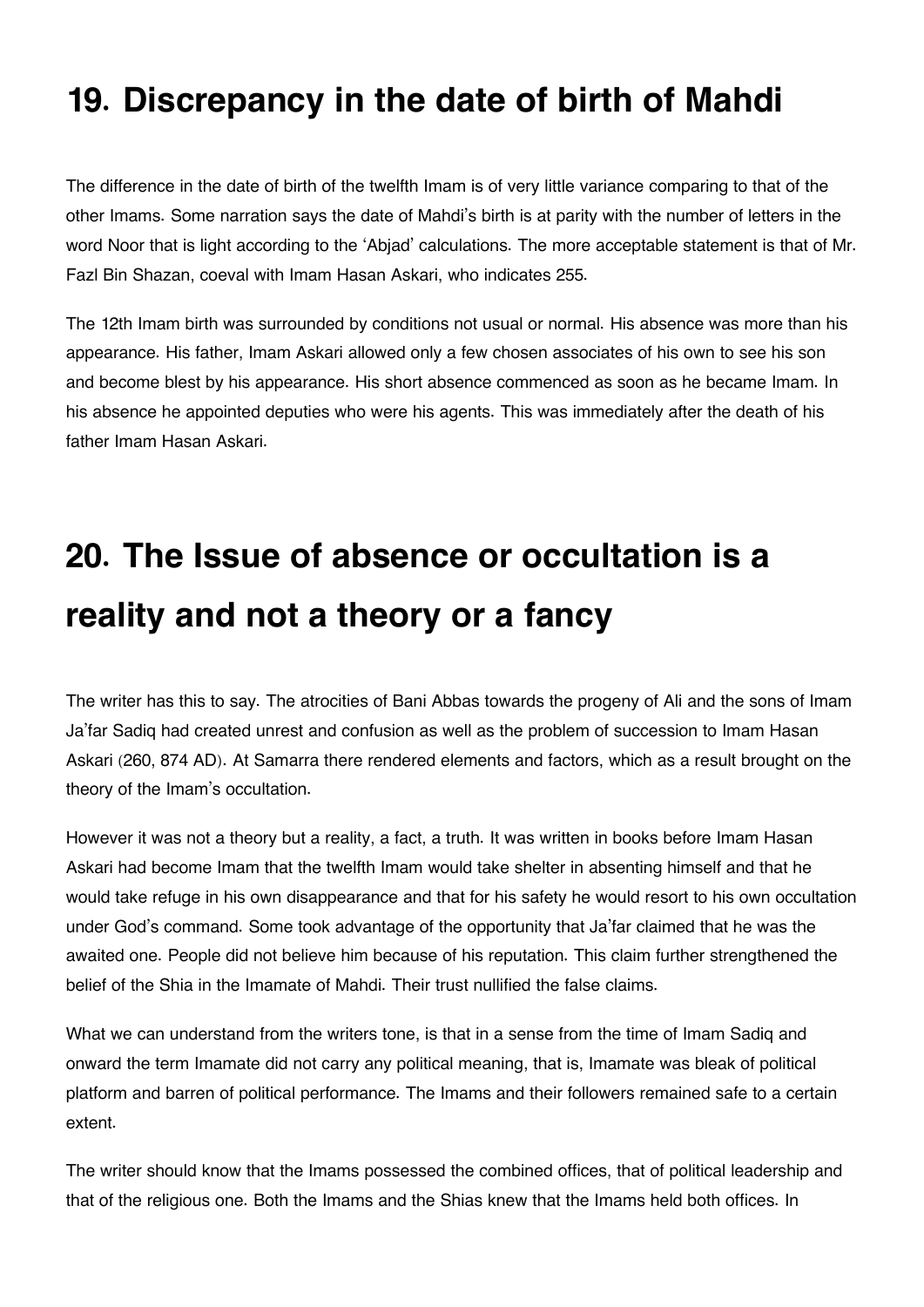addition, the Shia views them as the sole heirs of the Prophet. The rulers of Bani Abbas were no more than the robbers and confiscators of their right and what belonged to them.

The rulers too were aware of this fact that they were transgressors and trespassers to that which was not theirs. Time and again Mansoor, Haroon, Ma'mun, and other rulers had acknowledged the fact that the religious position was not theirs to hold, nor that of the political position. They were only occupants while the right was that of the Imams.

#### **21. Belief in a redeemer**

In the view of the writer the belief in a redeemer is merely a Shia belief which was rendered advantageous to Bani Abbas as well. As the Sunni school of thought emerged, they held on to this belief which at times was to their interest. This belief of a redeemer was that of all Muslims. Who actually was and is this Redeemer? This stood the dispute that divided the opinion among Muslims. Bani Abbas tried to show that the Redeemer was one from them. They could only try when there existed a general belief. Itself is a good proof that the Muslims commonly were holding this belief without any reservations. Mansoor tried to introduce his son Mohammad Bin Abdullah as the Redeemer. For this purpose he gave him the title of Mahdi. The efforts in this field regardless from where it came from did not succeed, because the people did not approve of their reputation for such a post.

#### **22. Imamate of Imam Musa bin Ja'far**

The writer writes that there was a dispute about who would succeed as Imam. He twists and turns the understanding of the reader and tries to make the subject as much murky as possible. Dispute is a common thing to occur when a matter happens to be of importance. The more important the matter the deeper the dispute. The outcome is important.

The Imamate of Kadhim took its seat in the hearts. A general love surrounded him and a certain respect was rooted in the hearts, which received him. His succession became authentic and legitimate by his own life, which was in the eyes of the people. His straightforwardness, simplicity, truth, humbleness, worship, piety, generosity, and charity, all these qualities gave the proof of his right to succession and his worthiness to be the Imam.

His death in the prison which was obtained by means of poison, left far reaching effects on the regime of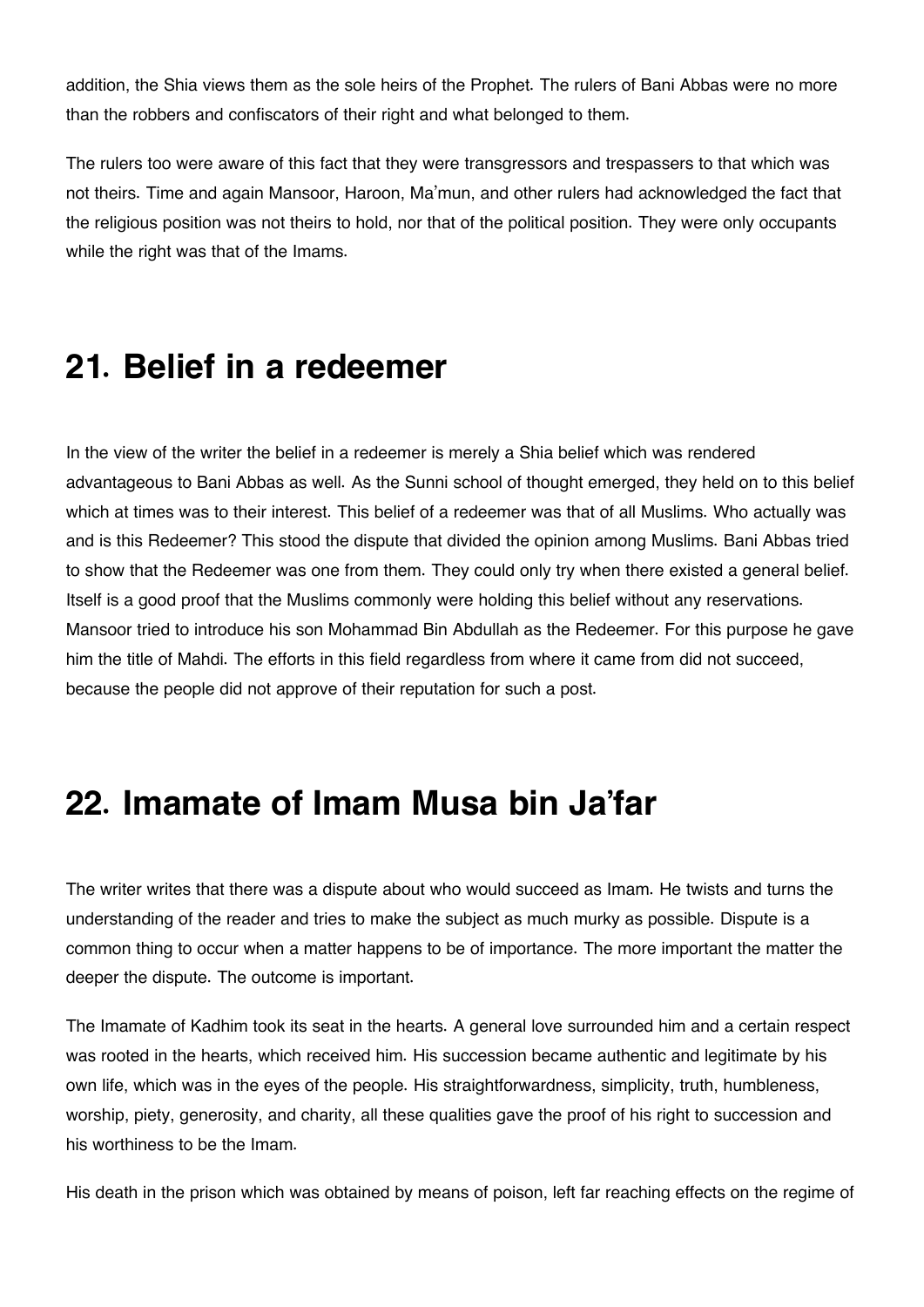Haroon. Shafi'ee, the founder of the Shafi'ee sect among Sunnis left Baghdad in protest for Egypt. All have praised the personality of Imam Kadhim. Similarly the death of Imam Reza which too was by poison and likewise the death of Imam Jawad which too was by poison. The martyrdom of these Imams left a very bad reflection on the regime of the day.

Another blunder of the writer is that he consider Imam Hadi and Imam Hasan Askari to have had witnessed the total downfall of the Bani Abbas dynasty. The fact is that the collapse of the Bani Abbas dynasty took place in the era of Mostasam, as he was killed by Halako in the year 656 Hijrah. So, in the time of these two Imams the Bani Abbas dynasty was fast going down, and the military officers were handling the installation of a caliph and again dismissing or discarding him.

## **23. The appearance of the Imam and his administration of Justice worldwide**

That the Imams through their own agents or elements acquired information and knowledge current with the affairs of their time is not to be debated. However, the writer claims that they became aware of the fact that an Alawi Imam by the name of Mahdi would come, and that he would not be able to stop the flow of events due to the severe corruptness in general. Therefore the writer says, they decided to postpone the reappearance of the "Awaited One" indefinitely.

Yes, the events had become such, however the writer fails to understand that the reappearance of the twelfth Imam was not postponed by Imam Hadi nor Imam Askari, for they had no such power. It was a Divine secret in which only Allah himself knew and planned. According to various narrations, those of Shia and those of Sunni, nobody knew nor does know the person who is to appear and when he will appear. Even the Imams, except Mahdi himself, knew not the specified man. It is a Divine responsibility. And, it is in Divine hand. Its knowledge is with God.

Its delay or its urgency is the concern of God. The writer fails to dig any deeper. For it is the insight that probes and opens the horizons of a vast sight to see. What we know is that which the Prophet (S) and the Holy Quran has taught us.

That is a redeemer will come to rescue the world from tyranny and to spread therein justice is a promise committed by God to mankind; and it has been foretold by the Prophet. But no one is competent to set its timing. It is not a human program. Hence, it is not for human to decide. When one cannot decide he can deny. Here denial is not important, because to deny facts does not uproot them.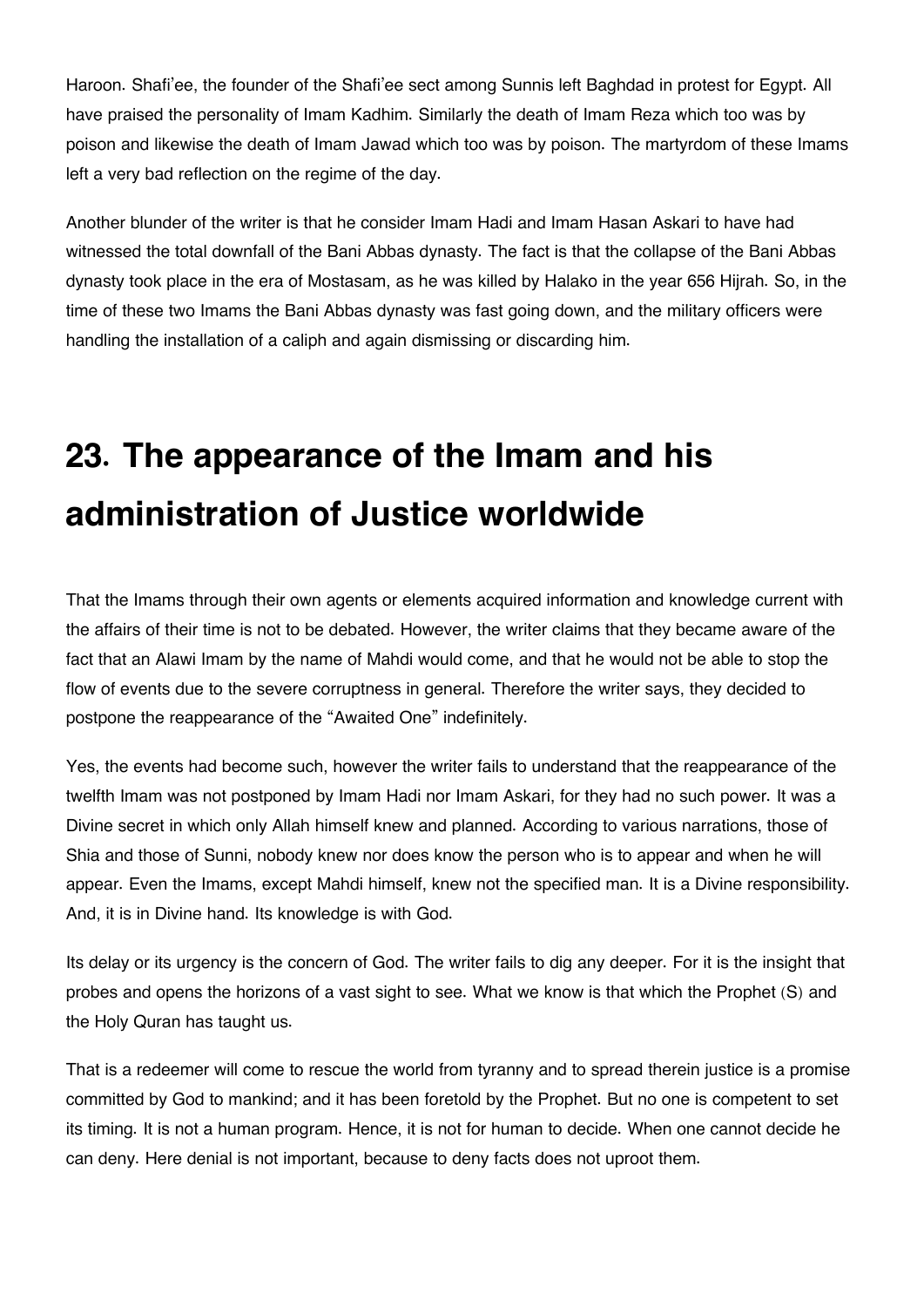## **24. The House of Ali and Motawakkil**

Alhamdulillah, the writer, sees and accepts the cruelty, and tyranny of Motawakkil. He says without reservation; and this is, indeed, appreciable. In the court, Motawakkil became upset, very much so that he wept under the crushing strokes of his soul. The writer attributes his inner disturbance to the recitation of Quranic Verses. He is wrong. Imam Hadi spoke to him in poetry. Because part of the verse has been translated from Arabic to English, some of the beauty has been lost;

*"Over the peaks of mountains, guarded they lived; Never saved them the peaks they were deceived."*

## **25. 'Taqia' a strong command from the Divine in the Holy Quran:**

Again the writer goes astray.

*"Why do not you fear them a dread?"*

*"Lo, he who hates him and his heart is satisfied with belief."*

These are the Verses of the Quran. It pertains to Ammar to conceal his faith. To conceal one's faith or to hide one's religion if the conditions demand so; is God's order. To avoid danger in any respect, either to life, property, reputation, or to personal prestige one should conceal his true belief. Reason and logic says so. To do otherwise is wrong as it is to expose one to danger.

The writer says that the Shia invented Taqia in order to protect themselves against the Sunni who were a majority and also from the rulers who were too Sunni. So under the pretext of Taqia. The writer is short of knowledge in this subject. As we pointed out earlier it is a clear commandment from God. To obey God is not wrong.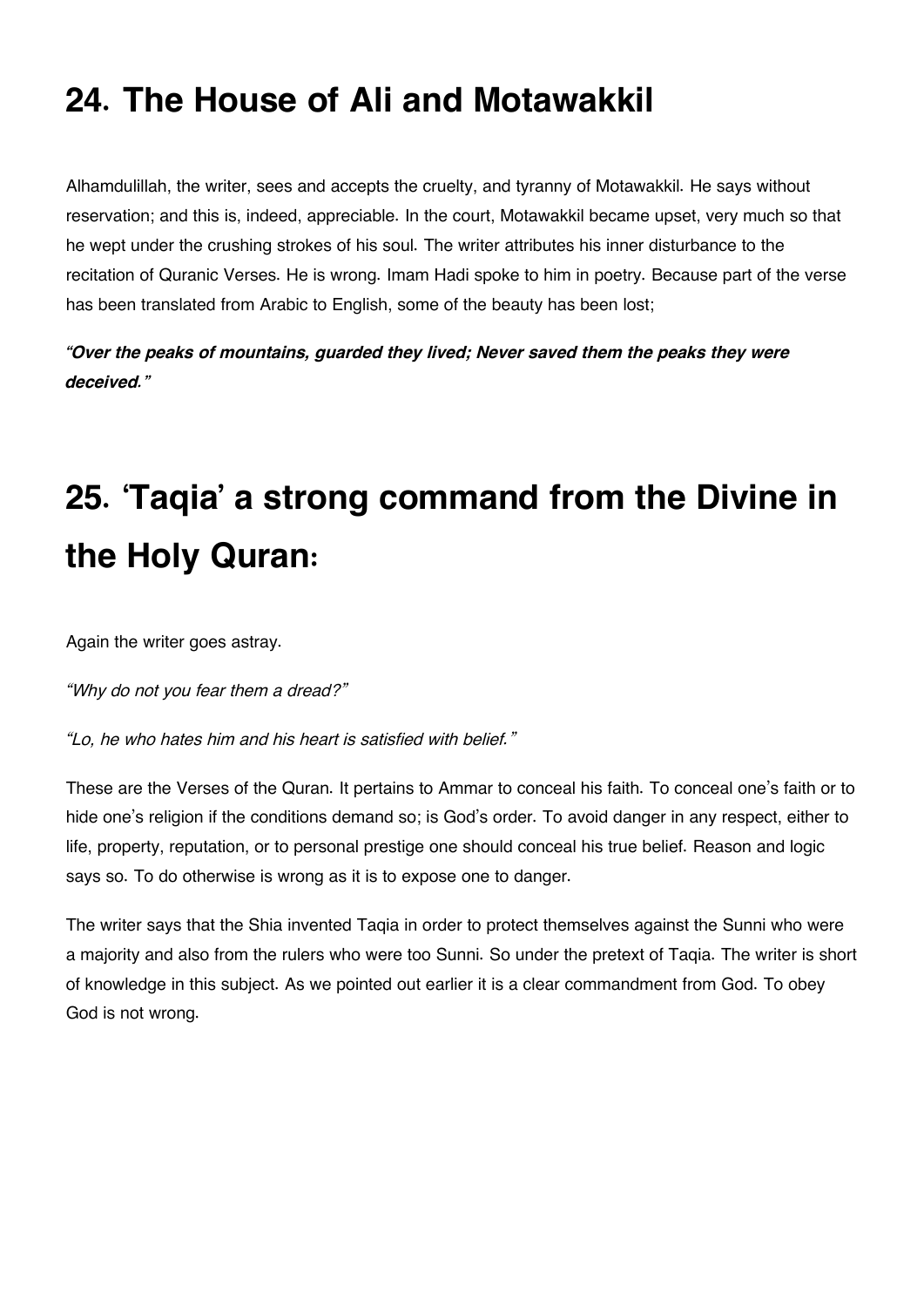## **26. The first writer who wrote the book about the occultation**

The Imam's scholars have classified political and social grades. From Kulaini to Tusi Nomani who are regarded as some of the first ones to write about the absence of the Imam. Prior to them there was a group of scholars who dealt with this subjects and wrote books. Fazl Bin Shozan (died in 260) and still further back there were Ibrahim Bin Husham Abul Fadl Al-Nasheri and others constitute a class of writers.

#### <span id="page-45-0"></span>**[Imamate of two brothers](#page-45-0)**

Imam Hasan (as) and Imam Husayn (as) were two brothers and at the same time Imams. In that period and age both were Imams one obeyed the other; the younger brother obeyed his elder, as he became Imam. Imam Hasan (as) actually held the political authority as well as the religious one. He administered social affairs and held the government over them. Imam Husayn (as) had no say as long as his brother Hasan was alive.

The writer now tries to establish a link on this precedent and suggests that the Imamate was of Abdulla Ajta instead of Musa al-Kadhim or to the both of them and similarly to Ja'far brother of Imam Hasan Askari. The office of Imamate is Divine. As such, the Imamate is not dependent on our pleasure.

It is not our right to suggest one for the Imamate or not to approve the others. When Musa al-Kadhim became Imam, Abdullah goes out of question. Likewise Ja'far is not Imam because Hasan Askari is the Imam. The Imamate of Hasan and Husayn cannot be a base for any who happens to be a brother of the Imam to become Imam. To avoid such a kind of mischief or this type of interpretation the Prophet (S) in his life time had repeatedly disclosed the names of the Imams individually. He had even specified the characteristics of them. So, that no doubt nor suspicion would remain.

## **27. Division of Groups**

Regarding the Imam after the martyrdom of Imam Hasan Askari a man by the name of Nou Bakhati had written a book under the title "Freq Al-Shia" (sects of Shia). This man says strange things never heard before nor will be heard anymore. A few examples of his findings: After the martyrdom of Imam Hasan Askari the Shia divided into groups and sects.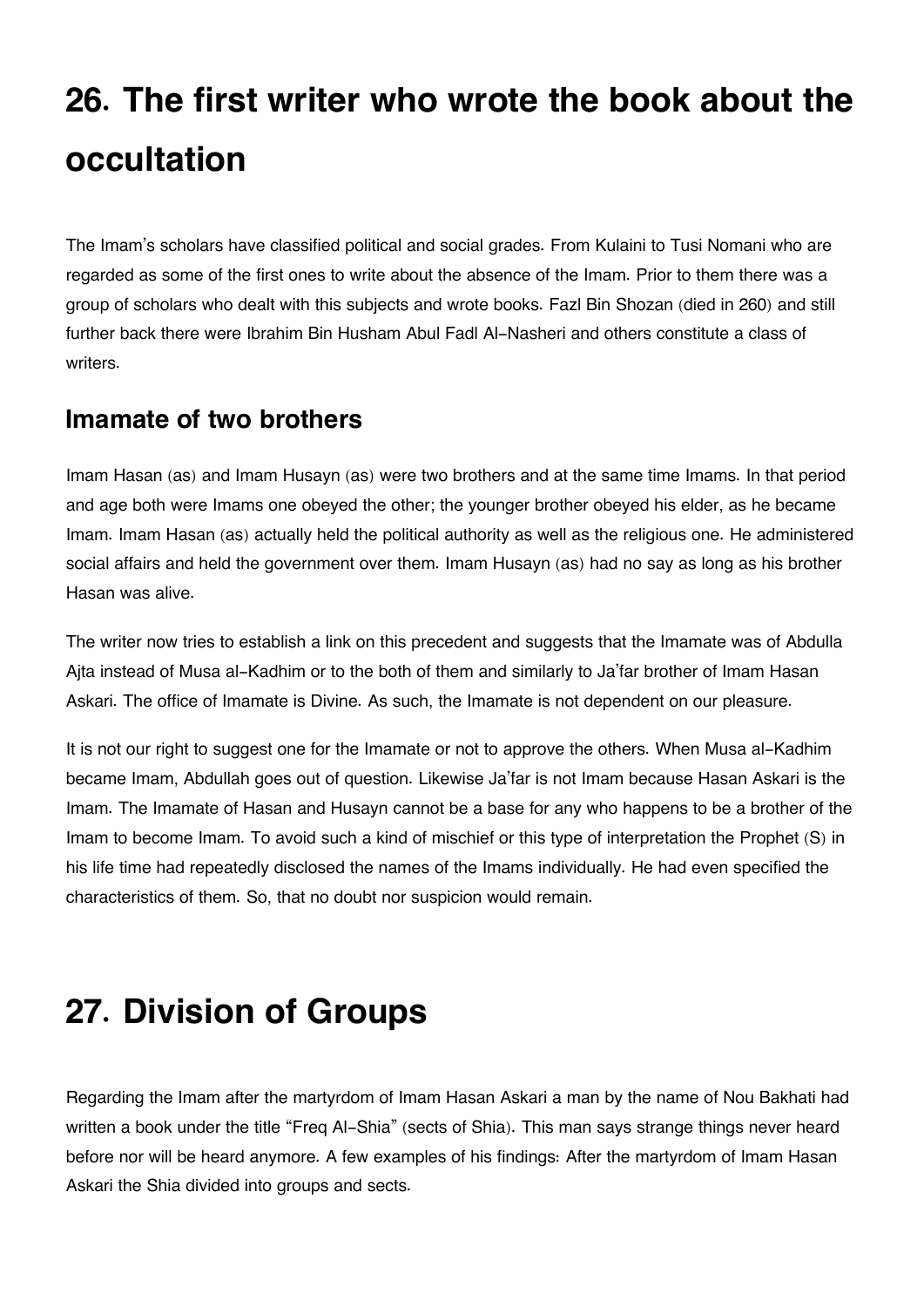They split into fourteen sects although it is not a fact he says. His book gives a wide range of sections, groups, and divisions. As one goes further into this book he sees that the word Group cannot be applied at all since there was none.

A sect cannot be called a sect since that sect did not exist at all. A division cannot be named a division since there were not one or two persons who differed or said anything different. But all such trifles and superfluous conjectures have gone a great deal to give bulk to the book. In what times they existed; he does not say. What were the names of those divisions or sects or groups; he himself knows not because he does not say.

How long did they remain in their difference? Why didn't their group or their division gain ground so as to attract followers? Who was their leader or chief? All these and such questions remain without answer. There is nothing real in the hook. The great scholars Sheikh Mufeed and Sheikh Akbar Tusi have rejected the existence of divisions. They replied in "A story of Nou Bakhti" it was "Al- Fosool Al-Mukhtara" (The selected chapters).

In a book by Sheikh Mufeed he says in its second volume, "There is no sect, no group in existence. In our times till the year 372 there has been no sect other than the twelve Shia Imamiah." This is an introduction for our readers to form a background for themselves, for their own judgment or opinion because the writer has brought forward Nou Bakhti's book in his argument.

There are books written about nations, creeds, and so on. But these books were written under a prejudice of exaggeration and not on fact. Whatever one sees in print does not mean it has authority behind it therefore be accepted. History can not show any trace of any of those sects. No date can be fixed as to when; no location can be pointed to as to where; then the very debate on it is of no sense nor of any use discussing. Probabilities do not become facts. A man might have existed who deviated, divided, disgruntled, deprived, and depraved; but surely he was not a sect, division and group.

There is no evidence to show that Ja'far had a following. There is a likelihood that political and or animosity of some might have given a wider range to Ja'far.

But he gained nor established a following. The only sect that was there and that is still there in spite of the ups and downs of the passage of time, regardless of the vicissitudes of political events, and despite the changes that are common to man is the sect which believes in the Imamate of the 12th Imam, son of Imam Hasan Askari. The Shia Imamiah which as said, did not surrender to temptation but adhered to faith and preserved the belief, although however difficult. Great scholars appeared in this sect. Many great books have been written in this field.

Whatever differences might have happened concerning the person of Mahdi, it was not as wide as is pretended and not as serious as is said. There were no fourteen sects as is now claimed. The writer cannot gather a hundred men as the followers. To tell, one can also tell that Omar caused a division or created a division among Muslims as, after the Prophet's death he shouted and clamored that the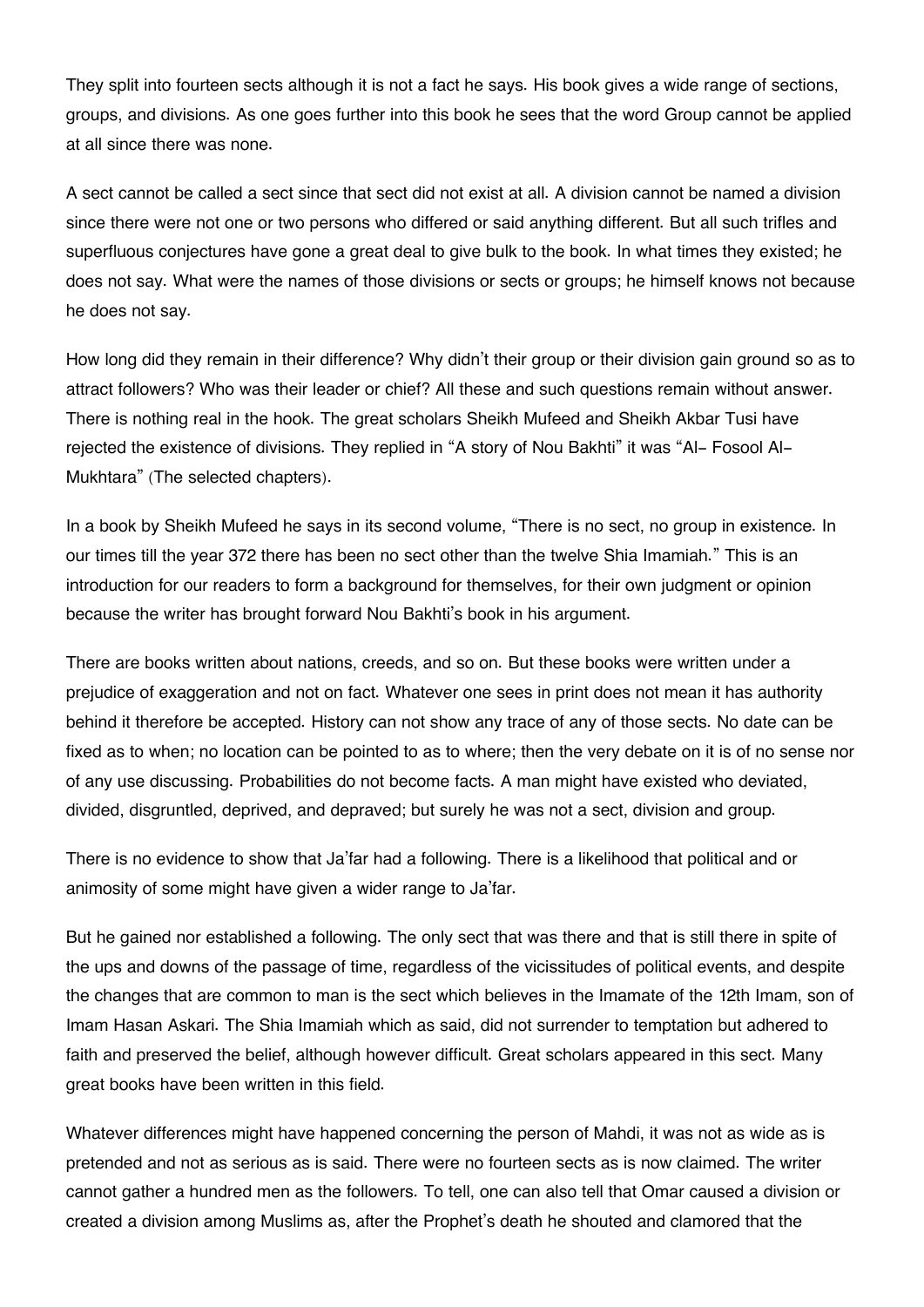Prophet had not died. This divided the Muslims into two groups - one who believed in the eternal life of the Prophet taking his death for his absence and the other one who believed in his death.

But a lunatic opinion, single and alone, uttered with a calculated mischief aimed at a particular deliberate purpose or intention cannot be a criterion on which an ideology can be rested. As soon as it is said, it is dismissed because it reflects the mind of the sayer.

The sect that acknowledges the Imamate or the lmam hood of Mahdi, son of Imam Hasan Askari has existed for centuries. From the 3rd century the sects that are mentioned in the book have had been without existence. They have vanished. They never existed. Leaving aside the alleged sects, the truth is that the Authority of God cannot be absent from the earth. This authority is vested in the person of Mahdi, the Imam of our time. The Shia cannot ignore the Imam. Here ends the circuit of fictitious sects.

#### **28. Books about the Sects**

"Milel Wa Nahal" of Shahristani "Al-Fasal" of Ibn Hagam; these books speak of divisions and describe the sects or groups with full mistakes and deliberate errors. To rely on them is irresponsible because they have been written without study. Every prejudice is gratified in it and malice has taken a breath of relief as it speaks about Shia without knowledge.

No information, no knowledge seems to have been necessary to write this book. Another book "Al-Farakh Bain Al-Firaq" and another book "Al-Taiseer" carries a theme which only ignorant could be proud of. Where there is no literacy, there is fancy; where there is no information, there is imagination; and the books are written. These books are deal, thus should they be left.

#### <span id="page-47-0"></span>**[Traditions that are told about the Imamate of thirteen ones](#page-47-0)**

In our article "Jila Al Basar Le man Yatawalla Al Aiyemme Al Isna Ashar" (glisten of sight to one who yields to the twelve Imams) we have dealt over this subject. The traditions that indicate that there are thirteen Imams are not authentic ones. The narration should be constant, that is, heard by many; hence, told by many or circulated mouth by mouth. Such narration of any tradition is gestate with credible. If it is told by one person it does not stand credible.

When the Prophet (S) spoke, he spoke among his associates or in a gathering or amidst a few people. So, his conversation was heard by more than one man; and accordingly narrated by more than one. If a tradition is narrated by only one source and there is no second to it; it is void of any authenticity. This is a standard or a law for gaining certainty about the issue pertaining to belief and other religious matters. On the other hand, the traditions that indicate the number of Imams as twelve are many and related by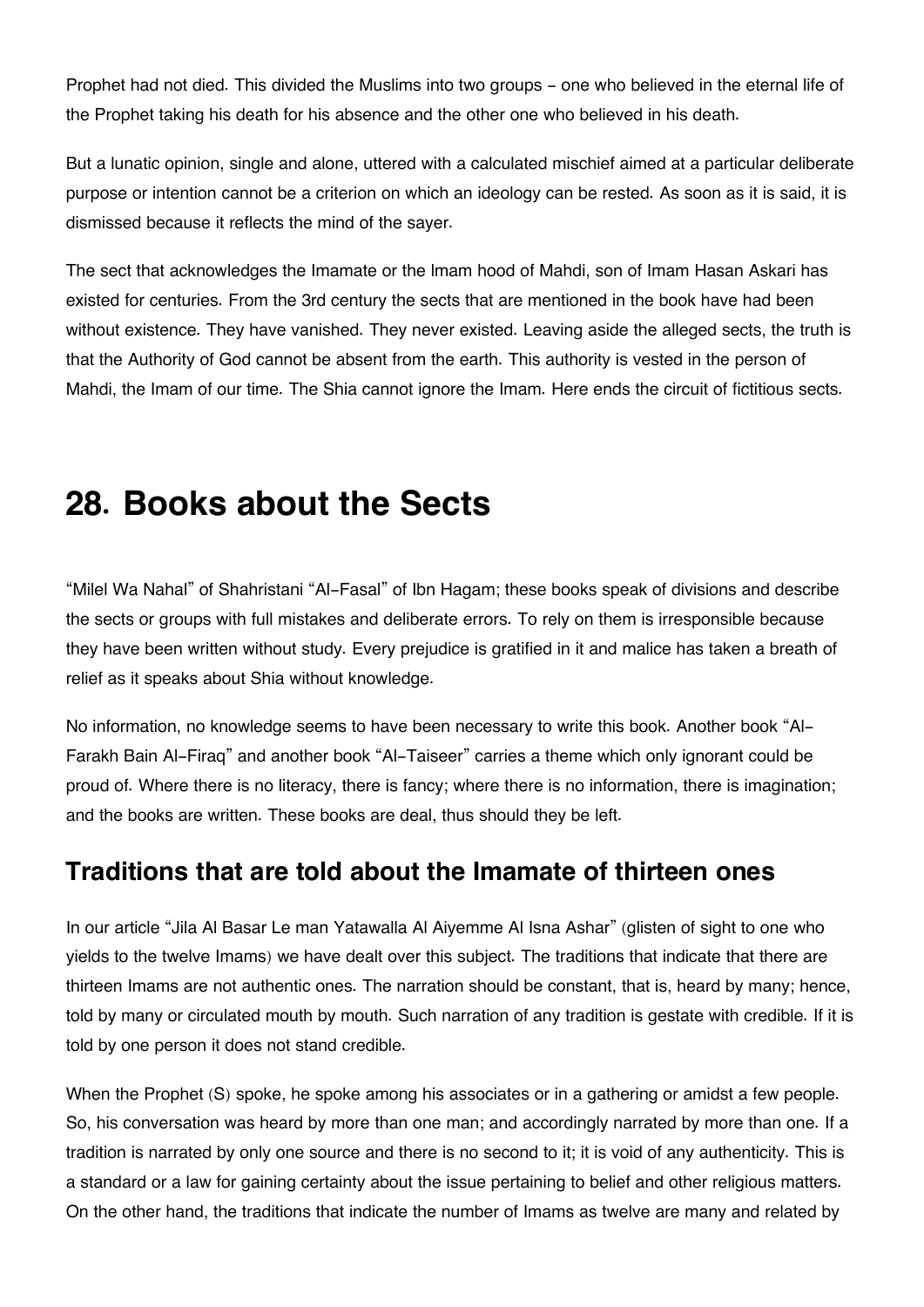several and told by various sources.

In the book Masnad of Ahmad Al-Hanbali there are above thirty sources mentioned having had heard from the Prophet (S) the number of Imams to be twelve. Muslim in his "Saheer" quotes eight sources who have related the traditions indicating the number twelve. In the Shia books there are hundreds of sources who have mentioned the Prophet's sayings the traditions that fix the number of twelve. Besides, the sources from the man of good reputation.

There remains no doubt in the authenticity of the very subject. However the traditions or tradition quoting the number of Imams to be thirteen has been invented. Since it is a lie it is dismissed.

#### **29. Saleem relates a news**

What is attributed to Saleem does not exist in his (Saleem's) book. Saleem is reported to have narrated that the Prophet (S) had told Ali Bin Abi Talib that he and twelve ones from his progeny are the rightful and legitimate Imams. The very authentic copies of the book of Saleem Bin Qais mostly possessed by scholars do not have what it is alleged to him. What the book of Saleem Bin Qais carries is the various narration of several sayings of the Prophet (S) all to the effect that the Imams are twelve and their names starting from Ali Bin Abi Talib down to Mahdi are indicated.

This book came into being in the first century of Hijrah and remains till now well credited and well trusted. The names of the twelve Imams were mentioned at a time when they were not yet born. So what is a false accusation or an unfounded allegation merely attributed to Saleem Bin Qais is only a matter of prejudice, to obfuscate the very subject and infuscate the understanding.

It is common practice to fabricate a fiction and then set out in conquest of a writer who may transact this counter note on his credit because of the customers who bank in him their trust. Better than Saleem Bin Qais they could not have found. As his notes are plenty, one counter can easily be mixed therein. If at all it is deducted, a general clamor would stout that it is Saleem's; since Saleem's would obtain currency and circulate from hand to hand. Such a fraud is also played with Abi Sahal Noubakhti. This silly trick has persisted deliberately. Writer should have checked them. Translators also proved negligent in this respect.

Anyway, we should pronounce here that such a stratum will not be of benefit to any nor will it serve as a religious cause nor will it advance any religion forward. It would only create a mist on the understanding of readers. The root of belief in a 'Mahdi' is also to be found in the Tora and that of the Bible prior to Islam. Any literature that could be traced in the distant past will say something of this kind. This is the pedestal of the Divine Religion.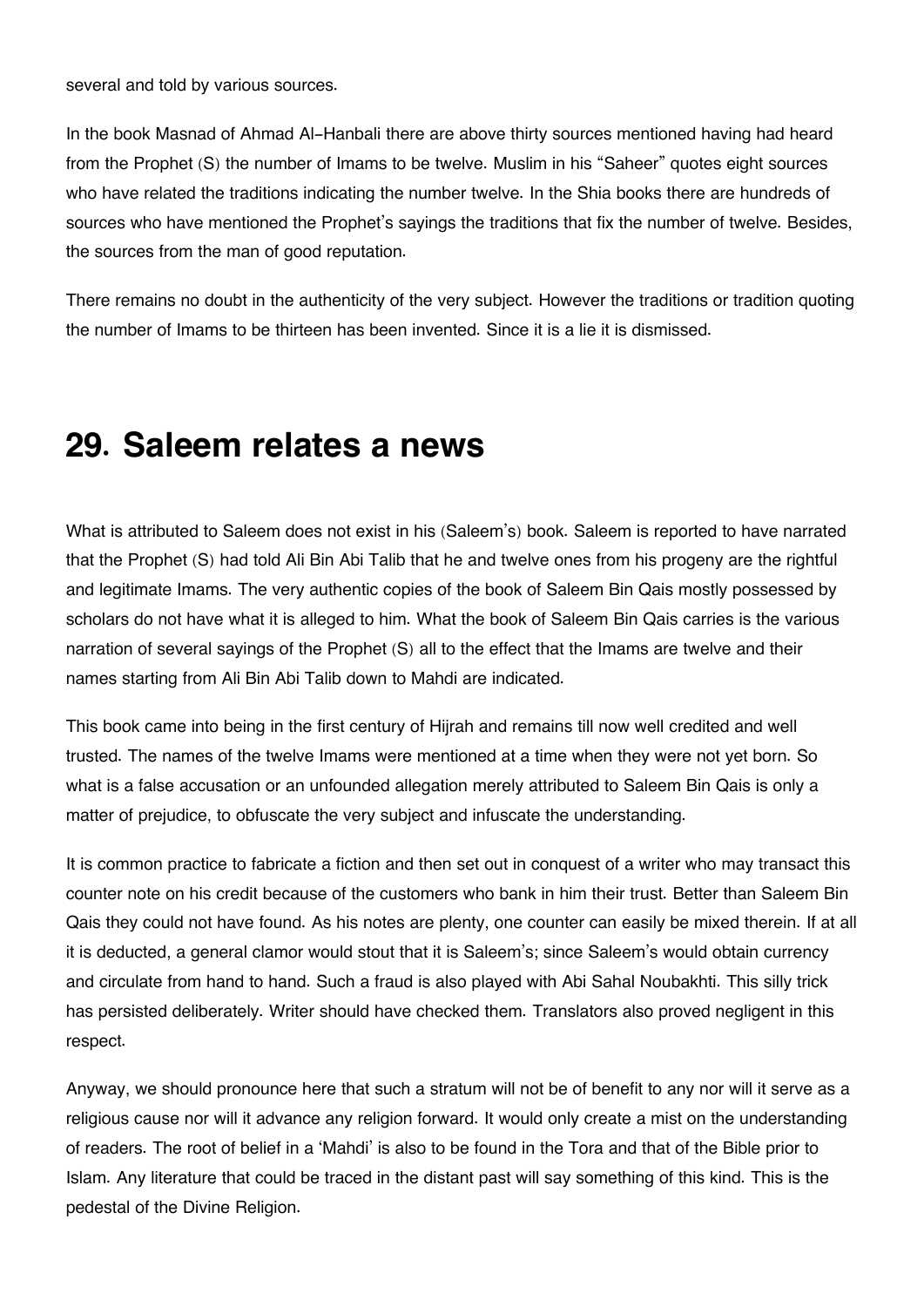### **30. Titles of the Twelfth Imam**

The writer sees everything from a material aspect. He has not yet reached a destination. Everywhere he stops and wanders again and says something in the pain of fatigue. Muslims believe generally in Mahdi; it is a political belief. The Shia believes in Mahdi particularly; it is a political effect. What is a belief? He has several titles such as Mahdi, Redeemer and etc; they are invented by history.

Let him at least for once tell something of sense. Any link with the world, the other one, is out of question to the writer. He compares natural phenomenon with religion. The moon, earth, sun and animals all appear and disappear in a cycle, come and go; likewise religion too is to him. He wants to reach a religion after having lost the religion. The world that is next, the self that is in a man, the ulterior influence of invisible on visible, the unseen on the seen, the spirit and its environment, the soul and its surroundings; all these things carry no sense to him.

What holds a matter matters to him. So, he is altogether on quite a different track, which never joins the straight path of belief. He displays a series of historical events as his discoveries. He has assorted the events, adjusted the episodes, rejected and accepted some while misplacing others in an order to prove his point. When he offers his cargo he misleads the customer. The titles such as Mahdi, Ghayeb, Hujjat which are rooted in the Quran and transplanted in the Prophet's sayings are regarded by him as the names that came into being due to certain incidents or events in history.

Had he cared for traditions he would have come to know that the titles 'Al Qayem', 'Hujjatullah, 'Khalifatullah, 'Al Mahdi' belong to the twelfth Imam. But the language of tradition is strange to him nor is he familiar with the tone of the Prophet (S).

In some time or some era one title might have been widely spoken. Again in certain conditions some other title might have given more consolation or satisfaction to the people. For this reason some among the titles of the twelfth Imam are more famous. We observe this in the names of God also. Al-Shafi, Al-Salaam, Al-Hafiz, Al-Rahman, Al-Razzaq are more uttered.

The personal circumstance has a bearing on this as one resorts to a particular tribute or quality moves them to the other. But this could not mean that God was lacking those qualities in ancient times and got them as time progressed. Such results are the natural outcome of the analysis done on the basis of matter.

Therefore, the very method of analysis, that is, the material one, is wrong and will lead one astray. The belief in God is the consequence of a centipede of things and a train of suppositions. Before that, there was no belief in God.

Likewise, the qualities which are the names of God. This is the result of a materialistic view of the things.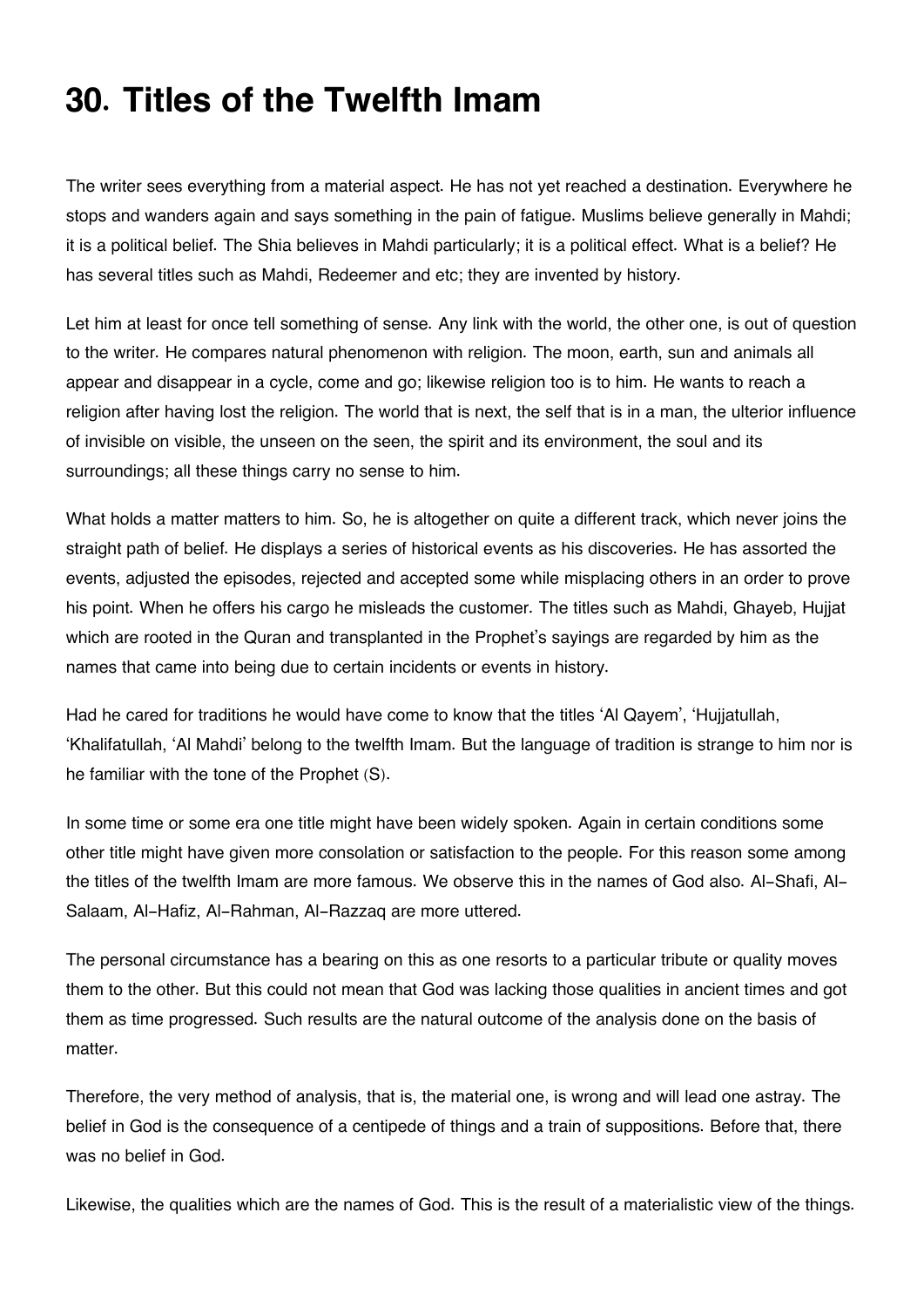Finally, one has to deny all God and prophets. Such a result of such a wrong method of analysis cannot convince one nor could it be justified in rejecting God. It will not succeed to shake the belief of a believer.

The moment Mahdi came into being the titles were fixed to him because of the qualities he possessed. Mahdi the rescuer, fixed one, good doer, master of the command, master of time, master of age, and master of moment is he. Each of those titles reflects a particular dimension of his personality and of his task. The possessor of those titles is the twelfth Imam. Mahdi is the same twelfth Imam and the twelfth Imam is the same Mahdi that the scholars of Sunni have acknowledged. Abu Dawood is one of them. He in his book "Al Mahdi" says that the twelfth Imam is the seal of the Imams.

### **31. The title "Al Qayem"**

Although the writer's uproar, this time he quotes page 282 from the book "Ghaybat" (absence) of Tusi that, "Qayem means he will upraise after meeting his death." About this sufficient explanation Tusi has provided; "but to deal this subject we first should necessarily speak of the Imamate." As the ramification is getting wider we shall speak about the Imamate only briefly because its short summary suffices to take in the details.

Imamate in Shiaism is based on the Holy Quran. There are numerous traditions of the Prophet that support the establishment.

1. Imamate is a Divine obligation. Persons competent enough become the choice of God. They are vested by God with this mission. God's choice of the person to this office is pronounced to the people by the Prophet at God's desire.

2. The prime and the supreme condition for an Imam that qualifies him to be the Imam is his infallibility, that is, immunity from sin or wrong doing, and his superiority in knowledge with the others so that all could obey his instructions and follow his guidance. Khalil Bin Ahmad narrates a description of Imam by Ali Bin Abi Talib: "All need him while he needs no one. This is an indication that he is the Imam of all."

3. The earth cannot be without an Imam or the Authority of God. Everyone should know and recognize the Imam of his time. If he dies without knowing his Imam, he has died as though in ignorance.

4. Imams are twelve as per the sayings of the Prophet.

5. All the Imams are from the Prophet's House. They do not exceed twelve including Ali. According to the Prophet's words, repeatedly said, they are at parity with the Quran and as heavy (important) as the Quran itself. They never part with the Quran. They remain always associated with it.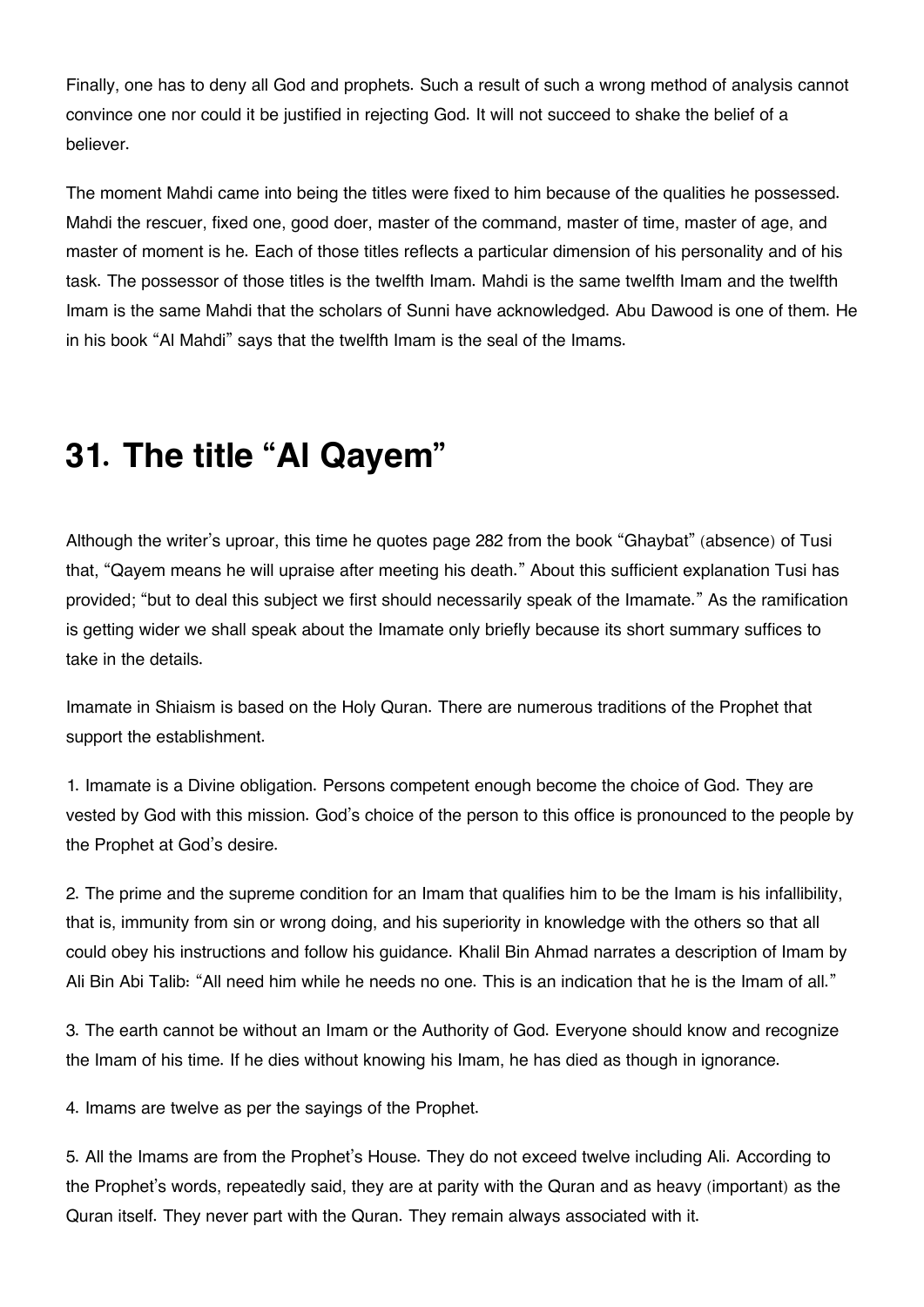6. All Imams individually possess the worldly and the spiritual leadership. The only thing that they do not share nor possess is the prophet hood, which was terminated at the Prophet himself. Nahjul Balaghah describes them as God's Authority over His creatures. They are the boat of safety. They are the refuges for the nation. They are the guards to protect the people from divisions and deviations. He who does not recognize them and they do not recognize him shall not enter heaven. He who denies them and they who denies him shall enter hell."

7. The Imams were introduced beforehand by the Prophet (S) who disclosed their names and specifications individually. Each Imam has introduced the following one his successor indicating his name and his person. These are the fundamentals of principle belief. There is no likelihood, no possibility for any mistake or confusion in the order and the person of the Imam, because of the precautions already taken by the Prophet (S) in his time in disclosing their names individually.

Also each Imam pointed out to the people his successor (the next Imam). One should take these matters into consideration if he were to know something of the Imamate. For a believer who acknowledges God and the Next world the ground is reason on which the pillars of belief rest. These fundamentals are irrefragable and incontrovertible because they are supported by the Quran and the constant circuit of the Prophet's traditions.

This subject that the Imamte is a Divine obligation has been established by the Quran and the tradition that took the wing of constancy. Dr. Allama Hilli in his book "Two Thousands" (Alfain) has brought forward two thousand arguments and evidence to prove this subject only. Basically this subject springs from Tawheed (oneness of God) and it is the oneness of God that gives origin to this subject. Imamate is so basic and so fundamental that it is deep-rooted in Tawheed. Tawheed is the essence of Islam.

And, it is this Tawheed that establishes Imamate thereby making it obligatory upon all Muslims. The importance of Imamate is reflected form this where we suffer: "To Him is the Command and to Him is the order and He is the Sultan and He is the Ruler and He is the Guardian and He is the cognizant of the interests of the creatures. There is no order nor is there a dismissal to any one without Him."

The matter of immunity from sin gives strength to this subject besides the superiority of knowledge. The Quran here says:

#### *"He who guides to the truth more deserves to be followed; he who does not guide should be guided." (10:35)*

The Imam should necessarily be infallible. Reason requires so. Dr. Allama Hilli has established this fact through two thousand arguments. One many refer to the book Alfain.

There should be God's Authority over the earth.

*"To each nation there is a leader."(13:7)*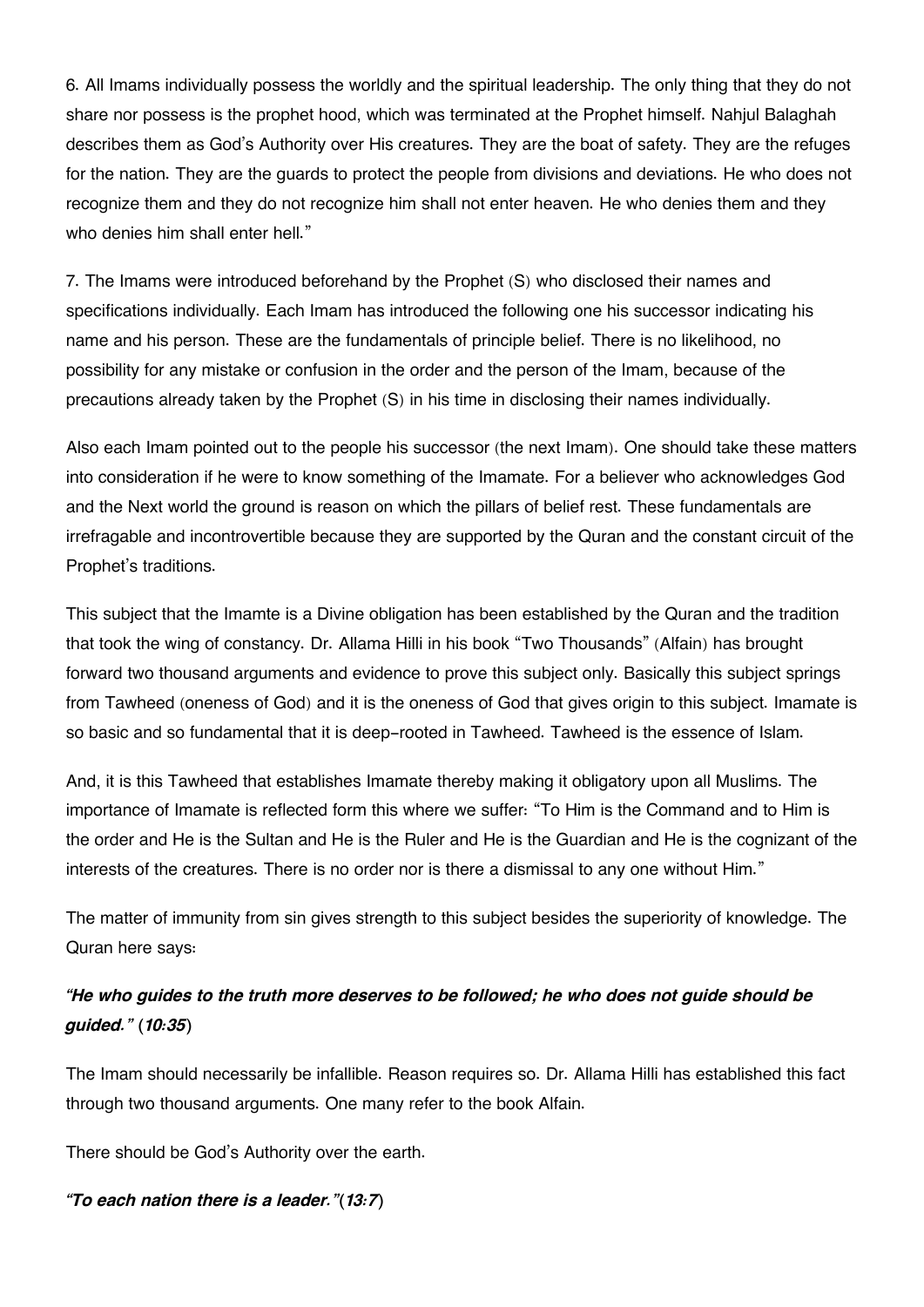#### *"And we have reached the word to them."*

#### *"A day (in which) we call every people with their Imam." (17:71)*

These Quranic verses with due consideration to their interpretation and the sayings of the Prophet thereon prove that the earth cannot be empty of an Imam. The books, those of Sunnis, Shias, Zaidis, and those of Imamiahs all say collectively the same. There is uniformity of opinion at this point. Tazkarat Al Hoffaz of the Sunnis has acknowledged the necessity of the presence of an Imam on earth. Whether the Imam is hidden or apparent, concealed or absent or open he is there as should be.

In the book Sawayeq and other books of Sunni scholars a long statement of Imam Zainul Abideen is narrated. The Imam in his long statement says that the earth cannot remain without an Imam from the House of the Prophet (S). If there happens to be any word coming to this fundamental it is worthless and groundless.

Imam Zainul Abideen says in his supplication in his Sahifa Sajjadiah: "O, God, you have supported your religion in all times by the Imam whom you made a banner to your servants and a tower in your dominion after making his rope to reach yours and you made him a medium to your paradise. And obedience to him you made obligatory. And you warned about disobedience to him. To carry on his orders, you ordered; and to stop at what he stops the action, you commanded. No advancer advances from him nor does a delayer lag behind him. He is the Fortress of seekers and the cave of believers and the path of adheres and the worth of the worlds."

In this supplication the Imam is well sketched. The states and the station of the Imams is made clear. Shiaism can be observed in this supplication.

After all these discussions it is a wonderful thing to say "The uprising of Qayem after death was acknowledged earlier but later on this thought was rejected by scholars."

Any thought in a Shia atmosphere if expressed by the Prophet (S) and Ali Bin Abi Talib and all other Imams are a fixed truth. Any other thought contrary to it is of no credit and is void of truth. In an analysis some seek to find out a trifle and enlarge it magnifying it in order to avoid the truth or to reject the fact. Some non-Muslim Islamic scholars have done this to serve their venom.

It is not our point to overlook the loophole. What we say is, do not overlook the important ones. One should examine and compare both and see which one is acceptable.

The Imam first dies and then upraises. This is contrary to the fundamental. The earth in that case would remain without an Imam, which is not possible. The age of the Imam is lengthy as his occultation too. If we accept his death first and then his becoming a redeemer, we have to reject what the Prophet (S) and Ali (as) and the other Imams have told us.

A narrator by the name of Musa Bin Sadan Hannat (whom is not regarded as a man of reputation)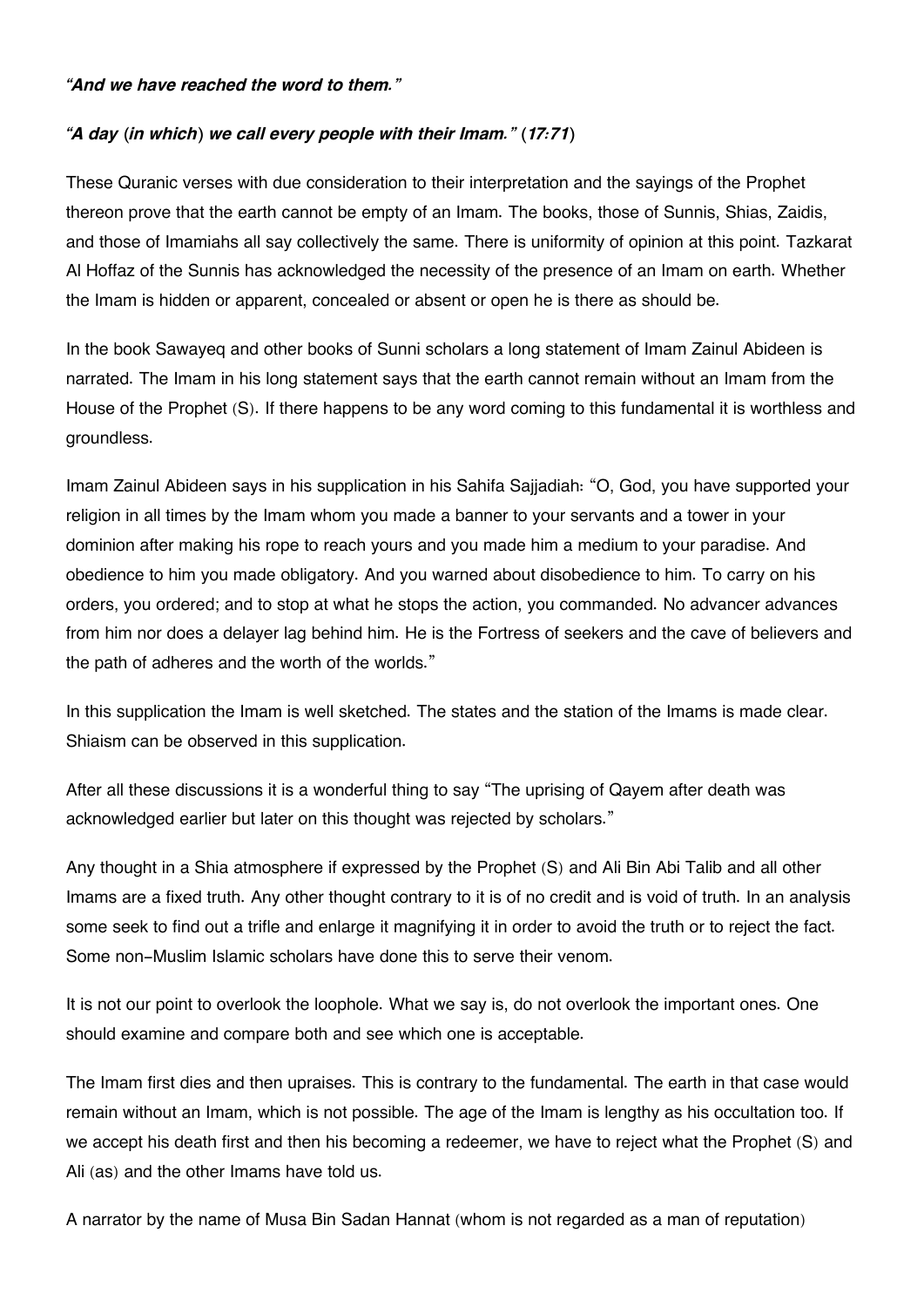quotes another man by the name of Abdulla Bin Qassim. Abdulla Bin Qassim was called 'the heir'. Such a man cannot be trusted. This liar hero quotes his source as Abu Saeed Khurasani. Abu Saeed Khurasani's whereabouts are not known. Besides this, there is not other source to have had told the same thing or a similar one to it.

If we look at the word Qayem we understand it to mean that an upriising is ahead, and this Imam is to be the doer or possessor of that 'Qiyam'. An uprising which is to be against the political conditions and religious perversion and social depravations of that time. He will uproot every root of tyranny and fill the world with justice. Generally the word 'Qiyam' (upraisal) is contemporary with sunrise. All Imams were Qayem that is 'responsible'. But each of them was in accordance with the conditions of his time.

The situation he was in was one concerned to him. But in a broader view and a broader sense this title Qayem is particular to Mahdi because the Qiyam is going to be a wider, universal one not confined to a specified time and place. His Qiyam (upraisal) will embrace the conditions of individual, social, political, and economical ones. The application of this title brings to mind that of only the twelfth Imam and no other one.

Saddooq has narrated a tradition. His source is Kamaluddin, Kamaluddin narrates that he (Kamaluddin) heard the 9th Imam, Mohammed Al-Taqi (as) say: "The Imam after me is my son. His word is my word. His order is my order. To obey him is to obey me. The Imamate will run to his son, Hasan Askari. What he says is to be obeyed. His word is his father's word. His order is the order of his father." Then he became quiet. Kamaluddin asked; "Oh, son of the Prophet of God! Who is the Imam after Hasan?" The Imam wept. Then he said; "Imam Hasan Askari's son, Al-Qayem Al-Montadhar." Then Kamaluddin asked; "Oh, son of the Prophet of God, why is he called Al- Qayem?" The Imam answered; "Because he will bring an uprising." Kamaluddin asked; "Why is he called the awaited one?" The Imam replied: "Because there will be an absence that will be very long. Faithful ones will await his appearance. Those who have doubt will reject him. Those who believe in him will be redeemed."

In another source "Ma'ani Al Akhbar", the same is also mentioned. Some have indicated other reasons too for his title 'Qayem'. One is that he will appear and raze a war against tyranny with his sword. Now, for his other title, Mahdi, there are several interpretations. Al-Mahdi is as independent a title as is Al-Qayem. One whom God has guided is called Mahdi.

According to predictions, the reforms and the deeds that Mahdi will perform will suit the title Al- Qayem. It is also known that these titles, "Al- Qayem" and "Al-Mahdi" were heard from the Prophet's mouth. There is no sense in arguing that one title is superior to the other. Both belong to one and both were given and pronounced by one.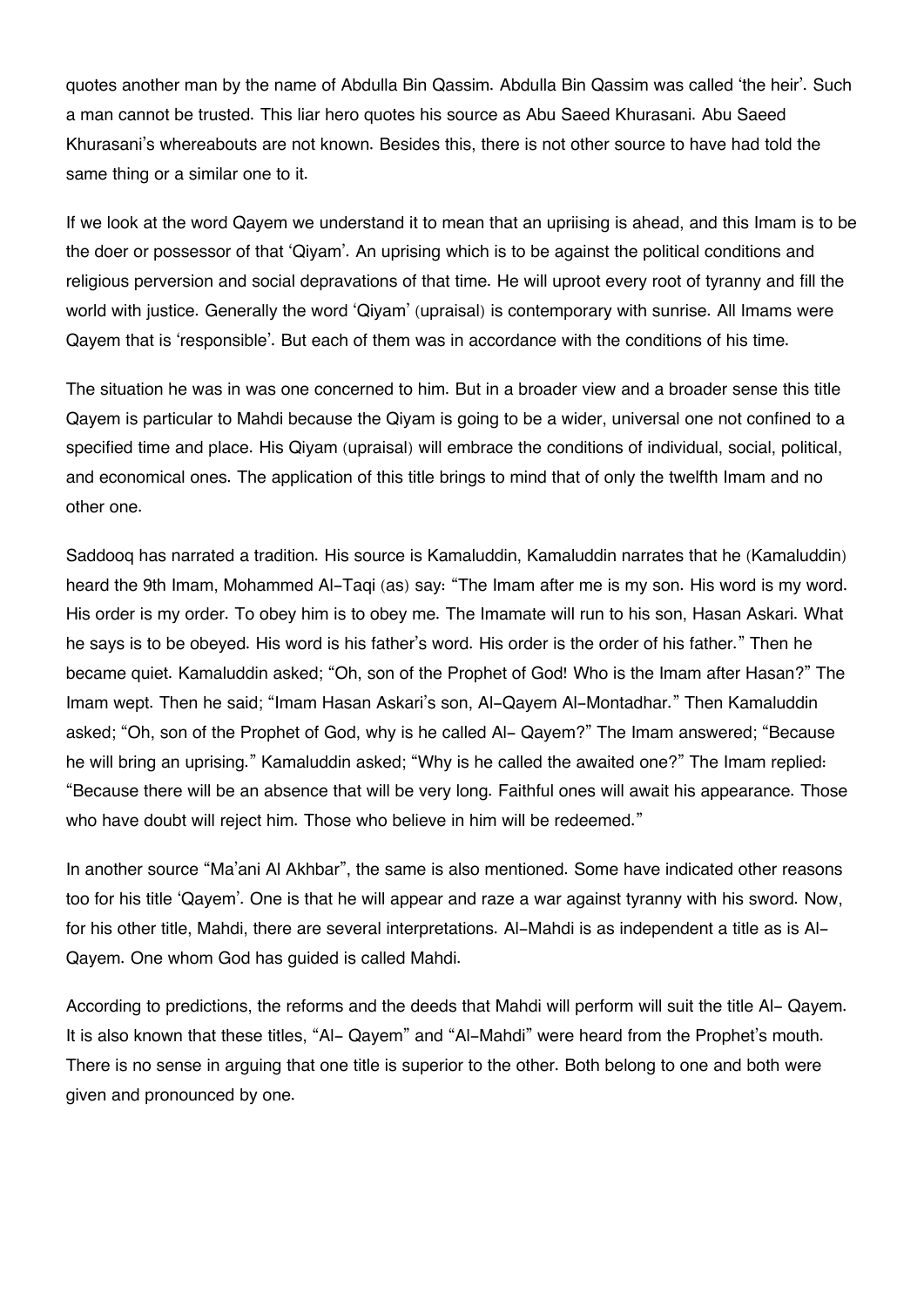## **32. Mahdi the twelfth Imam**

The writer in this chapter has written what reflects his prejudice or ignorance. The Imam will appear; the Imam will rescue the world from tyranny; all this imagination is the product of the last decades of Bani Ummayah's rule. The tyranny of Bani Ummayah's government invigorated this belief more deep. But in no way did it create this supposition or this fancy as the writer says. It is as old as Islam itself The Prophet (S) himself had disclosed Mahdism and told the people what we now know.

It is a promise given by the prophet (S) and as is known, the Prophet (S) did not utter out of his own desire or lust. It is God's word and Divine Revelation from which he speaks. So, it is a promise given to us by God through the Prophet (S).

The writer says that the title of Mahdi was given to rescue the Shia from dullness and hopelessness. To inject them with ray of hope or a beam of anticipation towards a better future. As we have repeatedly said it is a reality. The title has nothing to do with the disappointment of a man or a group of men.

The title does not add anything to the personality of the Imam. His responsibility is already foretold by the Prophet (S). The Shia did not invent anything so far as religion is concerned. The title Mahdi is also acknowledged by Sunni scholars. It was heard on the tongue of most well-known Sunni authorities. As such, it seems that it is the writer who is trying to invent something at this stage.

### **33. Miraculous birth and the date**

It is not bad to give a summary about the event of Mahdi's birth. The birth of Mahdi the son of Imam Hasan Askari is recorded by historians as being a simple event.

However the birth is surrounded by some strange signs. The writer is not willing to see or accept the strange signs because he says that no such events were recorded. Which records he uses for his research, we do not know. An event of birth is not to be elaborated – generally speaking. Sources that are close to the house of Imam Hasan Askari (as) should also be contacted to see what they know and have to say. Historical science has gone too flaccid as its scholars have shown prejudice in recording the events or the facts. However, facts do remain unchanged although the attitude of a historian is however changeable.

The birth of messengers is gestant with unusual events, extra ordinary. Adam's birth for example was a strange thing. The birth of Abraham, Is'haq, Moses, and Jesus were all strange, Jesus (as) still in a cradle spoke. All these events were super natural and extra ordinary. If these events are not historical,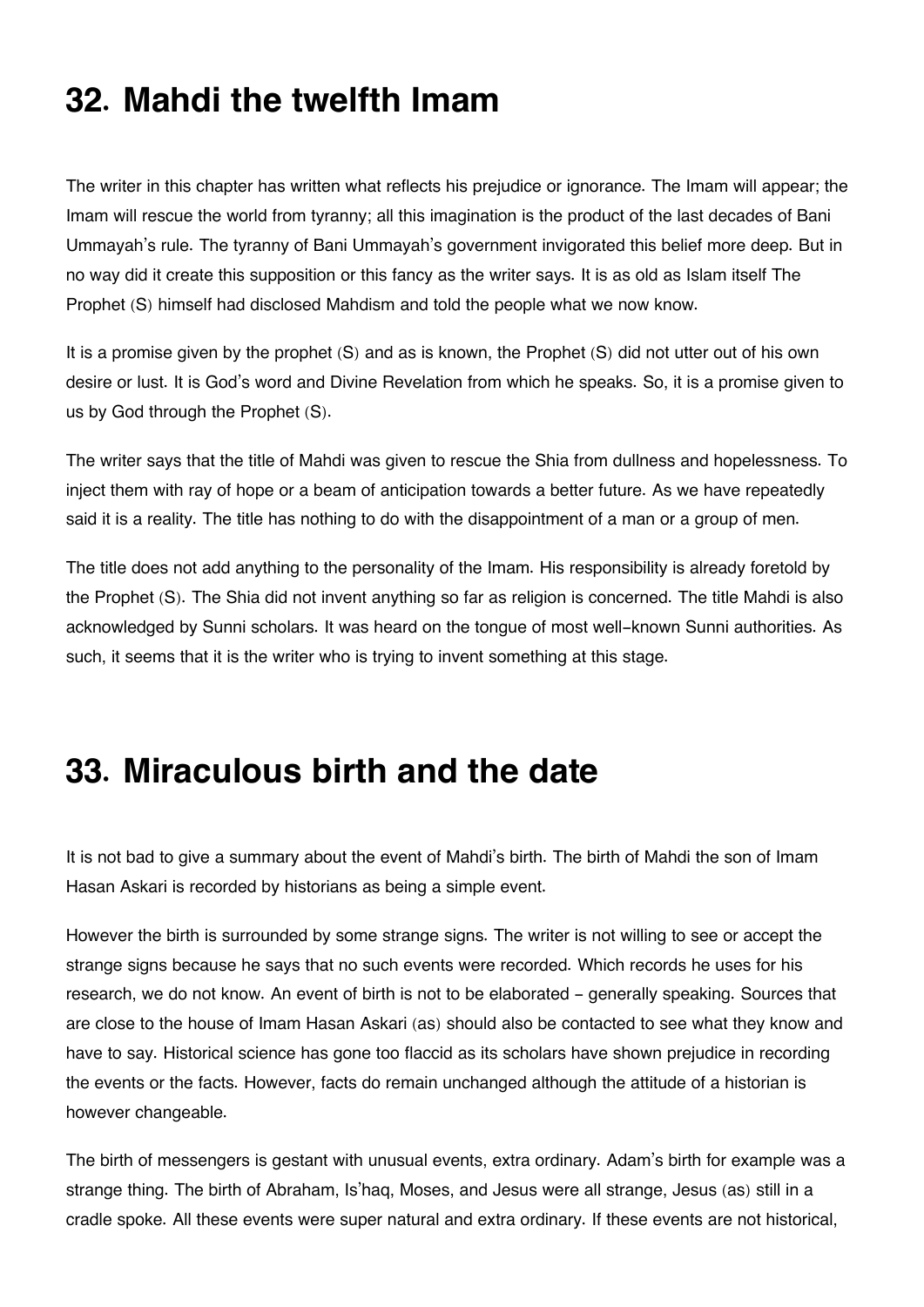then the birth of Mahdi too is not one. If those events are regarded as being historical, the birth of 'Mahdi' too is one. The negligence of some historians do not spoil the event.

As a figure of speech, no matter how many veils are hung to hide or conceal something, if a candle is placed beyond the veils even the slightest light will still pass through those veils. Often is the case that an unauthentic source says something ignorant and it becomes history; but an occurrence of importance and magnitude which took place and is told by persons of repute and renown, still is not considered history! What a portentous display of prejudice and partiality it is! The writer says that the biographies of the Imams of the Shia have been so written that they are like the stories of the Sufis.

The stories of the Sufis are far from sense and reason. The writer could have said that the biographies of the Imams are like the stories of the births of prophets like Abraham, Is'haq, Ismael, Moses, Jesus and Yahya. But, taste is needed to install a similitude. Delicacy is the demand, wit is the want and vigilance is the vitality, needed to bring a similarity of the same sanctity. The stories of the Sufis are fabricated in order to attain the level of godly figures so as to make them credible.

They are fake, false, and feigned. But the facts of the prophets or the Imams do not break apart by false statements as a shadow cannot eradicate a light. It is the evil that proves a virtue. A dark night is the indication of a bright day, which dawns from within its folds.

The very sense the word history imparts should be defined here. Some events are perhaps narrated in the books of philosophy or medicine and not in the book of history. Although irrelevant of its place it is still history or a historical event. Whether it be the prophet of God or kings what they do go down as history.

Therefore, history cannot be confined to a man or a particular group or a particular performance. As a result there is no classification or category to which certain events are regarded as historical or nonhistorical. The writer is wrong. The birth of the twelfth Imam was history in itself as well as a historical event.

### **34. The creation of the Prophets and the Imams**

About the creation of the Imams and the Prophets, that is, how they were created or the nature of their creation. Shias are not different with others in its conception or conviction. About the creation of the Prophet (S), the Sunni sect has a great deal of narration and traditions. The same Sunni sources have much to say with regards to the creation of Ali Bin Abi Talib, Imam Hasan, Imam Husayn, and Fatimah daughter of Mohammed. As to the reason of the creation of the Prophet (S) and the Imams the Quran gives a root*:*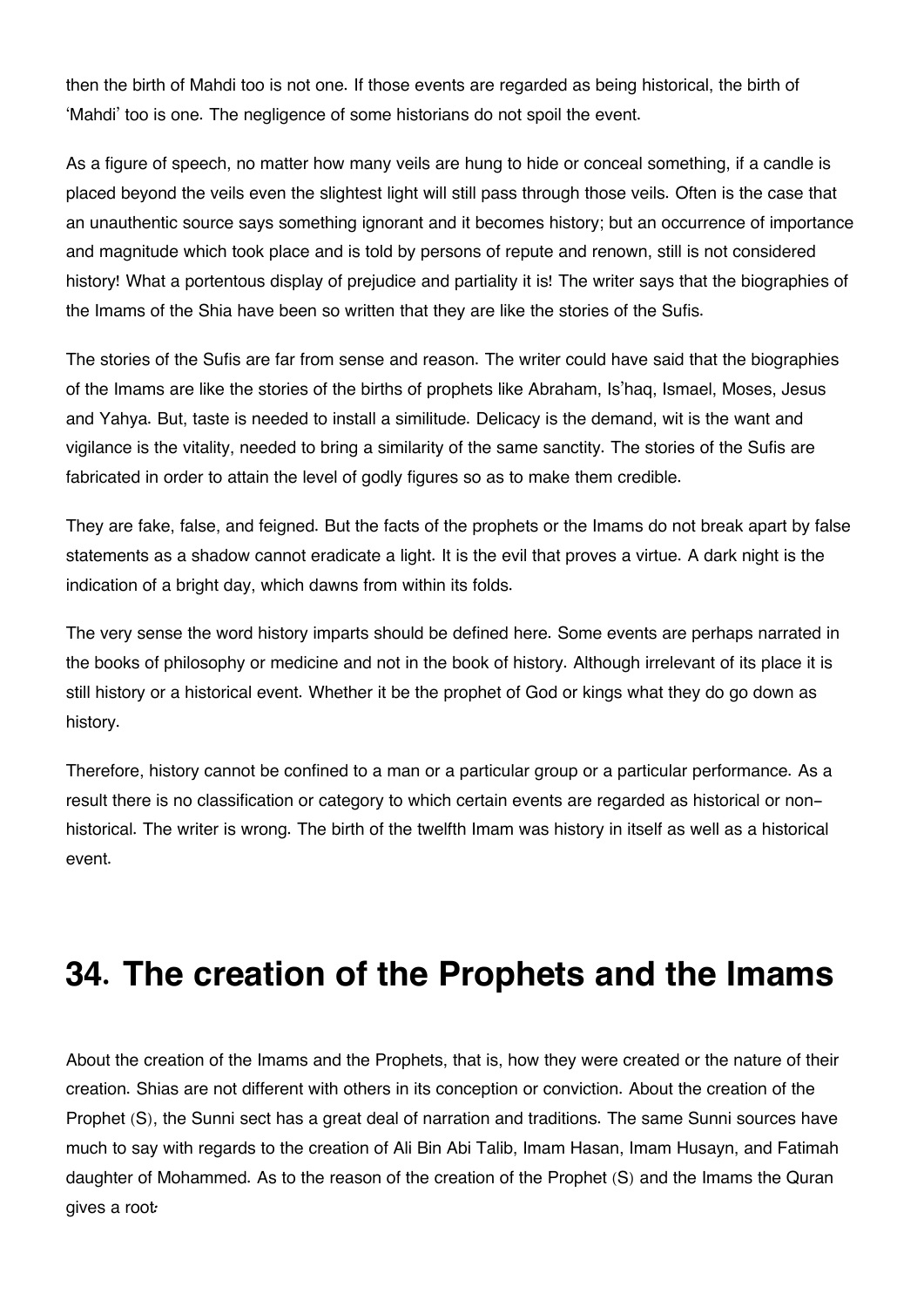*"Indeed, God has chosen you and purged you and selected you over the men of the worlds."*

As for the prophet Moses the Quran says:

#### *"And, We revealed to the mother of Moses to feed him with her milk and if she happened to fear about him, throw him into the river and not fear nor grieve. We shall return him back to her and make him among the messengers." (28:7)*

From this we infer that the mother of Moses was informed about the return of her child back to her and that he would become a prophet of God.

In his book Al Sifwa Zaid Bin Ali Bin Husayn describes the issue of Ahlul Bait (members of the Prophet's (S) House) their being chosen ones. He lists from the Quran to support his statement. From a viewpoint of Islamic principle and belief, the extra ordinary type of creation of the Imams cannot be wired of taking into consideration the miracle in the birth of Jesus Bin Maryam.

# **35. Mahdism after the martyrdom of Imam Husayn**

The writer concludes that because Mahdi will appear on the day of Ashura he will, therefore, make his headquarters either in Kufa or in Karbala. Also because Mahdi descends from the progeny of the Prophet, his upraising too will be in Kufa and Karbala. However let us stop here and look a little closer into the matter.

First, it is an acknowledged fact that Mahdi hails from the Prophets (S) House because he is the twelfth Imam. But what relation is there with Karbala and Kufa? We cannot limit his range of activity for the whole earth is in his range of activity. All predictions indicate such as we have repeatedly pointed out, the traditions of the Prophet (S). The writer has connected Mahdi's appearance to the martyrdom of Husayn. He has done this deliberately so as to limit the whole issue and to prove it has a background of revenge.

The writer knows very well that the Imams were all from the House of the Prophet (S), that is, his offspring. So, the twelfth Imam too, Mahdi. Nobody has limited Imamate to the Household of the Prophet (S), it is God's design, His desire, His deed, and His determination because Imamate is His office and an Imam is His choice as to who to be and from where.

Mahdi hails from the progeny of the Prophet, it is a fulfillment of a condition among the conditions concomitant with the office of Imamate. As such he should be from Ahlul Bait (from the Prophet's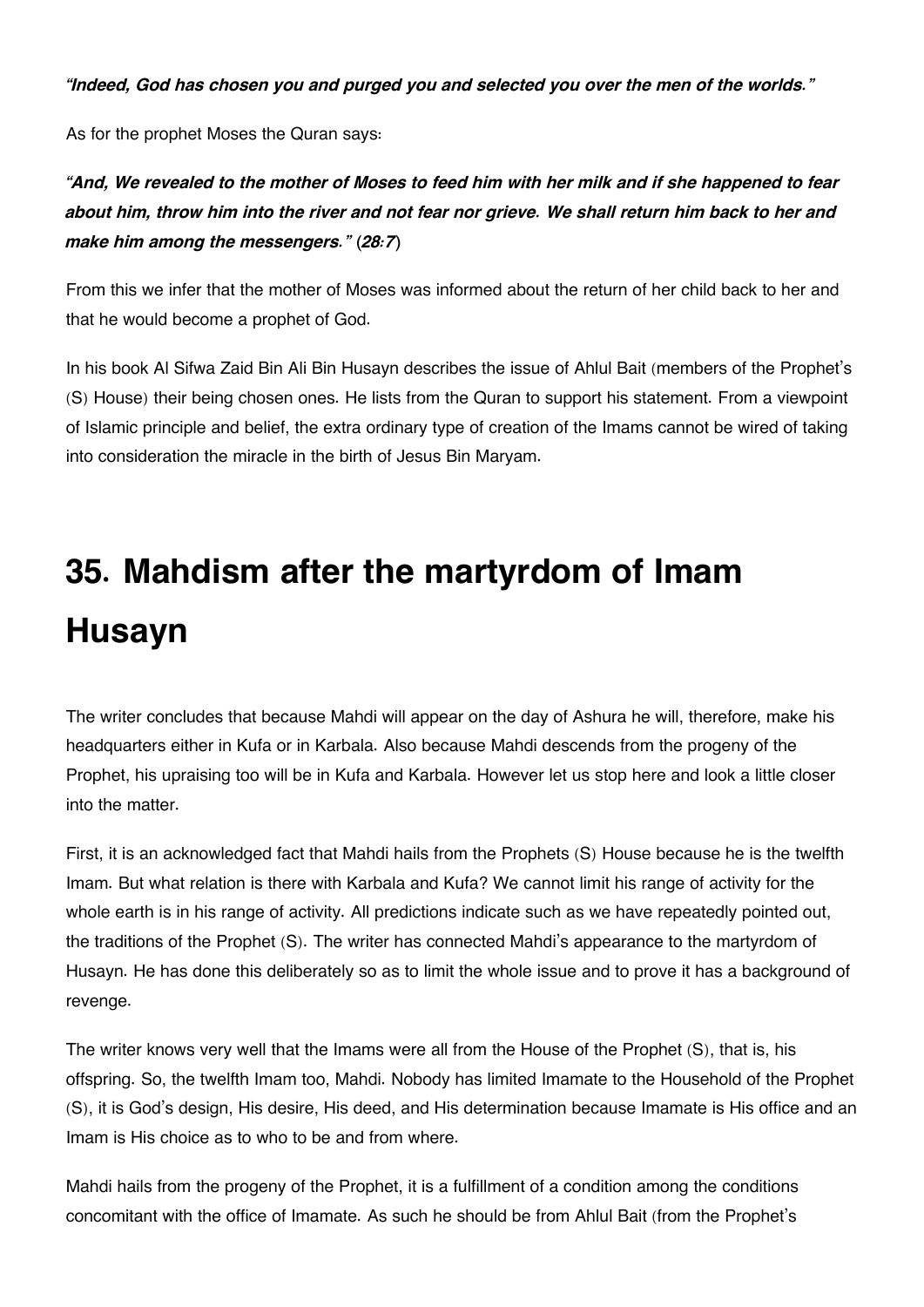#### **36. Absence of Imam al-Mahdi**

The disappearance of the Imam was an event of most importance. Shias became upset and much disappointed they were uncertain as to what would happen politically, religiously and socially. It's far reaching effects in every as peek at every field was alarming. Some remained dumbs founded, perplexed and confused knowing not what to do.

A true Shia's concern was as to how to confront the adversary who was a staunch appetent, a Sunni, and how to protect his own strategy in that political hurricane; and to this added his worry as to how to guard an ordinary Shia whose belief was their hunt in which it was a moving object in the jungle that had engaged their arrows and could fell prey to the beast of their propaganda.

The safety of a common Shia, and the danger of the security of a learned Shia was the anxiety of the hour. Although they saw themselves exposed to an ambush from behind a tree in that society, which to them had turned into a forest ruled by wild and bestial animals, yet the most learned scholars of Shia were safe in their hidings. They were armed by the Prophet's (S) traditions and the verses of the Holy Quran, which had established the truth of Imamate to rescue them and to guard a common Shia against the danger.

As a result we now see that Shiaism has survived every risk of eradication. It has preserved its originality rejecting any deviation. Whose make up is her original face and whose ornaments are her natural features. Indeed, malice incited the ugly to abnubilate her beauty by any fuliginous way or to fash its admirers. But her admirers stood a grueling test and her own numinous beauty stood a palladium. However, no matter their practice the Shi'ism deranged its entity. The learned ones gave refuge to the thought of the people. The Nawabs took the affairs of the Shia in their hands.

While everything was in order, the belief in the twelfth Imam was never shaken; Nou Bakhti says that in the town of Qum, there existed a sect that believed in thirteen Imams. We have heard nothing of that kind, and know that all there believed and believe in twelve Imams. Everyone in books of narration claim that there existed scholars during the past two and half centuries to tell people about the Imamate of the twelve Imams.

Yes, a deeper look will show that a few who had turned aside from the original path in search of personal gains or to whom a deliberate deviation had taken far away from the track, later regret persuaded them and repentance returned them back to their right path and to which they adhered in fealty and stuck in faith.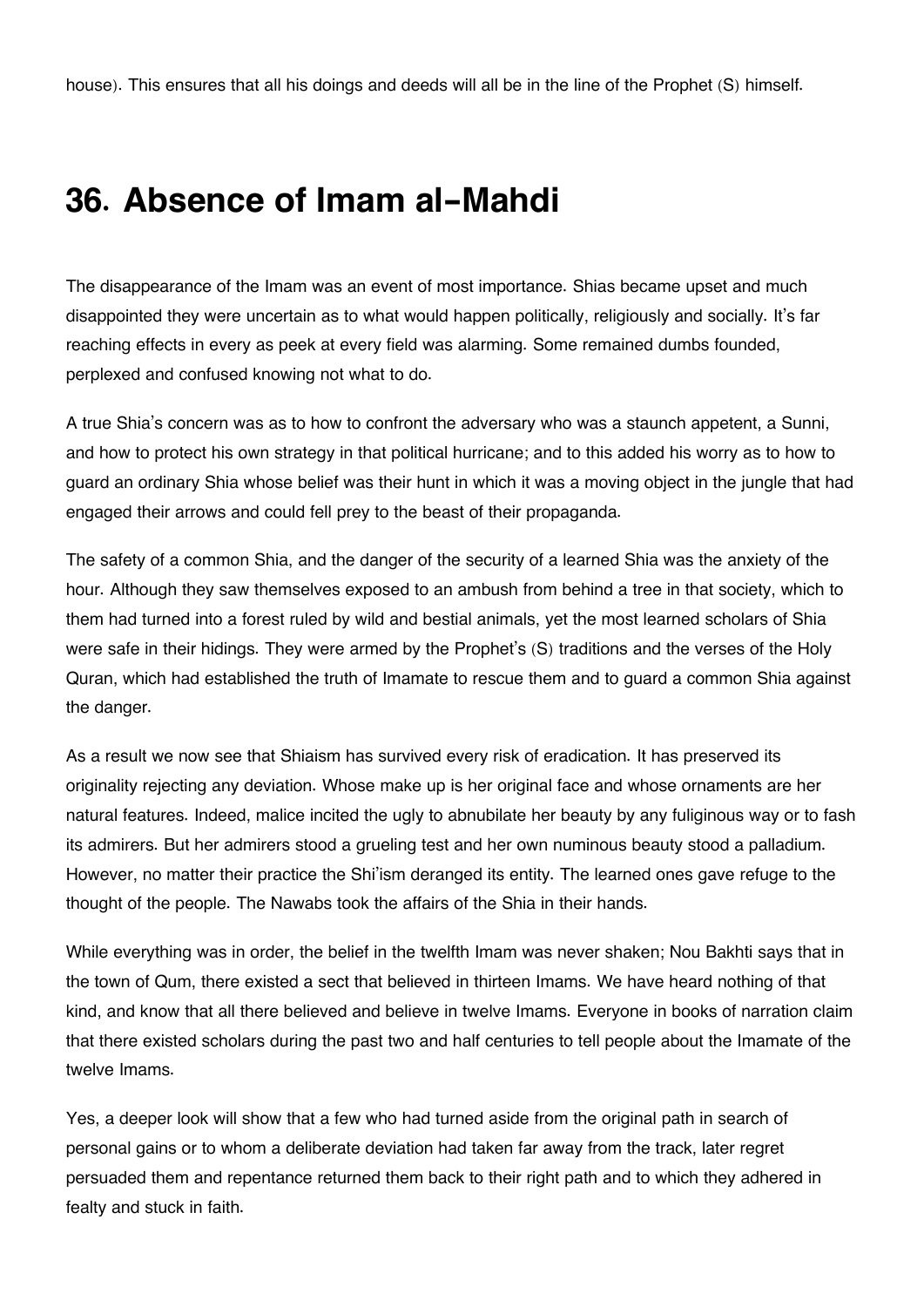B. Earlier to Ibn Babway and Nomani others like Fazi Bin Shazan (died 260) have written books about both the periods of the absence of the twelfth Imam. These books had appeared before the birth of Imam Hasan Askari. Mashikha Hasan Bin Mahboob (died 224) has also written about this subject. The writer too maintains that the two periods of the absence of the Imam has brought forward changes in the views.

We should point out here that both periods were of importance and of a new kind in the history of Shiaism but not in the sense that the theme of Shiaism varied with that of the past. These two periods further cemented the faith of those who were having a pre knowledge through the sayings of the Prophet (S) and the Imams.

The way of installing a proof or housing evidence was at variance among the lecturers. But at the same time they all depended on the traditions, that is, the sayings of the Prophet (S). Side by side they used reason as well. This method of presenting or producing evidence of reason or logical proofs became wider and wider during the space of time. From the time of Sheikh Mufeed to the time of Allama Hilli and toward this method took an entity to itself.

The proof for divinity, the evidence for prophet hood attained a wider range. Likewise, there is still a possibility that it may still go beyond. But the evidence of narration, that is, the narrative proofs remains what they had been because the words could be invented to install in the Prophet's (S) sayings.

The absence of the Imam is reflected in a way to give an impression that to revolt against tyrant rulers is not an obligation on the people. Therefore, the scholars, that is, the Shia clergymen and their jurisprudents in association with the family of Buyid did not oppose the caliphate of the Bani Abbas dynasty. They propagated Shiaism. If the Buyid family (Ale Buye) committed atrocities, Shias had no obligation to oppose it.

It was only the right of the Imams to revolt or upraise against the tyrant rulers and their governments. If the occultation of the twelfth Imam makes an uprising impossible then no upraising should take place and the concern should be only towards the protection of Shiaism. To bring down a government is the only right of the twelfth Imam.

Such an impression is quite wrong and misleading. First: Shias were in no circumstances and under no conditions obliged to bring down the governments of the Bani Abbas dynasty. Shias were and are obliged to obey the Imam. The Shia ponders, thinks and considers himself under the yoke of twelve Imams, individually and collectively. Even to this day the yoke of the Imamate of the twelfth Imam is around the neck of the Shia. Bani Abbas knew this. They knew that to bring down their government was not the responsibility of a Shia.

It depended on the stand and outlook of the Imam of that time. Obedience of the Shia to their Imam, their love, affection, and faith in him was to Bani Abbas a dread and a matter to take into calculations and something to bestow consideration to. On the other hand, the conduct, character, behavior,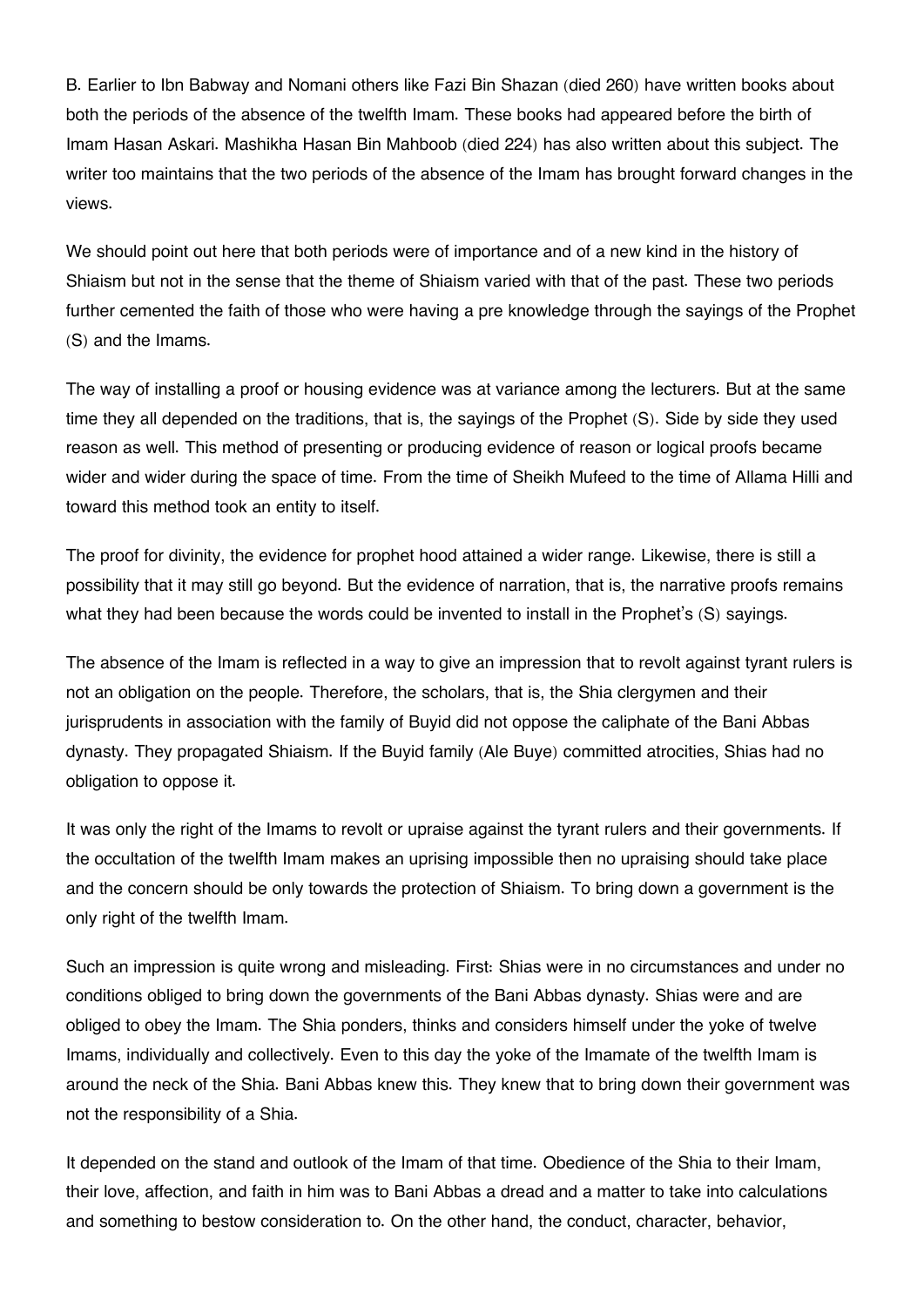abundant knowledge, truth, honesty, up righteousness, straightforwardness, endurance, tolerance, forbearance, and forgiveness of the Imam was in itself an element and a factor that weakened the Bani Abbas politically, socially and morally.

This the Bani Abbas well knew that they very presence of the Imam, whoever he be, was their own weak point because his existence demonstrated what he possessed and what they were deprived of. Whatever qualities and abilities they had, the Bani Abbas caliphs were short of. They lacked. The people too witnessed the same what the Bani Abbas saw.

The ability of the people to judge and compare could not be taken away from them. As they compared, they hated one and liked one; they hated one and honored one; they hated one and obeyed the other. This being out of their power, the Bani Abbas remained always uneasy, harassed, confused, and uncertain.

To secure their own rescue from this harassment the easiest thing to do was to detain the very object of fear. This they did. They imprisoned the Imams. They put them under home arrest. They implied secret agents, police to keep a watch on them. They broke the link of the people with them. Motawakkil brought the tenth Imam, Ali Al-Naqi, from Madina to Samarra so that he may keep a direct watch on him and control his every movement.

In any circumstance there was never the question that the Shia would revolt. In the days of the tenth and eleventh Imams, Ali Al-Naqi and Hasan Askari, there was no probability of any such thing. It was a general belief that it was up to the Imam to decide what to do. But there was a strong belief running among Shias that each Imam did what he was under commission to do. The Prophet (S) had a charted the program by the command of God for every Imam, framing his responsibility.

So, every Imam in his time acted and behaved accordingly. This secret chart was transferred from one Imam to the other. The other factor to be considered is this, that in those days conditions had become so bad and the people were in such a low mentality that there was no preparedness on their half to consume a change. In such a probability of failure it was wise to avoid the upraising. Its consequences would have been more futile and reverse rather prolific and useful.

The Buyahid's stand did not totally discard the caliphates of the Bani Abbas dynasty although they took the helm of affairs in their hands. They installed a caliph and they even dismissed a caliph. But they did not declare their disagreement with the machinery of the caliphate. Had they done so they would have had to confront a huge front of opposition of Sunnis. A total chaos would have entailed posing a general danger to Shias. Any change in their stand would have reflected a religious basis for that change.

To avoid Bani Abbas and appoint an Alawi caliph was tantamount to the continuation of the same trend. Some say that the interests of Ale Buye was in keeping the Bani Abbas dynasty in order to retain their own power. Anyway, Ale Buye was neither to do nor think of any other way. This should not be forgotten that in the time of the absence of the twelfth Imam some of the Bani Abbas clan was not bad towards the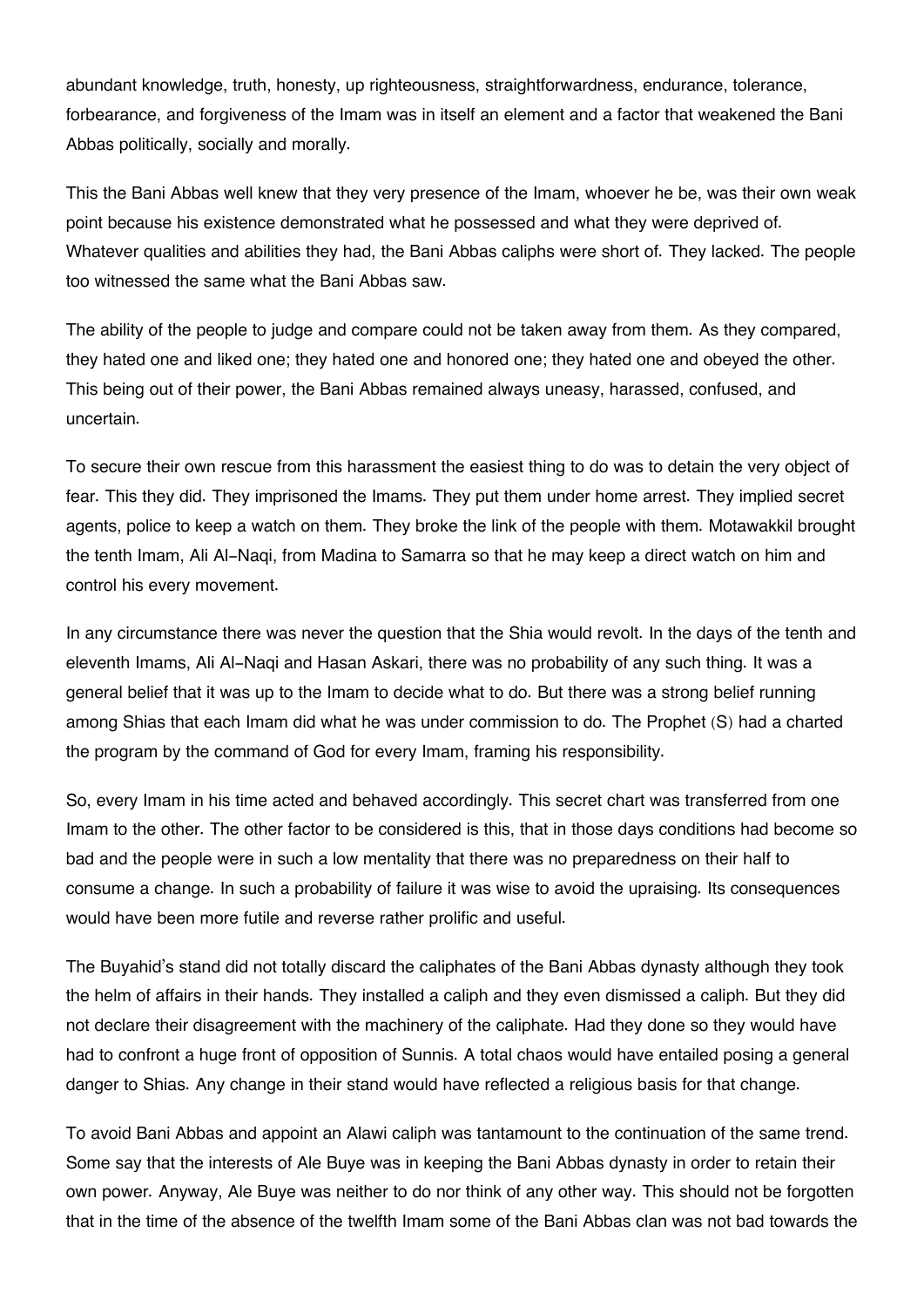Shia.

They even pretended to be Shia. Nasiruddin was a scholar among the caliphs of Bani Abbas. He believed in the Imamate of the twelfth Imam and in his absence. He even considered himself as the deputy of the twelfth Imam.

There runs a theory that no one has a right to revolt against tyrant governments during the absence of the twelfth Imam. This is absolutely wrong. To upraise against tyranny in the event of possible conditions is in jurisprudence an obligation. This obligation becomes a general one in case the tyranny of a ruler happens to consume one's property, life, or one's honor so that all people should go to the victim's help. To defend against a tyrant needs no sanction of a religious jurisprudent.

Defense is a sacred liability. To defend a Muslim, or to defend a Muslim society is obligatory no matter whether the enemy be an outsider or one from inside. For example the ex-Shah of Iran wanted to change the Islamic identity of Iran.

So to defend such a danger becomes a liability. In jurisprudence these questions are discussed, the defense or the effort to oppose the tyranny of a ruler who is not a jurisprudent or a believer. These issues during the period when the Imam is absent are decided by the scholars of jurisprudence. In the span of the absence of the twelfth Imam the tyrant governments in certain conditions become compulsory to be brought down.

D. The motive of Ale Buye in their upraising obviously was political with lust for power. But it cannot be waived off that originally they should have been motivated by religious matters or the atrocities committed against the Shia might have incited them to revolt against the tyrant rulers.

On the ground that their upraising was contrary to Shia religious standards we cannot condemn them. There are several considerations. When their upraising had succeeded their behavior in general and that of some of them in particular was far better than all their predecessors. They even surpassed in their competency and good conduct with others. The rulers among them showed no enmity with the Shia.

They were jealous and very much enthusiastic towards propagating the Shia belief and at the same time advertent enough to not encroach the Sunni sanctity. In other words they had brought freedom for the Shia and obliterated those conditions that necessitated the Taqia (concealing one's belief). In any case, their policy was not to invalidate the Sunnism or to crush any other religion. They did quite the opposite to what their predecessors had done.

They provided liberty for Shias and also opened avenues for them to enter any government service. Ale Buye nullified the previous policy for restricting Shias in every aspect of social life.

So, they in fact protected Shi'ism and helped it. What they gave to others by way of freedom they gave to Shias as well. Because of the equity, which they maintained with the Shia, they were accused of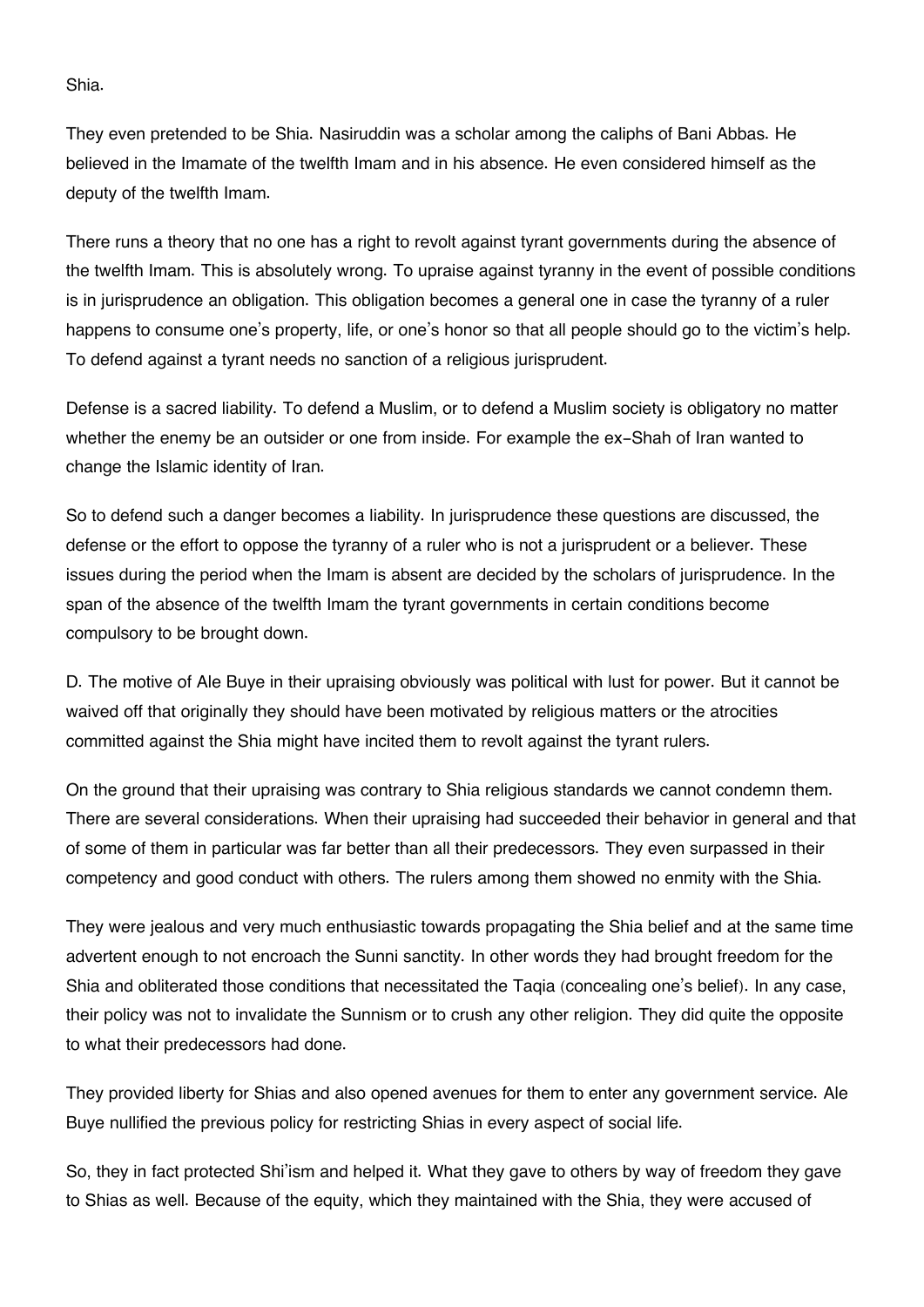religious bigotry. However, we are not here to defend the Ale Buye's policies. This cannot be denied that they too were a dynasty, which appeared on the political scene and became recorded in history.

They differed with their previous rulers who were Sunnis and did everything against the Shias by way of harm. One of them was Motawakkil who even tried to annihilate the Shia belief. But the Buyid dynasty did not act to take revenge nor did they adopt any negative attitude towards the Sunni.

They opened opportunities of jobs and propaganda to them. They were more human comparing to their predecessors like Motawakkil, Salahuddin Ayubi and Taqhrool Saljokhi. The Buyid dynasty was in fact Shia. They believed in Imamate and also the disappearance of the twelfth Imam. But they did not intervene nor did they interfere in religious matters. What they pondered they used to pronounce openly. The Shia clergymen coordinated with the Buyid's harass on the basis that, in the politics people should not take part nor should they participate in revolts against the governments. This is wrong. The Shia religion does not dictate such a thing.

If we look from a political angle, the Buyids were Shia. Therefore they felt themselves secure from any Shia revolt against them. Since they were good with the Sunnis if by any case the Shia were to make any upraising it would have been crushed by the forces adversary to the Shia thought. All the political fronts of the Shias would have been lost. If Shia clergy would have revolted the result would have been the same. On the other hand, Buyids had paved the way for the Shias to enter into jobs and have well stations in society.

So, the Shia thought it prudent to support the Buyid rules. In such circumstances the Shia clergy took to serve the expansion of knowledge and the propaganda of the Shia ideology and at the same time made it obligatory upon themselves to support the Buyids.

As things took shape an understanding opened its umbrella shadowing the Shias and the Buyids without these being a contract or an agreement. Their understanding was the result of the security which the Buyid rulers felt at the hands of Shia, and the contemplation of the Shia clergy that the harm of a revolt would be more than the gain. To not make a movement was a religious conviction to one party while to the other a good prudent policy to honor that conviction.

In any case let us pronounce that we cannot repudiate the legitimacy of their rule, at least, some of them.

### **37. The absence from the view of narrators**

Difference in the date has opened avenues to the writer to tell what his lust is and to say what is his wish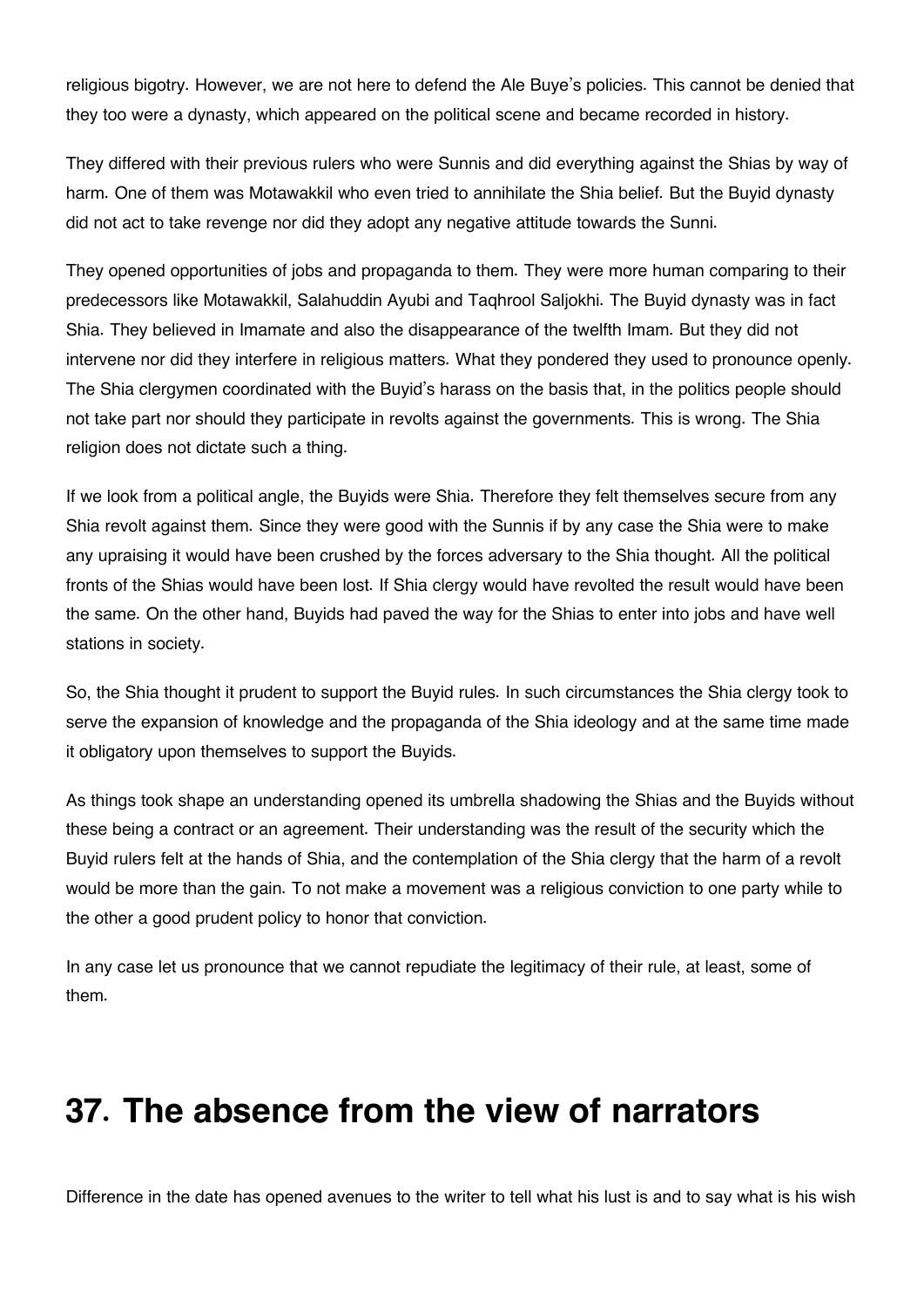and to write what is his pleasure. Yes, there is a difference; So what? Does this difference change anything? Does it bear on any dimension? The beginning of the Imam-hood of the 12th Imam is in the very year 260. To penetrate deeper we see that the very pregnancy of his mother remained unnoticed. Miraculously it was a concealed matter.

Then, his birth; this too was a secret known only to very few close ones. In other words, this Imam ever since he began life either in the womb of his mother or in the vast of this universe, either as a baby or as an infant, a veil surrounded, concealing him or any sign of his or any symptom that could indicate his whereabouts or his existence.

He was destined to remain under the veils of secrets. It was for the absence to steal his presence into disappearance. He is in reservation kept most cautiously by the Divine for the future. Several curtains should hide him under the guard of wonder and the vigilance of surprise. Several hands of doubt collectively could not lift any of the curtains nor could a deliberation peep through it. The mystery is beyond the ken of human, and the ambit of the calculation of two and two is four, because God's job cannot be circumferenced by our understanding.

He is that treasure which should be kept secret till time is ripe, till sight can tolerate the fire of its diamond. His absence was a calculated affair. The Imamate of the Imams had its cycle and Imam Hasan Askari was still peddling it. So, it is wrong to suppose that the era of the Imamate had ended. When the eleventh Imam was still alive the era was alive too. In the year 260 the martyrdom of Imam Hasan Askari put an end to an era and opened a new one. The twelfth Imam took the office. Then he went into hiding. Then he appeared. Then he went into hiding.

# **38. The view of Narrators about the issue of the Imam's disappearance**

The writer says that the first time the term Ghaybat (absence or disappearance) was introduced, it was in the book by the name of Kamaluddin. He says that it is likely that Kulaini too might have explained such a thing earlier.

First fact is regularly being ignored time and again, forgotten by the writer that the sense and the meaning of Ghaybat was already a known fact, as it was in the traditions and the narration that have hailed immediately from the Prophet (S) and the Imams. So, the occurrence of such an event Ghaybat was an event not a surprise.

The awareness of the people towards this fact is older than the book Kamaluddin of Saduq and the book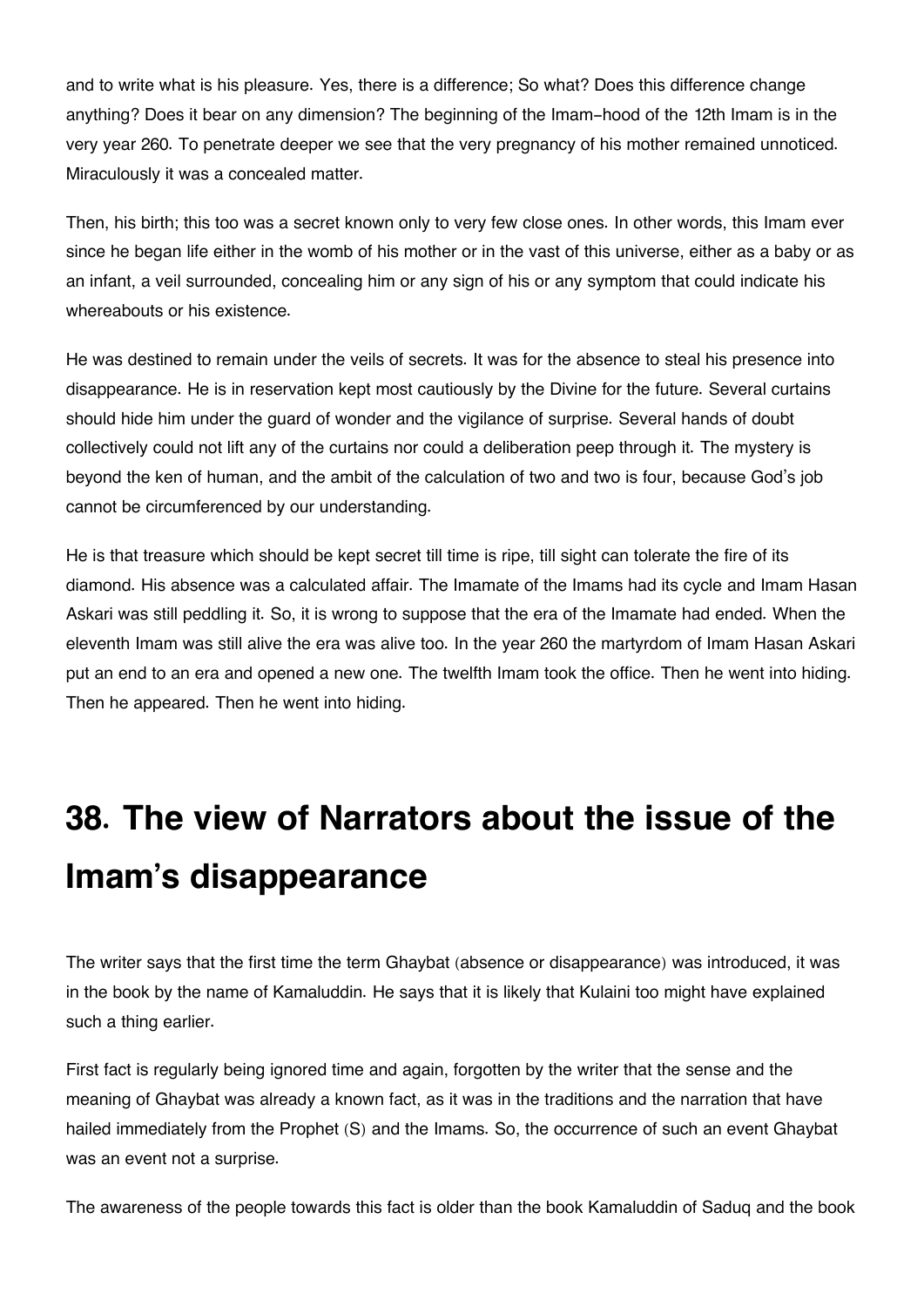Kafi of Kulaini. They did not invent it but mentioned the traditions about it. If anyone were to give an explanation of the Ghaybat it could have been the same about Saduq and Kafi have told in their books.

Besides, those who have survived both the periods of the Ghaybat (absence or occultation) have told the same thing and have narrated their experience. What was foretold, is narrated; and what was foretold took place.

#### **39. The Ghaybat of the 12th Imam- Two kinds**

Earlier to Nomani in the books of the Prophet's sayings and conversations (Ahadith) both types of the Imam's disappearance (Ghaybat) has been mentioned. There are some who have been written before the end of the short Ghaybat. The writer now tells us in a way to suggest that when the Ghaybat happened these books too appeared. Since he has no belief in the invisible or unseen (Ghayb) he should say so. He can even suggest that whatever is written is after the happenings although the Prophet might have foretold then.

He wants to accuse the great scholars who were great authorities such as Saduq, Nomani and others of fraud and fabricating traditions. May God guide him.

The Nomani was split into two periods - one a short duration, the other with an indefinite duration. The lengthy Nomani was anticipated. Ali Bin Mohammed Al-Samri and others were having a mental preparedness. Nomani and others consider the Nomani as a sign attesting the Imam-hood of Mahdi.

The writer says that both kinds have had a root in the recent narration. The narration cannot be new or recent. All of them are old because they relate to the time of the Prophet (S). If the writer knows let him specify which are the new ones and which are the old narration?

We can make not such that the narration of Imam Ali Bin Abi Talib (as) are older than those by Imam Hasan (as) Imam Husayn (as) or Imam Zainul Abideen (as). Likewise what Imam Baqir (as) has told is older than that which Imam Sadiq (as) told. So this should be his sense, divided among the Imams in accordance to their order and periods.

But, actually the fifth Imam, Baqir, is the first Imam who started a school in which he told many things explaining the legislation and other issues. The narration that hailed newly or recently relates to the period after the period of Imam Baqir (as).

This issue is useful in distinguishing the dates or locating the duration of period with regards to narration and other religious jurisprudence. This standard cannot be maintained after the period of Imam Askari. Usually the narration can be considered false if they come after the duration of the period of Imam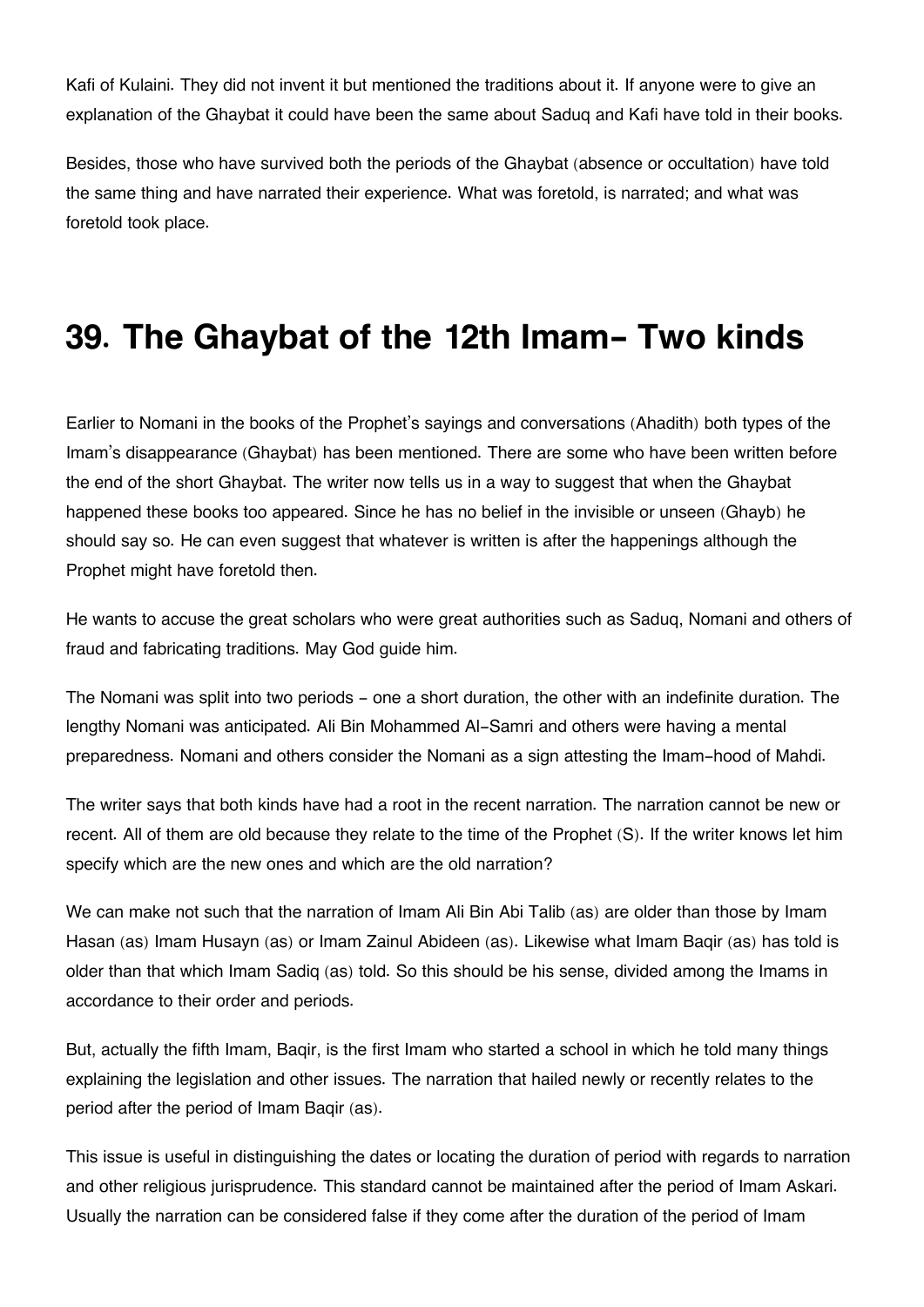Askari.

But such a supposition cannot be given to the narration that pertain to the Ghaybat of the twelfth Imam because they were told in every age right from the Prophet's (S) time down to Imam Askari (as). There was nothing to be added thereon or to be deducted there from. Whatever the new authors have written they have depended upon the old authors. The interpretations and comments made thereon are all in uniformity because of the pedestal being one. There can be a difference in synonyms, such as short absence, little absence, long absence, lengthy absence, continued absence and so on.

These terms Ghaybat Sughra (short Ghaybat) and Ghaybat Kubra (long absence) were not invented in the era of Safavids. They have no bearing on the reality. There had been two periods. The narration cannot be changed by the marginal diameters or spaces down by suppositions. Furthermore, belief cannot be shaken as well. Any other interpretation would only show one's own mind and the extent of its listing to falsity the fact.

To invalidate a narration one should search the ground of that particular narration. If the narrators of that particular narration have any credibility, reputation or any reliability that could creep in a catena of continuity up to the authority of Imam Sadiq (as) reason would not approve its repudiation.

What Nou Bakhti has written of the Shia sects should be something of prediction about the unseen future. To foretell what will happen in the future no one would claim, unless he should have prophecy, which no one has. So, it is quite easy to tell what this imagination might bring to his mind. In such an event he has rejected the established traditions and acknowledged the realities of history.

# **40. The writer regarding the 2nd Ambassador says that it was a period of chaos and tumult in the history of the Shia**

People were left adrift in an ocean of uncertainty knowing not where the stand is for them and to which shore they should land. The writer has magnified the things because he is looking through a microscope of prejudice. Any little thing would appear to him big. The things were not as he is pretending to have been. A little commentary on his statements seems necessary. Chaos and tumult; they are a natural corollary of uncertainty. There were those who were faithful to their belief and ardent in their faith. They knew who their Imam were and who the present one was.

They also had pre-knowledge of the absence of the Imam as they had heard or read the Prophet's (S)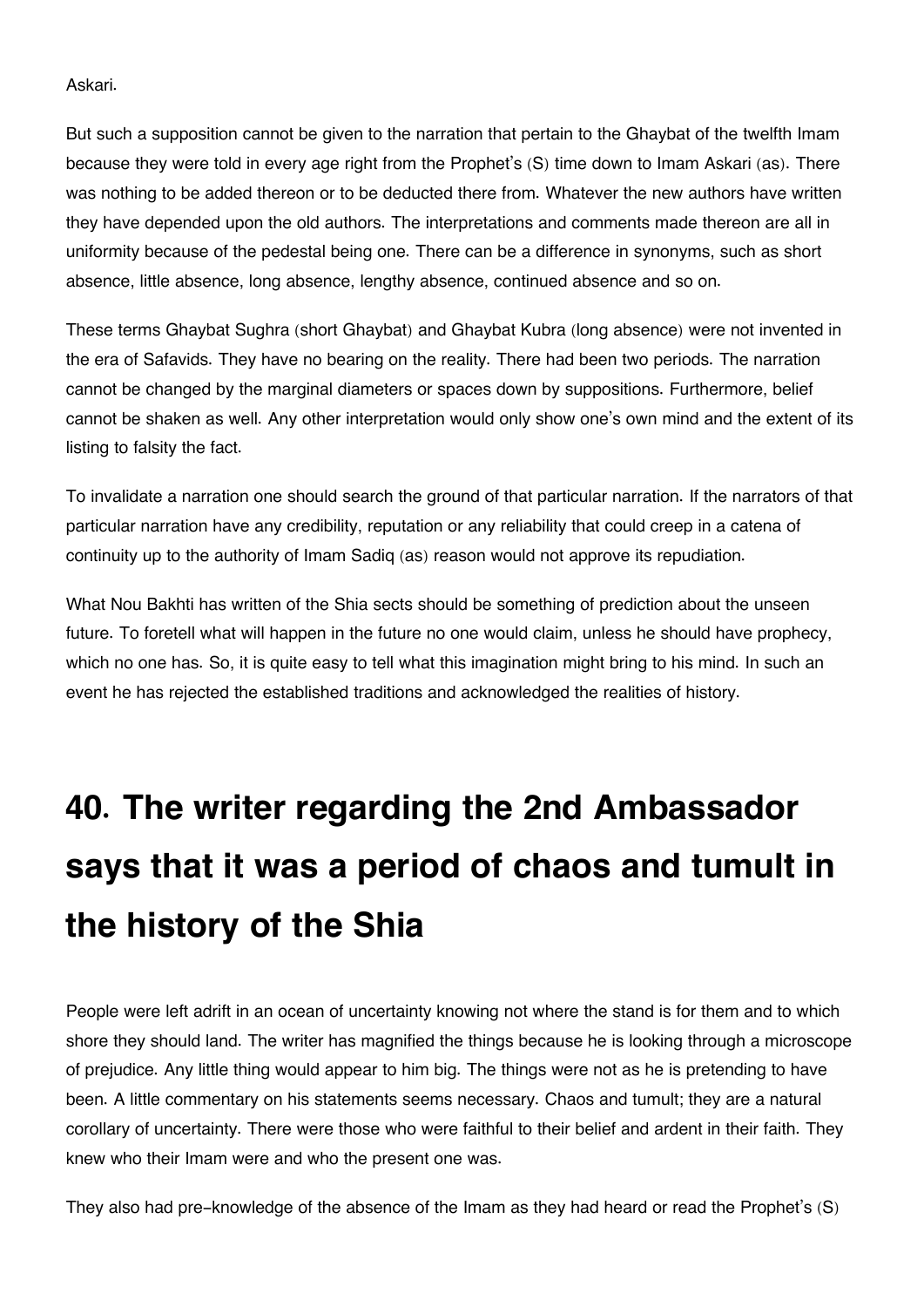sayings. It is a common practice to ask. They should have told as they should have been asked. Had there really been a chaos where was it? In the center town of the Shias in Qum we did not hear nor did we witness such chaos.

What the writer says come out to prove that the Shia belief of twelve Imams hails from a strong origin. The scholars, the thinkers and other personalities of the day were believers in the Imamate of the son of Imam Askari (as) and in his occultation (Ghaybat). He refers to the ministerial families of Bani Furat and the relations of Abu Suhail Nou Bakhti.

This is the strength of a religion. The curiosity of the enemies should have tried to find out the fact. They could not establish otherwise. During the Ghaybat a link of deputies with the Imam take his orders, it seems practicable as well as reasonable.

All the traditions about the Ghaybat narrated by Shazan, Nomani, Kamaluddin are attested by sources of authority and based on evidence passed on from the Imams by the Prophet (S) himself. All these sayings were predictions, that is, years behind the events and the events far ahead the sayings.

The Shias who were in various provinces and parts would not have accepted to revert, refer or consult to the Nawabs (deputies) of the Imam had there not been a cogent conviction for them. There had been links that establish the connection with the Imam. It was a well-organized and systematic network of communication to the Imam and from the Imam. Ali Bin Babway, a man of thought and knowledge, writes a letter to the Imam through the Nawab (Imam's deputy) and gets an answer through the same channel.

Had there not been a truth in it a man of Ali Bin Babway's like would not have corresponded with the Imam. This in itself is proof.

The writer says on the authority of Fathia that a group of Shia believed in the Imamate of Ja'far and many yielded to his authority. By saying so the writer wants to say what he, of course, does not say but means to say, however does not want to go that far. Well, we say that he means that Mahdi was fake Imam because of Ja'far. Why does he not ponder the other way? Why wasn't Ja'far a false Imam? The biography of Ja'far was known to one and all. His reputation, his conduct his behavior, his temperament brought him no respect from the people.

Therefore, he was immediately ignored although he was supported by the government of the day in order to create a rift and split. Those who gathered around him were the paid agents of the government.

Another mistake. The writer sees the Imam as an infant. But the consensus shows that the Imam had attained his boyhood.

The unity among Shias is of course due to a belief common among them. In a stock all are shareholders; and all are united too. The belief in the Imamate of the twelfth Imam has brought all Shias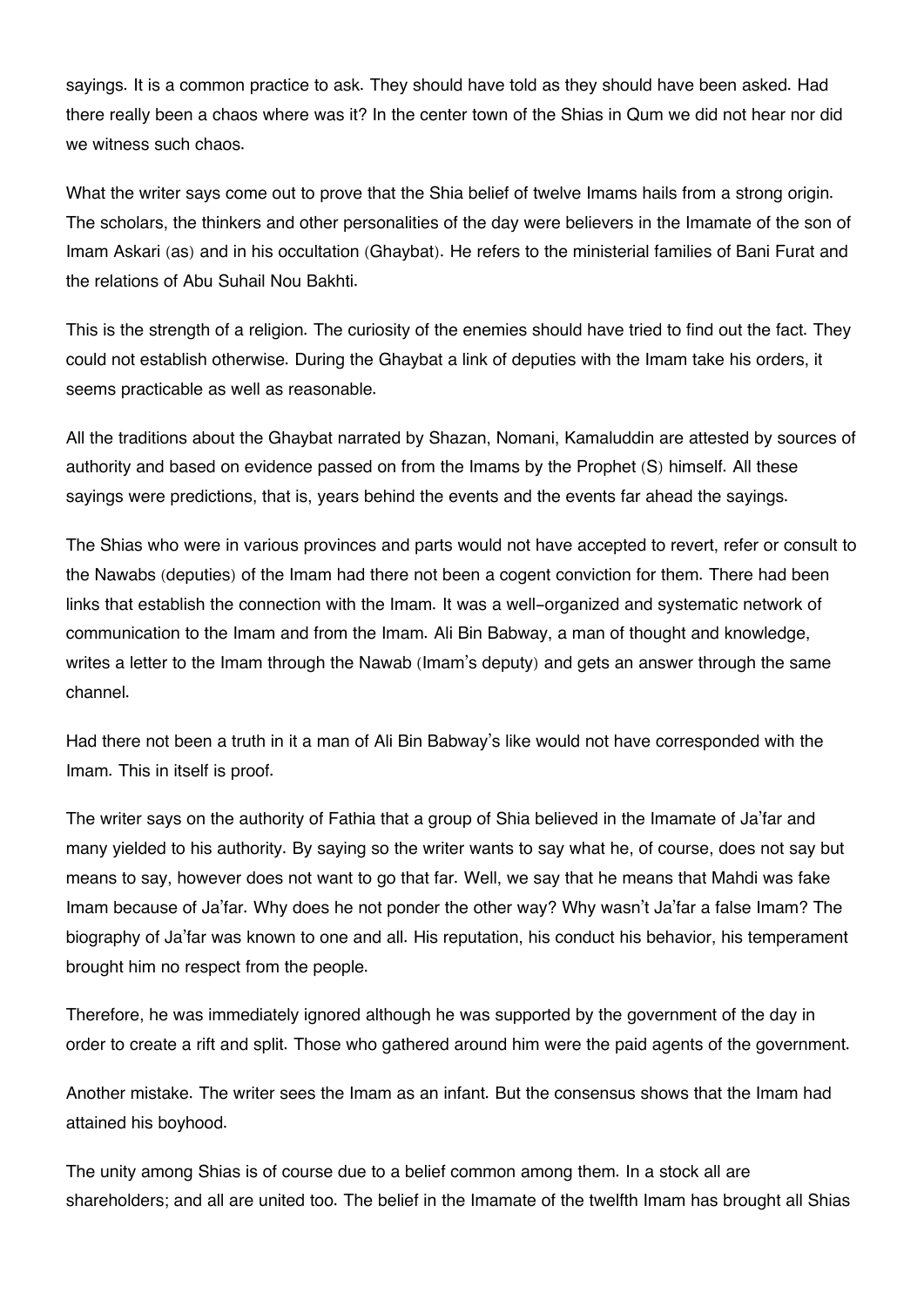Imam's deputies (Nawabs) had brought all together. Of course they were men of reliance and respect in all the Shia places. For example, Abulafer Omravi was very much respected. They were symbols of unity and honor of the Shia but not the reason for it. The Nawabs were only agents of the Imam. The cardinal and supreme factor was the very Imamate of Mahdi, which held the mosaic together. Today too this belief in Imamate holds the jurisprudents in awe and reverence and the deputies of the Imam.

#### **41. The Way the 3rd Ambassador selected**

It might be felt that the appointment of one ambassador depends upon the recommendation of his predecessor to the Imam or with a consensus of the Shia scholars or clergy. As the previous one appoints the new one. Such an air of conception hangs around the third ambassador Husayn Bin Rooh. But, the reality is something else. It is the direct choice of the Imam himself; an immediate selection by himself alone.

It was not a contract or agreement between the persons or parties. Since the man was appointed by the person of Imam Mahdi himself, the appointed one was highly respected and revered among the people commons and dignitaries. It was a commonly known fact that the ambassador was the Imam's choice and in contact with him. Had it been otherwise, such men of repute such as Abu Suhail Nou Bakhti, Ibn Mateel, Hasan Bin Jana Nasibi would have disputed and never obeyed the ambassador.

## **42. The 4th ambassador and the end of the period of his embassy**

The long absence (Ghaybat Kubra) was an anticipated one during the short one (Ghaybat Sughra). In that period books too were written about this subject. No ambassador was appointed after Ali Bin Mohammed Saruri. The reason is not known. It could be that the Imam did not find a trustworthy one. It could be this that the Nawabs of the period of short Ghaybat were to acquaint the people with the coming Ghaybat that was going to be indefinitely long.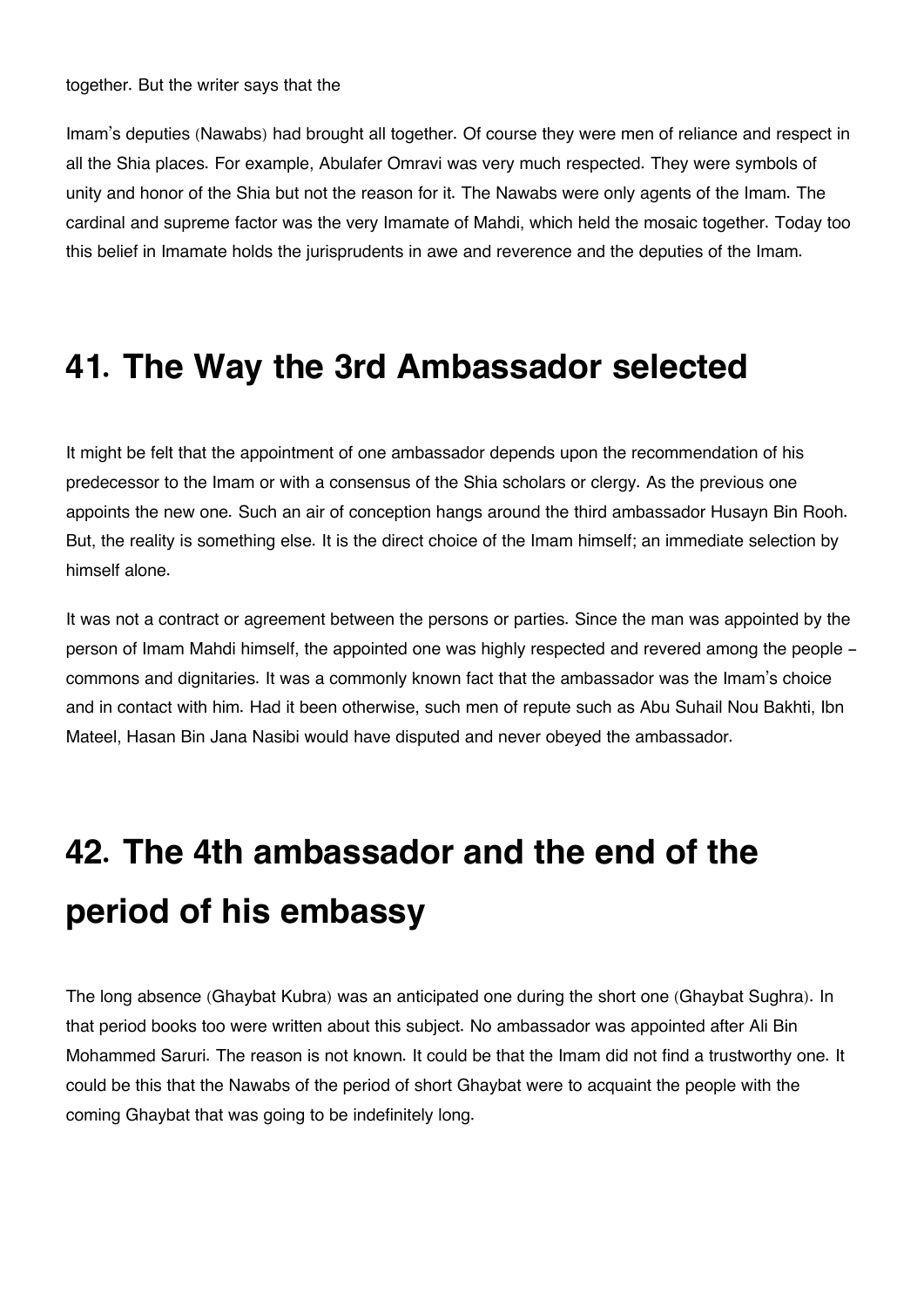## **43. The total Ghaybat (Occultation):**

The confirmation of Mahdism of the twelfth Imam starts from this period as the last leader of the Muslims. Ever since the Shias came to know that the Imam's appearance was not definite in the near future they took him to be their Mahdi.

We should correct him. He was the twelfth Imam known to all and acknowledged by all. It was not a condition that he should go into hiding in order to become Imam. For an Imam, disappearance or hiding is not a necessary condition. But that he was the Mahdi promised by the Prophet (S) was a thing not certain. Of course, it is a common thing to have an existence of doubt in the minds. Every issue in accordance with its magnitude is shaded by doubt or there are some whose business is to create doubts.

Therefore, this should not be denied that the short period of the Imam's absence and the beginning of the long period have been covered by doubts. The scholars should pay heed in this respect to furnish the facts so as to obviate the doubts and present the subject in the minds in a clear picture.

### **44. Rise of a Question**

The writer raises a question as to when and how the representation of the Imam (Mahdi) is vested to the jurisprudents indirectly and with full distinctions. How has he comes to such an interpretation?

A simple thing becomes complicated because of the reasoning the writer has resorted to. The link of the defeat of the Ullama (clergy) against the governments of Ale Buye, Safavids, and Kachar is connected here.

The issue of the jurisprudents being the oracles for the people in the times of Ghaybat, short or long comes into the light from two dimensions. The vital importance goes to the establishment of a link with the Imam by any means if not direct.

One: God's commands are to be understood so as to be acted upon. If in the time of the Prophet (S) or any of the Imams a man could not reach any of them he would then go to a clergy so as to ask his questions and learn what he has sought out to learn. This is a reasonable solution. Therefore it is only reasonable that during Imam Mahdi's occultation the same would happen.

The question that has been brought up as to what period the jurisprudents actually became oracles for the people are not a sensible one. In the days of the Prophet (S) or the Imams or in the days of Ghaybat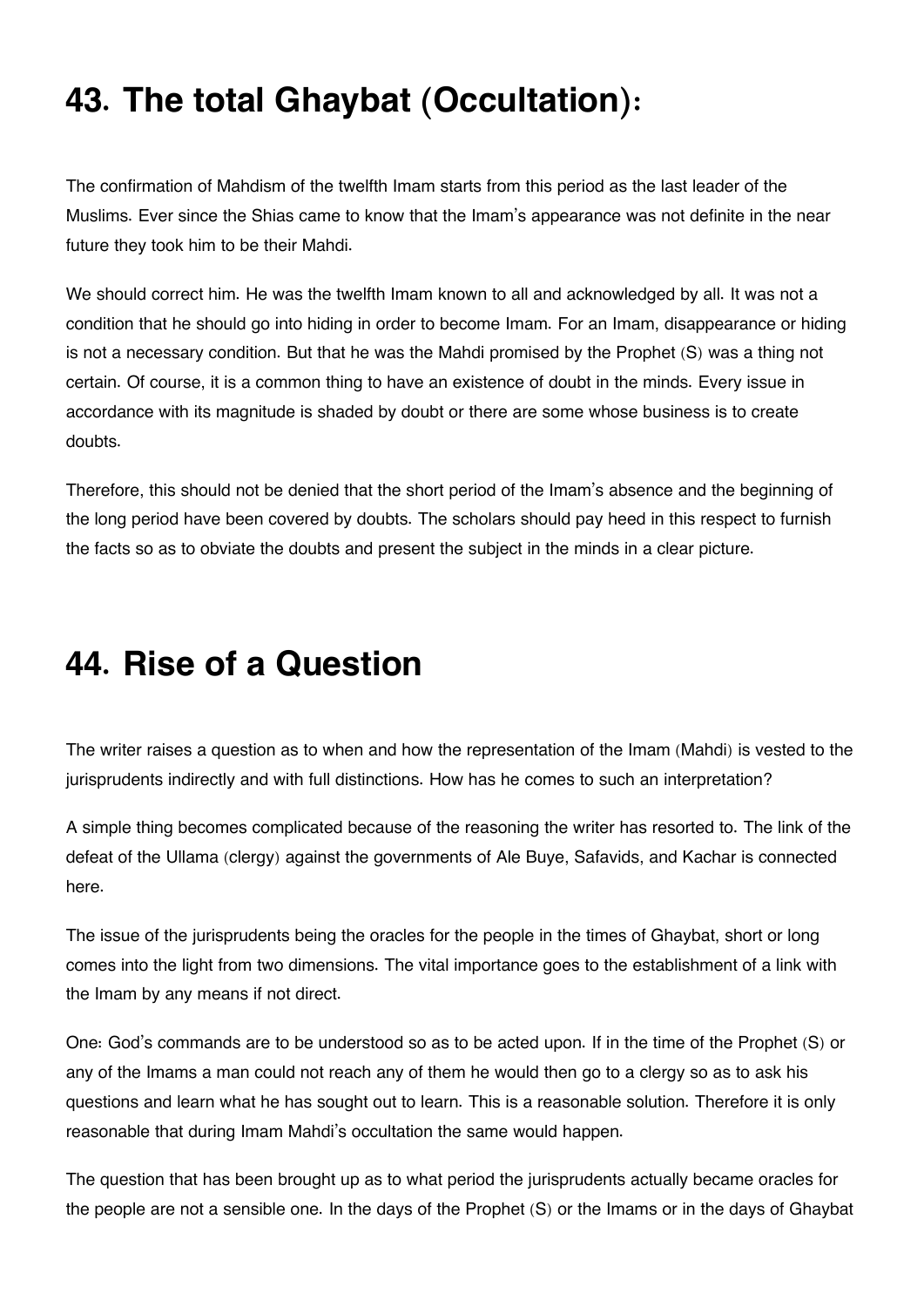anyone who had a high knowledge on religious issues stood as an authority to be referred to. It was not limited to a certain time or place. Knowledge cannot be limited to a time or space. One who has a thorough knowledge of a subject stands as a guide whenever referred to and by whosoever.

Two; an oracle is an administrator of a society or a leader of a society, because he meddles in disputes, solves their problems, gives opinion in their differences and judges their quarrels and attends their various difficulties. In such a dimension, the jurisprudents before the time of Imam Hasan Askari (as) had an active part. It was obligatory for the people to contact them. For a jurisprudent the government of the Imam is valid. A jurisprudent is in his place a representative of the Imam. This is an issue purely of jurisprudence.

The guardianship of a jurisprudent is a second grade authority which descends from the absolute authority of the Imam. In this regard there is no general agreement among the scholars. Some consider the guardianship of the Ullama (clergy) not fixed because they do not think that there is enough proof. Is'haq Bin Yaqob says that the uncertainty could run into events, as well as certain things which could not be determined.

The deputies of the Imam had a general responsibility. They had no intention to collect money. The writer is accusing a group of good people without feeling the least moral responsibility.

The guardianship of the jurisprudents is absolutely necessary. Whether some believe it or not, their being representatives of the Imam they all agree that on some matters no one other than a jurisprudent can have guardianship. To command the people towards virtue, to restrict the people from evil is the responsibility of a jurisprudent.

But the actions of a jurisprudent are regarded as final and to be honored. The governments and their power or authority over the people is a thing religiously illegal. Therefore, the governments are regarded as tyrants. In this description all governments are alike whether Buyids, Safavids or Kachars.

The writer thinks that the text of the tradition as told by Is'haq Bin Yaqob was deviated in later days. We tell him he is wrong. The versions might differ in words but the text remains the same.

One thing which waives off the writer's wrong conception is; In the text, there is a word in Arabic, "Alaikum" or "upon them" which makes no sense in the age of total occultation (Ghaybat) of the Imam, because there is no link, no Nawab, nor deputy, and therefore no link with the Imam. This pronoun 'Alaikum' better suits the days of short Ghaybat. We suggest that it should be translated as 'upon you'.

The writer has not attended these little things because of his over happiness in having gained something more important. Such examples abound. The translation of Bihar has rendered the word 'Rowaat' into jurisprudents, while such does not exist in the writings of Majusi. This is in the days of Kachar. The word "Rowaat" is not in the Arabic text of Bihar because it was not necessary. The writer now takes this and uses it as a weapon in which to accuse the Shia writes in interpreting the traditions as time fits. Our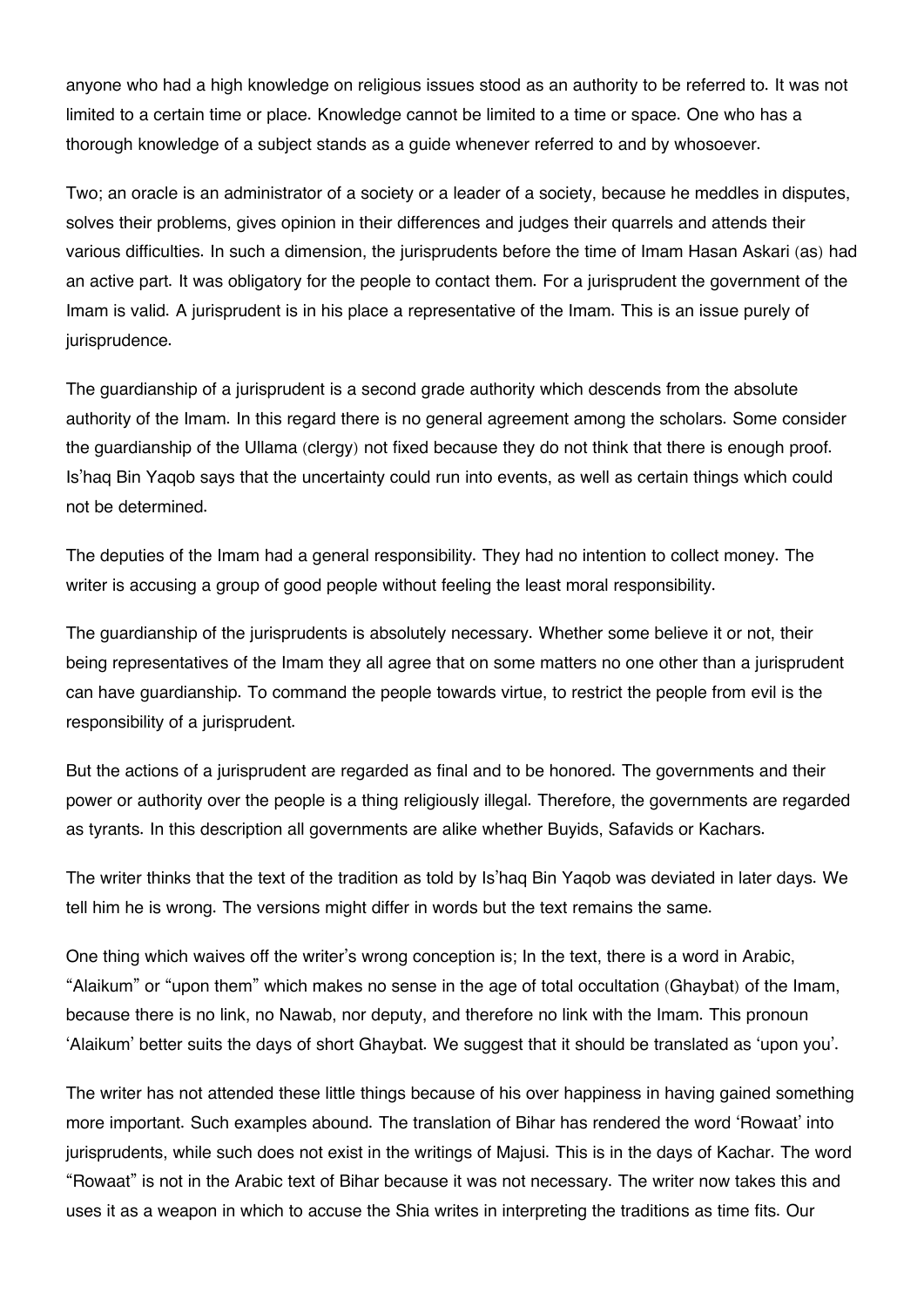# **45. In spite of the congruity conditions what is the philosophy in Imam Mahdi still remaining absent?**

In view of the writer, conditions were favorable for the appearance of the Imam in the days of the Ale Buye government and there existed also militarily possibilities. But on what ground was the Imam to make his appearance?

The answer to such a question lies in what Saduq has said, and that is the conditions were not secure enough as to ensure his appearance. There was no assurance as to how many people and whom he could actually trust. Was there any security in finding 313 people as associates or companions? I have said before that a number of 313 men absolutely perfect in belief, completely humble to the orders, totally resigned to the will of God, and whole heartedly ready for any sacrifice or ordeal cannot be expected among us.

In words all stand but in practice who stands? To give a test all will fail. Who knows how many agents there were in their guise. So on what tested ground is it said that conditions were favorable? It is only a pretext. It is a pretension. The time is only known to God alone. He knows and He decides the hour, because He is aware of even what is in concealed hearts. We have nothing but to resign to Him who is the Master mind of religion.

#### <span id="page-69-0"></span>**[Hesitation among the followers of the school](#page-69-0)**

The matters written or told by Ibn Babway shows the scale of hesitation and the extent of surmise and the amount of doubt among the followers of the Shia school. This statement of the writer is not true. Why? He says or imagines that a majority of Shia was dubious not quite certain, that is, certitude missed them and doubt gained them.

Where there is a question, there is an answer. This does not mean that the question is the consequence of doubt. If a thing is answered by way of explanation, it is not that the society is drowned in doubts or it is overpowered by uncertainty, there is question and a question is espoused with reply. What Ibn Babway points out is a thing plain and common.

He says that the enemies, opponents and adversaries were creating doubts and pushing them by way of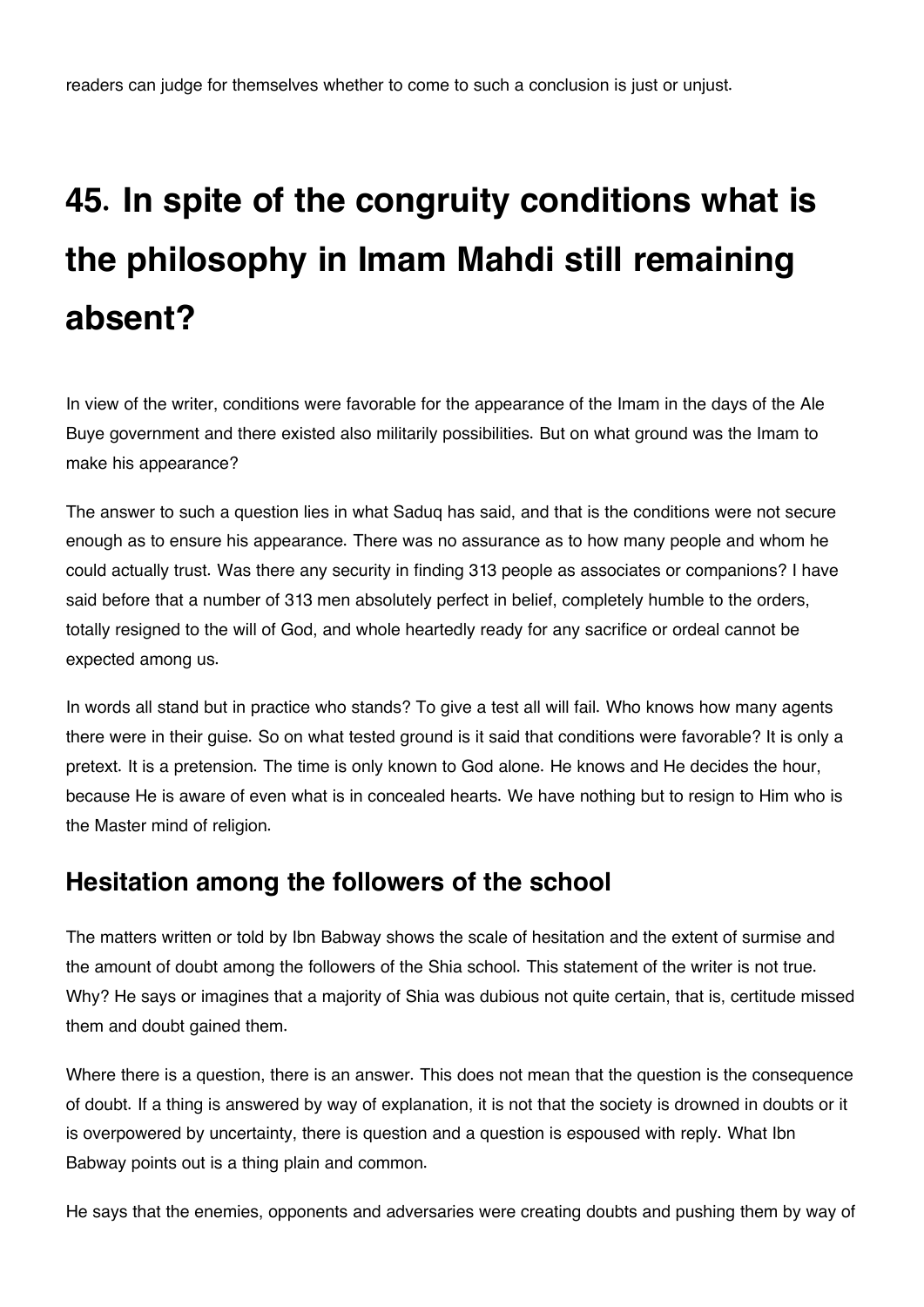propaganda. They aimed at misguiding people who were poorly educated or had little knowledge and less information. It was such doubts that were used to be answered. In every society, in every religion it is a common thing. Anyone either a Shia or a Sunni can ask as to why the Imam is absent or as to when he will appear. This is a good symptom in a society. It indicates a mental awareness or a religious awakening or an uprising of spirit.

He wants to base his belief on the foundation of knowledge and the pedestal of cogency rather than on a track, which was paced by his forefathers. He asks, interrogates, inquires, and investigates but still does not change his course. This shows his staunch belief in the correctness of his path, which ascertains him of the destination he is heading to. To most questions the answer of the Prophet (S) applies: "This is God's command and a secret among the Divine secrets"

#### **46. Immunity from sins is it a new thing?**

The writer says this is a thing newly thought upon and newly introduced. If he means that this issue is being newly argued; it is something else. In every environment a different tone is spoken. In every time a different vogue rules the taste. Therefore, we should speak what suits the language of the writer and at the same time avoid misleading our readers.

His claim that "'Ismat" (immunity from any wrongdoing or infallibility) is a newly made up thing, is completely out of tine. By so saying he has gone a great deal in repudiating or rejecting the prophet hood of the apostles and the Imamate of the Imams. The ''Ismat', the infallibility of them is supported by reason and attested by the Book of God - The Holy Quran.

The Allama Hilli, has spoken of one thousand proofs. Nomani has narrated the tributes, which were narrated earlier to him by the eleventh Imam Hasan Askari (as). It is well understood and well acknowledged. But what to do with ignorance? It is man's arrogance to reject; his reason is his taste.

#### **47. Proofs of total absence**

Under this subject he too has gone astray. By 'Rowaat' (narrators) he means jurisprudents. The motive to him appears being the difference between the jurisprudents and the kings or rulers. His evidence is the saying of Sahed Jawahar about the difference of opinion in the Friday prayers. What he says or what he has gathered by way of information is exaggeration. The writer is aiming at, a new forty volume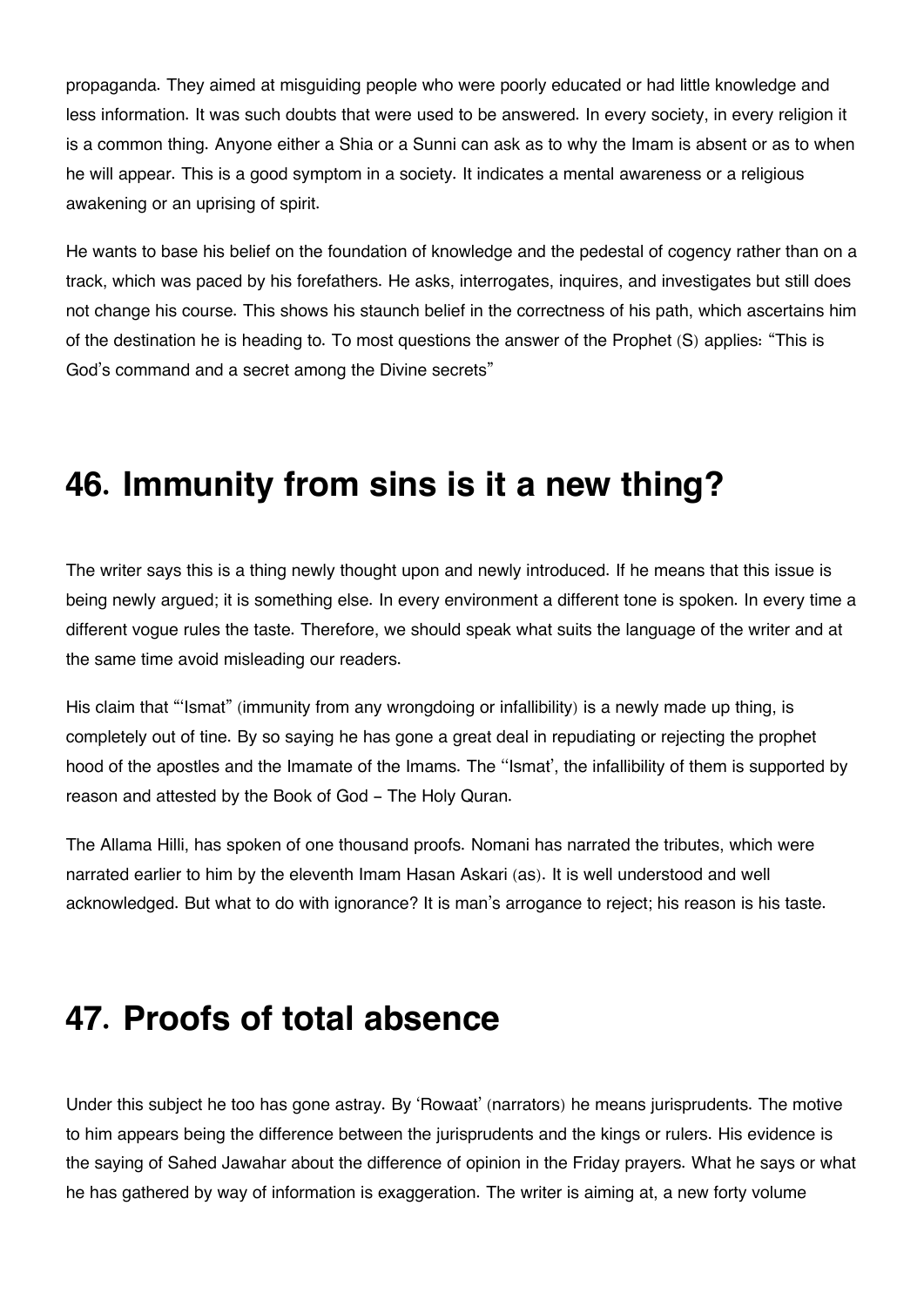jurisprudence series of books. It is not so easy to reject others opinion.

'Rowaat' applies to those who know the science of Hadith (tradition) - they should be experts in them to understand or make out sense. This has no relation to recent times. He cannot link this word narrators or 'Rowaat' to jurisprudents. Those who are the scholars in this science of tradition are called 'Rowaat' (narrators).

Of course, the issue of the 'jurisprudents' guardianship during the absence of the Imam is mostly in dispute, or discussion, because it is a matter of public concern. Since it is a question of jurisprudence and a sub-ordinary one, difference of opinion is common. In every certitude the dispute runs in the essentiality of there being a ruler, and a sanction from a jurisprudent. His proceeds, exercise of power and obligation of obedience to him or the government should be authorized by a jurisprudent. These are the issues totally of a different rank and category mentioned in jurisprudence.

## **48. Primary sources and the extend of the Ghaybat (Absence)**

The writer is again wrong in assuming that the twelfth Imam, according to the primitive and primary sources, was supposed to appear in the near future. The sources, which he is titling as primary or primitive have already said that the period of the absence (Ghaybat) would be long and indefinite and that it would be gestate with ordeals.

Jaber Ansari narrates the Prophet's (S) words: "He is that who remains hidden from Shias and his friends. His 'Imamate' (Imam hood) would be difficult for words to confirm unless God tests the hearts against the belief." Jaber says that the Prophet (S) spoke this when he first introduced the name and the pedigree of Imam Mahdi.

Ali Bin Abi Talib in Nahjul Balaghah says: "There is no ordeal longer than this and so hope remoter than this." There are several narration in this regard. But none is there to indicate a hope of his appearance in the near future. There are a few sayings which do not have a ground and which are before the Imam hood of the eighth Imam, Imam Reza (as), that the appearance of the Imam was procrastinated due to the deeds of the Shia. The reason for the delay is a deed. This is groundless.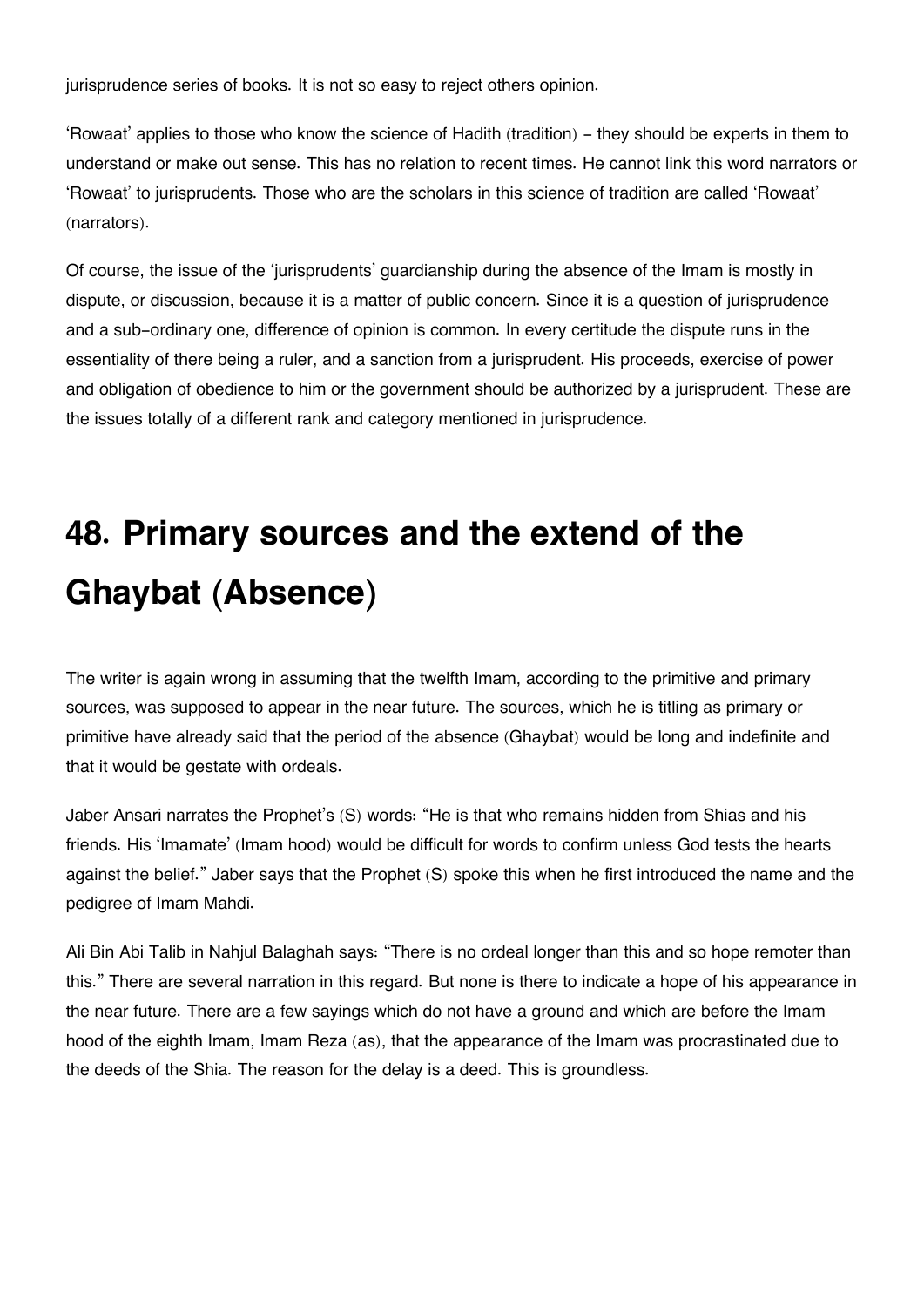## **49. Evidence of reason**

The writer says that the resort to reason is due to the lack of tradition or a fraud in tradition. Well, then what is the way to reach the truth if reason is rejected? What is heard might be wrong; what is said might be commentitious; what is told could be deceptive; well, then to what alternative should one resort to as a dernier one? In every dispute, reason has often stood powerful and strong. But on what reason the writer is not willing to entertain a reason is astonishing enough.

In any case, supposing there is any deviation in a tradition this would not amount to say that every tradition is invalid. What is false would not be so impetus as to nullify the fact. If in a bundle one thing happens to be short, it would not mean that the whole bundle is missing. Likewise, if an argument lames it cannot be said that reason cannot pace. In a human life hearing or oral evidences have a great influence? It is from this hearing that one garners knowledge, collects acquaintance with sciences, treasures information and holds it as a rod for aid.

It is an irrefragable fact that in every age the market of false and fraud has had been flourishing, very much profitable, very much prolific. Still no one has denied the value of oral communications. A general consensus has approved oral evidences and oral proofs. This too cannot be denied that everything does not undergo the load of reason as, it is only accustomed to the yoke of proof that should be audible.

Besides, things pertaining belief or a faith like the prophet hood of the prophets, and the Imamate of the Imams, or the Day of Judgment, or the Next world one should create certitude in them. Else any proof, any evidence, any testimony would not help because it is not in their range to create a belief. If a narrator has narrated and the source of his story is only one it should be attested by the standard of that only source and should be an argumentally established one. Else, such narration cannot be trusted.

After this prelude we go back again to the issue of Ghaybat (absence) of the Imam and his Imam-hood. To trust we need the source of the stories or the narration that surround this subject to be trustworthy and reliable. Who can be more so than the very person of the Prophet himself? If what we hear does not convince us we revert to reason. What is wrong in it?

If he says all the news and the hidings and the narration are fabricated ones, deprived of reality and bereft of truth, from the side of Bani Ummayah and Bani Abbas, that is, by their courts and courtiers, to obnubilate the real status of the Imams and to consolidate their own stations, that is, to propagate after than realities and spread a mist so that the mentalities could not visualize further it could serve a fortress to them necessary for their safety.

No one denies this. Yes, it was so; and, indeed, such they worked. But to what end? All such fabricated stories, false narration, fake sayings, flame words, and feigned traditions are distinguished.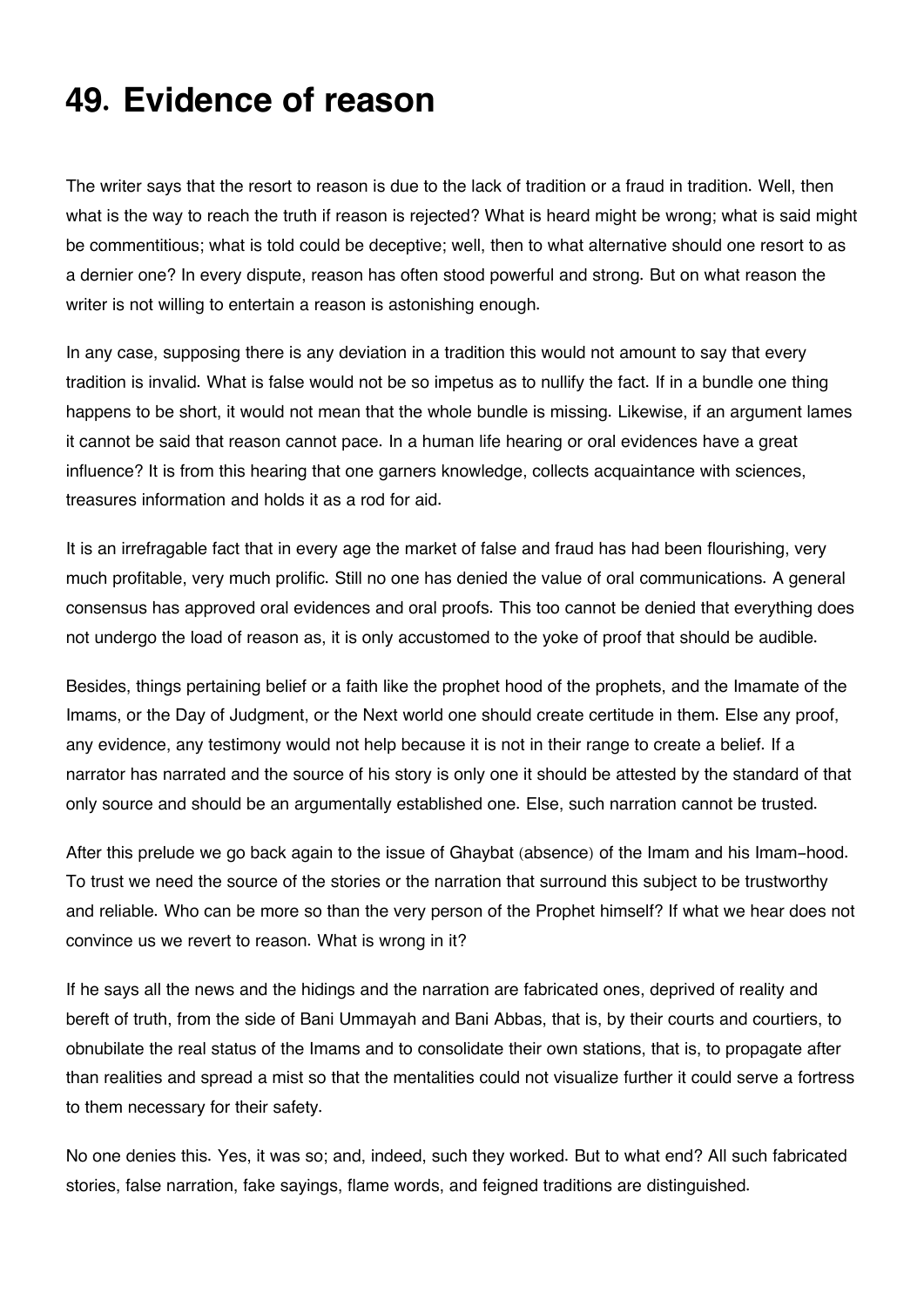Therefore, they are sifted from the real and authentic ones, as grains from dust. Besides, the narrators too who were hired for this mission are pretty much discredited into their biographies and they are no more credible in the science of Hadith (tradition). They are discarded. When distinction is drawn between the truth and the false it is not a problem to ascertain the correct one from the wrong.

The credibility of the traditions that pertain the Imamate established. This subject is a vast one, which opens wider avenues of discussion before us. The enemy of the Shia has in every age taken stand against them. The writer says that the narration and traditions are all false and fabricated ones. If so, why the enemy at every time and in every era of a caliph whether he be from Bani Ummayah or he be from Bani Abbas? Why were the people restricted from telling and hearing the traditions (that is the Prophet's words) that mirrored the real station of the Imams and reflected their tributes?

They are lies. Why care? Why be afraid of lies? A lie lives shorter than truth. A lie is always lame. A lie cannot form a dread. The Bani Ummayahs and Bani Abbas even imprisoned those who only narrated what they had heard from the Prophet (S) about any of the twelve Imams. They confiscated the belongings of those persons. We just ask Why? The writer is claiming that the traditions were a fraud. Volumes are written about the atrocities of the caliphs because of the traditions which the scholars spoken or wrote and the poets sang all in the praise of the Prophet's Household – the Imams.

Even the Sunni authorities, like Bukhari has written in his book Saheeh about Imam Sadiq (as), he first curses them who had restricted the narration of such traditions. He says: "God curse them for turning down the truth." Abu Hanifa, a student of Imam Sadiq (as) too admits the greatness of the truth surrounding the Prophet's Household, the Ahlul Bait. But all this is a lie to the writer. We leave him to Bukhari.

### **50. Reality of reason or audience**

Reality of reason, as the writer says, is it preferable over the reality of hearing? This is a question well drawn and it can be well answered. The subject of Imamate is like that of prophet hood and the conditions surrounding a prophet. To prove a general Imam-hood, that is, the need for an Imam and the conditions of Imam; reason is enough to prove it.

Had the issue of Imamate been one of those that remained out of the premises conception and reason, not independent enough to have say in it, the hearing of the proof would suffice like that of the Prophet's (S) teachings. What the Prophet (S) has advocated or instructed is in itself a ground for the reason to be taken in account.

The condition that an Imam should have immunity from any wrong doings, that is, 'Ismat, and for his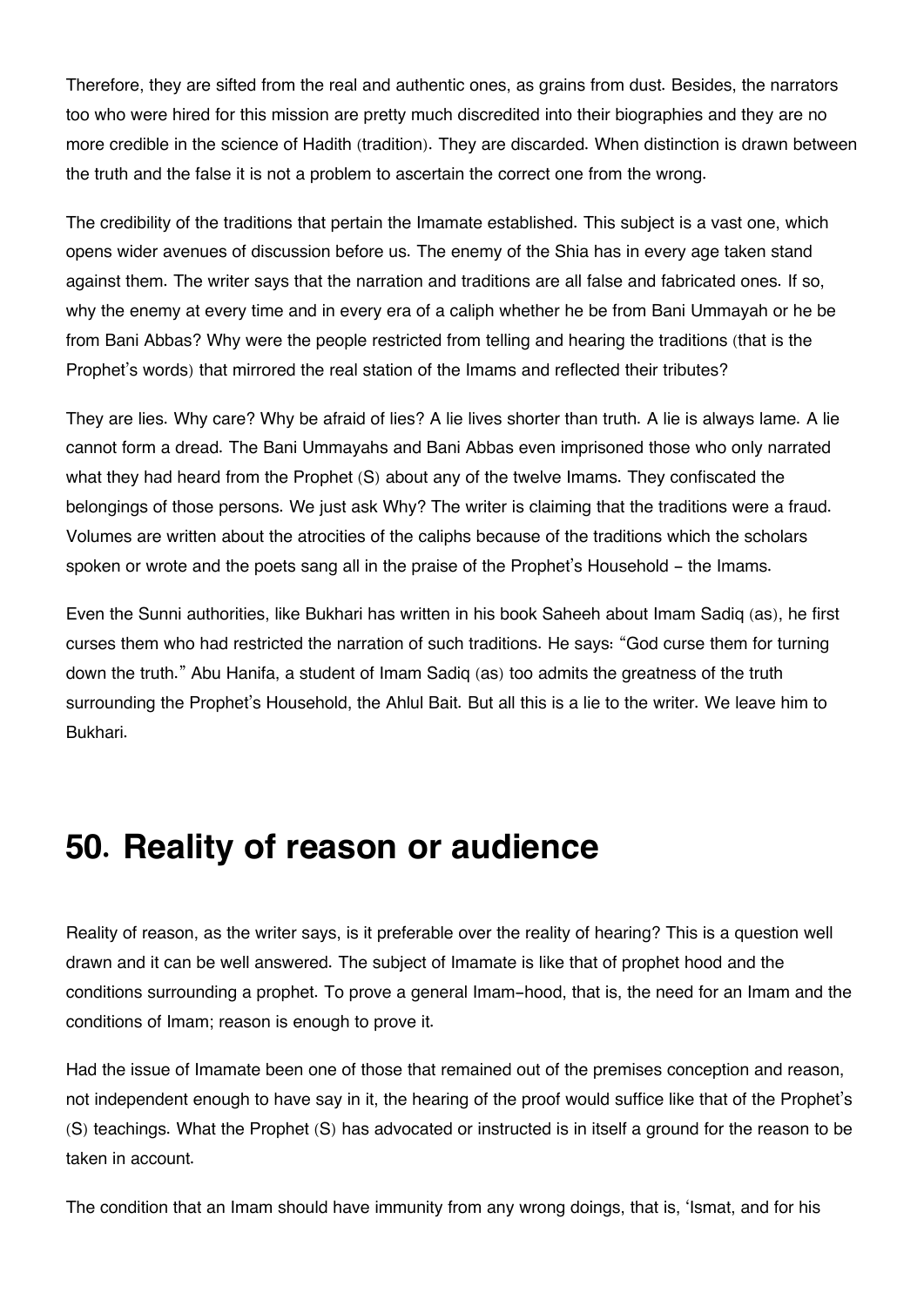appointment people have no part; it is reasonable. On the other hand, what is heard form the Prophet (S) in this regard is also a proof - a ground to establish the truth. What the Prophet (S) said and what we heard from him is alike with reason sufficient to establish the truth.

Reason cannot accept what one accepts by hearing. For some items only hearing of the proof is essential. For example, the existence of an Imam, the benefits, the blessings that ensue there from cannot be proved by reason; they can be established only by audible evidence. This is also applied to the prophet hood.

With regards to a particular Imam, the previous one introduces the coming one, that is his successor exactly the same as the prophets did. Jesus (as) foretold the prophet hood of Mohammed (S). The predecessor informs the people as to whom his successor is. The testament of one prophet or Imam to the prophet-hood or the Imam-hood of the coming one is a proof to establish the truth of that prophet or the Imam. To explain here we should say that a miracle is a proof for the prophet.

Almost all the prophets were blest with this power to perform miracles by the Greatness of God. The first Prophet cannot establish the truth unless he should show or comply with the demands to show a miracle. God has sent His Prophet with the power to perform miracles because a miracle cannot be denied, and it establishes the truth of his being a prophet. A miracle is a proof that of reason and that of hearing.

The miracle can be seen by those who are there and cannot be witnessed by those who are somewhere else. Here to them only the narration, the hearing is proof authentic enough to establish the truth. The Quran is the only miracle, which does not demand any hearing proof because of its eternality. It is the perfection of Islam and its rules and its morals.

The Imamate of the first Imam. A text that of Divine establishes its truth. It is the Prophet (S) who should establish the Imamate of the Imam he is appointing. The Prophet's word here is authority because it is God's command through the Prophet's word.

Imam too performs miracle. The proof of Imamate is his miracle or the Prophet's appointment or word. Since the Imam is appointed by the Prophet (S) by the command of God is the proof of his truth.

In other words it is upon the Prophet (S) to establish the Imamate whom he has introduced under God's order. Supposing the proofs, which are forwarded by the Prophet, were not available to us or they become doubtful or various interpretations had made it dubious, then the one man to turn to would have been Ali Bin Abi Talib.

As there being no one other than him referred to or mentioned by the Prophet. Since the man in guardian is one, the benefit of doubt cannot be availed by anyone else. It was one man, as told by the Prophet (S), instructed and specified by him. Here the truth goes to the favor of Ali Bin Abi Talib because there was no one second to him.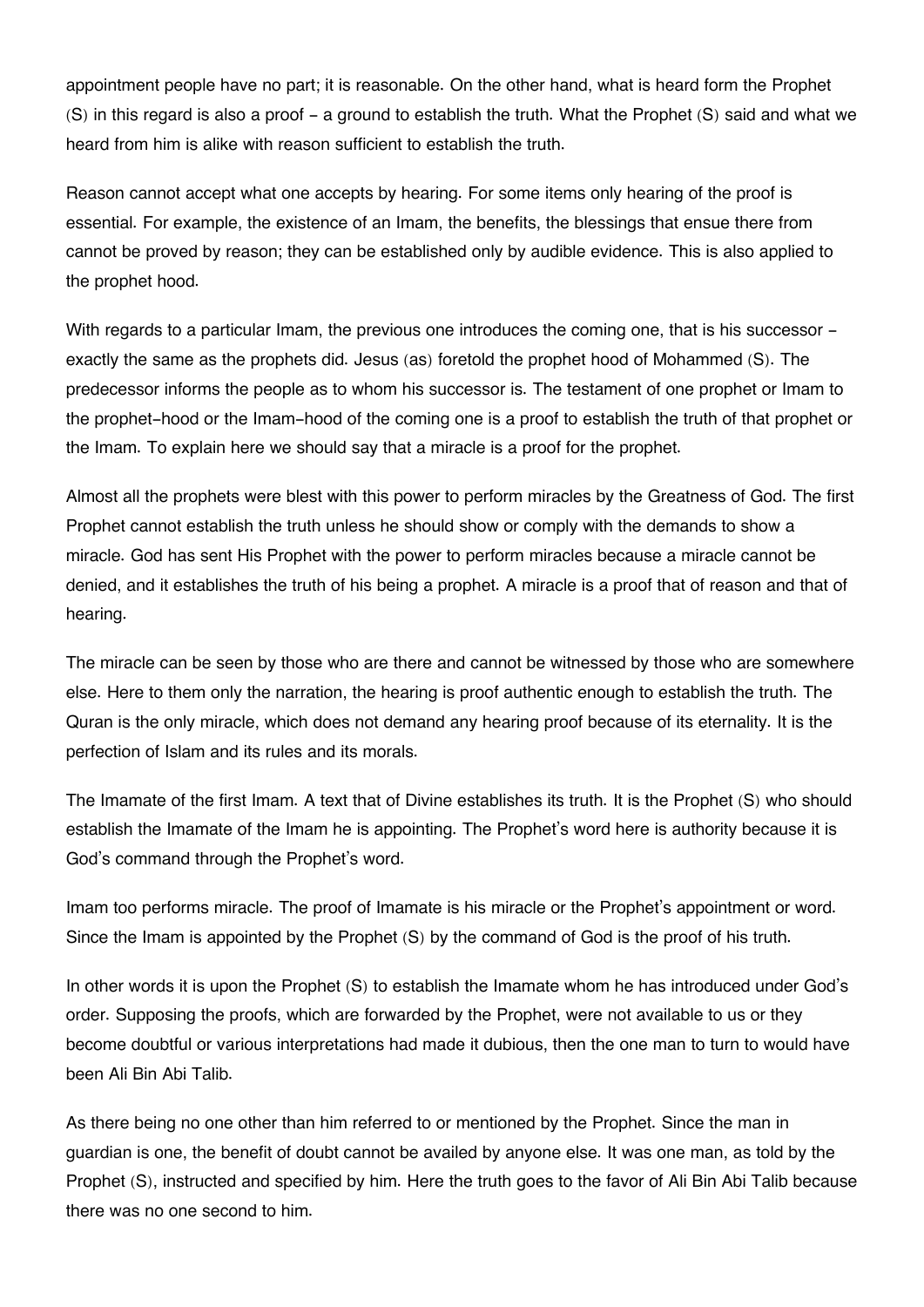An Imam appointed by God through His Prophet is infallible and immune from sin. He should act as a leader, guide, and guardian of the people in all their religious, social, political and social spheres. Ali Bin Abi Talib was a Divine Imam immune from sin, infallible and impeccable.

The earth should have God's representative, 'Hujjat', that is, the authority, the witness. In no age can the earth remain without one. The claim of Imamate is made to him alone. So he stands as the Imam whether present or absent. The others who made the claim proved themselves liars. In the denial of Imamate we deny justice to God. It is the demand of justice, as reason dictates that God should keep His Authority in the world. If evil grows and is not checked then it could be attributed to God and that is absolutely unreasonable.

## **51. Standard of mercy "Lutf"**

The writer has discussed this subject in length. The main theme is the dispute which has argued both Asha'ria and Motazila. We have repeatedly said that Shi'ism is an independent school, its originality is that of Islam, it is not influenced by any extraneous thoughts or any exotic ideas, it is strictly in line coherent, congruous, and concurring with the teachings of the Impeccable and Infallible Imams.

In logical issues, arguments have included the standard of Lutf (mercy or grace). The Shia has followed and benefited from the Holy Quran. The gist of belief, the theme of faith, the kernel of trust lies with the holy persons of the Imams in the Shia school of thought. This is very close to reason that the Itezal sect might have extracted many things from Shia'sm, and depended on Shia thought. Their leaders could have been the pupils of our Imams.

'Lutf', or grace with the Ghaybat (absence) of the twelfth Imam is mostly rejected by the Sunnis. The writer has reiterated the reply from the Shia sources. We suffice on that. The occultation of the twelfth Imam is a thing in itself an independent subject, already foretold by the Holy Prophet (S) himself. Ali Bin Abi Talib too has referred to it. Shia and Sunni traditionists have both mentioned it. Jaber too has said that the absence of the twelfth Imam is a grace (Lutf).

The Prophet (S) said: "By him who has sent me with the Message, they will be illuminated by his light, and they will benefit from his guardianship, as people benefit from the sun from behind the clouds."

To deny every 'Lutf' (Grace or mercy) of the existence of the absent Imam, and to deny its influence, that is, the graceful or merciful one, in the era of his absence (Ghaybat) does not fall in line with reason. The grace, mercy or the 'Lutf' exists, as it is contemporary with the existence of the Imam whether he be present or absent from touch or sight. If not so, then for humans what is the usefulness of him - a Divine choice - obliged by Divine will to remain in hiding. God does not do a thing, which is vain and void of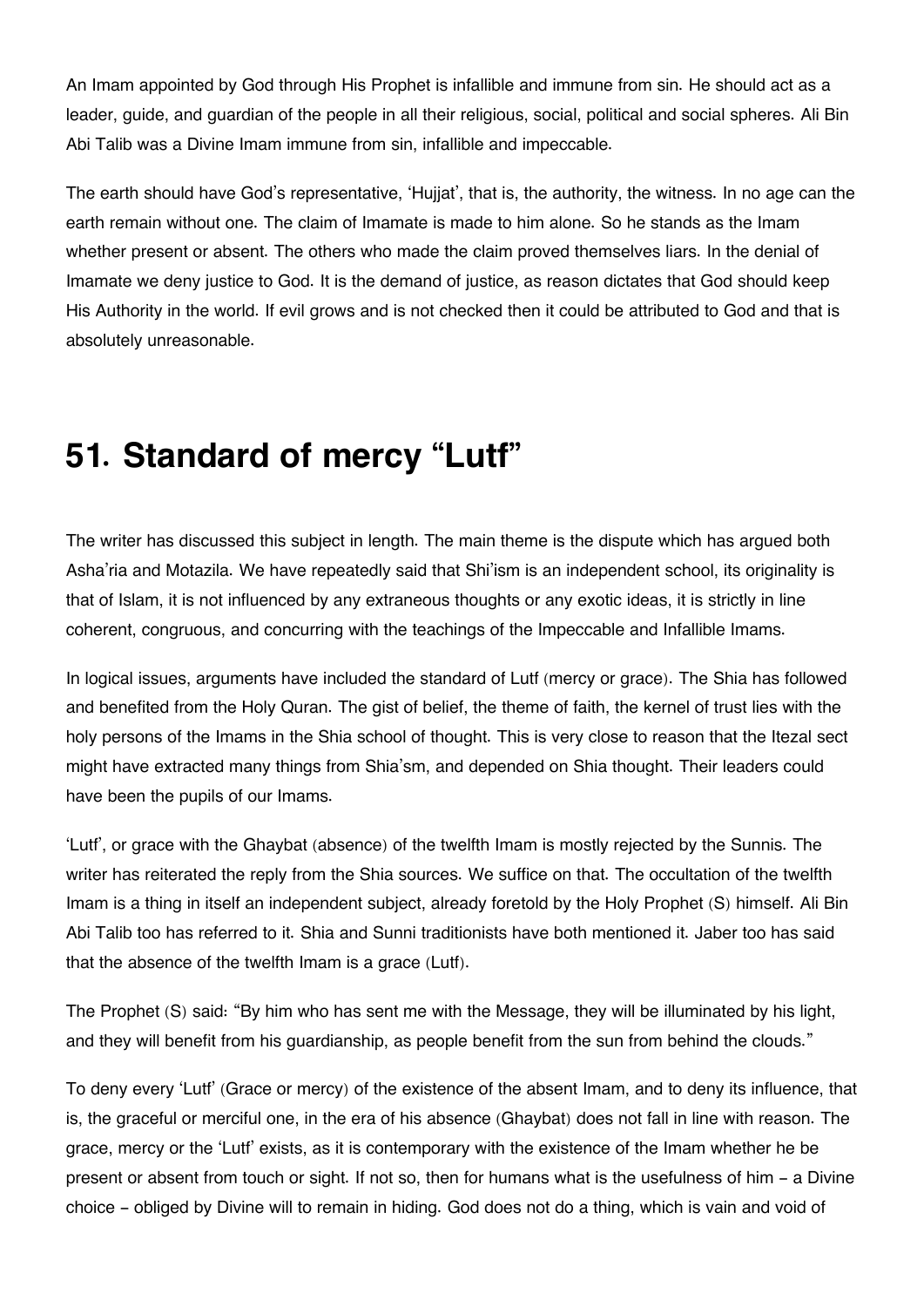sense, or short of benefit, or lame in advantage.

Whatever proceeds from the wish or will of God bears fruit to mankind. Fecundity is His intention; prolific to His design; grace and mercy his degree; and Lutf His Imam the hidden Imam is an absolute personification of His mercy. It is through 'Lutf' that the Imam should be appointed by God and designated through the Prophet (S).

Imam is in Ghaybat, that is, he is absent; but the mercy is current – the snows of the Himalayas are far from sight, but the Ganges flows down to the Bay of Bengal. In Bengal, the Himalaya peaks are not visible nor are they in other regions; but the Ganges flows, irrigating vast patches of land throughout the Northern Belt to the East.

Since we do not see the snows of the Himalayas should we deny the existence of the Ganges river as well? If it is not a mercy, then Mahdi is not an Imam. It is his Imamate that makes him graceful to man. It is the scent of a flower that gives it worth. Flowers made of paper could be more elegant; but they have no grace of odor and no Lutf of fragrance. Tosi says: "The Imam's existence is Lutf, his action Lutf."

Ali Bin Abi Talib says: "Else, the proofs of God will be void and vain will be His signs." An Imam whether present or absent is a 'grace', a 'mercy', a 'Lutf' of God because he is His sign, guardian of His religion, holds His office and was chosen by Him.

The Imam who can carry out or execute the office of Imam-hood also imparts the Grace of God. To deny him the Grace is to deny the Imamate. It is not possible that, a Prophet cannot guide or influence the people. The mercy of his prophet hood cannot be denied, because of its essentiality with prophet hood, and its being in consistence with the office of prophet hood. To appoint an Imam is God's mercy, and mercy from God is His obligation towards His servants and creatures.

God has appointed the son of Imam Hasan Askari as the Imam. If we deny it, it tantamount to say that God has abstained from bestowing mercy upon us in the period of Ghaybat. To say so is to deny God. It is by His Mercy that we have an Imam. His Ghaybat (absence) does not reject the reality whatever hails from God - is Lutf; the 12th Imam is Lutf and his Ghaybat is Lutf because it is God's order.

## **52. 'Ismat (infallibility) of 12th Imam**

The writer has claimed that due to his research, he has come to the following conclusions; that the theory of "'Ismat" or immunity from sin has come about and even grown deeper as time has passed, because of the distance between the people and the Imams. He uses Ibn Babway and Mufeed as his witnesses.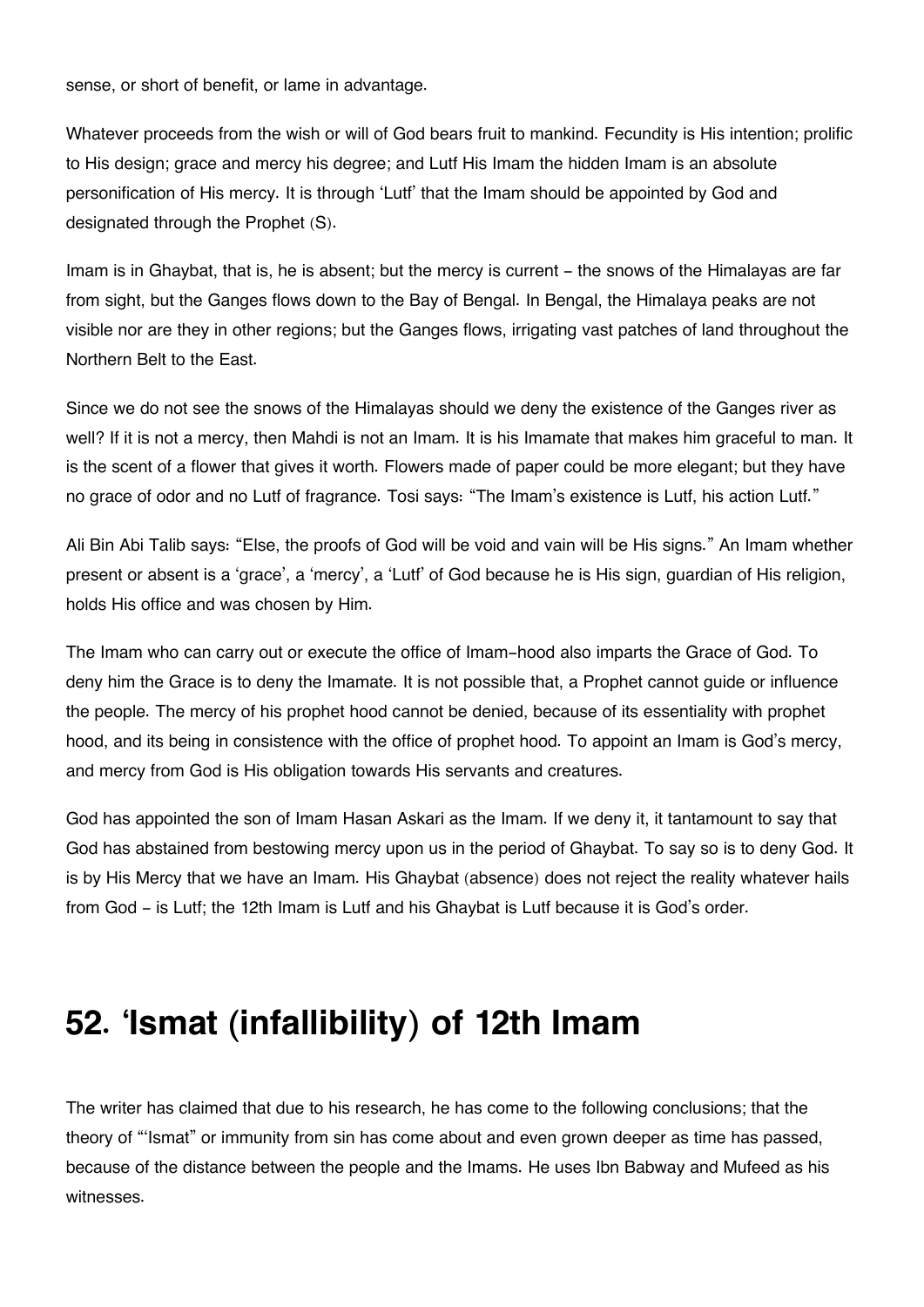A belief remains stable throughout the passage of time. Everything else along with time diminishes, changes and even vanishes. A true religion does not undergo this element. A true religion remains original. The present day belief of the Shia is consistent with the past. The flow of ages has not decreased nor increased it. That the Shia in the earlier ages did not believe in the ''Ismat'; is a statement groundless and unfounded. As they grew distant from the Imams they believed in their ''Ismat'. In the words, the factor of this belief is the distance. This way of thinking is utterly ignorant.

The Shias have always held the same belief. He has preserved what the school of Imamate or in particular, the school of Imam Ja'far Sadiq (as) has given to him. His belongings are of a known origin and of a trustworthy brand. Likewise the belief of Shaikh Mufeed was not a new one. The narration, traditions, and interpretations of the Quranic verses have been used as his base. What Sadooq says in 'Ayun', is not of his invention.

We do not see a thing of non-existence changing its guise to something of existence. What Shi'ism has said is only the echo of what the Prophet (S) had uttered or the Imams had told. The issue of 'Ismat, the immunity from sin, is no exception to this rule. Sadooq has repudiated the idea. The Prophet's sayings of Thaqalain (two heavy things), and his words "Ali is with truth and truth is with Ali", "Ali is with the Quran and Quran is with Ali" all these and several other ones have elucidly expound and enlarged the comprehension and the very gist of 'Ismat.

The writer asks as to why the Shia paid or pay heed to these words of the Prophet (S). Or why they draw a meaning out of the sayings of the prophet or recite the Quran and try to understand it? Why isn't the writer prepared to conceive that without 'Ismat, there can be no Imam or prophet? 'Ismat is fundamental and it is the condition that qualities the imam for Imam-hood. No one has this except those chosen ones. Then, no one is a prophet or Imam except the chosen ones.

# **53. A collective rejection to the Caliphate of Abu Bakr**

As for 'Ijma', or 'agreement', the writer says at the end of 'Ismat. The Shia Imamia regard this method as being void and null because of the pressure on an Imam amidst the people. The writer adds that the Shia have chosen to disregard the consensus (Ijma) of Sunnis who did the same to give a legitimacy to the caliphate of Abu Bakr.

Let us explain here that it had no bearing on the caliphate of Abu Bakr at all. An Imam should enter into consensus (Ijma); else, he has no validity. To give value or credit or authenticity to an 'Ijma' in which the Imam might not have participated is wrong and not valid.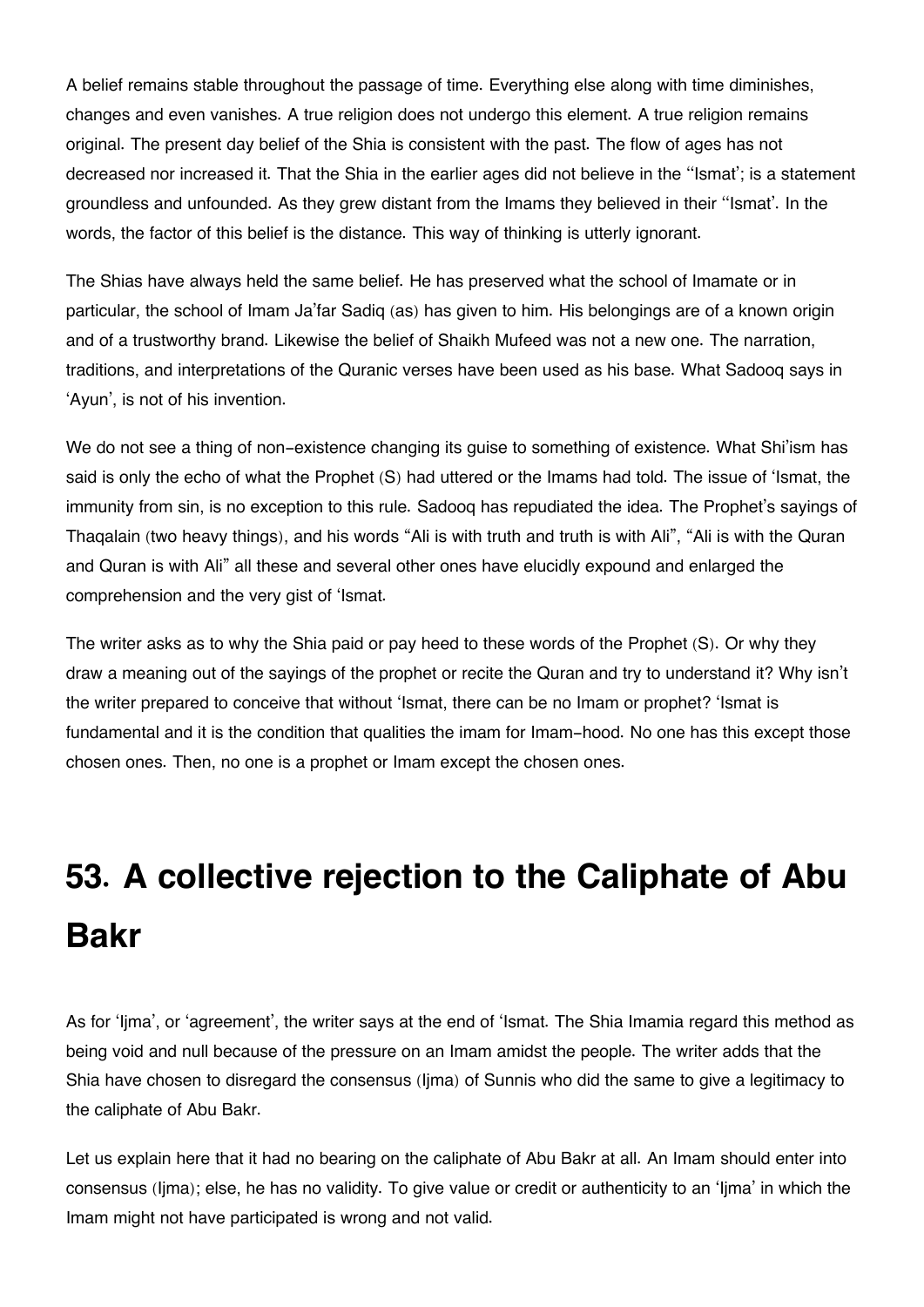Next, Abu Bakr did not carry any consensus. He became caliph on the strength of terror, and tyranny. People were forced to acknowledge his authority. Is it a consensus? So; why wasn't that consensus present with Ali Bin Abi Talib? Why didn't the men of importance among the Bani Hashem, not surrender to his authority? But the writer still calls it a consensus 'Ijma'. If Ijma (consensus) was the way or a salutary ground that gives validity to the caliphates; why didn't Omar go through it? No 'Ijma' (consensus) took place; however Omar became caliph.

The criterion cannot be conceived? They advocate and they act differently. Othman as well came to power through a committee of six men appointed by Omar. Where had the 'Ijma' gone? They act as though public opinion means something to them. However what is obvious, is that they did not care at all about the 'Ijma' or consensus that is the public opinion.

The obvious and apparent evidence points out that three men came to power in three different ways. One, with a so called 'Ijma' (consensus), another, no consensus at all, just by force, the third, by a preappointed six men committee. Mawiyah too openly made his resurgence to the caliph of his time, Ali.

He was a dictator, he cared for neither law nor rule, and no power limited him. Where was the 'Ijma' consensus now? The writer ignores that the 'Ijma' was scalped, and changed to meet their demands. The writer knows well that those rulers and caliphs had no popular backing nor a publish support. The 'Ijma' then was a slogan, a protect, and no more. If a real 'Ijma', or in our acquainted term, a referendum were to be launched they would see who would succeed and who would lose.

Caliphs such as Abu Bakr, Othman and Mawiyah were put into power by a few people who were motivated by their own interests. They met and agreed; they designed, decided and acted - there always hung a veil and they named this secrecy as a referendum 'Ijma'. Tyranny stood at hand to come to their aid.

## **54. About "Ijma" again Mistakes**

The writer says that in order to invalidate the authority of Abu Bakr the Shia subjected the 'Ijma' to the participation of an infallible Imam. It was a reality that any 'Ijma' or referendum could lose authenticity, if the Imam did not participate in it. If 'Ijma' is their ground why was Ali absent in that 'Ijma'? There were many besides Ali who did not know of such an 'Ijma' at all. The Imam was not referred to; he was not asked at all; his opinion was never sought; in fact, it was kept an arcanum from him.

Then what referendum or "Ijma" was it !?! This is a trick, misleading the public under the name of 'Ijma'. The result is always deceiving because the Ijma is deceiving. In truth, in reality, in fact, can the writer tell us that Abu Bakr reached power on the strength of public opinion - Ijma? If so, why was it that in the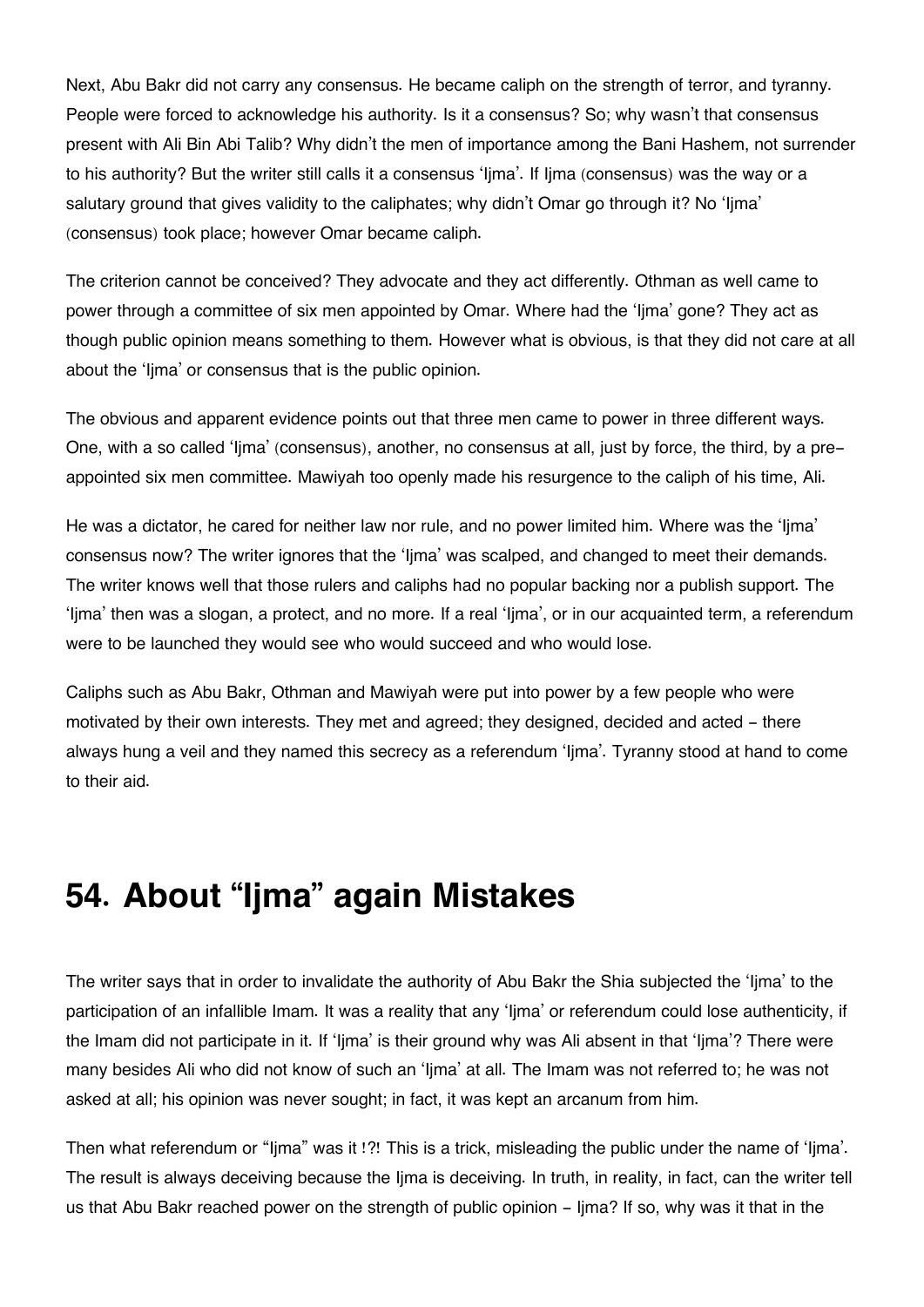Ijma many were not present? Ali's opinion was not important? Was he not one among Muslims; was it not important what he said? His opinion was never sought.

So, this was not an 'Ijma'. Let them seek for some other name. This 'Ijma' with a design preplanned and a malefic motive worked out into long concealed implacability.

Acrimony was from its very foundation, and from the very beginning it was invalid, vague, void, and null nothing beyond a show. But the name still stood 'Ijma'. The Prophet's (S) corpse was still fresh in the ground. It was only Ali (as) busy and occupied in his funeral, and they in their plan and feigned 'Ijma'. It originated, as we said earlier, in order to save face. The Prophet (S) died.

They left his side and hurried to Saqifa. Abu Bakr was declared there as caliph. None knew except some who held contradicting motives adversary intentions and inimical designs. To this the writer has given the name of 'Ijma'. The course of Islam was changed while the body of the Prophet (S) still on the ground was not yet buried. People were astonished.

Force was used and terror was applied in order to silence them and obtain their acceptance. They conceived of plan in order to give them legitimacy. They decided to brand it with the mark of 'Ijma'.

A saying from the Prophet (S) too imputed; "My nation does not gather over wrong nor go astray." If this was the ground of legitimacy, then what was the legitimacy for Omar, Othman, Mawiyah and several others becoming caliphs? Why was the Ijma not practicable there or why did they not resort to it? No answer.

### <span id="page-79-0"></span>**[Important Point](#page-79-0)**

The writer goes so far as to say that the Shia belief or Shi'ism took its form gradually on the ladder of events. That it was product of accidents and a manufacture of episodes is completely untrue. We reiterate that the Shia belief or Shi'ism is rooted in Islam. As the Book said so it is; as the Prophet demonstrated so it is. A great scholar, Aban Bin Taqlab, of the Sunni thought, was asked as to what a Shia and Shi'ism is.

He replied: "A Shia is he who follows Ali (as). If for instance all the companions or associates of the Prophet (S) happened to agree over an issue and Ali happened to differ from it, or the whole Nation agreed over a thing and Imam Ja'far Sadiq's word differed with it, a Shia would obey the Imam's word."

The authority is the word of the Imam, although 'Ijma' might have preceded it. The Imam is immune from sin and the Shia depends on the Imam and act by his guidance. The oldest Sunni sources have confirmed the truth of Shi'ism.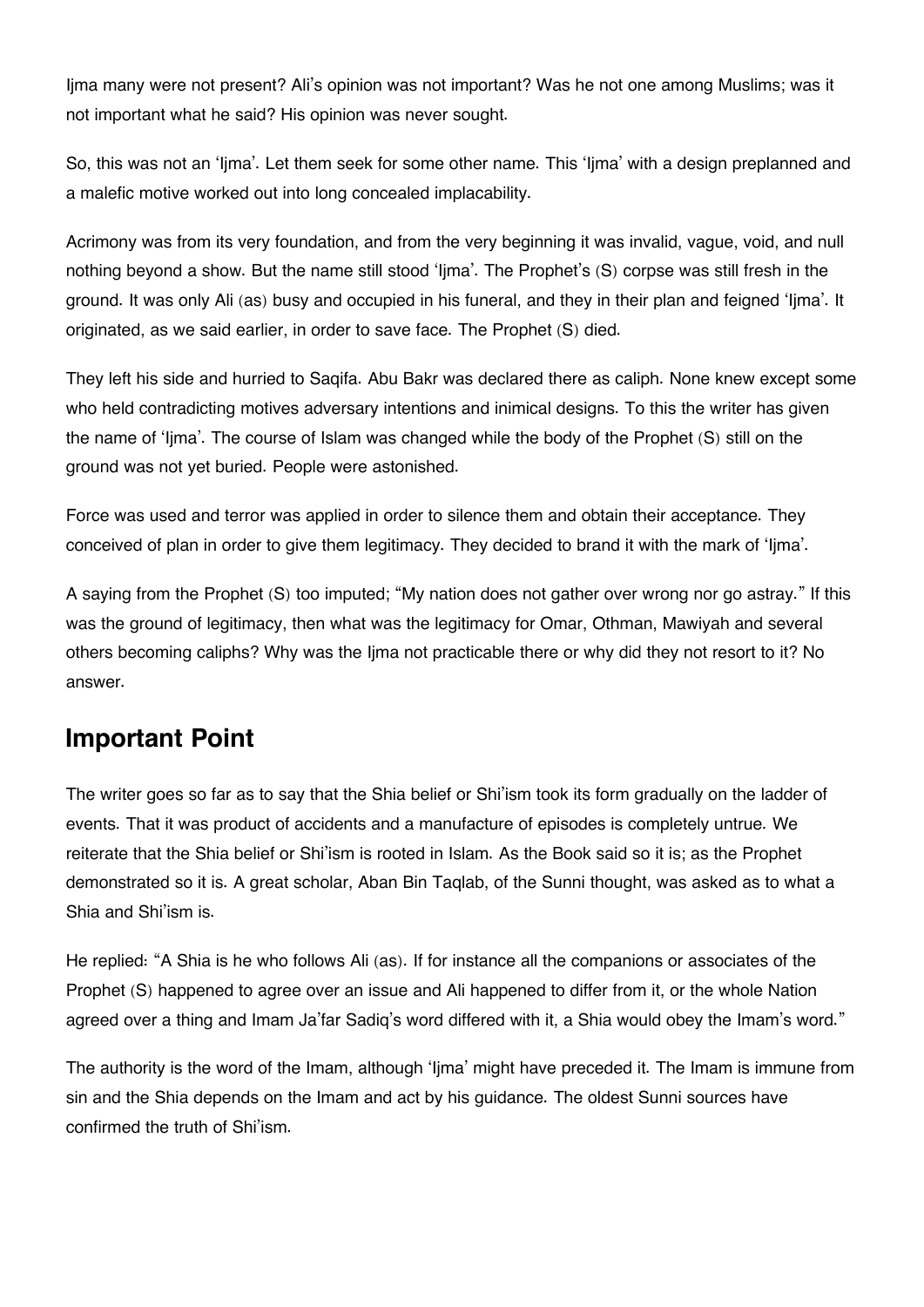## **55. The Return of Al-Mahdi**

What was predicted did not produce a result, what was foretold was not applicable; circumstances did not come under the fang of prediction; hence, the appearance of the 12th Imam remained uncertain. The writer says this. The time of appearance of the Imam was and still is unknown. Therefore, there was no prediction in this respect. The Shia knew this. There was no uncertainty about it nor is there today. If the writer says the uncertainty lies in the belief he is wrong.

The matter is clear. Knowledge of time is known to no one except God. That the Shias in hopes of the future, abstain from taking part in politics is wrong. The political activity of Shias is undeniable. Sometimes Shias have remained aloof and at a distance from politics which again in itself is a policy. Religious prudency dictates at interludes for policies to vary.

Many only look at the periphery of the events. The political stand that a Shia take is on the fundamental of a campaign. He opposes a tyrant government and supports anything having to do with belief. His position has always been strong solid in the political field.

## **56. The Rise (Qiyam) of Al-Mahdi**

The writer has tried with obvious efforts to minimize the value of the belief in Mahdi. He constantly repeats his allegations. He goes on saying that the Ummayids, as well as the Abbasids lost ground and power. The Shia became hopeful and encouraged. This did not last long. Despair and disappointment overtook him. The writer says next that a few appeared in the role of Mahdi. Shias again became hopeful. A new dimension was given to Mahdism.

The writer proceeds to say that several faces were given to the belief and to the Redeemer. Also several Hadith (traditions) were told in this respect. The writer says that sometimes various signs were pronounced as to the appearance of the Imam in order to tranquilize the Shia and drown him into intoxication.

The defeat of the Bani Abbas rulers had no part in the bloom of Shi'ism. They were like Halako dictators. The Bani Abbas rulers were more or less believers in Mahdi - the twelfth Imam. One of their caliphs, Nasir, considered himself as a deputy of the twelfth Imam. The story of Ismaeel Harqali indicates that caliph Mostazee had a belief in Mahdi.

Secondly, the Shia never despaired. There was no reason for this nor any cause. The writer's conclusion is unfounded. As we have said before, the Shia has maintained his own belief. Since the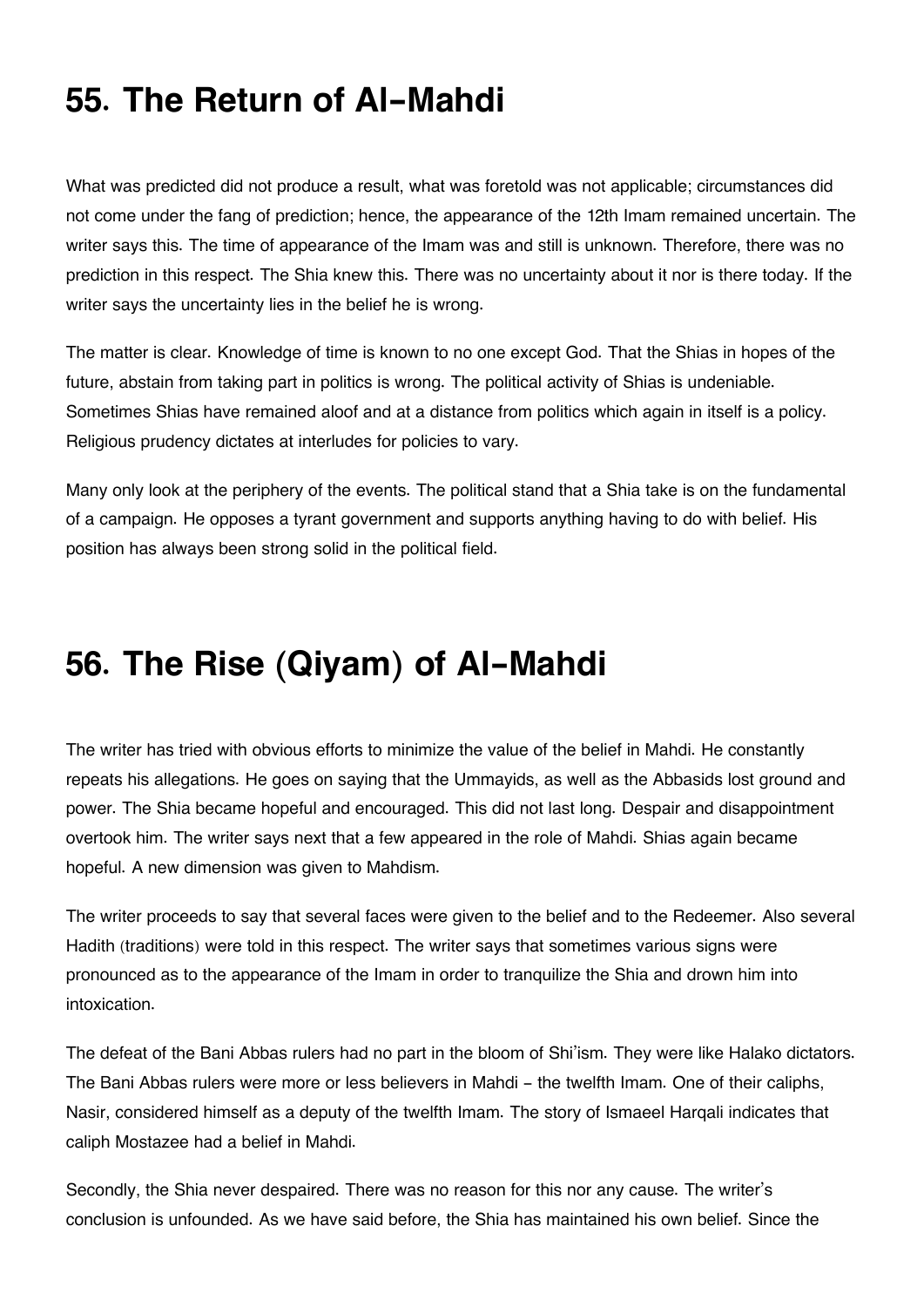early days of Islam all Muslims inclusive of the Shia believed in the advent of a Redeemer.

The Holy Quran says that good doers will inherit the earth. The believers in Mahdism are charged with vigor in waiting that day. The science books of ancient times, like the Zaboor and Tora also give similar promises. Certain people have always tried with great effort to create chaos and discolor this belief. It was by Divine consent that this belief was revealed to the Prophets David, Moses and Mohammad (S). It was revealed to Prophet Mohammad what the future would hold.

These hidings has circulated from mouth to mouth and traveled on the wings of time, ages have fluttered, and centuries have flustered to carry it to us to remind us of the advent of Mahdi. Whatever the endeavor, whatever the effort, whatever the try; this tower cannot be pulled down by any distraction because reason has stood as a foundation to its erection.

## **57. Near future, the Rise (Qiyam) of Al-Mahdi**

In this chapter one does not read the writer's mind but sees his identity. With whatever weapon available to him, he assaults Shi'ism with a malicious intention. How sad it is to see one, such as him giving in to worldly advantages. However flagitious the intention we shall not despise him. An imperturbable soul gapes for understanding. We shall endure the writer, to pity him in his attempt to plot against Shi'ism.

In my good will I had considered him to be a Shia in the prelude of this treatise, however now I may censure off predilection towards him. He seems not to have any obligation or malevolent ends toward writing the book.

However he cannot be vindicated in not having one. I have met him briefly, and to me, he posed as an ardent believer in the Shia faith and a staunch adheres to the Shia school. I still think good of him and still entertain goodwill towards him. I am willing to conjecture that this man should have written the book in order to echo what the adversaries have said, or make his book popular with those who are researchers in Islam or in Middle Eastern studies so as to show himself disguised as a Muslim bigot.

I have nothing better to say of him. God alone knows; He is All knowing and He knows the secrets hidden in one's heart. Quite likely he wants to please many groups at the cost of the anguish of Shi'ism. We should regretfully admit that a strange and unearthly notion is in vogue and the vogue is effulging among new comers.

Of course, they hold themselves amenable to their conscience; and they only display their own derailment. If they wish to barrow their own faith it will be their own mistake in which they have chosen the smelly stench over the fresh, sweet fragrance of flowers.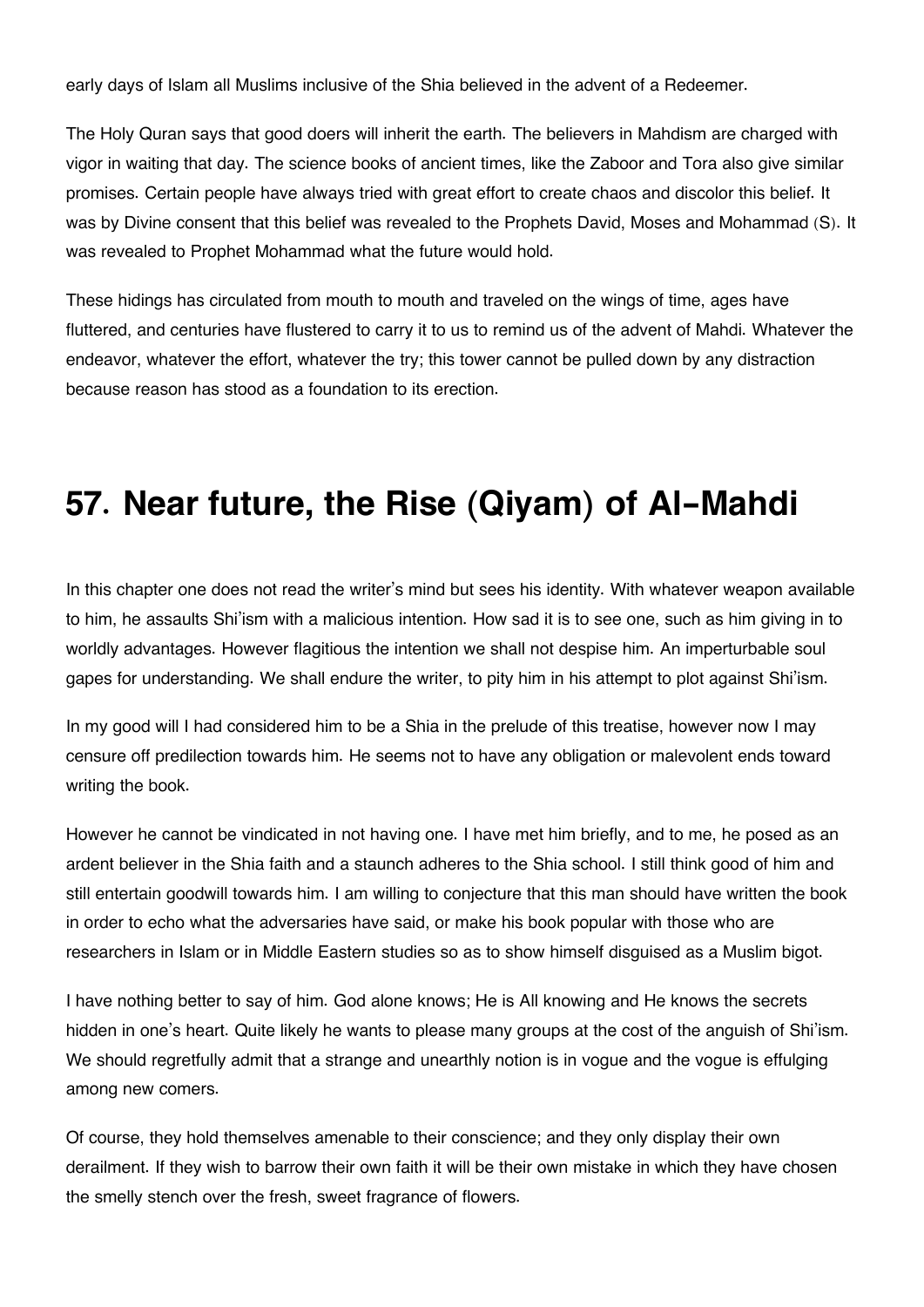The time too is encouraging, and books are being written which could propagate the vilification of a religion rather than a religion itself. To mock faith is to gain a furor. To negate, nullify, and invalidate, is the most befitting style that a writer may choose to follow. Unfortunately writers without a zeal to keep the faith in whatever they are born in or to maintain one at whichever they are, or to seek one instead of posing as nullifidians.

Under a membrane of religion they enter and rob the belief leaving behind traces of doubt. In such a hurricane stands firm the mansion of Shi'ism; the waves ever falling beat themselves upon the tower and return scattered and split, feeble and flaccid having had squandered their strength and lost their prowess.

Therefore, they like the books, which interrogate the essentiality or reality of a religion and debate it on the ground of visible and tangible matter rather than to prove its truth. They reward such a writer and regard such a book. The proof whether that of hearing or that of reason to them is not wholesome. They want doubt - to be said, to be read, and to be believed in. We have no dispute with the writer himself nor do we wish to quarrel him. We leave it to him to mend his mistakes. We have indicated in the proceeding discourses the way and method of analysis.

We face here two angles; One - the wrong conclusions, accusations and wrong allegations are made by a particular man; Two - the way of research that amounts to science or knowledge seems to us personal. So, we cannot take a seat of judgment nor do we like to pass one.

Now we draw the attention of our readers to his statements and afterwards to our answers. Partly his statement runs thus:

Some narrations (i.e. 'Hadith) like that of Abi Hamza he refers to; in which the appearance of the Imam was considered a relief and rescue. However the Imam did not appear which imputed the change of God's mind. At first God has made up His mind then later changed it. He says that it was 'Bada'.

'Bada' means first occurrence of a thing, that is, an 'occurrence' without precedent or without preknowledge or a pre-plan.

He says: "In the principal beliefs of a Shia it is permissible to think that God decides to do something but because of unforeseen circumstances which impede and becomes a hindrance, he of Shia either delays His plan or totally cancels it. The name of this theory is "Bada" means 'Occurrence' without a precedent. He continues that the doctrine of "Bada" was introduced by the earlier leaders of Shia. They brought forward this theory in order to justify or vindicate or extenuate their own defeats or failures in establishing an Islamic just government, which they had claimed to do. Their defeat again was justified to be for their own good. So the writer says similar things.

According to the writer Bada goes a long way to establish that the knowledge of the Imams was parochial and limited. He argues and in his words he seems quite certain that Ismaeel was appointed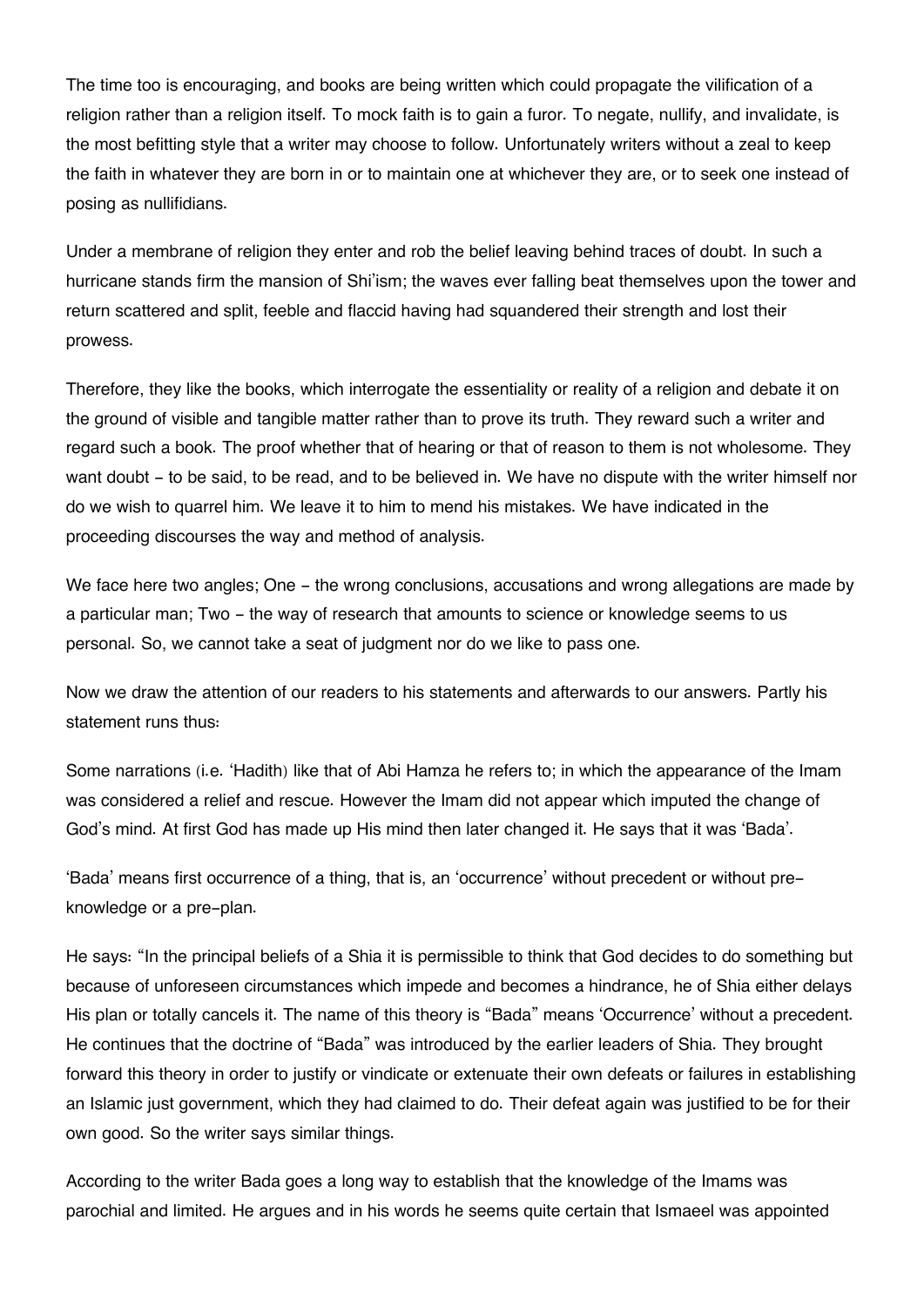Imam by his father, Imam Sadiq (as), but died in his father's lifetime. Hence, the Imamate was switched to another son of Imam Sadiq (as) by the name of Kadim.

This was, says the writer a "Bada" which the Imam could not have been known earlier. He appointed his son Ismaeel as Imam but he was not aware that the Imam-hood was to go to Kadim his other son. The Divine decisions too change as the conditions do. The writer even questions the divine knowledge. God is not omniscient, because at some times His calculations too go wrong.

In the writer's opinion the Shia deans and speakers were having in Divinity the same belief as that held by Motazelis which included the theory of 'Bada' (occurrence). But the 'Occurrence' (the Bada) was regarded by the Motazelis as being true, because God does the best for his creatures. But Ash'aries have repelled and exorcised this theory on the ground that it shows the inability of God to foresee what is to happen. So, God is short of foresight and short of full knowledge. This contradicts the quality of God.

But that the Shias adopts this theory with a great mastery, so as to obviate the contrast of words and adjust this thing without contradicting their own advocacies. The writer here dwells on the theory of Sadduq in the interpretation of creation. The writer has also quoted a narration (Hadith) from Imam Ja'far Sadiq (as): "Whoever says that God does a new thing without pre knowledge; I seek distance from him. And he who says that God sometimes does not like His own performance; he has denied God."

The writer has mentioned several other Hadiths, and narration quoted in the Quranic verses, which all prove that God's knowledge is absolute and circles everything and circumferences all. The Shias have always held this belief. It is a false accusation that the Shias regard God as not being firm in His determinations. We exorcise this allegation. The writer claims that the change of Imam-hood from Ismaeel to Kadim still remains an unsettled issue.

Ibn Babway has narrated the uneasiness of Imam Sadiq (as) with regards to the death of his son Ismaeel. He reports the Imam having had said: "Nothing has indicated God's will more evidently than what has happened by the death of my son." He adds: "perhaps he would have been the Imam after me had he lived." This appears as a mistake in translation. His actual words mean this: "Let people know that he is not the Imam after me.

Actually there is no any such word that confirms the Imam-hood of Ismaeel. The thing that is confirmed is his death and the Imamate of Mosa Al-Kadim."

Then the writer narrates the interpretation of 'Bada' from Sheikh Mufid, which is most accurate and conspicuous. Then he writes the statements of Sheikh Tusi. But the pity is, instead of reaching to a conclusion he remarks this; "All these things puts one into hesitation with regards to all the traditions pertaining to the appearance of the Imam."

He paces the paths that of Mufid, and that of Tusi, but did not reach the destination because his fate was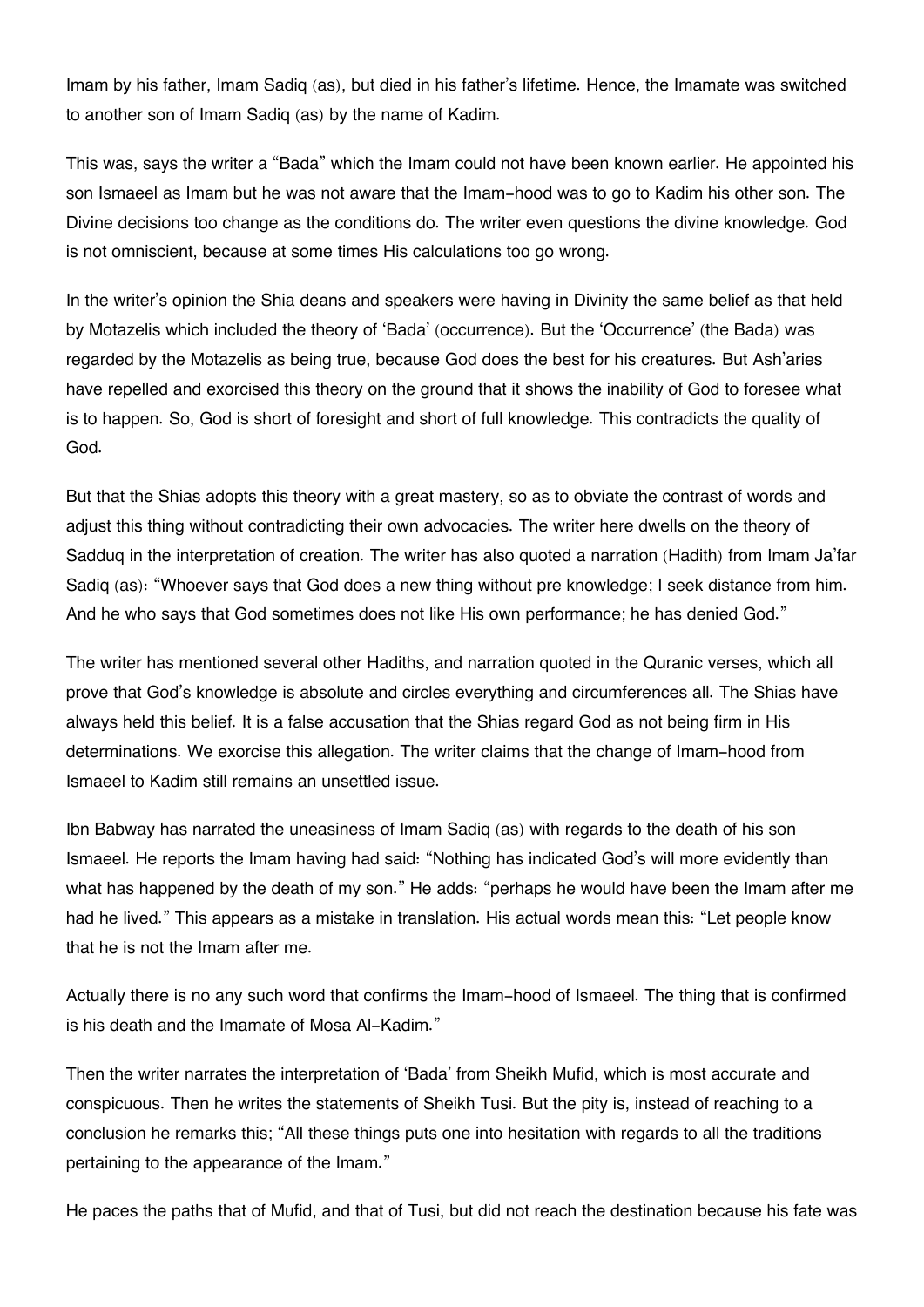to wander. He combines and says: "It seems that to appoint a day of the appearance of the Imam for Shia scholars was less than to appoint a year for this issue of dispute." He perhaps wants to say that they abstain from fixing a month and a day in order to guard themselves against the results. But he goes on further to which we draw our reader's careful attention.

Abi Hamza has narrated from Imam Baqir (as) that, Ali Bin Abi Talib has said that after seventy there will be relief. Here the writer comments:

Because of the martyrdom of Imam Husayn it was delayed until the year 140. Then when the Shias did not keep it a secret, it was once more delayed. God did not keep the knowledge of its time with any of the Imams.

This narration is discrepant. In the books of 'Rijaal', that is the biography of the narrators, Abi Hamza died in the year 150. Hasan Bin Mahboob who has narrated on the authority of Abi Hamza died in the year 224 at the age of seventy-five. This shows that when Abi Hamza died Hasan Bin Mahboob was only a child of one year. So, this narration is invalid because a child of one cannot possibly tell what the writer wants to be told.

There should be someone else between him and Abi Hamza. Since it is unknown as to who he was we cannot credit this narration. As we said before, the source of news must be accepted and supported by authority. This news is quite vague because there is no support to it.

What appears to us is this; in spite of the innumerous sayings of the prophet (S) and the Imams (Hadith) all of them from reliable sources, and quite clear to us say that the appearance of the twelfth Imam will be unknown and an indefinite length of time will have to elapse. In the horizon near and close there would be no sign to see of his appearance.

There are lectures and speeches by Ali Bin Abi Talib, in which he has elucidly said that the Imam would appear at a time when time will be at the threshold of the end. He has also foretold the ordeals that the believers would have to undergo, and the sufferings they would have to endure. The writer pays no regard to these sayings but sticks to the utterance of one man!

The determination of God varies, differs and changes. If the translation be correct; we take refuge in God alone from this nonsense. Destiny is changeable but not the will of God. Does God make a decision in ignorance, and then turn it down at the time of cognizance and knowledge? Is God unknowing at sometimes and knowing at others? May God forbid. The writer believes such and such a belief suits the writer himself. Shias never believe in such a 'Kufr' pagan-hood.

This conjecture is totally refuted, and rejected by the Shia. Shi'ism is clear, cogent, and candid; and a Shia is clean. God is almighty and far from being what His enemies attribute Him to be. The Shia knows Him that His qualities are perfect and they worship Him accordingly. Qualities of perfection and those, which complete the beauty, are His.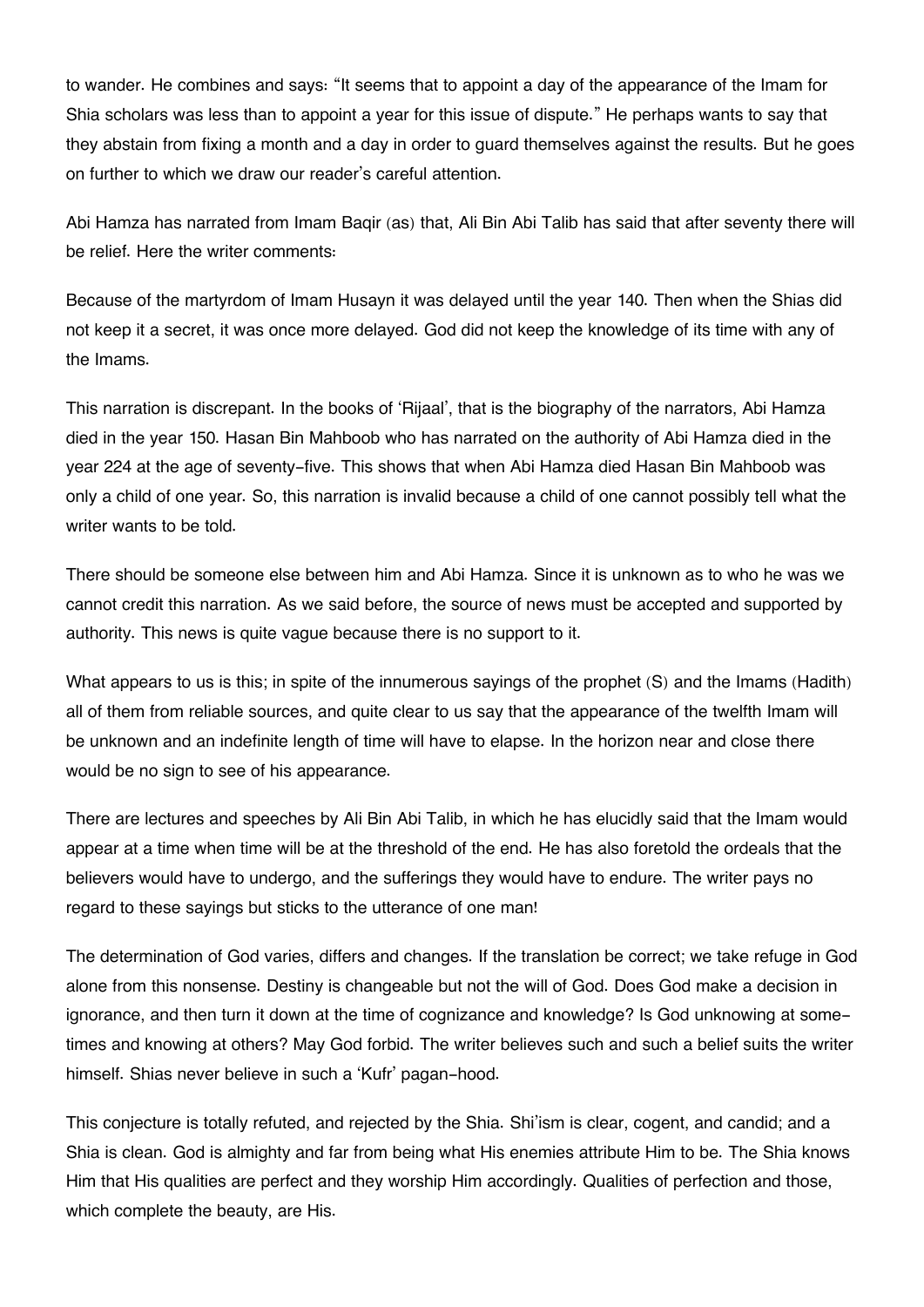What happened is in the cronical of His cognizance. What occurs is in His knowledge and what will be is in His attention. Time has no province on His Being. He governs time. Everything is circumvented and circumferenced by His Absolute awareness. He knows what each womb hides. To say that He is partly ignorant and partly wise is wrong. Ignorance is for humans.

Whatever we know; was known before by Him. Knowledge is His tribute while to us it is an achievement; knowledge rests with Him whereas it is sought by us. What is sought can amount to more or less, because it depends upon the length of seeking. However God's knowledge is boundless and unlimited.

We need knowledge; we crawl from ignorance towards knowledge; so we leave one to gain another. We are in constant migration from want to need, from less to more, from short to perfection. But perfection is a tribute of God. He never stands needy to seek that which supplies and caters this is the outlook of the Shia towards his God.

Doctrine of "Occurrence without precedent" (Bada) is not a Shia invention nor is it his fancy. This has long ago been waired off and reputed by Shia scholars. If it is to be discussed; it is a factor that of Quranic and Islamic values as well as that of the Unity of God. First of all the Shia neither handled this element justify any defeat, nor to accommodate political end. This theory of "Bada" is a column in the science of divinity. It is not a tool so as to be tightened or loosened as needed. The Holy Quran says;

*"If the people of the villages had believed and feared we would have opened over them blessings from heaven and the earth. But they lied and we punished them for what they were doing." (7:96)*

Also:

*"Corruption has appeared in the land and the sea by what the hands of the people have earned."(30:41)*

*"And told your Lord; 'Call me I answer to you." (40:60)*

*"Repent to your Lord. He is the Forgiver. He sends rains for you through the sky."(11:52)*

*"And, We promised thirty nights to Moses and completed them by ten."(7:142)*

*"It's Faith was its advantage had believed a village. But the nation of Yunus when they believed we waived off the punishment from that of shame in the world and left them for a while."(10:98)*

*"If you are thankful, I, indeed, will increase it for you."(14:7)*

*"And he who fears God, He makes a way out to him and provides him that he calculates not."(65:7)*

*"That God never changes His boundaries which He favored upon a nation unless they change what in themselves." (8:53)*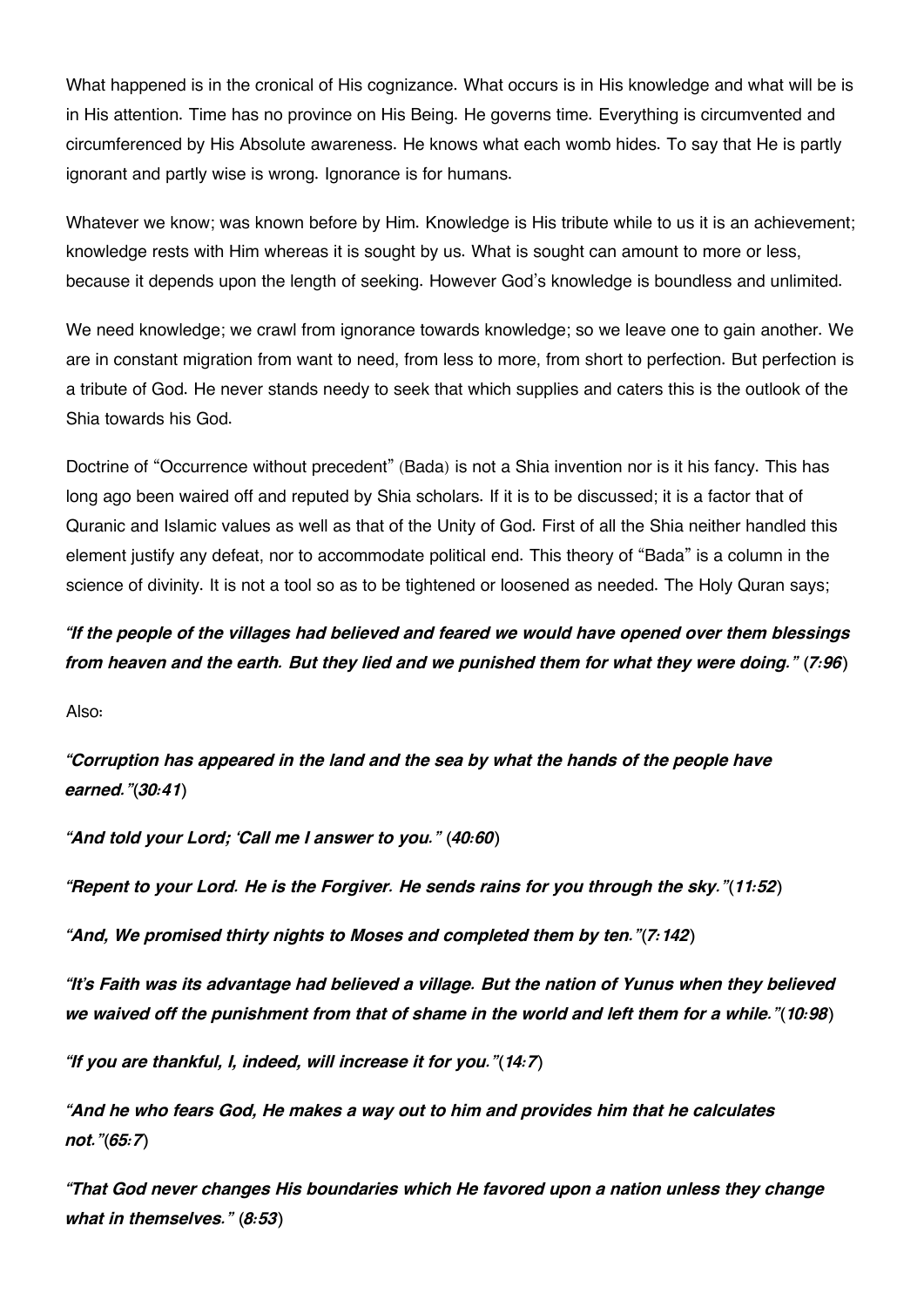And several other such verses. The Shia believes in the absolute power and all comprising knowledge of God. "Nothing is hidden from Him in the earth or in the sky. He is the knower of the conditions of His servants and His creatures - their past, their present and their future are at parity to Him. Nothing hides from Him and never poses a thing to Him from ignorance to knowledge."

These are what Shias believe of God. From the foregoing verses of the Quran this secure is known. Gratitude becomes reason for the increase of the bounties from God. Piety paves a way to come out of the difficulties, and God sends to him Provision from the quarters, which he cannot think of. He sends His rains. He attends the needs at supplication. Faith, repentance, and compunction. He wards off the punishment. His advantage of His bounties causes one to miss His bounties.

To support this there are traditions from both Sunni and Shia sources which abound much. Events too, there are in this respect. Religious programs, instructions, supplication, and dependents on Him. Compunction, alms, establishing link among family relations, gratitude, good hidings, warrant, negative and positive teachings, relieving ones soft and getting rid of self-purity and purgency all cannot be justified on the ground of Bada as the writer has interpreted it. "Bada" means the influence of the things on man's life and his good ending and likewise his bad ending; and not in the sense of ignorance of God.

Sometimes there are causes that result in a thing or reasons that cause a thing. Likewise the causes result in something not to happen, or impede an occurrence. Or its effects further go ahead in advancing negative influence or positive ones. So, the outcome of it comes out strange neither a calculation could anticipate nor could anticipation calculate.

It is an odd cycle of currency of events or the sudden anicut of impediments, obstacles, hindrances - a flux and reflux, a wave and a bed of sea, a vacuum and a tower of equitation, a total obviation and an apparent surprise; all this is a well-organized decree of Divine projected, planned, and programmed for man and man has no say in it.

All these things, effects, reflections, action of the causes and their stagnancy are recorded in the gist of the Book. These things have bearing on the choice of man but occur by the will of God in accordance with the destiny He has dictated. So there is no coercion nor is it a delegated one, but it is in between the two. "Neither a compulsion nor an assignment but something between the two things." God has decreed that the fire burns; every creature thrives in its own line.

But the causes of annihilation and establishment, that is, the essentialities of 'being' for many incidents or many obstacles, which in some cases are materialistic humans, are adhibited to them; these are not called 'Bada'.

The term of Bada implies to the occurrences unusual and uncommon, like charity, supplication, links amidst relatives that influence or happenings or hinder the happenings, and man regards them by judging the visible material causes as a certainty, but occurs the opposite. Both the cases are the same.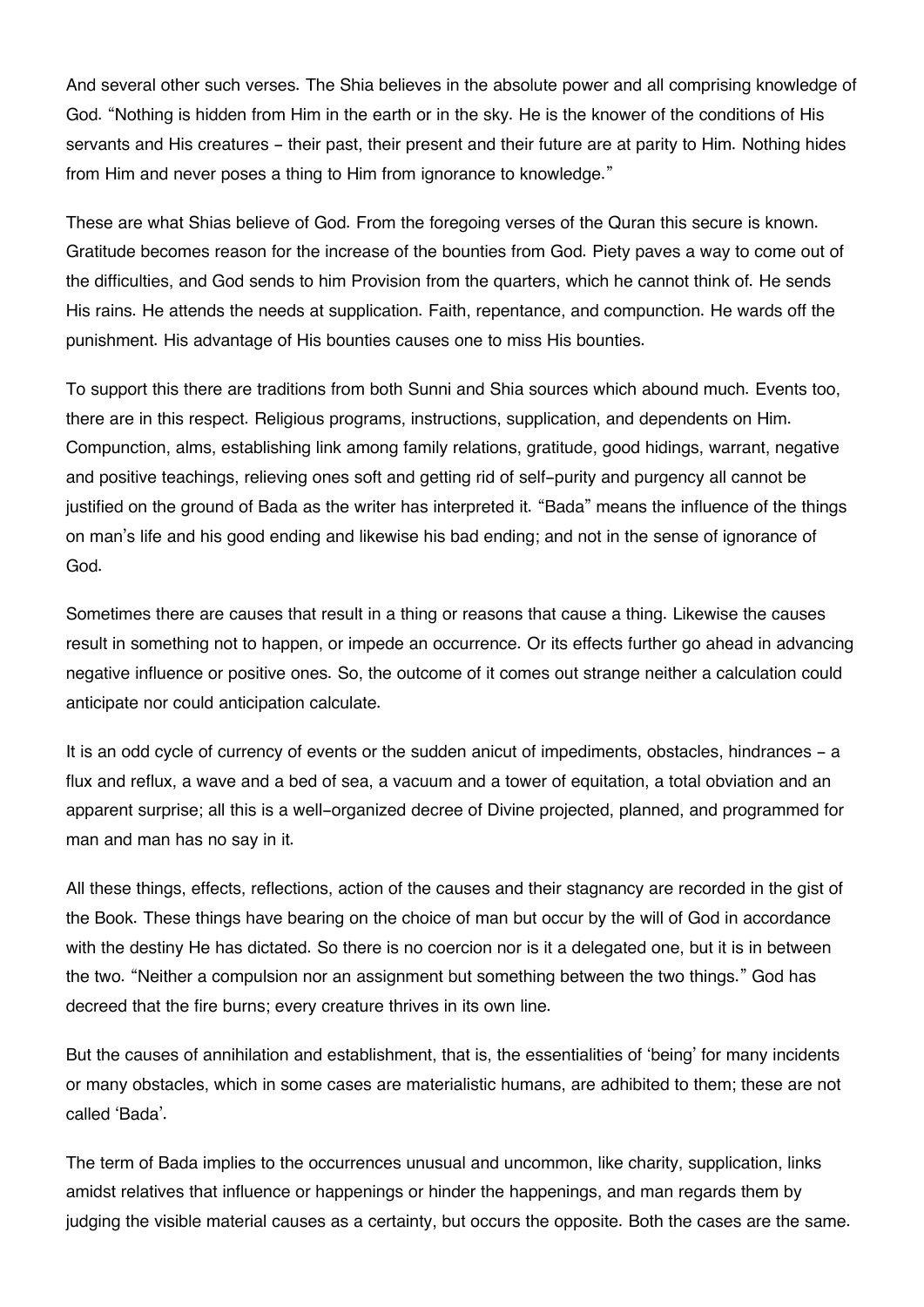In one a man notices the flow of affairs and calculates thereon as to where they would end, and makes out the consequences in anticipation. In the second, the flow of affairs gives a man an impression on which he makes up the result in advance; but occurs quite the opposite of what was once a certainty.

Human is not acquainted because it is from an invisible atmosphere. Since man knows not, he tries to establish arguments whereas from Him is everything. The synopsis of Bada in the sense gives this verse of the Holy Quran;

### *"And the Jews said that both hands of God are tied. Tied are their hands; they are cursed for what they said; for God's both hands are open."(5:64)*

Like the belief of the Jews that Gods hands are tied, cannot do a thing; this is to negate 'Bada', while its correct meaning is that, God's hands are open; His Power is Absolute without stint and with Absolute knowledge.

In order to make it clear we would like to repeat our explanation: Supposingly, the correct meaning of 'Bada' is the sense in which God is taken for granted as being ignorant; and whit does not contradict the idea that God's power is limited, runs opposite to reason.

### *"He is powerful over everything and aware of everything" (3:29, 6:17, 65:12..)*

This seems the best synopsis of 'Bada'. God has so designed things that they possess particular reasons for the being, which is, the How of events, likewise their effects. The hidden causes, which in thousands is the work of God either immediately or otherwise have a bearing on God's decree.

Fire burns - cause and effect is deposited in it; but the efficacy of it that is, the eventuality of it depends upon the will of God. In this respect the invisible causes and absence of matter, also play a part, their influence is effective and for stretching, such a dependency upon God and supplication and so forth. Now the factors among those of material and moral ones superseded the stranger. For example a general corollary of maintaining family links among relatives is longevity. 'Bada' does not depend on material causes.

Moral causes as for God's design are effective. Above all, what God intends - overruns all. Where effect work, it gets ground; where obviation eradicates the track of a thing, it is also due to reasons of its own. The rule of cause and effect is superseded by God's decree. Therefore, the unseen causes become a ground to be believed in.

#### *"Every day He is in business" (55:29)*

Which proves this. "To Him is the Command, order and creation. To God is the rule that of present and that the past"; and the continuity of His government and all the qualities of action which should be believed in.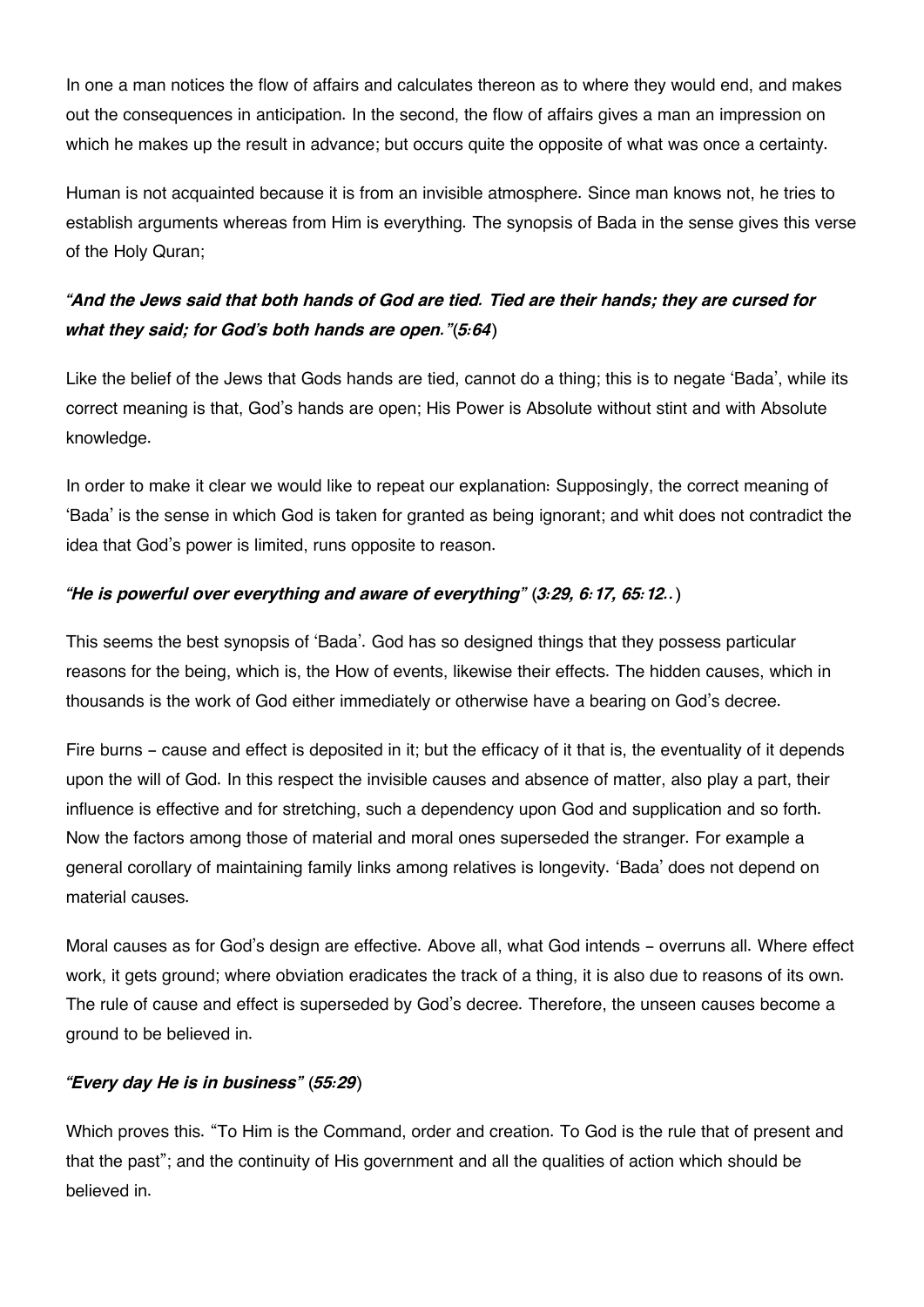Without His consent, intention, sanction and without His order nothing moves and nothing happens. Our inability to understand Divine affairs and the links therein and therefrom does not change anything. Human beings are unable to understand Divinity. Many have belief in God but they do not have knowledge about Him. God is a reality that remains remote from human. Understanding which gives sanctuary and sanctity to the entity of God.

Minds can not avail the conception although reason provides the proof. It is very knowledge that we are absolutely unable to conceive God. A delicate datum of mysticism it is. 'Bada' could mean obliteration of effect. The inter-links are corollary to God's plan. We see an incident that is saved from happening, a danger that is warned off; is due to causes invisible from us and from the unseen origin.

We can say briefly that it should mean that everything is under God's command. Certainties fail if not concomitant with His Will. This conception is supported by "And with Him is the gist of the Book."

Such interpretations are made by many scholars, which go to prove that Bada's logic and reason does not attribute to God's inability to conceive the haughtier. Shi'ism deals with the fact that man should never forget God, and should not depend on outer elements or visible causes. Man should believe in this verse:

### *"Say o, God you are the Possessor of things, give the things to whomever you like and take back the things from whomever you want and give respect and vilify, in your Hand is the good; You are powerful over everything."(3:26)*

Without such a belief, which is the true reflection of 'Bada', man cannot cultivate wisdom nor can he pace the path of knowledge. To him the ladder of ascendancy to higher altitudes would not be available in which to attain the exalted anagogic that could bring to his sight the divine regions to enjoy.

This belief is natal to him and innate with him. His conscience cannot deny that which his ignorance rejects. In times of dread one remembers God and calls Him by His exalted nouns - Provider (Razzaq), Curer (Shafi), Sufficer (Kafi), and Protector (Hafiz) all these have a bearing on "Bada" "Nothing worships God like Al-Bada"; shows the importance of Bada. The compendium of Bada comes out that it does not limit the power of God, and does not contradict the absolute knowledge of God.

The sense of Bada is misrepresented. It is imputed to the limit of God's knowledge. It is not so. It has been confused with the saying of the Jews. There appear to be two confusions:

First: The compulsion; whatever occurs is with and in the knowledge of God, however the knowledge comes to Him later. Of course, this is not permissible for God's tributes. Everyday occurrences happen that are in His knowledge;

He creates, provides, and create obstacles. All are His performances. Nothing would nor will happen beyond the province of His knowledge and nothing He could do is beyond the limit of His knowledge.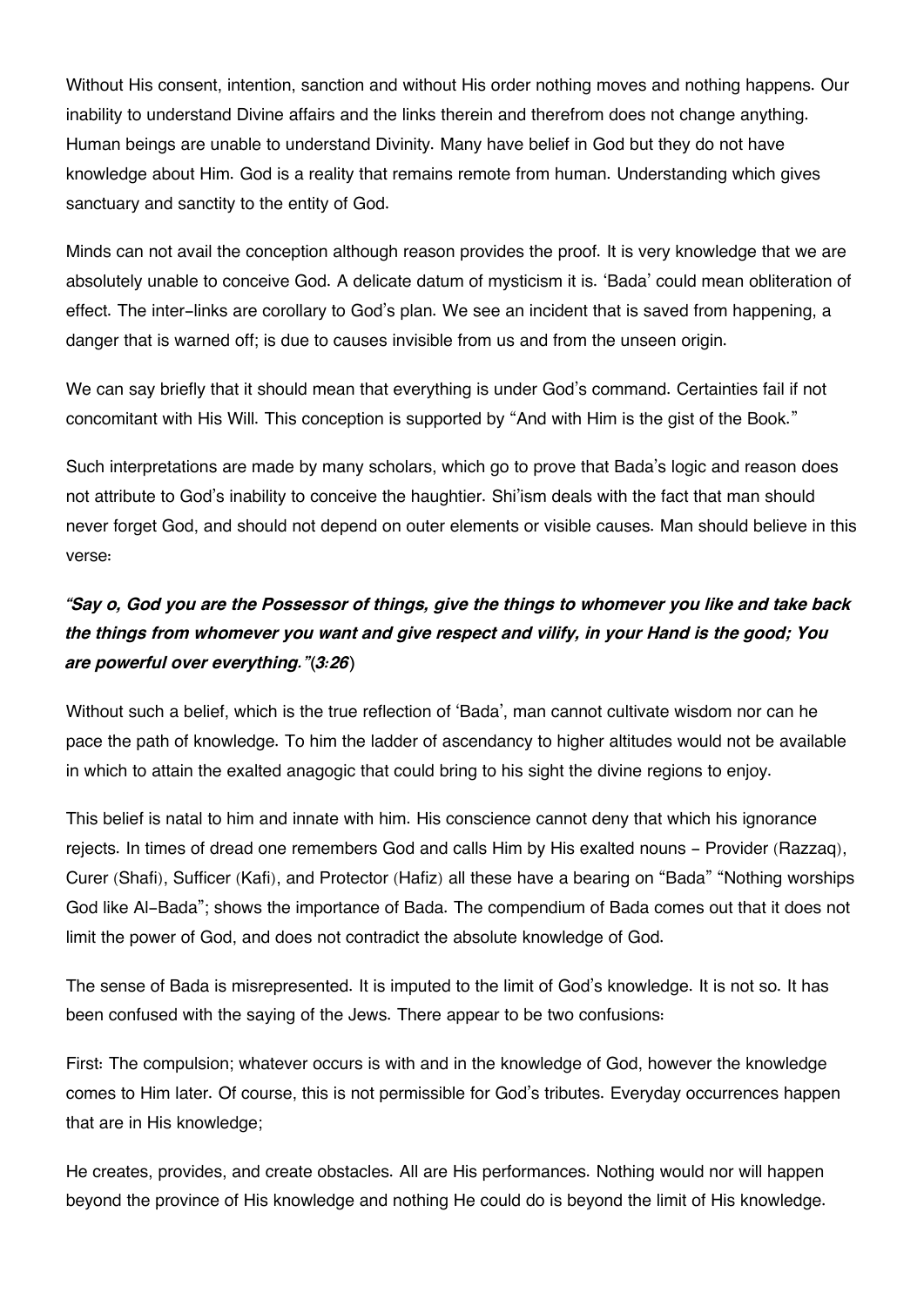This shows, where He has no knowledge, He is ignorant, and where He is ignorant He can do nor create anything. But the qualities of God do not accept such specifications. God is above all these things. His knowledge cannot be limited or His Power.

This is quite a worthy logic that negates the omnipotence of God, and as a result invalidates the very Divinity. We are judging God on our own capacities, which are, of course, limited in knowledge and in practice - this is a repelled conjecture. The conscience of man knows whether he is bound or free. It is just like when one doubts the heat even though he sees the fire.

Second is; God creates and God annihilates. There is no complexion on the part of God. To obviate the effect or to create a cause is God's will. Whether we agree or not will not be of any difference. Divine's performance is not of His Mercy. God's knowledge is not an obstruction to the flow of events. God knows, and His knowing has no negative effect on the occurrences. Similarly God knows His creation. His knowledge does not stop man from taking choice, or deprive him of the power to choose. This sense is reflected in the following couplet, which is said in reply to Khyam: "Because Divine knowledge is disobedience; Reason rejects this portentous ignorance."

This question comes to mind even while the philosophy of 'Bada' exists and that is; how was it that news and events of the future were related to the prophets and our Prophet (S) as well?

'Bada' has no bearing. The unseen, foretold by the prophets or the Imams is due to the knowledge vested in them by the Divine. It is an accusation on the honesty of the prophets or Imams because what they have foretold came true. Their knowledge of the unseen is the knowledge of God given to them. They saw what they forecast to happen.

What God has informed or taught the prophets, and authorized them to tell, 'Bada' has no province in it. The prophet (S) had informed Ammar that he would be a killed at the hands of tyrants. The Prophet (S) had also foretold of Ali Bin Abi Talib's assassination, the martyrdom of Imam Husayn and the events that would ensue. The Prophet (S) had said in advance that Fatimah, his daughter would be the first one to meet him after his death. The Prophet (S) had given predictions of Mahdi and his appearance.

Ali Bin Abi Talib also predicted some future happenings. Sunni authorities have all accepted these predictions given by the Prophet (S) himself, as well as those given by Ali Bin Talib. We cannot say that they said something and something else happened. There are reports and all of them untrue just like one narrated by Abi Hamza. Such fake and false reports abound in History. They cannot be trusted because they are told by one person only. Had it been true others too would have reported it as they could not have remained blind to an event or deaf to a word?

For instance, there was another claim reported by Omar Bin Homaq to this effect, that he had visited Ali Bin Abi Talib and that Ali (as) had been wounded by Ibn Muljim. He told him that he would soon leave him and that in the year seventy there would be havoc and calamity. The narrator proceeds and says that he asked Ali (as) as to whether after the havoc there would be ease and comfort, but Ali (as)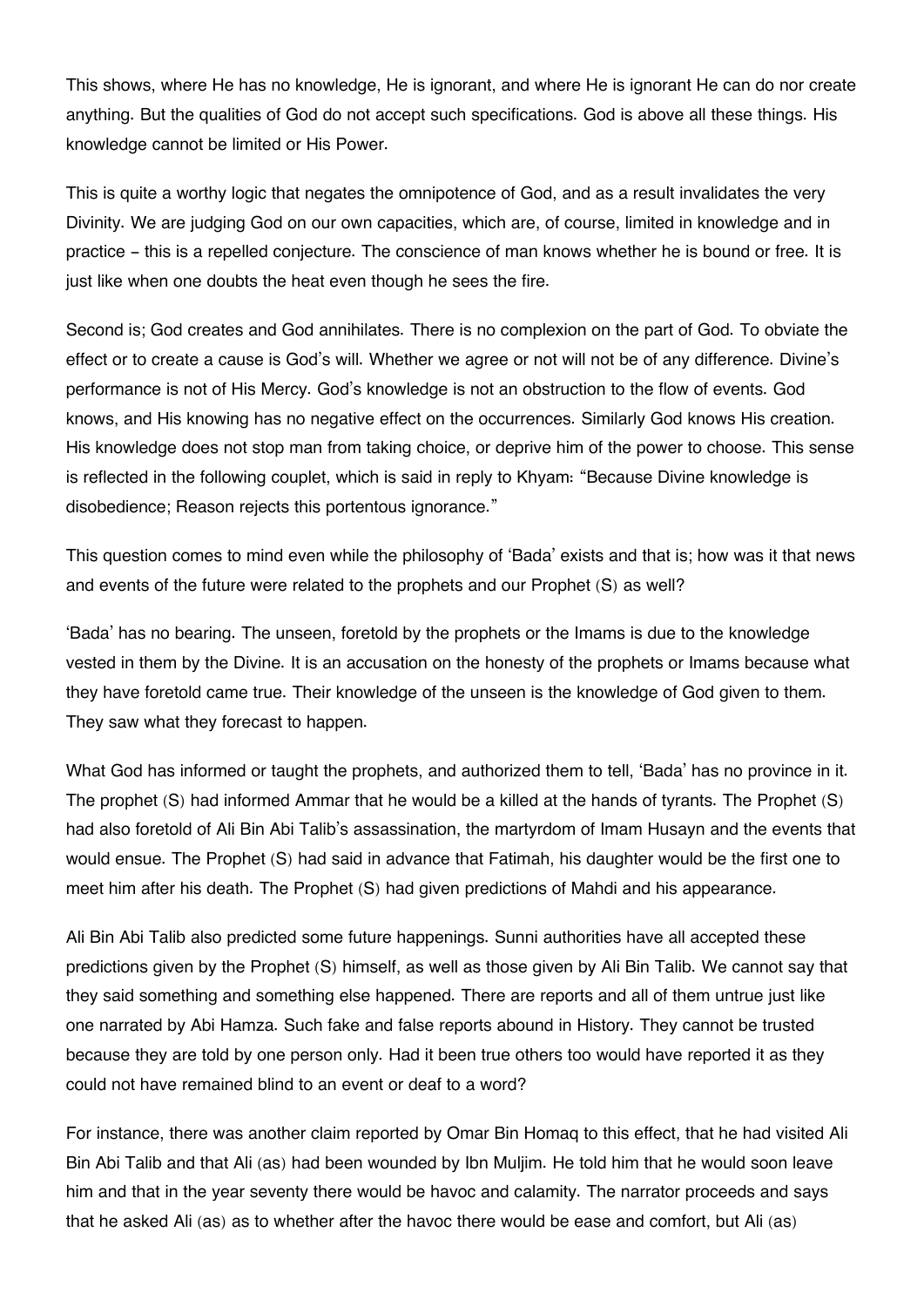condition worsened and he did not reply, Umm Kulsoom cried.

The Imam asked Umm Kulsoom not to cry which was torture to him, and that she did not see what he had been seeing then - Angels that were in the skies, and behind them the prophets and apostles who had come to receive him. And that, the Prophet had held his hands and told him to come, for it was a better place. The narrator adds that hence once more repeated his question which Ali (as) replied that every calamity is followed by comfort and that there is ease after every havoc. He said: "God eradicates what He desires and establishes what He wants and with Him is the gist of the Book."

As can be observed in this narration the information is watery. Nothing is said directly. The Holy Quran says;

#### *"Indeed, after every hardship there is ease."(94:6)*

This report has nothing to do with the appearance of Mahdi. To take this narration for something else is an exaggeration. Here 'Bada' has no part.

There are many such narrations.

I would like to apologize from all dear reader in having dwelt over this subject too long. If anyone would like to learn more about 'Bada' he can refer to my book 'Sir Al- Bada' (Secret of Bada), in which I have gone into much detail - there are other books too useful in this field. What my intention was from this discourse; was to bring to the attention of the writer and the readers that the subject of Bada is not a simple one.

Such a complicated matter cannot so easily be understood, and when a thing is not fully understood it is not wise to give or pass a judgment. Likewise, without proper knowledge information and proofs it would be far from justice to accuse and attack Shia'sm, and it's school of Imamate. My point was just to make the writer understand that he has gone astray.

The material advantage or political end has tempted one to say what he himself knows is untrue, to write what he himself well knows is false, to reject where acknowledgement is due and to acknowledge where it should be repelled, to create doubts if not he himself doubts in the Divinity, in the unseen causes and the invisible universe, in the purity of Imams and the perfectness of their office, in the Absolute tributes of the Almighty shows the shallowness which is in itself a proof that there is no fish because there is no depth.

The mysticism, Islamic issues and the Mahdism all should be whirl off because there is delay in the appearance of Mahdi. The writer should ponder a little and think as to where he stands in relation to his own conscience.

A researcher cannot believe the faith of a sect, or a religion of a multitude or trifles and superfluous 'hear-says'. He should turn that heavy rock which is kept as a door to hide the truth, instead of sweeping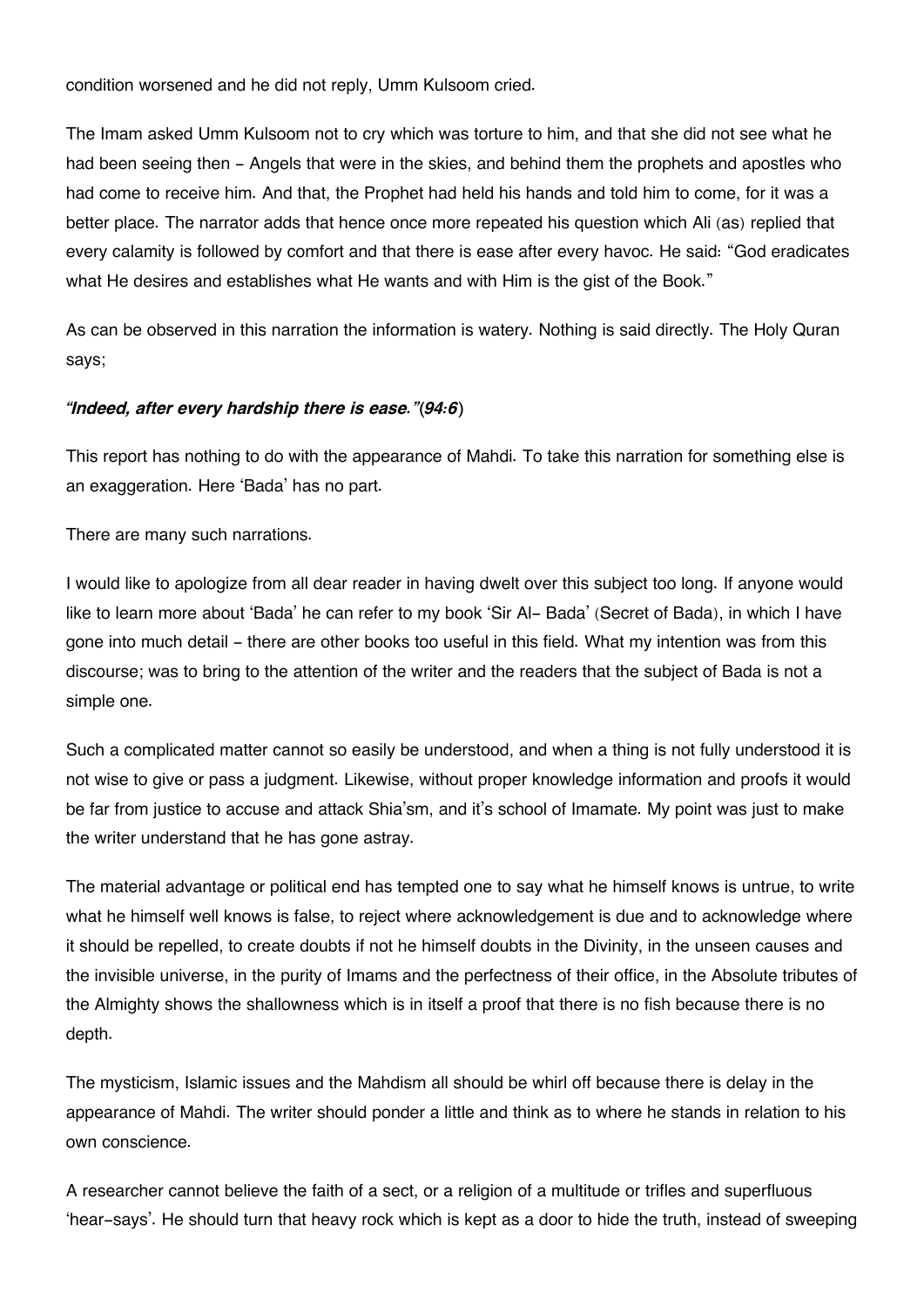the ground only to be blinded by the dust, and to say he sees only dust. This is his own failure not the religion's shortage.

In the end the writer has dwelt on the 'Raj'at' or 'the return' based very much on the narration of Mufazzal Bin Omar. Here we only suffice on three points and will not add to the length of this article.

1. The belief in the Imamate of the twelfth Imam, Mahdi, and in his reappearance is not concomitant with the belief in the return (Raj'at) of all dead ones. May be one has belief in Mahdism and not in the 'Raj'at' (the return of the dead ones). On the other hand both these beliefs have a Quranic ground and the Prophet's (S) words. The Imamate of the twelve Imams and the salutary of Mahdism is a thing particular and especial that constitutes a fundamental, and forms a pillar in the principles of the religion. The two matters - Mahdism, Imamate and the 'Raj'at' have no interwoven course, nor does one depend on the other for support.

2. 'Raj'at' that is the return of the dead back to this world is not a Shia belief or a Shia fundamental; but it is purely an Islamic issue - common to Shias and Sunnis as well. The Quranic verses predict it and in this, both sects, Shia and Sunni, equally share.

### *"And the day we resurrect from every nation groups from those who belied our signs while they despise." (27:83)*

### *"And we will resurrect them not letting an anyone go." (18:47)*

That the details of 'Raj'at' was not based on authentic narration are void.

3. The narration of Muffazzal, the base for the writer, is not trusted by many scholars and researchers in the science of traditions 'Hadith', that is, traditionists. Whatever the narrator has said by way of details is unfounded. The book, which the writer is depending on is a book scarcely known among Muslims. It is rarely read by any and seldom could be of use except to only a few, and those few belong to a category, which have no acquaintance with the Shia belief, ideology or Shia logic.

If the writer had read the bottom of page 53 in the first volume of 'Bihar', where this narration is mentioned, he would never have trusted that narration and would never have made it the base and mentioned in his book.

I pray to God the Almighty to bless the researchers and the writers in the toil of their task, and to provide them with a correct outlook, so that deliberation may not blind them nor bigotry persuade them. Indeed, to err is human. But to avoid is also in human power. We should not allow ourselves to impute others' mistakes, deliberations or to attribute to any intention.

We must follow and trust reason and not go astray, we should believe in the decency of reason and truth, to see myself very much in want in this field, I take refuge in God, seeking His help and His guidance. I should here like to offer my apologies, in case, I have been short of politeness. I bank on the